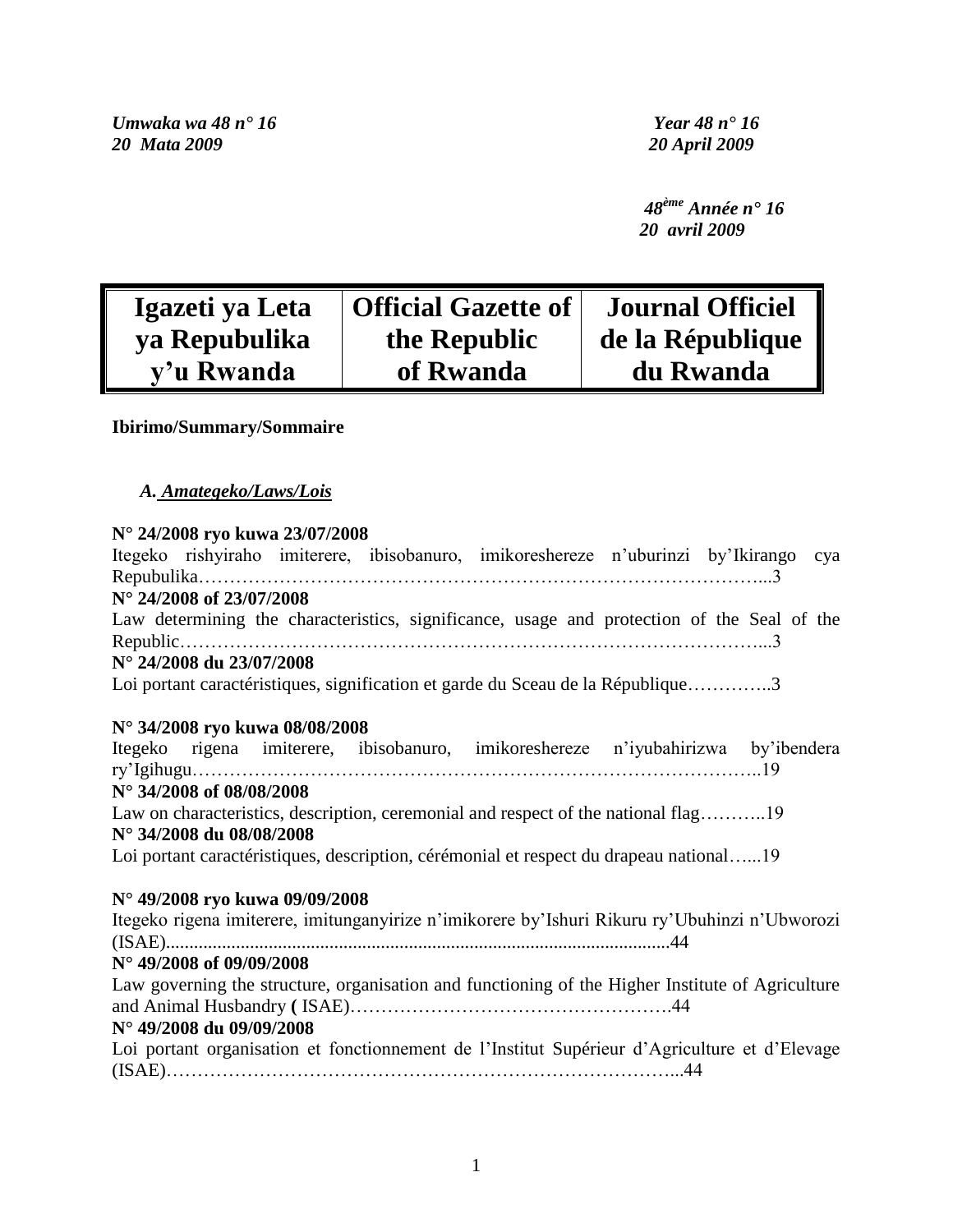# *B. Amateka ya Perezida/Presidential Orders/Arrêtés Présidentiels*

| N° 65/01 ryo kuwa 31/12/2008                                                                      |  |
|---------------------------------------------------------------------------------------------------|--|
|                                                                                                   |  |
| Nº 65/01 of 31/12/2008                                                                            |  |
|                                                                                                   |  |
| Nº 65/01 du 31/12/2008                                                                            |  |
| Arrêté Présidentiel portant dissolution d'un Conseil de District96                                |  |
| N° 66/01 ryo kuwa 31/12/2008                                                                      |  |
| Iteka rya Perezida rishyiraho abahagarariye Perezida wa Repubulika mu Karere ka                   |  |
|                                                                                                   |  |
| $N^{\circ}$ 66/01 of 31/12/2008                                                                   |  |
| Presidetial order appointing the representatives of the President of the Republic in Nyabihu      |  |
|                                                                                                   |  |
| N° 66/01 du 31/12/2008                                                                            |  |
| Arrêté Présidentiel portant nomination des représentants du Président de la République dans le    |  |
|                                                                                                   |  |
|                                                                                                   |  |
| N° 67/01 ryo kuwa 31/12/2008                                                                      |  |
| Iteka rya Perezida ryinjiza umusirikare wo mu Ngabo z'Igihugu muri Polisi y'Igihugu105            |  |
| N° 67/01 of 31/12/2008                                                                            |  |
| Presidential Order integrating a military of Rwanda Defence Forces in Rwanda National             |  |
|                                                                                                   |  |
| N° 67/01 du 31/12/2008                                                                            |  |
| Arrêté Présidentiel portant intégration d'un militaire des Forces Rwandaises de Défense au sein   |  |
|                                                                                                   |  |
| Nº 07/01 ryo kuwa 31/03/2009                                                                      |  |
| Iteka rya Perezida ryemeza kandi rihamya burundu amasezerano mpuzamahanga yo kurwanya             |  |
|                                                                                                   |  |
| N° 07/01 of 31/03/2009                                                                            |  |
| Presidential Order ratifying international convention against doping in sports 109                |  |
| N° 07/01 du 31/03/2009                                                                            |  |
| Arrêté Présidentiel portant ratification de la convention internationale contre le dopage dans le |  |
|                                                                                                   |  |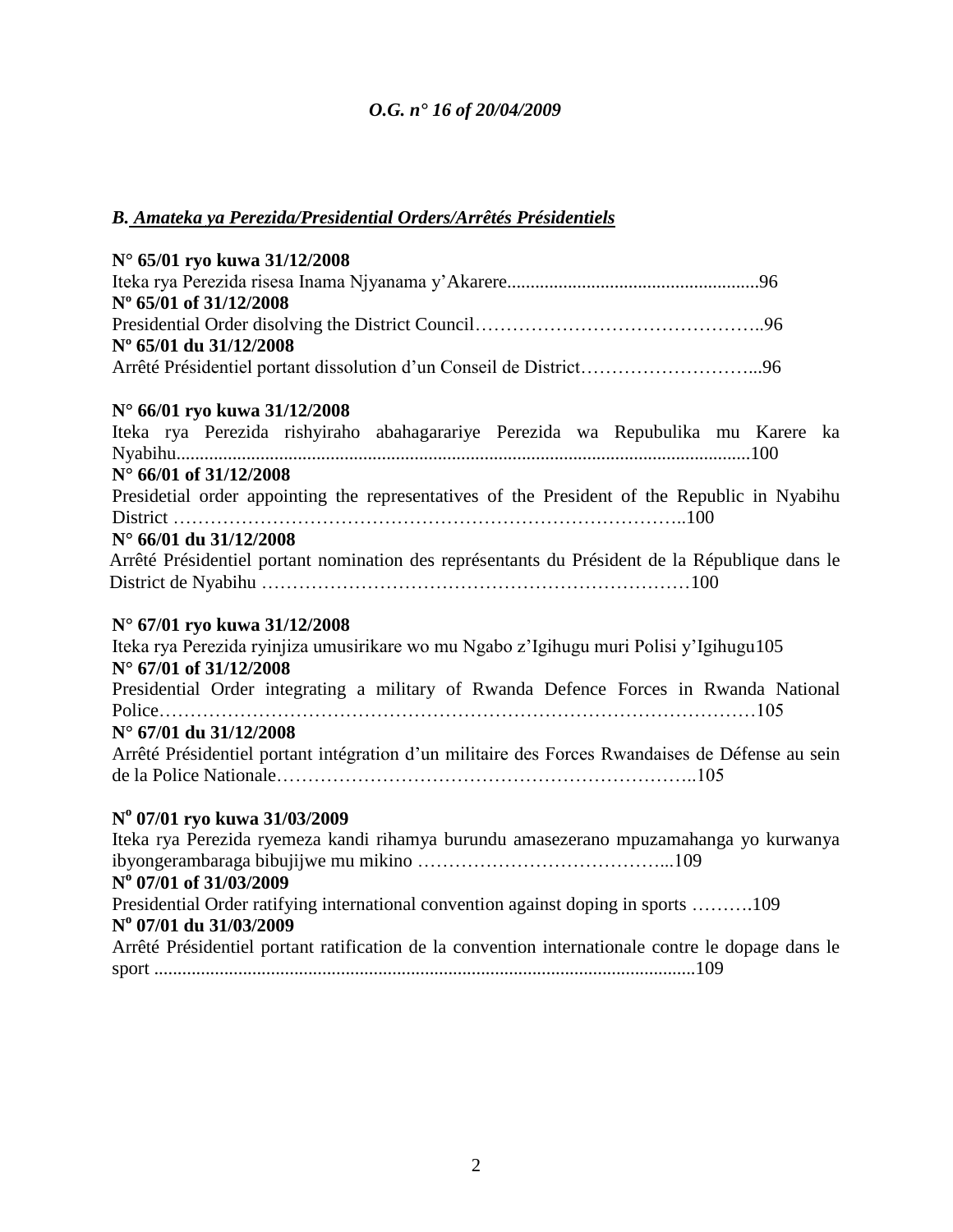**ITEGEKO N° 24/2008 RYO KUWA 23/07/2008 RISHYIRAHO IMITERERE, IBISOBANURO, IMIKORESHEREZE N'UBURINZI BY'IKIRANGO REPUBULIKA ISHAKIRO UMUTWE WA MBERE: IBYEREKEYE INGINGO RUSANGE Ingingo ya mbere: Icyo itegeko rigamije UMUTWE WA KABIRI: IMITERERE Y'IKIRANGO CYA REPUBULIKA Ingingo ya 2: Ibigize Ikirango cya Repubulika Ingingo ya 3: Amabara na kode bigize Ikirango cya Repubulika Ingingo ya 4: Ikirango cya Repubulika cy'Umwimerere Ingingo ya 5: Ikirango cya Repubulika kitari icy'umwimerere LAW N° 24/2008 OF 23/07/2008 DETERMINING THE CHARACTERISTICS, SIGNIFICANCE, USAGE AND PROTECTION OF THE SEAL OF THE REPUBLIC TABLE OF CONTENTS CHAPTER ONE: GENERAL PROVISIONS Article One: The purpose of the Law CHAPTER II: CHARACTERISTICS OF THE SEAL OF THE REPUBLIC Article 2: Components of the Seal of the Republic Article 3: Colour of the Seal of the Republic and their codes Article 4: Original design of the Seal of the Republic Article 5: Ordinary Seal of the Republic LOI N° 24/2008 DU 23/07/2008 PORTANT CARACTERISTIQUES, SIGNIFICATION ET GARDE DU SCEAU DE LA REPUBLIQUE TABLE DES MATIERES CHAPITRE PREMIER : DES DISPOSITIONS GENERALES Article premier : Objet de la loi CHAPITRE II : CARACTERISTIQUES DU SCEAU DE LA REPUBLIQUE Article 2 : Composantes du Sceau de la République Article 3 : Couleurs du Sceau de la République et leurs codes Article 4 : Modèle original du Sceau de la République Article 5 : Sceau ordinaire de la République**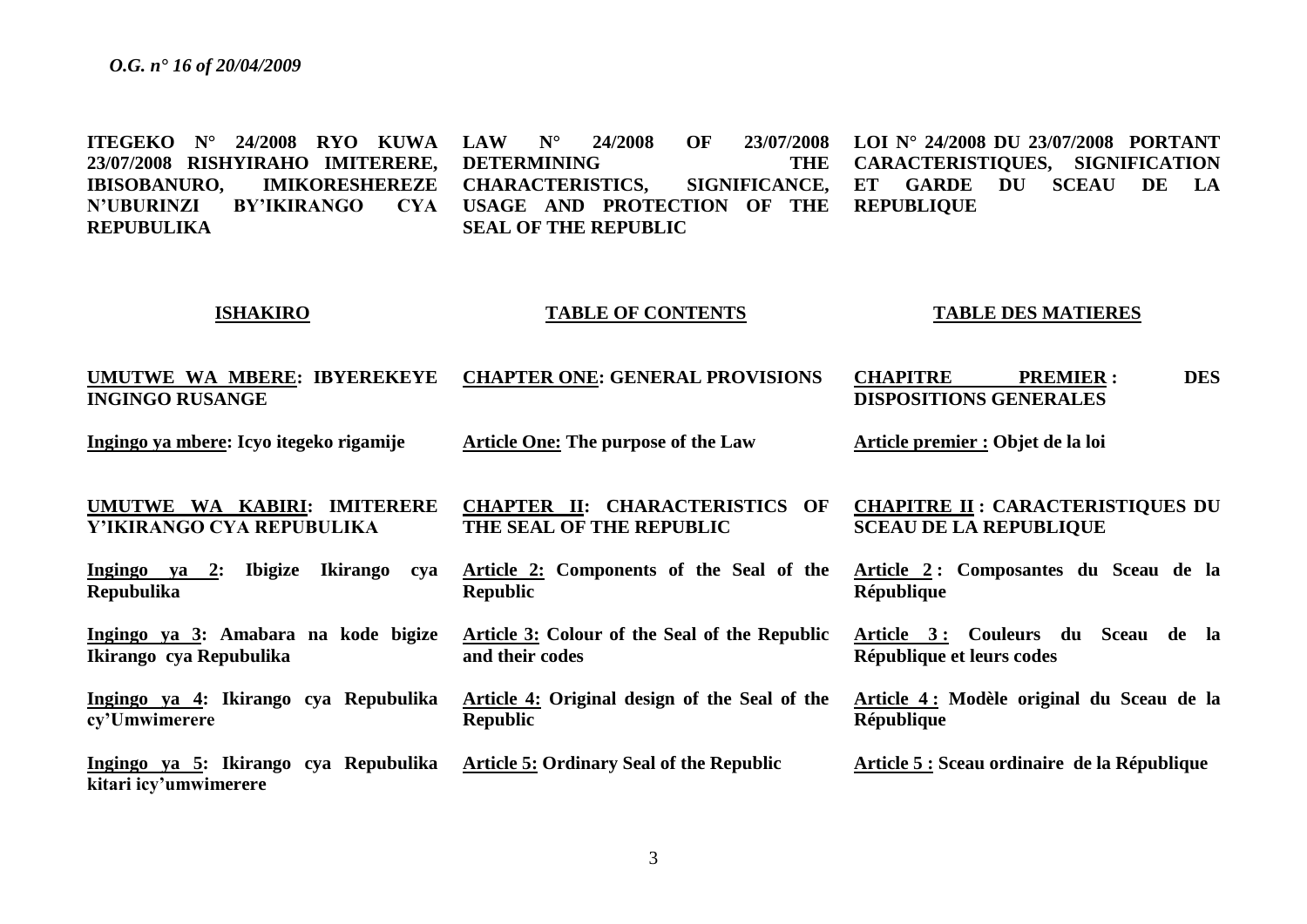**Ingingo ya 6: Ibirango bikoreshwa n'inzego za Leta**

**Ingingo ya 7: Ibisobanuro by'ibigize Ikirango cya Repubulika**

#### **UMUTWE WA III: IMIKORESHEREZE Y'IKIRANGO CYA REPUBULIKA**

**Ingingo ya 8: Ikirango kitari icy'umwimerere ku mategeko n'amateka n'ibindi byemezo**

**Ingingo ya 9: Ikoreshwa ry'Ikirango cya Repubulika mu buryo bw'Ubuyobozi bwa Leta.**

**Ingingo ya 10 : Ishyirwa ry'Ikirango cya Repubulika ku mategeko n'amateka**

**Ingingo ya 11: Ikorwa rya za kashe z'Ikirango cya Repubulika**

**REPUBULIKA**

**Article 6: Types of the Seal used by Government authorities**

**Article 7: Definitions of components of the Seal of the Republic**

**CHAPTER III: USAGE OF THE SEAL OF THE REPUBLIC**

**Article 8: Usage of the ordinary Seal of the Republic on laws, Orders and other deeds** 

**Article 9: Use of the Seal of the Republic for administrative purposes**

**Article 10: Sealing Laws and Orders**

**Article 11: Making the stamps with the Seal of the Republic** 

**Article 6 : Types de Sceau utilisé par les administrations étatiques**

**Article 7 : Définitions des éléments constitutifs du Sceau de la République**

**CHAPITRE III : UTILISATION DU SCEAU DE LA REPUBLIQUE**

**Article 8 : Utilisation du Sceau ordinaire de la République sur les lois, les arrêtés et autres actes**

**Article 9 : Utilisation du Sceau de la République pour des raisons administratives**

**Article 10 : Apposition du Sceau de la République sur lois et les arrêtés**

**Article 11 : Fabrication de cachets avec Sceau de la République** 

**UMUTWE WA IV: IBIJYANYE N'UBURINZI BW'IKIRANGO CYA CHAPTER IV: PROTECTION OF THE SEAL OF THE REPUBLIC CHAPITRE IV : GARDE DU SCEAU DE LA REPUBLIQUE**

**Ingingo ya 12: Ibijyanye n'uburinzi bw'Ikirango cya Repubulika Article 12: Protection of the Seal of the Article 12 : Garde du Sceau de la RépubliqueRepublic**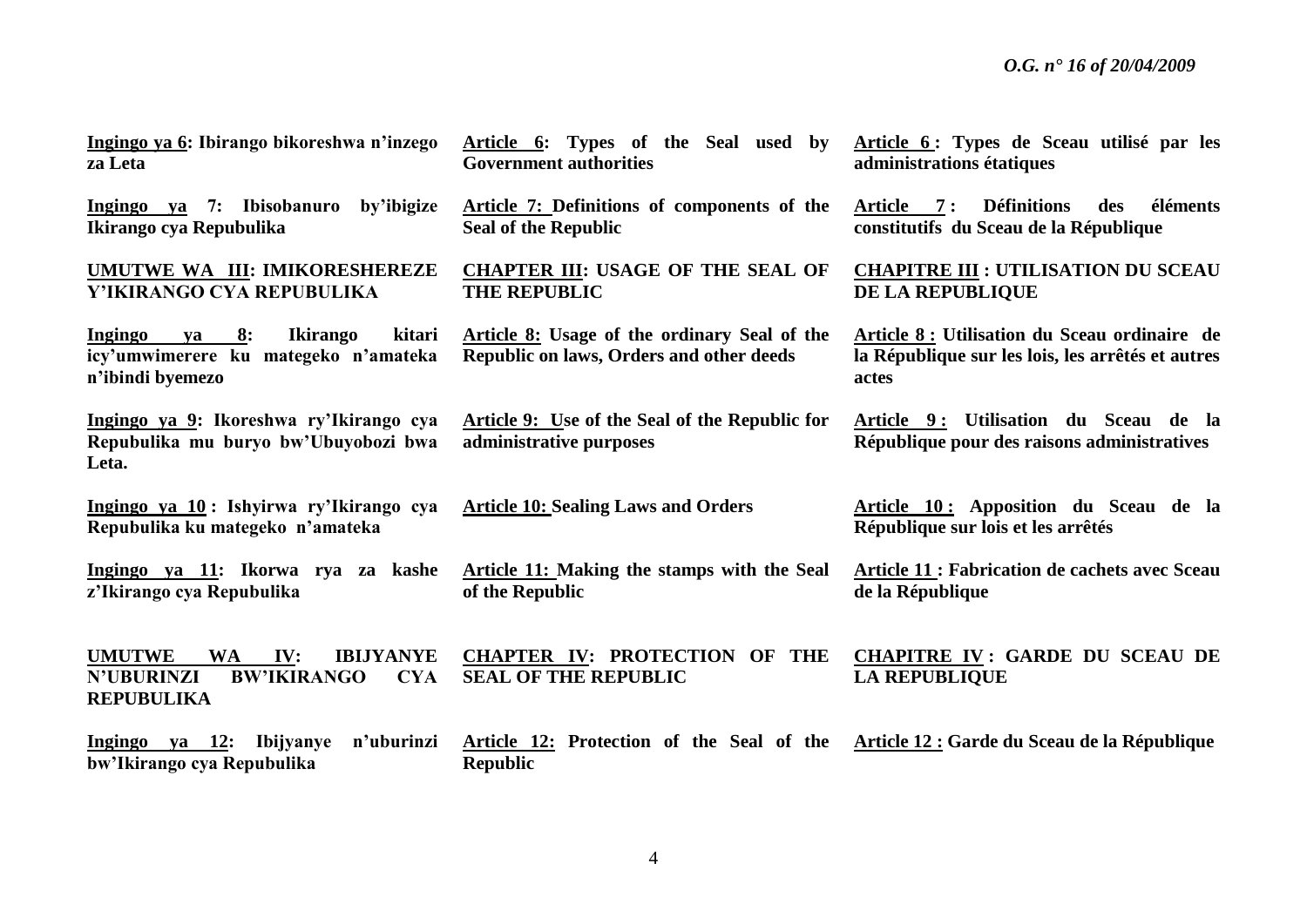| $va = 13$ :<br>bishaje,<br><b>Ibirango</b><br>Ingingo<br>byahindutse cyangwa bitagikoreshwa | Article 13: Old, changed or no longer valid<br>seals                               | Article 13 : Sceaux obsolètes, altérés ou hors<br>d'usage                               |
|---------------------------------------------------------------------------------------------|------------------------------------------------------------------------------------|-----------------------------------------------------------------------------------------|
| Ingingo ya 14: Ibijyanye n'ibihano                                                          | <b>Article 14: Penalties</b>                                                       | <b>Article 14 : Peines</b>                                                              |
| <b>INGINGO</b><br><b>UMUTWE</b><br><b>WA</b><br>$\mathbf{V}$ :<br>Y'INZIBACYUHO N'IZISOZA   | TRANSITIONAL<br>AND<br><b>CHAPTER</b><br>$\mathbf{V}$ :<br><b>FINAL PROVISIONS</b> | <b>DISPOSITIONS</b><br><b>CHAPITRE</b><br>${\bf V}$ :<br><b>TRANSITOIRES ET FINALES</b> |
| Ingingo ya 15: Ibyari bisanzweho Ikirango<br>cyavanweho                                     | Article 15: Documents in use with a Seal<br>cancelled                              | Article 15: Les documents en usage avant la<br>suppression du Sceau                     |
| ry'ingingo<br>Ingingo ya 16: Ivanwaho<br>zinyuranyije n'iri tegeko                          | <b>Article 16: Abrogating provisions</b>                                           | <b>Article 16 : Disposition abrogatoire</b>                                             |
| Ingingo ya 17: Igihe itegeko ritangira<br>gukurikizwa                                       | <b>Article 17: Commencement</b>                                                    | Article 17 : Entrée en vigueur                                                          |
| <b>UMUGEREKA</b>                                                                            | <b>ANNEX</b>                                                                       | <b>ANNEXE</b>                                                                           |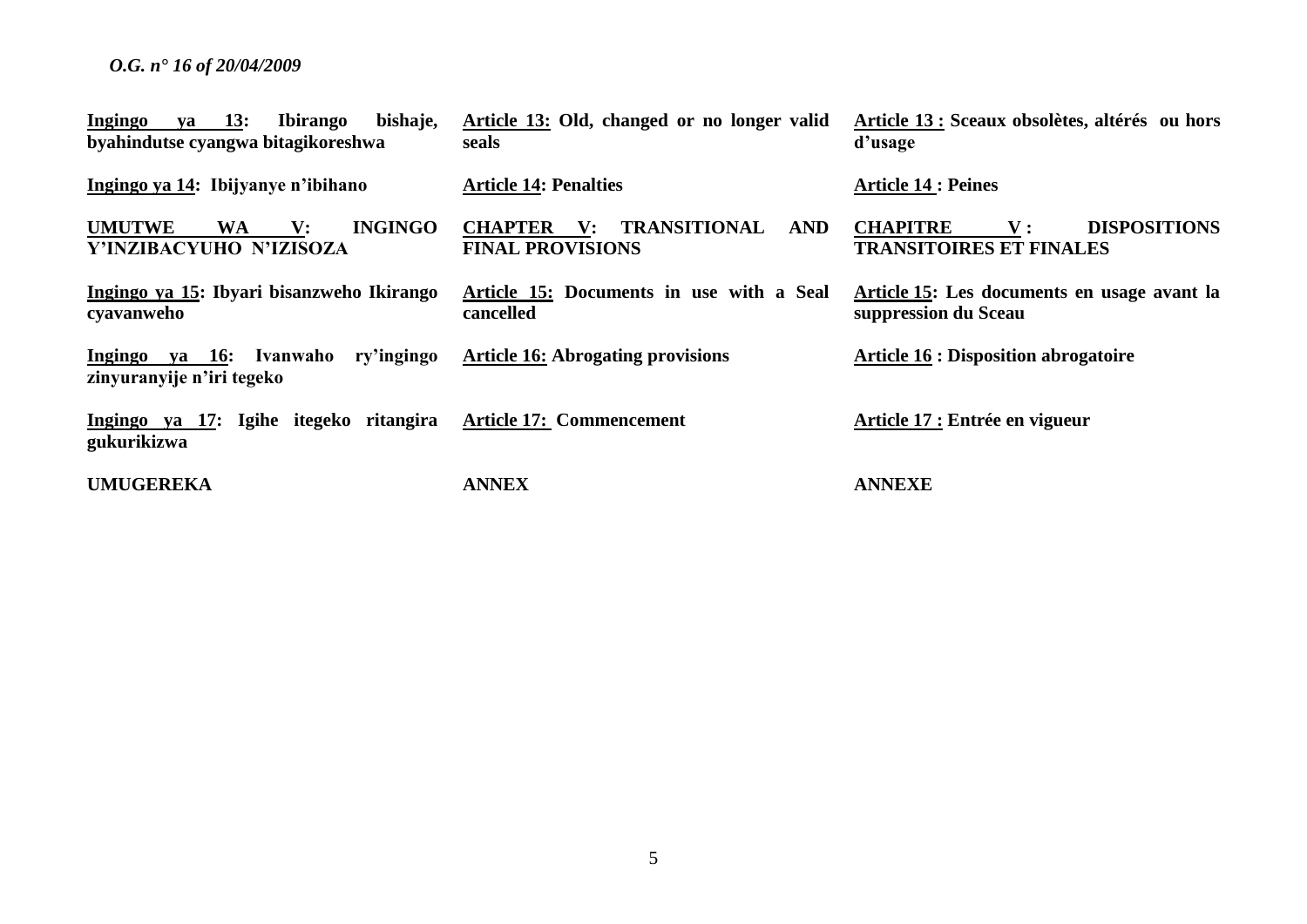**ITEGEKO N° 24/2008 RYO KUWA 23/07/2008 RISHYIRAHO IMITERERE, IBISOBANURO, IMIKORESHEREZE N'UBURINZI BY'IKIRANGO CYA REPUBULIKA LAW N° 24/2008 OF 23/07/2008 DETERMINING THE CHARACTERISTICS, SIGNIFICANCE, USAGE AND PROTECTION OF THE SEAL OF THE REPUBLIC LOI N° 24/2008 DU 23/07/2008 PORTANT CARACTERISTIQUES, SIGNIFICATION ET GARDE DU SCEAU DE LA REPUBLIQUE**

**Twebwe, KAGAME Paul, Perezida wa Repubulika;**

**INTEKO ISHINGA AMATEGEKO, YEMEJE, NONE NATWE DUHAMIJE, DUTANGAJE ITEGEKO RITEYE RITYA KANDI DUTEGETSE KO RYANDIKWA MU IGAZETI YA LETA YA REPUBULIKA Y'U RWANDA**

#### **INTEKO ISHINGA AMATEGEKO:**

Umutwe w'Abadepite, mu nama yawo yo ku wa 28 Mata 2008;

Ishingiye ku Itegeko Nshinga rya Repubulika y'u Rwanda ryo ku wa 4 Kamena 2003 nk'uko ryavuguruwe kugeza ubu, cyane cyane mu ngingo zaryo iya 6, iya 90, iya 92, iya 93, iya 108 , iya 118, iya 201 n'iya 202;

Isubiye ku itegeko n° 35/1987 ryo ku wa 17/09/1987 ritunganya uburinzi bw'ibirango nk'uko ryahinduwe kandi ryujujwe kugeza ubu;

**We, KAGAME Paul, President of the Republic;**

**THE PARLIAMENT HAS ADOPTED AND WE SANCTION, PROMULGATE THE FOLLOWING LAW AND ORDER IT BE PUBLISHED IN THE OFFICIAL GAZETTE OF THE REPUBLIC OF RWANDA**

#### **THE PARLIAMENT:**

The Chamber of Deputies, in its session of 28 April 2008;

Pursuant to the Constitution of the Republic of Rwanda of 04 June 2003, as amended to date, especially in Articles 6, 90, 92, 93, 108, 118, 201 and 202;

Reviewed the Law n° 35/1987 of 17/09/1987 governing the protection of Seals as amended and complemented to date;

**Nous, KAGAME Paul, Président de la République,**

LE PARLEMENT A ADOPTE ET NOUS **SANCTIONNONS, PROMULGUONS LA LOI DONT LA TENEUR SUIT ET ORDONNONS QU'ELLE SOIT PUBLIEE AU JOURNAL OFFICIEL DE LA REPUBLIQUE DU RWANDA**

#### **LE PARLEMENT** :

La Chambre des Députés, en sa séance du 28 avril 2008;

Vu la Constitution de la République du Rwanda du 04 juin 2003 telle que révisée à ce jour, spécialement en ses articles 6, 90, 92, 93, 108 , 118, 201 et 202;

Revu la Loi n° 35/1987 du 17/09/1987 organisant la garde des Seaux telle que modifiée et complétée à ce jour ;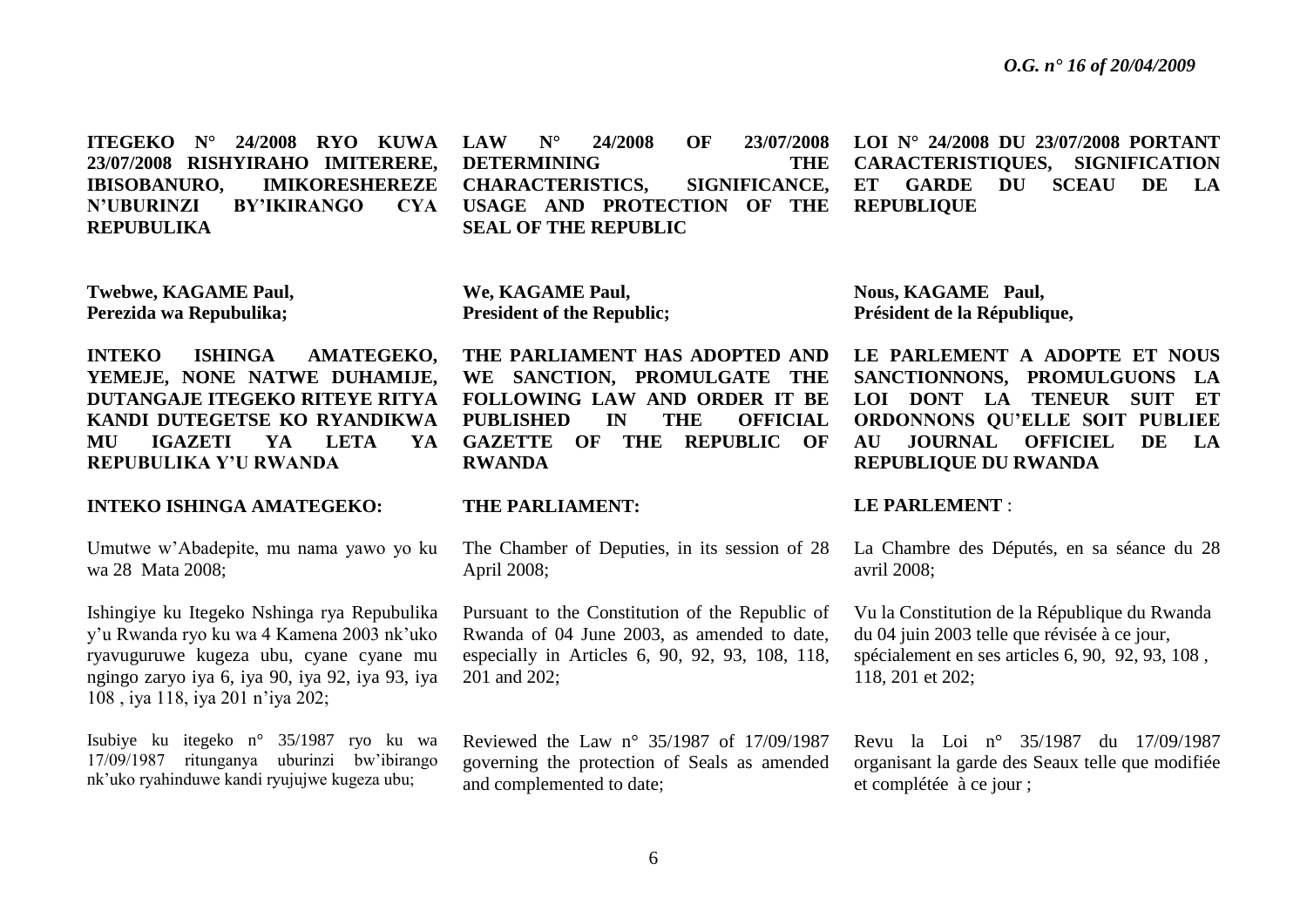#### **YEMEJE:**

# **UMUTWE WA MBERE: IBYEREKEYE INGINGO RUSANGE**

#### **Ingingo ya mbere: Icyo itegeko rigamije**

Iri tegeko rishyiraho imiterere, ibisobanuro, imikoreshereze n'uburinzi by'ikirango cya Repubulika.

# **UMUTWE WA KABIRI: IMITERERE Y'IKIRANGO CYA REPUBULIKA**

# **Ingingo ya 2: Ibigize Ikirango cya Repubulika**

Ikirango cya Repubulika kigizwe n'uruziga rw'icyatsi kibisi n'ipfundo ry'umugozi w'iryo bara upfunditse hasi, ahagana hejuru hakabamo inyandiko « REPUBULIKA Y'U RWANDA ». Munsi y'ipfundo handitse amagambo agize intego ya Repubulika « UBUMWE, UMURIMO, GUKUNDA IGIHUGU ». Izo nyandiko zose zanditse mu nyuguti z'umukara ku ibara ry'umuhondo. Ikirango cya Repubulika kigizwe kandi n'amashusho akurikira : izuba, imirasire yaryo, ishaka n'ikawa, agaseke, uruziga rw'ubururu rufite amenyo n'ingabo ebyiri, imwe iri iburyo indi iri ibumoso.

# **ADOPTS:**

# **CHAPTER ONE: GENERAL PROVISIONS**

#### **Article One: The purpose of the Law**

This Law determines characteristics, significance, usage and protection of the Seal of the Republic.

# **CHAPTER II: CHARACTERISTICS OF THE SEAL OF THE REPUBLIC**

# **Article 2: Components of the Seal of the Republic**

The Seal of the Republic of Rwanda SHALL consist of a green ring with a knot of the same colour tied at the lower edge of the ring; on the top are the imprints "REPUBLIC OF RWANDA". Below the knot is the national motto "UNITY, WORK, PATRIOTISM". All imprints are written in black characters on a yellow background. The Seal of the Republic of Rwanda also consists of the following features: the sun, its rays, sorghum and coffee, a small basket, a blue cogged wheel and one shield at the right hand side and another at the left hand side.

# **ADOPTE :**

# **CHAPITRE PREMIER : DES DISPOSITIONS GENERALES**

#### **Article premier : Objet de la loi**

La présente loi porte sur les caractéristiques, la description, l'utilisation et garde du Sceau de la République.

# **CHAPITRE II : CARACTERISTIQUES DU SCEAU DE LA REPUBLIQUE**

# **Article 2 : Composantes du Sceau de la République**

Le Sceau de la République du Rwanda est composé d'un cercle de couleur verte en bas duquel se trouve un nœud de même couleur, en haut se trouvant les caractères « REPUBLIQUE DU RWANDA ». En dessous du nœud se trouve la devise de la République à savoir « UNITE, TRAVAIL ET PATRIOTISME ». Tous ces caractères sont imprimés en noir sur fond jaune. Le Sceau de la République du Rwanda comporte également les idéogrammes suivants : le soleil, les rayons solaires, un gerbe de sorgho et un caféier, un petit panier, une roue dentée de couleur bleue et deux boucliers se trouvant l'un à droite et l'autre à gauche.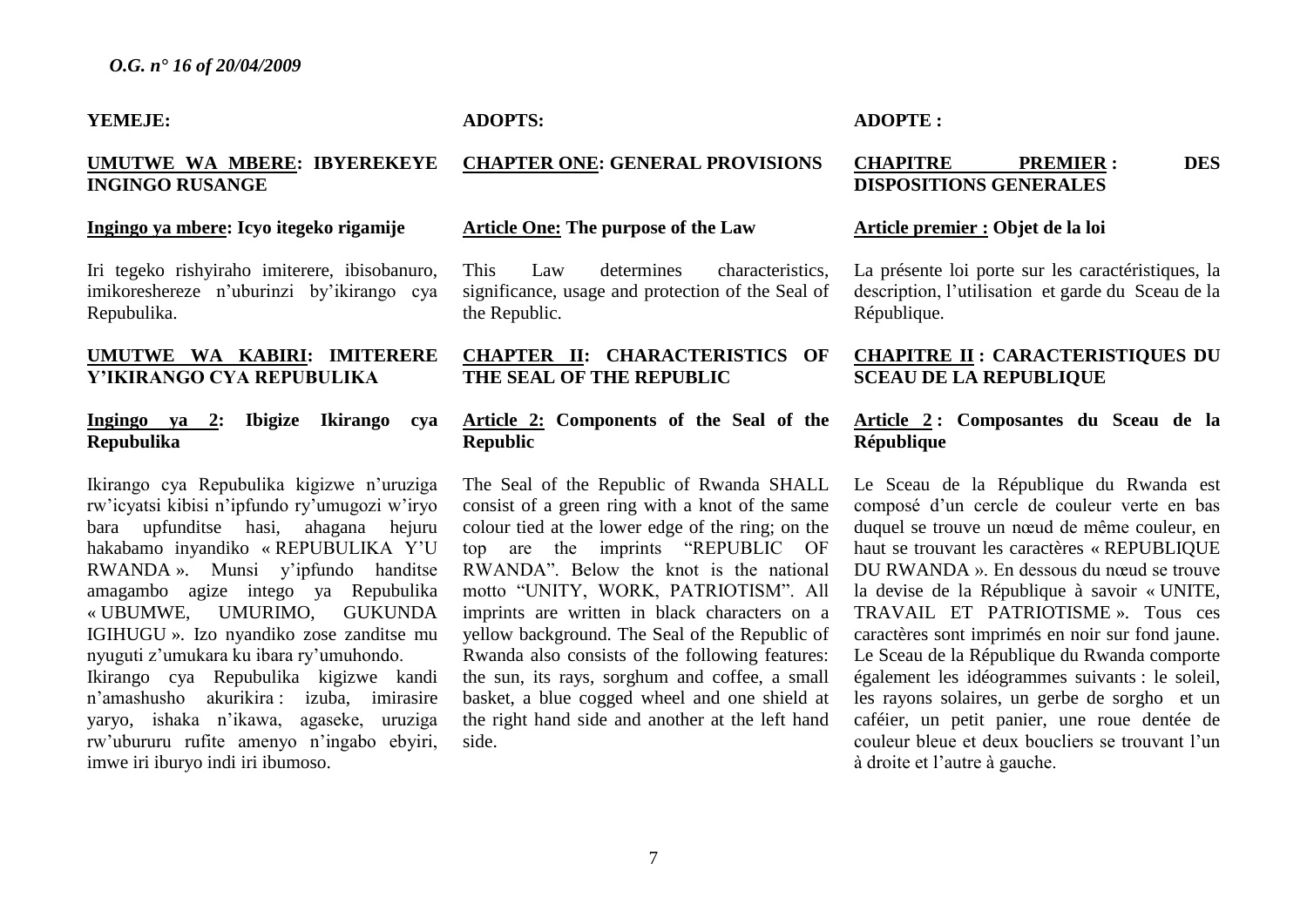| Ingingo ya 3: Amabara na kode bigize<br>ikirango cya Repubulika                                                                                                                                                                                                                                                                          | Article 3: Colour of the Seal of the Republic<br>and their codes                                                                                                                                                                                                                                                                                                 | Article 3: Couleurs du Sceau de la<br>République et leurs codes                                                                                                                                                                                                                                                                     |
|------------------------------------------------------------------------------------------------------------------------------------------------------------------------------------------------------------------------------------------------------------------------------------------------------------------------------------------|------------------------------------------------------------------------------------------------------------------------------------------------------------------------------------------------------------------------------------------------------------------------------------------------------------------------------------------------------------------|-------------------------------------------------------------------------------------------------------------------------------------------------------------------------------------------------------------------------------------------------------------------------------------------------------------------------------------|
| Ikirango cya Repubulika kigizwe n'amabara<br>na kodi bikurikira:                                                                                                                                                                                                                                                                         | The Seal of the Republic shall have respect the<br>following colours and codes :                                                                                                                                                                                                                                                                                 | Le Sceau de la République comprend les<br>couleurs et les codes suivants :                                                                                                                                                                                                                                                          |
| Umuhondo wanditsemo inyuguti<br>Umuhondo w'izuba<br>Ocre y'agaseke n'ingabo<br>Umutuku w'ihundo y'ishaka ryeze n'imbuto<br>z'ikawa zeze<br>kibisi<br>cy'uruziga<br>Icyatsi<br>ruzengurutse<br>ikirango, ibibabi by'ikawa n'ishaka<br>Ubururu bukeye bw'uruziga rw'amenyo<br>Ubururu bwijimye bw'uruziga rw'imbere<br>y'uruziga rw'amenyo | the yellow colour of imprints,<br>the golden colour,<br>the Ochre, the shields,<br>the red colour of a ripe spike of sorghum and<br>ripe coffee beans<br>the geen colour of the cogged wheel making the<br>border of the Seal, leaves of sorghum and coffee<br>tree, the light blue colour of a cogged wheel,<br>the dark blue colour of the inner cogged wheel, | la couleur jaune avec imprimés,<br>la couleur dorée,<br>Ocre du petit panier Agaseke et les boucliers,<br>le rouge de l'épi de sorgho mur et de cerises de<br>café mur,<br>la couleur verte d'une roue dentée formant le<br>contour du Seau, des feuilles de sorgho et de<br>caféier,<br>la couleur bleue claire d'une roue dentée, |
| Umukara w'inyuguti n'uwimirongo<br>itatse<br>agaseke.                                                                                                                                                                                                                                                                                    | the black colour of imprints and decoration of<br>ochre.                                                                                                                                                                                                                                                                                                         | la couleur bleue foncée en cercle placée devant<br>la roue intérieure dentée, la couleur noire des<br>imprimés et du motif décoré sur le petit panier<br>Agaseke.                                                                                                                                                                   |
| Aya amabara yubahiriza kode zikurikira<br>Umuhondo: RAL 1023<br>Umuhondo w'izuba: RAL 1003<br>Ocre y'agaseke n'ingabo: HKS 71N<br>Umutuku: Panthène 1945C<br>Icyatsi: RAL 6029<br>Ubururu bukeye: Panthène 299 2x<br>Ubururu bwijimye: HKS 39N                                                                                           | The colours of the Seal shall respect the<br>following codes:<br>Yellow: RAL 1023<br>Golden yellow: RAL 1003<br>The basket' ocre and shields: HKS 71N<br>Red: Panthène 1945C<br>Green: RAL 6029<br>Light blue: Panthène 299 2x<br>Dark blue: HKS 39N                                                                                                             | répondre aux codes<br>Ces couleurs doivent<br>suivants :<br>La couleur jaune : RAL 1023<br>La couleur dorée: RAL 1003<br>L'ocre du panier et des boucliers: HKS 71N<br>La couleur rouge: Panthène 1945C<br>La couleur verte : RAL 6029<br>La couleur bleue claire: Panthène 299 2x<br>La couleur bleue foncée: HKS 39N              |
|                                                                                                                                                                                                                                                                                                                                          |                                                                                                                                                                                                                                                                                                                                                                  |                                                                                                                                                                                                                                                                                                                                     |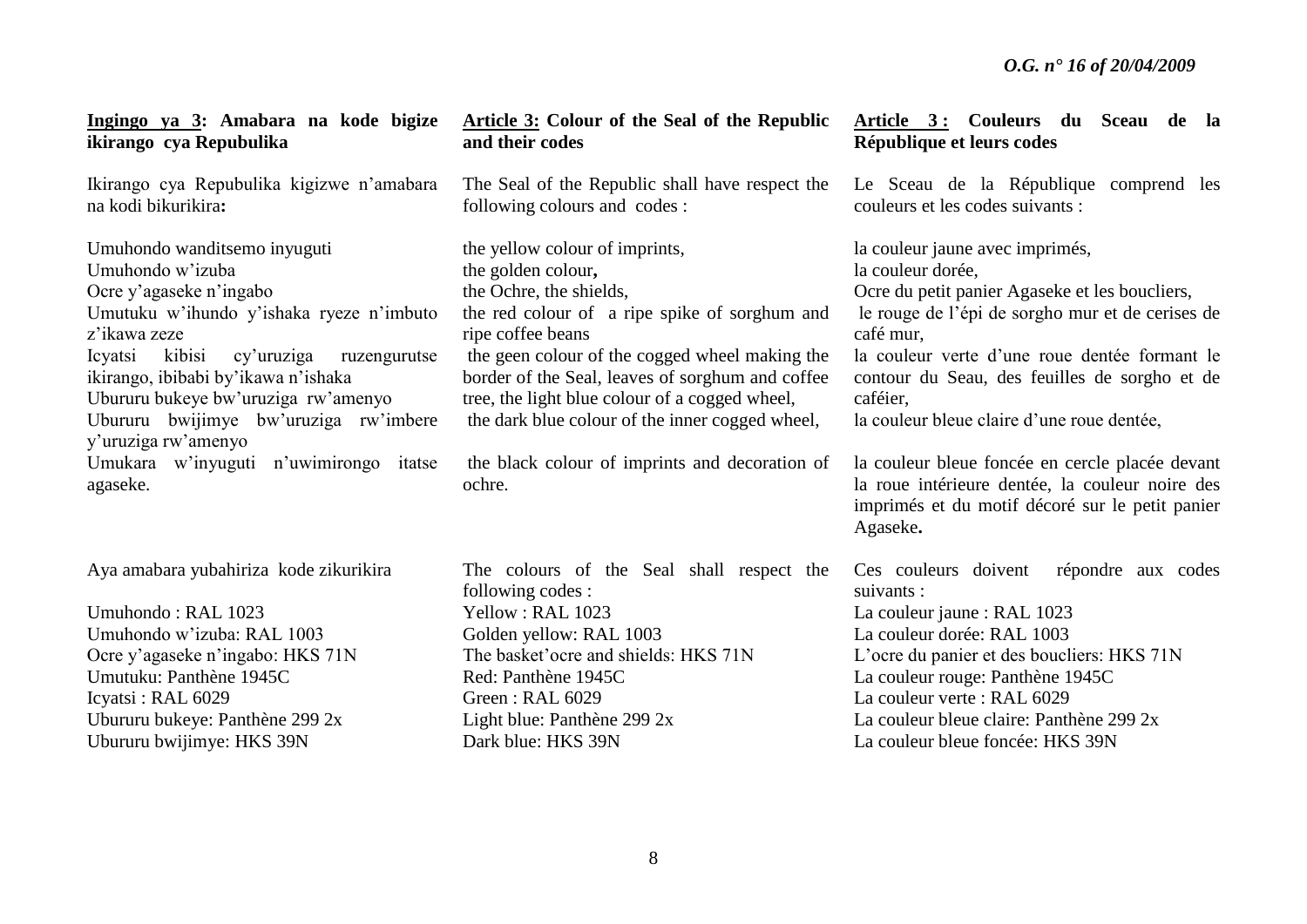#### **Ingingo ya 4**: **Ikirango cya Repubulika cy'Umwimerere**

Ikirango cya Repubulika cy'umwimerere gikorwa mu mwenda wa kotoni. Ingero z'uwo mwenda ni santimetero ijana na mirongo icyenda n'eshanu (195) z'uburebure na santimetero ijana na mirongo itatu (130) z'ubugari.

Ikirango cya Repubulika cy'umwimerere gikoreshwa nta wino, kiba gifite umurambararo wa santimetero eshanu (5).

Ibyo birango byombi bibikwa muri Perezidansi ya Repubulika.

# **Ingingo ya 5**: **Ikirango cya Repubulika kitari icy'umwimerere**

Ikirango cya Repubulika kitari icy'umwimerere gishushanywa mu mwenda w'umweru wa poliyesiteri ijana ku ijana (100%), hakurikijwe ingero zivugwa mu gika cya mbere cy'ingingo ya kane (4).

Ishusho ry'ikirango cya Repubulika nk'uko rigaragara ku mugereka, rigomba kubahiriza ingero zivugwa mu gika cya mbere cy'ingingo ya (4) y'iri tegeko.

# **Article 4: Original design of the Seal of the Republic**

The original Seal of the Republic of Rwanda shall be made of cotton cloth. The measurements of such a piece of cloth shall be one hundred and ninety five (195) centimetres long and one hundred and thirty (130) centimetres wide.

The original Seal used in a dry form shall have the diameter of five (5) centimetres.

Both original designs shall be kept in the Office of the President of the Republic.

**Article 5: Ordinary Seal of the Republic**

The ordinary Seal of the Republic of Rwanda shall be designed in a white piece of cloth of polyester one hundred percent (100%), in accordance with measurements set in paragraph One of Article 4 of this Law.

The design of the Seal of the Republic as referred to in the annex of this law shall respect the measurements referred to measurements set in paragraph one of article 4 of this law.

# **Article 4 : Modèle original du Sceau de la République**

Le modèle original du Sceau de la République du Rwanda est cousu en tissu de coton. Les dimensions de ce tissu sont de cent quatre-vingt quinze (195) centimètres de longueur et de cent trente (130) centimètres de largeur.

Le Sceau original utilisé à sec mesure cinq (5) centimètres de diamètre.

Ces deux modèles de Sceau sont gardés à la Présidence de la République.

**Article 5 : Sceau ordinaire de la République**

Le Sceau ordinaire de la République du Rwanda est représenté sur un tissu en polyester cent pour cent (100%) de couleur blanche, conformément aux dimensions définies à l'alinéa premier de l'article 4 de la présente loi.

Le modèle du Sceau de la République tel qu'il apparaît en annexe de la présente loi respecte les dimensions définies à l'alinéa premier de l'article 4 de la présente loi.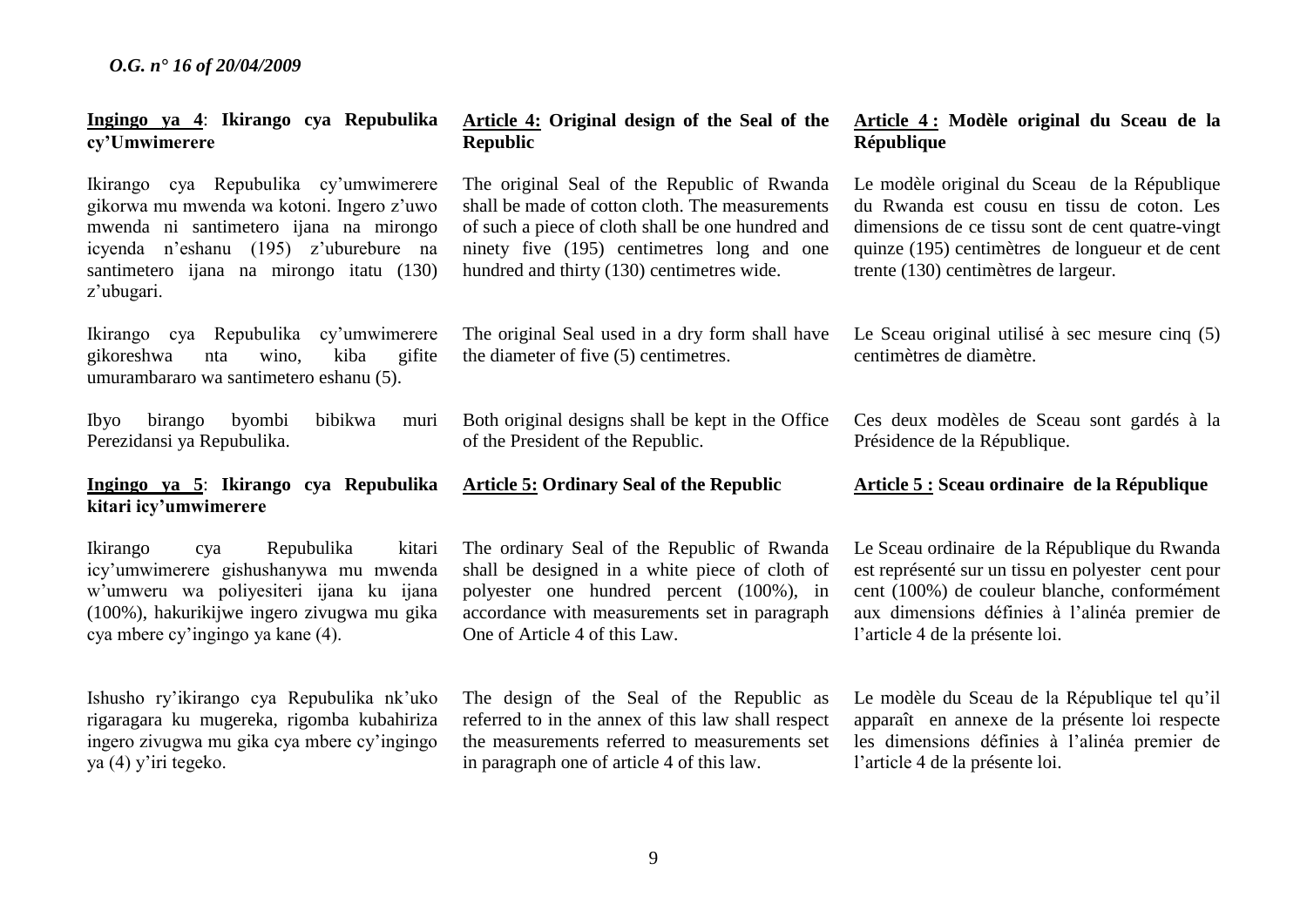# **Ingingo ya 6: Ibirango bikoreshwa n'inzego za Leta**

Ubutegetsi bwite bwa Leta n'ibigo bya Leta bikoresha ibirango bihuye n'urugero ruteganywa n'umugereka w'iri tegeko, hongewemo uruziga rumwe rufite milimetero mirongo ine (mm 40) z'umurambararo, izina ry'ubutegetsi cyangwa ikigo cya Leta kigikoresha.

Igihe hari inyandiko zireba Ubutegetsi bwite bwa Leta n'Imiryango Mpuzamahanga, ikirango cya Repubulika gishobora gukoreshwa kibangikanye n'ikirango cy'uwo muryango. Icyo gihe ikirango cy'Igihugu kijya ibumoso.

# **Ingingo ya 7: Ibisobanuro by'ibigize Ikirango cya Repubulika**

Ibisobanuro by'ibigize ikirango cya Repubulika ni ibi bikurikira:

- 1° Uruziga rufite ibara ry'icyatsi kibisi n'ipfundo rimwe, bivuga ikimenyetso cy'ubumwe bw'Abanyarwanda bose bibumbiye hamwe, kandi batahiriza umugozi umwe;
- 2° Izuba n'imirasire makumyabiri n'ine (24), bivuga gukorera mu mucyo no kurwanya

# **Article 6: Types of the Seal used by Government authorities**

Government authorities and Public institutions shall use a seal which is similar to the sample appended to this law, with a circle of a forty millimetres (40 mm) diameter, the name of such a government authority or public institution using it.

In case there are documents concerning Government administration and international organizations, the Seal of the Republic may be used along side the logo of that organization. In that case, the national Seal is placed at the left hand side.

# **Article 7: Definitions of components of the Seal of the Republic**

The components of the Seal of the Republic shall have the following meaning:

- 1° The green ring and knot symbolise unity of all Rwandans united and working for the same goal;
- $2^{\circ}$  The sun and twenty four (24) rays symbolise transparency and fighting ignorance;

# **Article 6 : Types de Sceau utilisé par les administrations étatiques**

L'Administration centrale et les institutions publiques utilisent le Sceau conforme au modèle prévu à l'annexe de la présente loi, avec un cercle dont le diamètre est de 40 mm dans lequel est inscrit au dessus et dans les cotés la dénomination de l'administration étatique ou l'établissement public utilisateur.

S'il y a des documents concernant à la fois Les Administrations centrales et les Organismes Internationaux, le Sceau de la République peut être utilisé côte à côte avec le logo de l'organisme international concerné. Dans ce cas, le Sceau de la République est apposé à gauche.

# **Article 7 : Définitions des éléments constitutifs du Sceau de la République**

Les éléments constitutifs du Sceau de la République portent les significations suivantes :

- 1° Le cercle de couleur verte et un nœud renvoient au symbole de l'unité du peuple rwandais et qui tend vers un même but ;
- 2° Le soleil et ses vingt quatre (24) rayons symbolisent la transparence et la lutte contre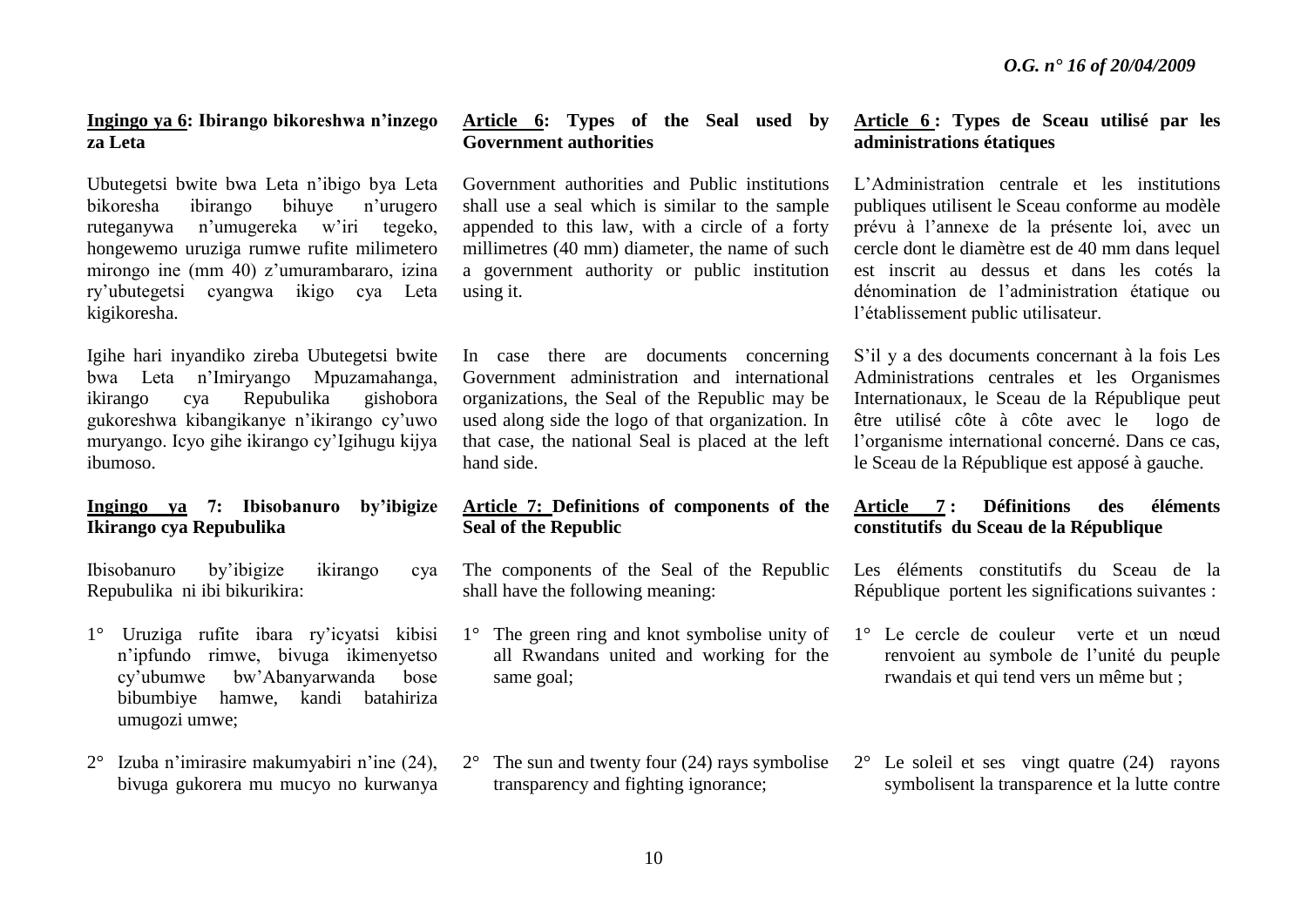ubujiji ;

- 3° Ishaka rifite ihundo n'ibibabi bine (4) n'ikawa ifite ibibabi cumi n'abitandatu (16) n'imbuto makumyabiri n'umunani (28), bivuga umusaruro unyuranye ugizwe n'ibihingwa ngandurarugo n'ibihingwa ngengabukungu;
- 4° Agaseke gapfundikiye k'amabara abiri, bivuga umuco w'Abanyarwanda wo gukomeraho, kuzigama, gufatanya muri byose no gusangira;
- 5° Uruziga rw'amenyo makumyabiri n'ane ariko cumi n'icyenda (19) ari yo agaragara kandi rufite ibara ry'ubururu, bivuga ikimenyetso cyo guharanira ikoranabuhanga n'iterambere ry'inganda mu Rwanda;
- 6° Ingabo ebyiri, imwe iri iburyo, indi ibumoso, bivuga gukunda Igihugu no kukirinda. Abanyarwanda bose hamwe, mu bumwe, barinze ubusugire bw'Igihugu cyabo kandi biteguye kukirengera;
- 7° Intego ya Repubulika: Ubumwe, Umurimo, Gukunda Igihugu: ni intego buri munyarwanda agomba guhora azirikana kugira ngo yumve ko Igihugu
- The sorghum of one spike and four (4) leaves and the coffee of sixteen (16) leaves and twenty eight (28) grains symbolise wealth including food crops and cash crops;
- 4° The small covered basket of two colours symbolises the Rwandan culture to be safeguarded: saving, solidarity in all matters and sharing;
- 5° The blue wheel of twenty four (24) cogs of which nineteen (19) cogs are visible, symbolises technology and industrial development in Rwanda;
- 6° The two shields, one at the right hand side and another at the left hand side, symbolise patriotism and defence of the country. All Rwandans together, in unity, safeguard the national sovereignty and are ready to defend their country;
- 7° The motto of the Republic: Unity, Work, Patriotism" refers to the motto that every Rwandan should always have in mind and understand that he/she shares with other

l'ignorance ;

- 3° Une tige de sorgho portant un épi et quatre (4) feuilles et un caféier de seize (16) feuilles et vingt huit (28) grains symbolisent la richesse en cultures vivrières et industrielles ;
- 4° Un petit panier couvert à deux couleurs symbolise la culture rwandaise à sauvegarder, l'épargne, de solidarité dans tous les domaines et le partage;
- 5° Une roue de couleur bleue de vingt quatre (24) dents dont dix neuf (19) sont seules visibles symbolise la promotion de la technologie et du développement industriel au Rwanda.
- 6° Deux boucliers, l'un à droite et l'autre à gauche symbolisent le patriotisme et la défense de la patrie. Tous les Rwandais unis ensemble assure la sécurité de leur patrie et sont prêts à la défendre ;
- 7° La devise de la République : Unité, Travail Patriotisme est la devise que chaque Rwandais doit tenir toujours à cœur et comprendre qu'il partage son pays avec les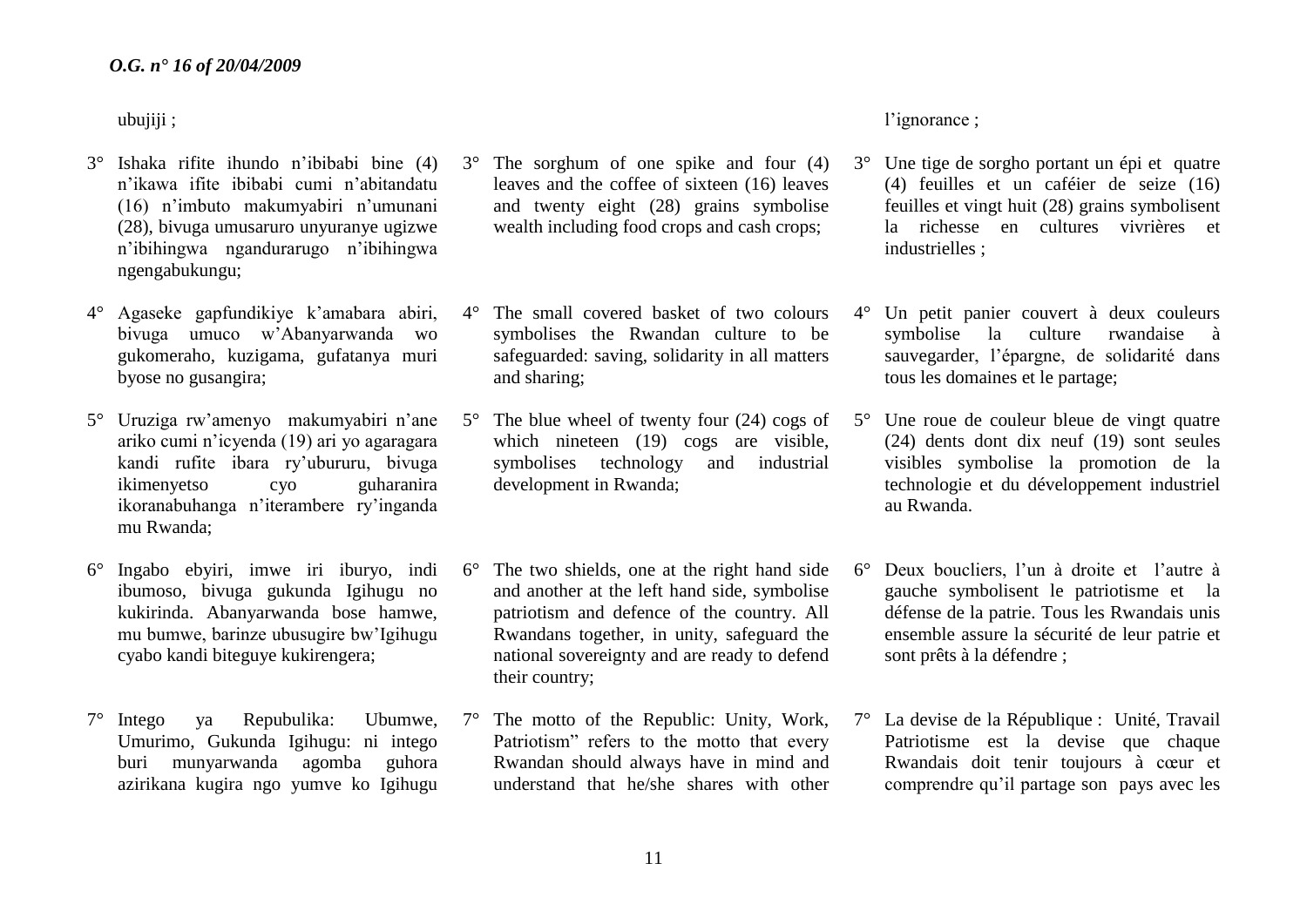cye agisangiye n'abanyarwanda bose, ko agomba kugiteza imbere yitabira umurimo, ko agomba kugikunda no kucyitangira.

# **UMUTWE WA III: IMIKORESHEREZE Y'IKIRANGO CYA REPUBULIKA**

# **Ingingo ya 8: Ikirango kitari icy'umwimerere ku mategeko n'amateka n'ibindi byemezo**

Mbere y'uko bitangazwa mu Igazeti ya Leta ya Repubulika y'u Rwanda, amategeko, amategeko-teka, amateka n'amabwiriza rusange bireba rubanda bigomba gushyirwaho ikirango cya Repubulika kitari icy'umwimerere**.**

Ikirango cya Repubulika kitari icy'umwimerere gishyirwa kandi ku byemezo bihabwa abashyizwe mu nzego z'ishimwe, ku mpapuro ziha cyangwa zambura ububasha abahagarariye u Rwanda mu mahanga, ku mpapuro zishyiraho abahagarariye inyungu z' u Rwanda mu mahanga, ku mpapuro zemerera abahagarariye ibindi bihugu mu Rwanda, kimwe no ku mpapuro zitanga ububasha burambuye bwo gushyira umukono ku masezerano mpuzamahanga mu izina ry'u Rwanda ndetse n'izihamya burundu ayo masezerano.

Rwandans the country, that he/she has to work hard to develop it and to be patriotic to the extent he/she can sacrifice his/her life for it.

# **CHAPTER III: USAGE OF THE SEAL OF THE REPUBLIC**

# **Article 8: Usage of the ordinary Seal of the Republic on laws, Orders and other deeds**

Before their publication in the Official Gazette of the Republic of Rwanda, Laws, Decree-laws, Orders and general Regulations concerning the people shall be sealed with the ordinary Seal of the Republic.

Testimonials that are given to persons designated in National orders, accreditation and recall letters of Rwanda's Ambassadors abroad, appointment letters for Rwanda's consuls, credentials for the foreign Ambassadors in Rwanda as well as letters assigning to a person full powers as to signing international conventions and their ratification on behalf of the Republic of Rwanda shall be also sealed with the ordinary Seal of the Republic,.

autres Rwandais, qu'il doit s'atteler au travail pour le développer, être patriotique quitte à sacrifier sa vie pour son pays.

# **CHAPITRE III : UTILISATION DU SCEAU DE LA REPUBLIQUE**

# **Article 8 : Utilisation du Sceau ordinaire de la République sur les lois, les arrêtés et autres actes**

Avant leur publication au Journal Officiel de la République du Rwanda, les lois, les décrets-lois, les arrêtés et les règlements de portée générale doivent porter le Sceau ordinaire de la République.

Le Sceau ordinaire de la République est également apposé sur les certificats de mérite délivrés aux personnalités nommées dans les Ordres Nationaux, sur les lettres de créance ou de rappel dans le pays des représentants diplomatiques du Rwanda à l'étranger, sur les lettres des nominations des Consuls du Rwanda à l'étranger, sur les lettres d'agrément des représentants diplomatiques des pays étrangers au Rwanda ainsi que sur les documents d'octroie de pleins pouvoirs aux plénipotentiaires pour signer les engagements internationaux et leur ratification pour le compte du Rwanda.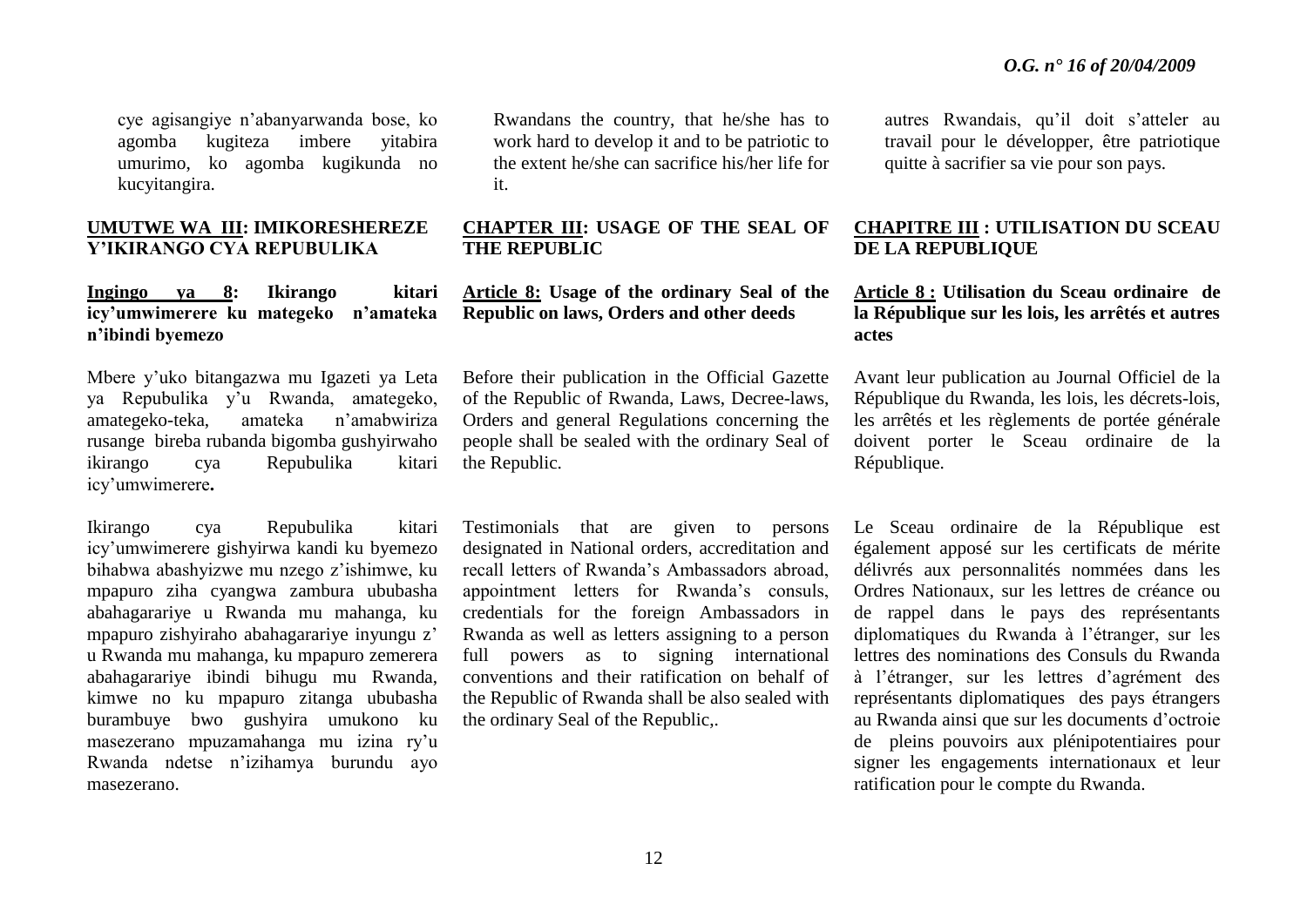**Ingingo ya 9**: I**koreshwa ry'Ikirango cya Repubulika mu buryo bw'Ubuyobozi bwa Leta.**

Ikirango cya Repubulika kitari icy'umwimerere gikoreshwa na wino gishyirwa ku mpapuro z'Ubutegetsi bwite bwa Leta zose, mu buryo buteganwa n'amategeko**.** 

Abemerewe gukoresha Ikirango cya Repubulika mu buryo bw'ubuyobozi bwa Leta ku impapuro zitumira, amakarita agaragaza aho umuntu abarizwa n'impapuro zicapye ni Abayobozi b'ikirenga b'Igihugu n'abandi bagenwa n'iteka rya Perezida.

# **Ingingo ya 10 : Ishyirwa ry'Ikirango cya Repubulika ku mategeko n'amateka**

Minisitiri ufite ubutabera mu nshingano ze, ashyira Ikirango cya Repubulika ku mpapuro z'umwimerere z'amategeko, amategeko-teka, amateka n'amabwirizwa rusange avugwa mu gika cya mbere cy'ingingo ya 8 y'iri tegeko, bikemezwa n'umukono we ubanjirijwe n'amagambo « Bibonywe kandi bishyizweho Ikirango cya Repubulika: ».

# **Ingingo ya 11: Ikorwa rya za kashe z'Ikirango cya Repubulika**

Minisitiri ufite Ubutabera mu nshingano ze

**Article 9: Use of the Seal of the Republic for administrative purposes**

The ordinary Seal of the Republic with ink shall be affixed on all the Public administration's documents in accordance with the law.

The persons authorized to use the Seal of the Republic on invitation, visiting cards and imprints shall be the country's top officials and other officials determined by a Presidential Order.

# **Article 10: Sealing Laws and Orders**

The Minister in charge of Justice shall seal with the Seal of the Republic the original documents of Laws, Decree-laws, Orders and general regulations referred to paragraph One of Article 8 of this Law and confirmed them by his/her signature preceded by words "Seen and Sealed with the Seal of the Republic:".

# **Article 11: Making the stamps with the Seal of the Republic**

The Minister in charge of justice shall be the one

**Article 9 : Utilisation du Sceau de la République pour des raisons administratives**

Le Sceau ordinaire de la République à ancre est apposé sur tous les documents de l'administration publique conformément à la loi.

Les personnes autorisées à utiliser le Sceau de la République sur les cartes d'invitation, les cartes de visite et les imprimés sont les hautes autorités du pays et les autres autorités définies par arrêté présidentiel.

# **Article 10 : Apposition du Sceau de la République sur lois et les arrêtés**

Le Ministre ayant la justice dans ses attributions appose le Sceau de la République sur les originaux des lois, des décrets-lois, des arrêtés et des instructions de portée générale visés à l'alinéa premier de l'article 8 de la présente loi et les confirme par sa signature précédée des imprimés « Vu et scellé du Sceau de la République : ».

# **Article 11 : Fabrication de cachets avec Sceau de la République**

Le Ministre ayant la justice dans ses attributions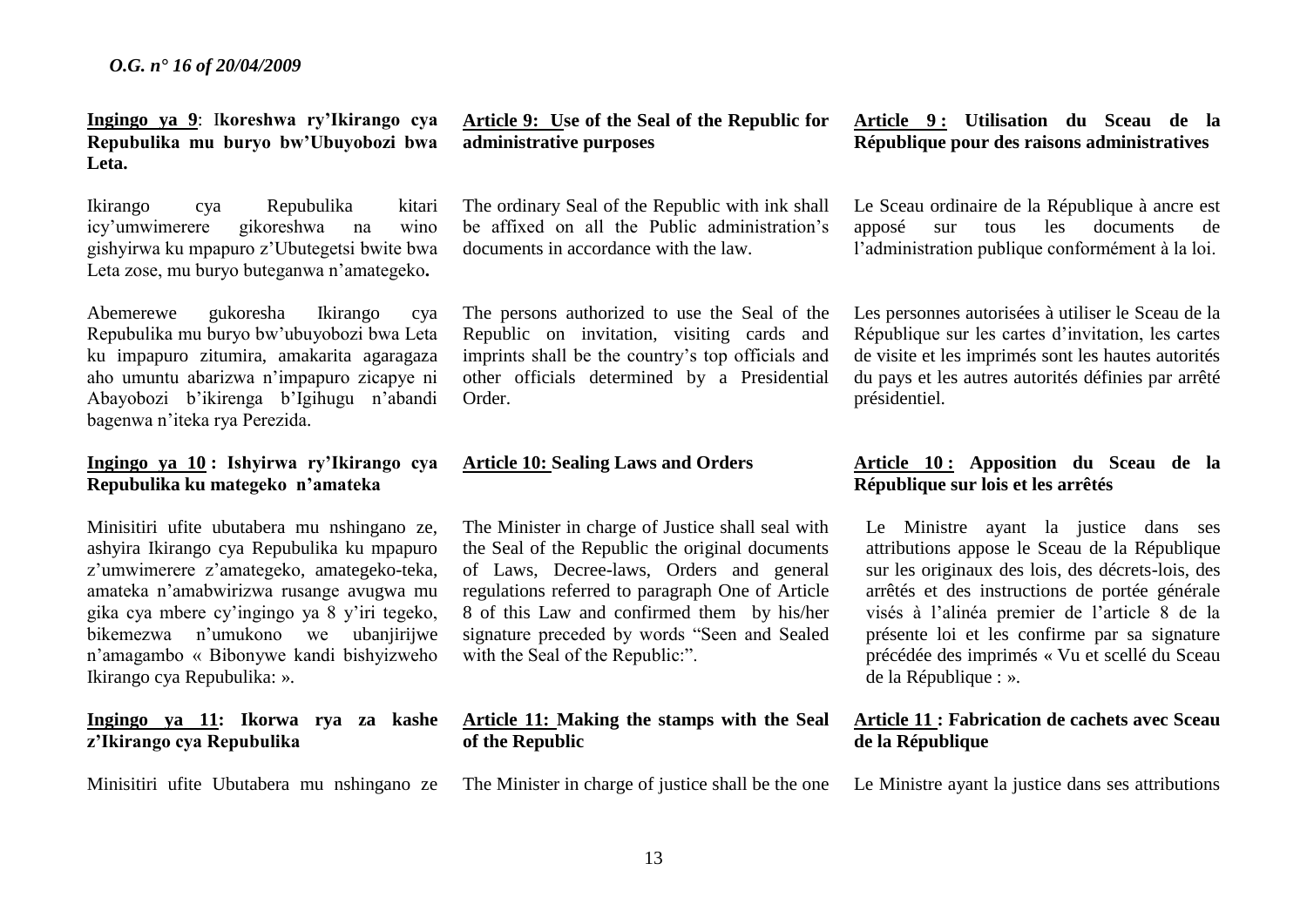niwe ushinzwe gukoresha no gutanga kashe y'Ikirango cya Repubulika zikoreshwa mu Rwanda hose ndetse no muri za Ambasade na Konsila z'u Rwanda mu mahanga.

Inzego z'imirimo bireba zerekana ishusho ya kashe zifuza.

Kugira ngo hakoreshwe kashi y'Ikirango cya Repubulika ishyirwa ku rupapuro nta wino, Minisitiri ufite ubutabera mu nshingano ze ni we ubitangira uburenganzira bimaze gusabwa na serivisi ibikeneye.

Kashe z'Ikirango cya Repubulika ya Perezidansi ya Repubulika, iya Banki Nkuru y'Igihugu , iza Ambasade z'u Rwanda mu mahanga, Serivisi ishinzwe abinjira n'abasohoka mu Gihugu n'iya Serivisi ishinzwe gutanga impushya zo gutwara imodoka, zikoreshwa na Minisitiri ufite ubutabera mu nshingano ze.

Ubuyobozi bw'Intara, ubw'Umujyi wa Kigali n'ubw'Uturere busaba Minisitiri ufite Ubutabera mu nshingano ze gukoresha kashe z'ikirango cya Repubulika bubinyujije kuri Minisitiri ufite ubutegetsi bw'Igihugu mu nshingano ze.

empowered to design and issue the stamps with the Seal of the Republic to be used anywhere in Rwanda as well as in Embassies and Consulates of Rwanda abroad.

The concerned Services shall present the format of the Seal they need.

The Minister in charge of justice grants permission to make the dry Seal of the Republic, upon request from the authority in need.

The Minister in charge of justice shall have the power for making the stamps with the Seal of the Republic for the President's office, the Central Bank, Rwanda Embassies abroad, Authorities responsible for Immigration and Emigration, Authorities responsible for issuing driving license made.

The Administration of Provinces, City of Kigali and Districts shall request for authorization from the Minister in charge of justice through the Minister in charge of Local government for orders of the seals.

veille à la fabrication des cachets portant le Sceau de la République utilisés partout au Rwanda ainsi que dans les Ambassades et les Consulats du Rwanda à l'étranger.

Les services concernés présentent le modèle de Sceau qu'ils souhaitent.

Le Ministre ayant la justice dans ses attributions donne l'autorisation de faire fabriquer le cachet à sec portant le Sceau de la République sur demande du service qui en a besoin.

Le Ministre ayant la justice dans ses attributions fait fabriquer les cachets portant le Sceau de la République pour la Présidence de la République, la Banque Nationale du Rwanda, les Ambassades du Rwanda à l'étranger, des services de l'Immigration et de l'Emigration et les services chargés de délivrer les permis de conduire.

L'Administration des provinces, de la Ville de Kigali et des Districts demande l'autorisation du Ministre ayant la justice dans ses attributions sous le couvert du Ministre ayant l'administration locale dans ses attributions pour faire confectionner les cachets portant le Sceau de la République.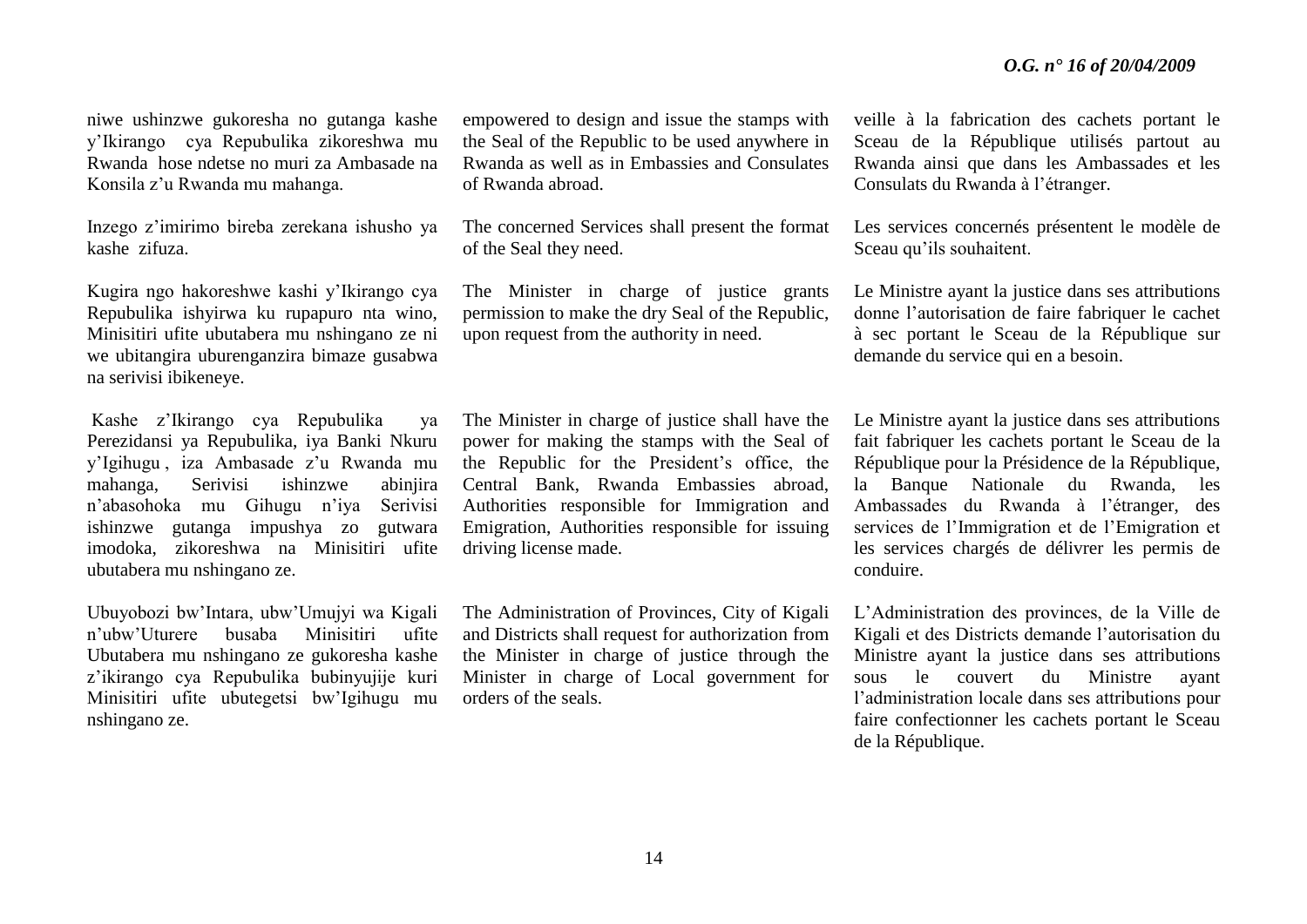#### **UMUTWE WA IV: IBIJYANYE N'UBURINZI BW'IKIRANGO CYA REPUBULIKA CHAPTER IV: PROTECTION OF THE SEAL OF THE REPUBLIC**

**Ingingo ya 12: Ibijyanye n'uburinzi bw'Ikirango cya Repubulika**

Minisitiri ufite ubutabera mu nshingano ze niwe Murinzi w'Ikirango cya Repubulika.

# **Ingingo ya 13: Ibirango bishaje, byahindutse cyangwa bitagikoreshwa**

Minisitiri ufite ubutabera mu nshingano ze ashyikirizwa ibirango byose bishaje, ibyahindutse, cyangwa bitagikoreshwa.

#### **Ingingo ya 14: Ibijyanye n'ibihano**

Umuntu wese ukora ibinyuranyije n'iri tegeko ahanishwa ibihano biteganywa n'igitabo cy'amategeko ahana.

# **UMUTWE WA V: INGINGO Y'INZIBACYUHO N'IZISOZA**

# **Ingingo ya 15: Ibyari bisanzweho ikirango cyavanweho**

Ibintu byose biriho ikirango cya Repubulika y'u Rwanda cyari gisanzweho mbere y'itariki ya 31 Ukuboza 2001 bigumana agaciro kabyo kugeza igihe bikuriweho n'amategeko yihariye.

**Article 12: Protection of the Seal of the Republic**

The Minister in charge of justice shall be the custodian of the Seal of the Republic.

# **Article 13: Old, changed or no longer valid seals**

Old, changed or no longer valid Seals shall be surrendered to the Ministry in charge of justice.

#### **Article 14: Penalties**

Any person who contravenes this Law shall be liable to a penalties provided for by the Penal Code.

**CHAPTER V: TRANSITIONAL AND FINAL PROVISIONS** 

**Article 15: Documents in use with a Seal cancelled**

All documents sealed with the Seal of the Republic of Rwanda which was in use before December 31, 2001 shall remain valid until they are cancelled by specific laws.

# **CHAPITRE IV : GARDE DU SCEAU DE LA REPUBLIQUE**

#### **Article 12 : Garde du Sceau de la République**

Le Ministre ayant la justice dans ses attributions est le gardien du Sceau de la République.

# **Article 13 : Sceaux obsolètes, altérés ou hors d'usage**

Les Sceaux obsolètes, altérés ou hors d'usage sont remis au Ministre ayant la justice dans ses attributions.

#### **Article 14 : Peines**

Tout contrevenant aux dispositions de la présente loi est passible de peines prévues par le code pénal.

# **CHAPITRE V : DISPOSITIONS TRANSITOIRES ET FINALES**

# **Article 15: Les documents en usage avant la suppression du Sceau**

Tous les documents scellés du Sceau de la République en usage avant le 31 décembre 2001 restent valables jusqu'à leur suppression par des lois spécifiques.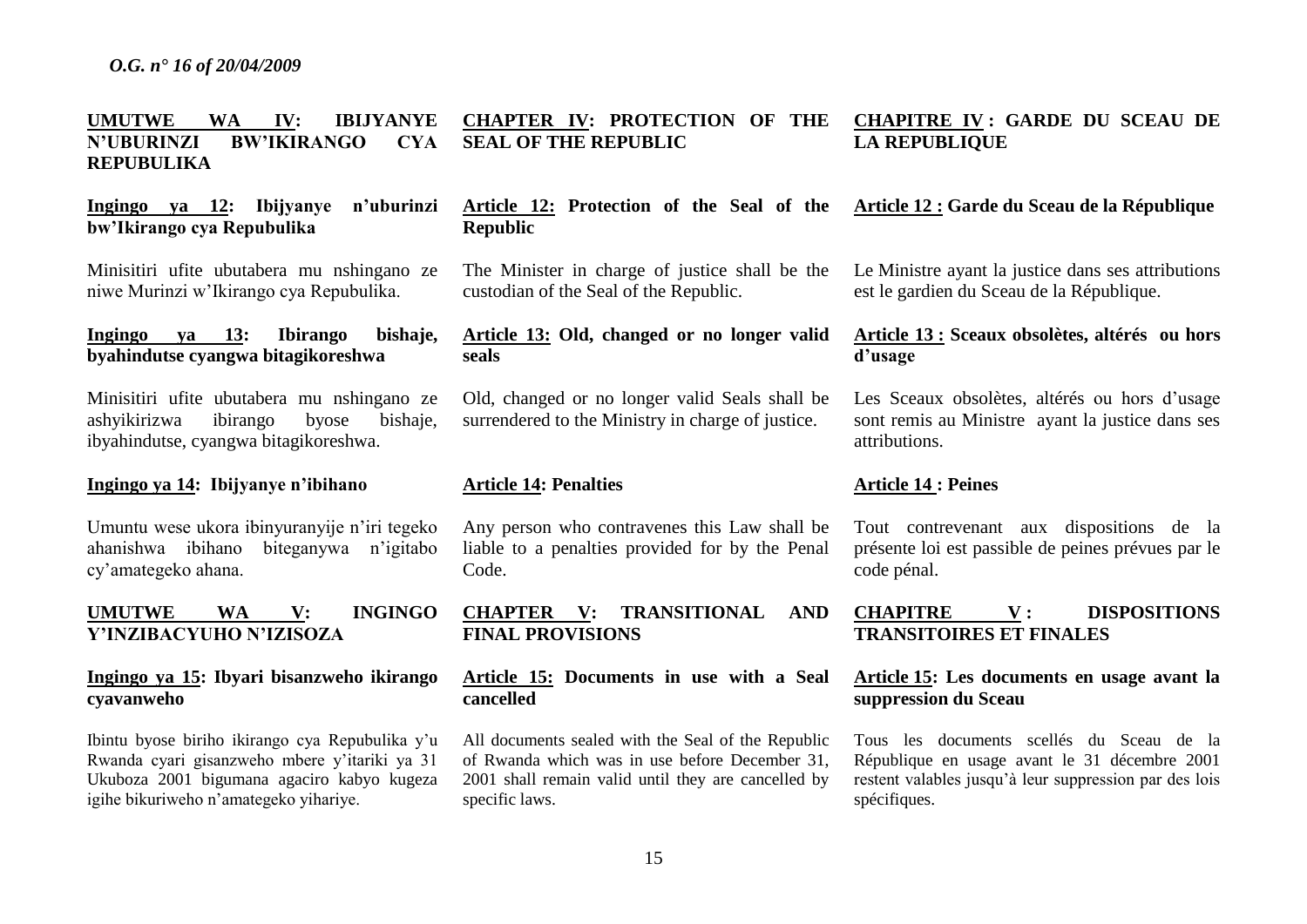| Ingingo ya 16: Ivanwaho ry'ingingo<br>zinyuranyije n'iri tegeko | <b>Article 16: Abrogating provisions</b>          | <b>Article 16 : Disposition abrogatoire</b>      |
|-----------------------------------------------------------------|---------------------------------------------------|--------------------------------------------------|
| Ingingo zose z'amategeko abanziriza iri kandi                   | All previous legal provisions contrary to this    | Toutes les dispositions légales antérieures      |
| zinyuranyije na ryo zivanyweho.                                 | Law are hereby abrogated.                         | contraires à la présente loi sont abrogées.      |
| Ingingo ya 17: Igihe itegeko ritangira<br>gukurikizwa           | <b>Article 17: Commencement</b>                   | Article 17 : Entrée en vigueur                   |
| Iri tegeko ritangira gukurikizwa ku munsi                       | This Law shall come into force on the date of its | La présente loi entre en vigueur le jour de sa   |
| ritangarijweho mu Igazeti ya Leta ya                            | publication in the Official Gazette of the        | publication au Journal Officiel de la République |
| Repubulika y'u Rwanda.                                          | Republic of Rwanda.                               | du Rwanda.                                       |
| Kigali, kuwa 23/07/2008                                         | Kigali, on 23/07/2008                             | Kigali, le 23/07/2008                            |
| Perezida wa Repubulika                                          | The President of the Republic                     | Le Président de la République                    |
| <b>KAGAME Paul</b>                                              | <b>KAGAME Paul</b>                                | <b>KAGAME Paul</b>                               |
| $(s\acute{e})$                                                  | $(s\acute{e})$                                    | $(s\acute{e})$                                   |
| Minisitiri w'Intebe                                             | The Prime Minister                                | Le Premier Ministre                              |
| <b>MAKUZA Bernard</b>                                           | <b>MAKUZA Bernard</b>                             | <b>MAKUZA Bernard</b>                            |
| $(s\acute{e})$                                                  | $(s\acute{e})$                                    | $(s\acute{e})$                                   |
| Bibonywe kandi bishyizweho Ikirango cya<br>Repubulika:          | Seen and sealed with the Seal of the Republic:    | Vu et scellé du Sceau de la République :         |
| Minisitiri w'Ubutabera/Intumwa Nkuru ya<br>Leta                 | The Minister of Justice/Attorney General          | Le Ministre de la Justice/Garde des Sceaux       |
| <b>KARUGARAMA Tharcisse</b>                                     | <b>KARUGARAMA Tharcisse</b>                       | <b>KARUGARAMA Tharcisse</b>                      |
| $(s\acute{e})$                                                  | $(s\acute{e})$                                    | $(s\acute{e})$                                   |

16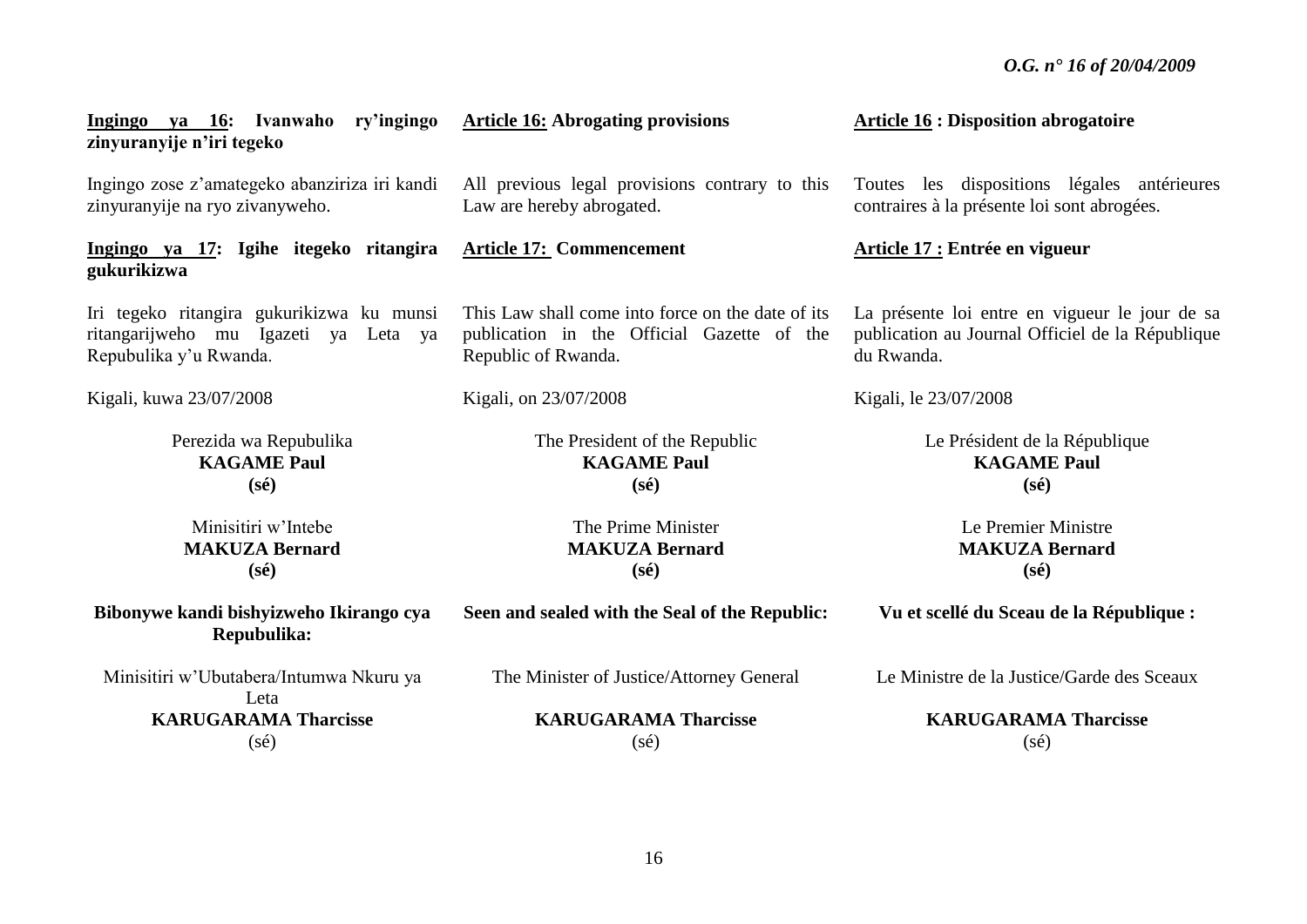**ITEGEKO N° 24/2008 RYO KUWA 23/07/2008 RISHYIRAHO IMITERERE, IBISOBANURO, IMIKORESHEREZE N'UBURINZI BY'IKIRANGO REPUBULIKA LAW N° 24/2008 OF 23/07/2008 DETERMINING THE CHARACTERISTICS, SIGNIFICANCE, USAGE AND PROTECTION OF THE SEAL OF THE REPUBLIC LOI N° 24/2008 DU 23/07/2008 PORTANT CARACTERISTIQUES, SIGNIFICATION ET GARDE DU SCEAU DE LA REPUBLIQUE**

**Umurambararo: Milimetero mirongo ine Diametre: Forthy (40) millimetres (40)**

**Diamètre: Quarante (40) millimètres**







**Bibonywe kugira ngo bishyirwe ku mugereka w'Itegeko n° 24/2008 ryo kuwa 23/07/2008.rishyiraho imiterere, ibisobanuro, imikoreshereze n'uburinzi by'ikirango cya Repubulika.**

**Seen to be annexed to the Law n° 24/2008 of 23/07/2008 determining the characteristics, significance, usage and protection of the Seal of the Republic.**

**Vu pour être annexé à la Loi n° 24/2008 du 23/07/2008 portant caractéristiques, description, utilisation et garde du Sceau de la République.**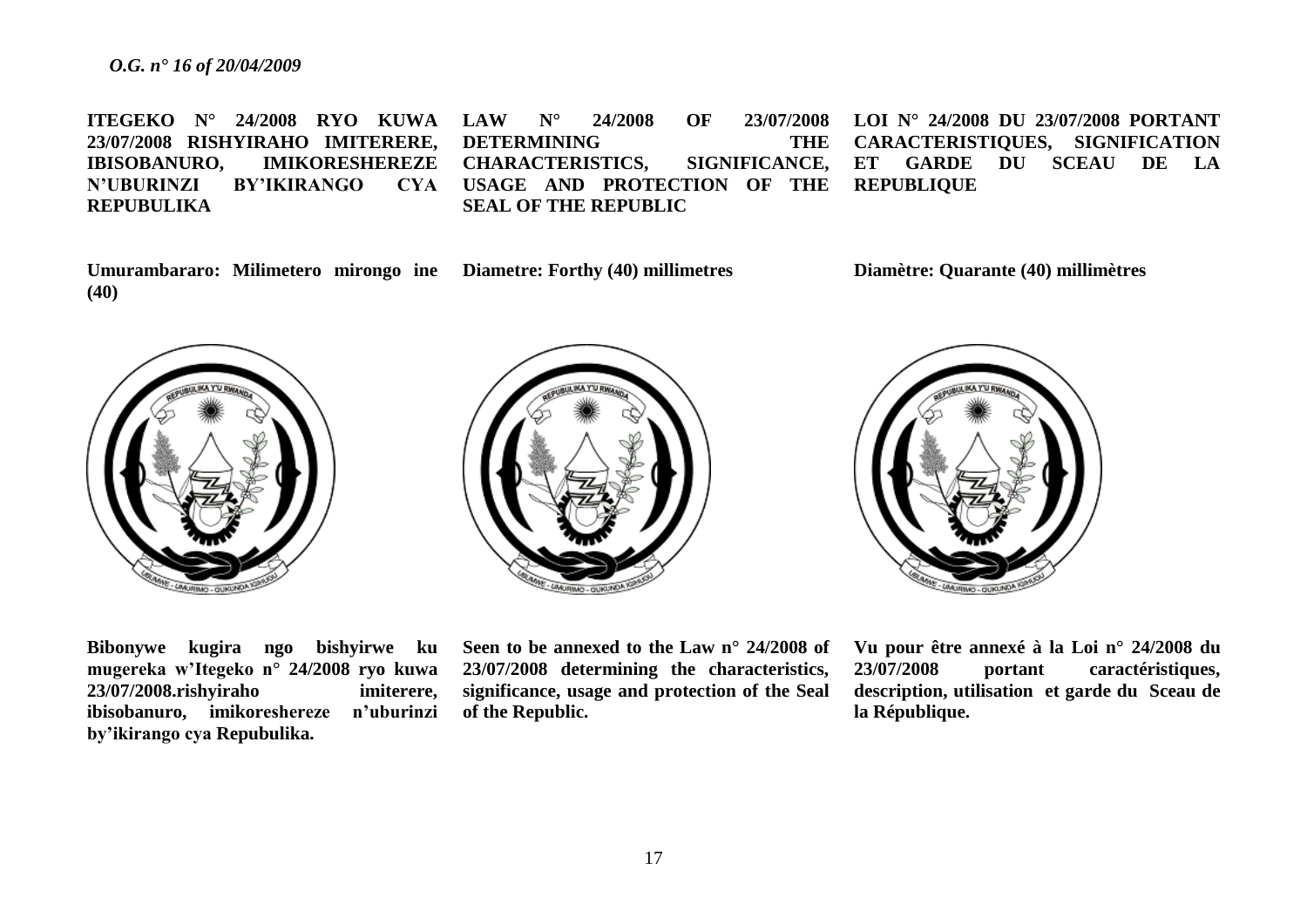| Kigali, kuwa 23/07/2008                                | Kigali, on 23/07/2008                          | Kigali, le 23/07/2008                      |
|--------------------------------------------------------|------------------------------------------------|--------------------------------------------|
| Perezida wa Repubulika                                 | The President of the Republic                  | Le Président de la République              |
| <b>KAGAME Paul</b><br>$(s\acute{e})$                   | <b>KAGAME Paul</b><br>$(s\acute{e})$           | <b>KAGAME Paul</b><br>$(s\acute{e})$       |
|                                                        |                                                |                                            |
| Minisitiri w'Intebe                                    | The Prime Minister                             | Le Premier Ministre                        |
| <b>MAKUZA Bernard</b>                                  | <b>MAKUZA Bernard</b>                          | <b>MAKUZA Bernard</b>                      |
| $(s\acute{e})$                                         | $(s\acute{e})$                                 | $(s\acute{e})$                             |
| Bibonywe kandi bishyizweho Ikirango cya<br>Repubulika: | Seen and sealed with the Seal of the Republic: | Vu et scellé du Sceau de la République :   |
| Minisitiri w'Ubutabera/Intumwa Nkuru ya<br>Leta        | The Minister of Justice/Attorney General       | Le Ministre de la Justice/Garde des Sceaux |
| <b>KARUGARAMA Tharcisse</b>                            | <b>KARUGARAMA Tharcisse</b>                    | <b>KARUGARAMA Tharcisse</b>                |
| $(s\acute{e})$                                         | $(s\acute{e})$                                 | (sé)                                       |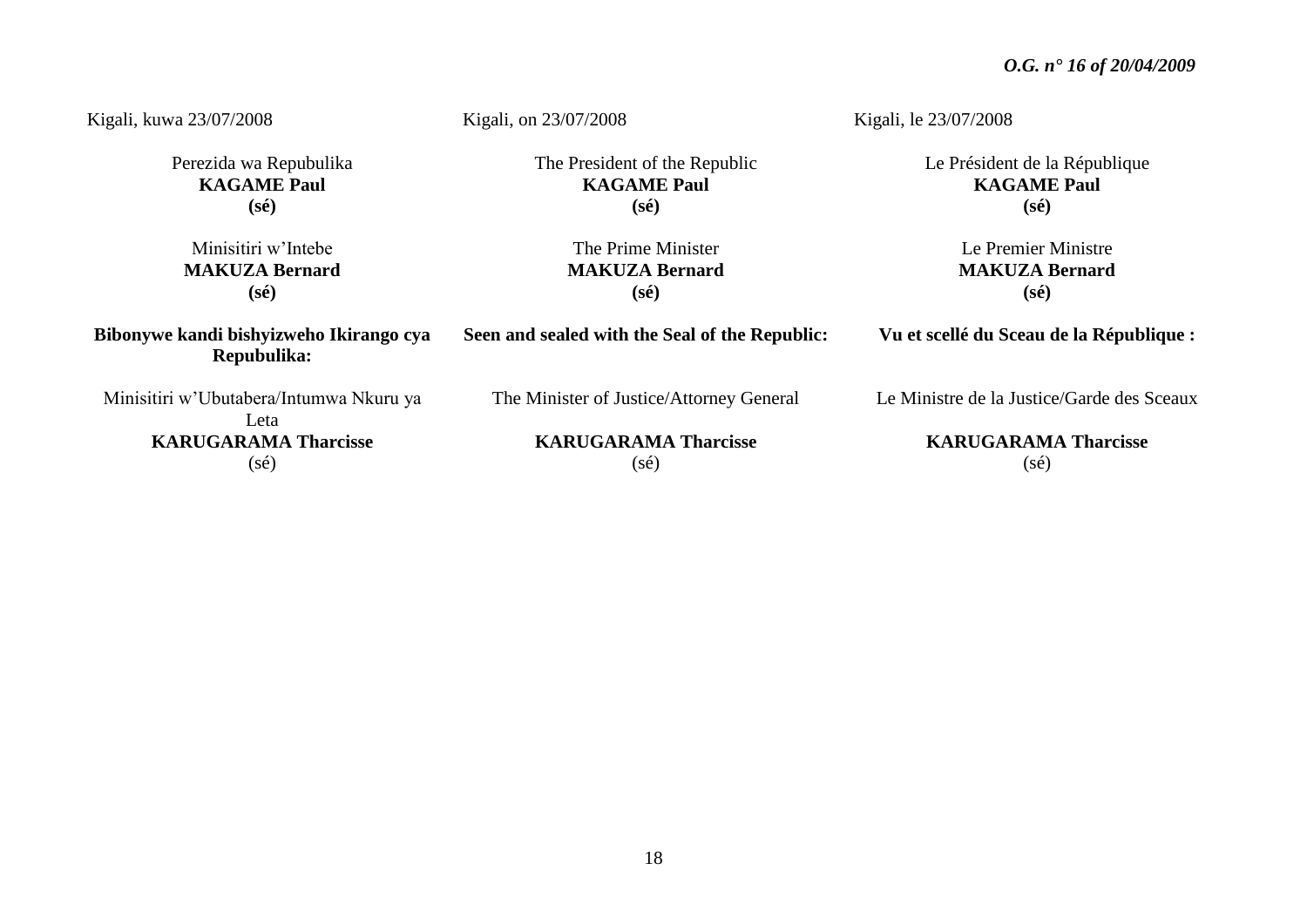**rikozwemo**

**ITEGEKO N° 34/2008 RYO KUWA LAW N° 34/2008 OF 08/08/2008 ON 08/08/2008 RIGENA IMITERERE, IBISOBANURO, IMIKORESHEREZE N'IYUBAHIRIZWA RY'IGIHUGU. CHARACTERISTICS, DESCRIPTION, CEREMONIAL AND RESPECT OF THE RY'IBENDERA NATIONAL FLAG LOI N° 34/2008 DU 08/08/2008 PORTANT CARACTERISTIQUES, DESCRIPTION, CEREMONIAL ET RESPECT DU DRAPEAU NATIONAL**

#### **ISHAKIRO**

#### **TABLE OF CONTENTS**

#### **TABLE DES MATIERES**

**CHAPITRE II: CARACTERISTIQUES DU** 

**Article 3: Tissu dans lequel le drapeau** 

**Article 2: Couleurs du drapeau national**

**Article premier: Objet de la loi**

**DRAPEAU NATIONAL** 

**national est cousu**

**UMUTWE WA MBERE: INGINGO RUSANGE CHAPTER ONE: GENERAL PROVISIONS CHAPITRE PREMIER: DISPOSITIONS GENERALES**

**Ingingo ya mbere: Icyo itegeko rigamije Article One: Purpose of the Law**

**UMUTWE WA II: IMITERERE Y'IBENDERA RY'IGIHUGU CHAPTER II: CHARACTERISTICS OF THE NATIONAL FLAG**

**Ingingo ya 2: Amabara agize ibendera ry'Igihugu Article 2: Colours of the national flag**

**Ingingo ya 3: Ibyo ibendera ry'Igihugu Article 3: Material of which the national flag is made**

**Ingingo ya 4: Uburyo butandukanye Ibendera ry'Igihugu rikozwemo Article 4: Different designs of the national flag Article 4: Différents modèles du drapeau national**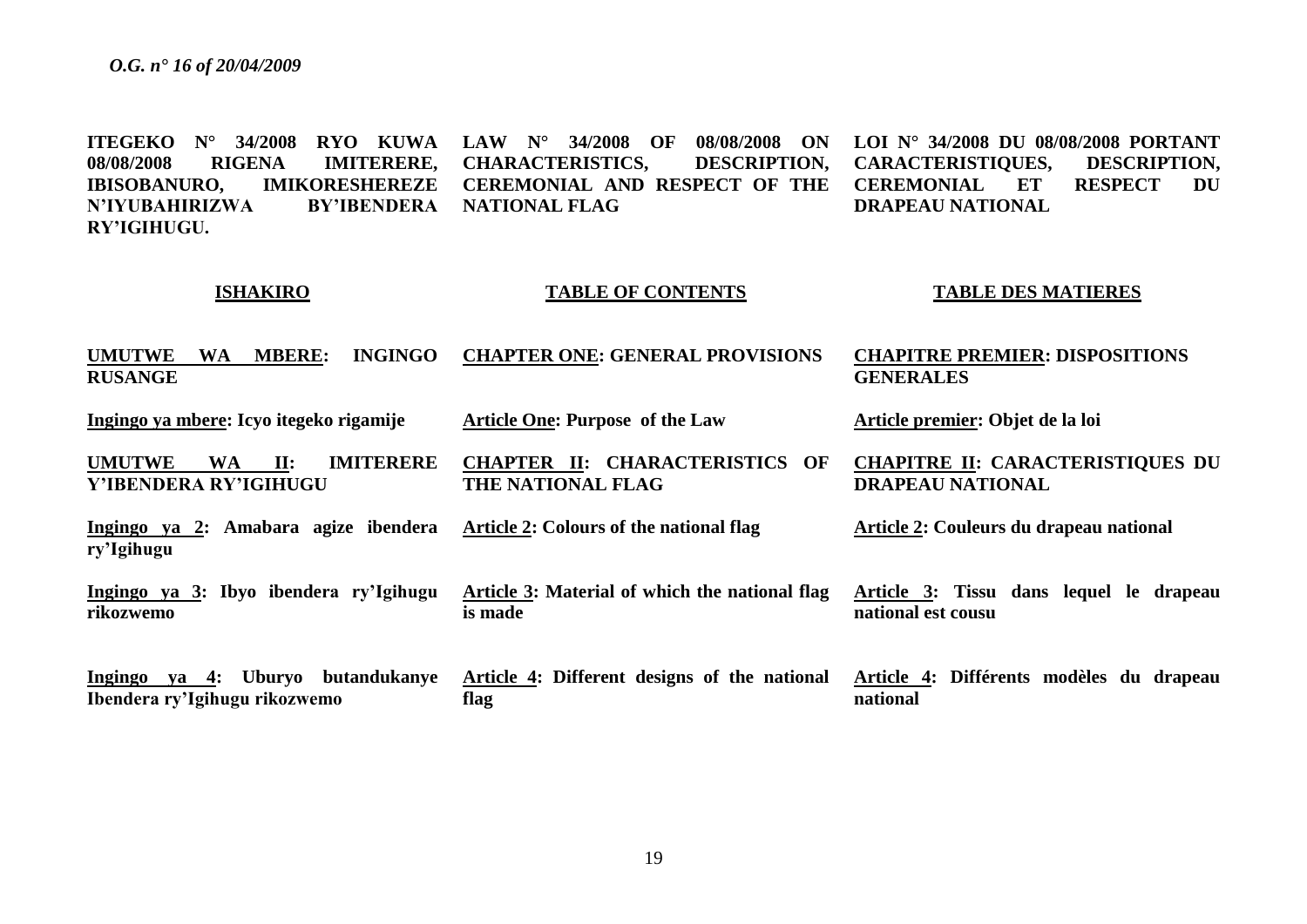| <b>IBISOBANURO</b><br><b>UMUTWE</b><br><b>WA</b><br>III:<br>Y'IBENDERA<br><b>BY'AMABARA</b><br><b>RY'IGIHUGU</b> | <b>CHAPTER III: DESCRIPTIONS OF THE</b><br><b>NATIONAL FLAG</b>   | III:<br><b>CHAPITRE</b><br><b>DESCRIPTION DES</b><br><b>COULEURS DU DRAPEAU NATIONAL</b> |
|------------------------------------------------------------------------------------------------------------------|-------------------------------------------------------------------|------------------------------------------------------------------------------------------|
| Ingingo ya 5: Ibisobanuro by'amabara                                                                             | Article 5: Descriptions the colours of the                        | Article 5: Signification des couleurs du                                                 |
| agize ibendera ry'Igihugu                                                                                        | national flag                                                     | drapeau national                                                                         |
| Ingingo ya 6: Kode z'amabara agize                                                                               | Article 6: Codes of colours that make up the                      | Article 6: Codes des couleurs du drapeau                                                 |
| ibendera ry'Igihugu                                                                                              | national flag                                                     | national                                                                                 |
| UMUTWE WA IV: IMIKORESHEREZE<br>Y'IBENDERA RY'IGIHUGU                                                            | <b>CHAPTER IV: CEREMONIAL OF THE</b><br><b>NATIONAL FLAG</b>      | <b>CHAPITRE</b><br>IV:<br><b>UTILISATION</b><br>DU<br><b>DRAPEAU NATIONAL</b>            |
| Ingingo ya 7: Uburenganzira bwo gutunga<br>ibendera ry'Igihugu                                                   | Article 7: Right to hold the national flag                        | Article 7: Droit de posséder le drapeau<br>national                                      |
| Ingingo ya 8: Ahagomba kuzamurwa                                                                                 | Article 8: Places where to display the large                      | Article 8 : Endroits où le drapeau national de                                           |
| ibendera rinini ry'Igihugu                                                                                       | national flag                                                     | grand format est hissé                                                                   |
| Ingingo ya 9: Imikoreshereze y'ibendera                                                                          | Article 9: Ceremonial of the small National                       | Article 9: Utilisation de drapeau national de                                            |
| ritoya ry'Igihugu                                                                                                | Flag                                                              | petit format                                                                             |
| Ingingo ya 10: Impamvu zituma ibendera                                                                           | Article 10: Lowering circumstances of the                         | Article 10: Circonstances de descente du                                                 |
| ry'Igihugu ryururutswa                                                                                           | national flag                                                     | drapeau national                                                                         |
| Ingingo ya 11: Uburenganzira bwo<br>gukoresha ibendera rikozwe mu buryo<br>bw'umudari                            | Article 11: Right to use the national flag<br>designed as a medal | Article 11: Droit d'utilisation du drapeau<br>national sous forme de médaille            |
| Ingingo ya 12: Ibihe ibendera ry'Igihugu                                                                         | Article 12: Circumstances of lowering to half-                    | Article 12: Circonstances de mise en berne                                               |
| rishobora kururutswa kugera hagati                                                                               | mast of the national flag                                         | du drapeau national                                                                      |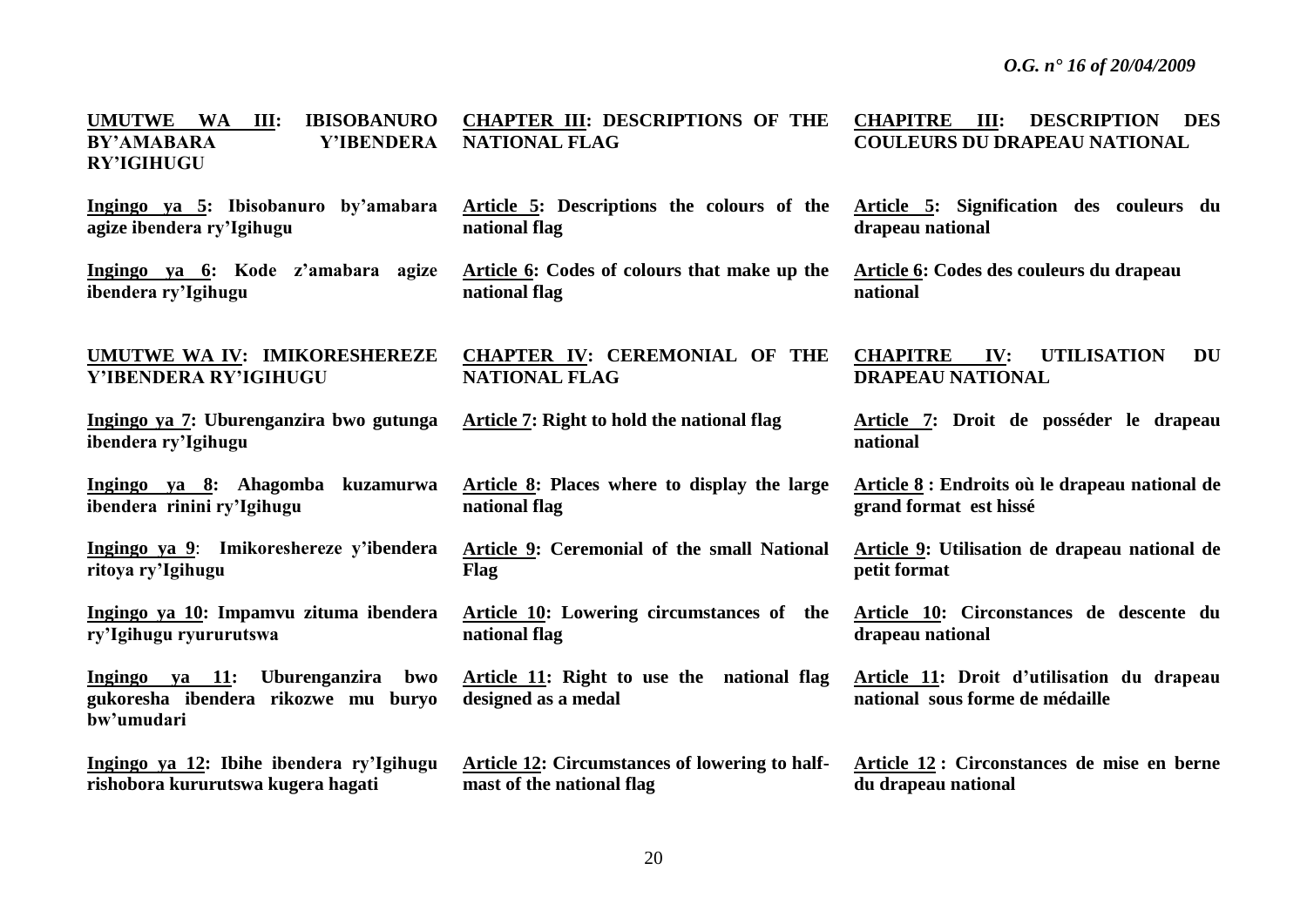| Kurahirira<br>imbere<br>va 13:<br>Ingingo<br>y'ibendera ry'Igihugu                    | Article 13: Swearing in before the national<br>flag                                        | Article 13: Prestation de serment devant le<br>drapeau national                    |
|---------------------------------------------------------------------------------------|--------------------------------------------------------------------------------------------|------------------------------------------------------------------------------------|
| Ingingo ya 14: Imikoreshereze y'ibendera<br>ry'Igihugu igihe cy'imihango y'ishyingura | Article 14: Use of the national flag at burial<br>ceremonies                               | <b>Article 14: Utilisation du drapeau national</b><br>pendant les funérailles      |
| Ingingo ya 15: Uburyo ibendera ry'Igihugu<br>rizamurwa                                | <b>Article 15: Way of hoisting the national flag</b>                                       | Article 15: Mode de hisser le drapeau<br>national                                  |
| Ingingo ya 16: Izamurwa ry'ibendera<br>ry'Igihugu hamwe n'iry'Ishyirahamwe            | <b>Article 16:</b> Hoisting a national flag with a flag<br>of an association               | <b>Article 16: Hisser le drapeau national avec le</b><br>drapeau d'une association |
| Ingingo ya 17: Izamurwa ry'ibendera<br>ry'Igihugu igihe cy'amasengesho                | <b>Article 17: Hoisting the national flag during</b><br>times of prayers                   | Article 17: Hisser le drapeau national lors des<br>prières                         |
| Ingingo ya 18: Ibendera ry'Igihugu igihe<br>cy'itambagizwa                            | <b>Article 18: National flag during procession</b>                                         | Article 18: Drapeau national lors de la<br>procession                              |
| UMUTWE WA V: IYUBAHIRIZWA<br>RY'IBENDERA RY'IGIHUGU                                   | <b>CHAPTER</b><br><b>THE</b><br>$\mathbf{V}$ :<br><b>HONOURING</b><br><b>NATIONAL FLAG</b> | <b>CHAPITRE V: RESPECT DU DRAPEAU</b><br><b>NATIONAL</b>                           |
| Ingingo ya 19: Iyubahwa ry'ibendera<br>ry'Igihugu                                     | <b>Article 19: Honouring the national flag</b>                                             | <b>Article 19: Respect du drapeau national</b>                                     |
| Uburinzi bw'ibendera<br><b>20:</b><br>Ingingo ya<br>ry'Igihugu                        | Article 20: Preservation of the national flag                                              | Article 20 : Garde du drapeau national                                             |
| Ingingo ya 21: Uburyo bwo gufata neza<br>ibendera ry'Igihugu                          | Article 21: Safeguarding the national flag                                                 | Article 21: Entretien du drapeau national                                          |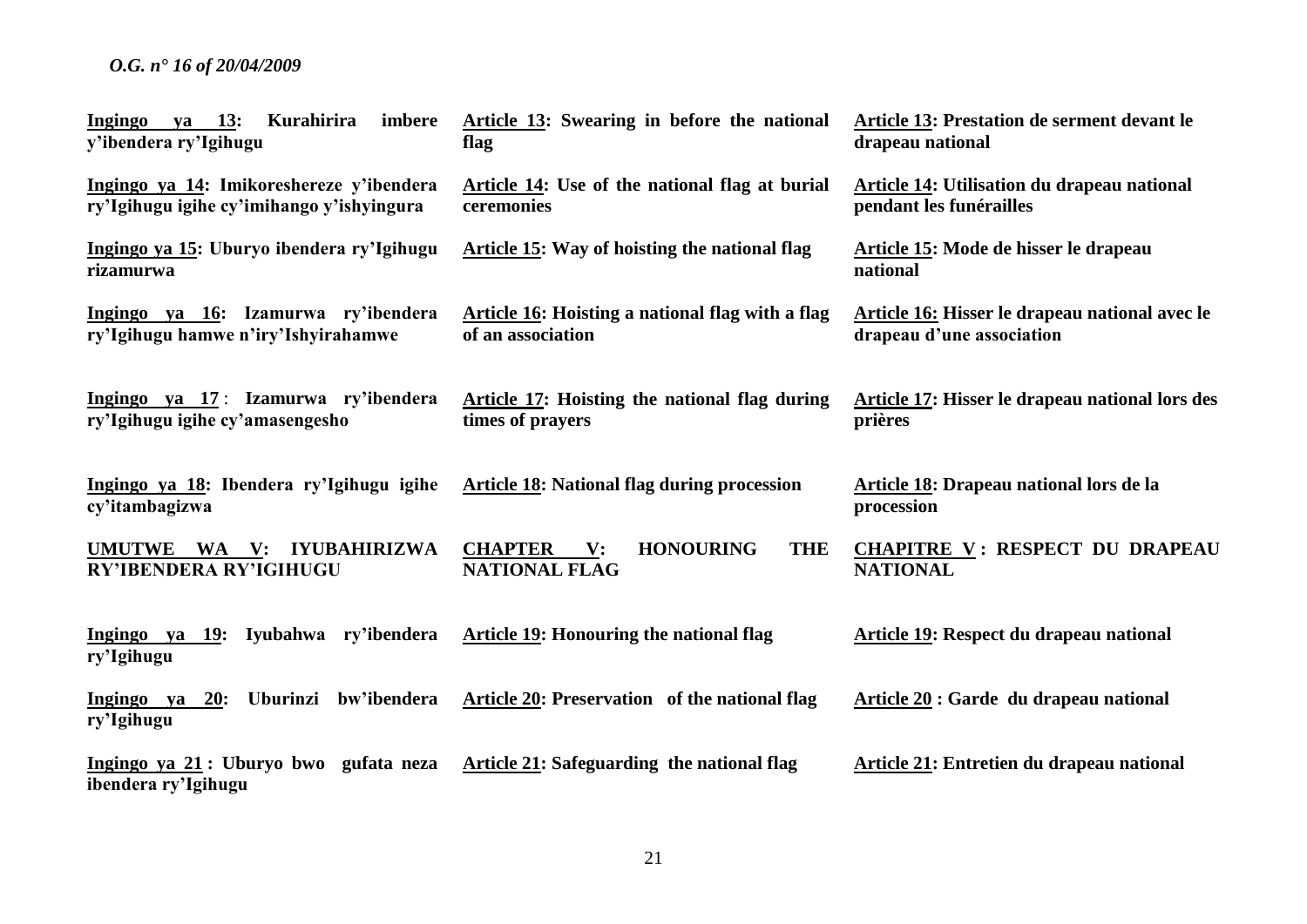| Ingingo ya 22: Igihe ibendera ry'Igihugu<br>risimbuzwa                    | Article 22: Replacement of the national flag                         | <b>Article 22: Remplacement du drapeau</b><br>national                           |
|---------------------------------------------------------------------------|----------------------------------------------------------------------|----------------------------------------------------------------------------------|
| Ingingo ya 23: Ububiko bw'ibendera<br>ry'Igihugu ryagaragayeho inenge     | Article 23: Place for preservation of a<br>national flag defected    | <b>Article 23: Lieu de conservation du drapeau</b><br>national défectueux        |
| Ingingo ya 24: Ibibujijwe mu ikoreshwa<br>ry'Ibendera ry'Igihugu          | Article 24: Restrictions on the use of the<br>national flag          | <b>Article 24: Restrictions d'utilisation du</b><br>drapeau national             |
| <b>IKIGUZI</b><br><b>UMUTWE</b><br><b>WA</b><br>VI:<br><b>CY'IBENDERA</b> | <b>CHAPTER VI: PRICE OF THE NATIONAL</b><br><b>FLAG</b>              | CHAPITRE VI: PRIX DU DRAPEAU<br><b>NATIONAL</b>                                  |
| cy'ibendera<br>Ingingo ya 25:<br><b>Ikiguzi</b><br>ry'Igihugu             | Article 25: Cost of the national flag                                | Article 25 : Coût du drapeau national                                            |
| Ingingo ya 26: Isonerwa ry'Imisoro itangwa<br>ku ibendera ry'Igihugu      | <b>Article 26: Exemption of taxes on the national</b><br>flag        | Article 26 : Exonération des impôts et taxes<br>sur le drapeau national          |
| Ingingo ya 27: Ibijyanye n'amabendera<br>akoreshwa mu minsi mikuru        | official<br>used during<br>Article 27:<br><b>Flags</b><br>ceremonies | Article 27 : Drapeaux destinés aux<br>cérémonies officielles                     |
| Ingingo ya 28: Ahakomoka amafaranga<br>agurwa amabendera y'Igihugu        | Article 28: Sources of funds for buying<br>national flags            | Article 28 : Sources de fonds destinés à<br>l'acquisition des drapeaux nationaux |
| <b>UMIUTWE WA VII: IBIHANO</b>                                            | <b>CHAPTER VII: PENALTIES</b>                                        | <b>CHAPITRE VII : PEINES</b>                                                     |
| Ingingo ya 29: Ibihano byo gukoresha nabi<br>ibendera ry'Igihugu          | <b>Article 29: Penalties on misuse of the National</b><br>Flag       | <b>Article 29: Peines pour mauvaise utilisation</b><br>du drapeau national       |
| Ingingo ya 30:<br><b>Ibihano</b><br>ku<br>muntu                           | <b>Article 30: Penalties to a person who does not</b>                | Article 30 : Peines pour manque de respect                                       |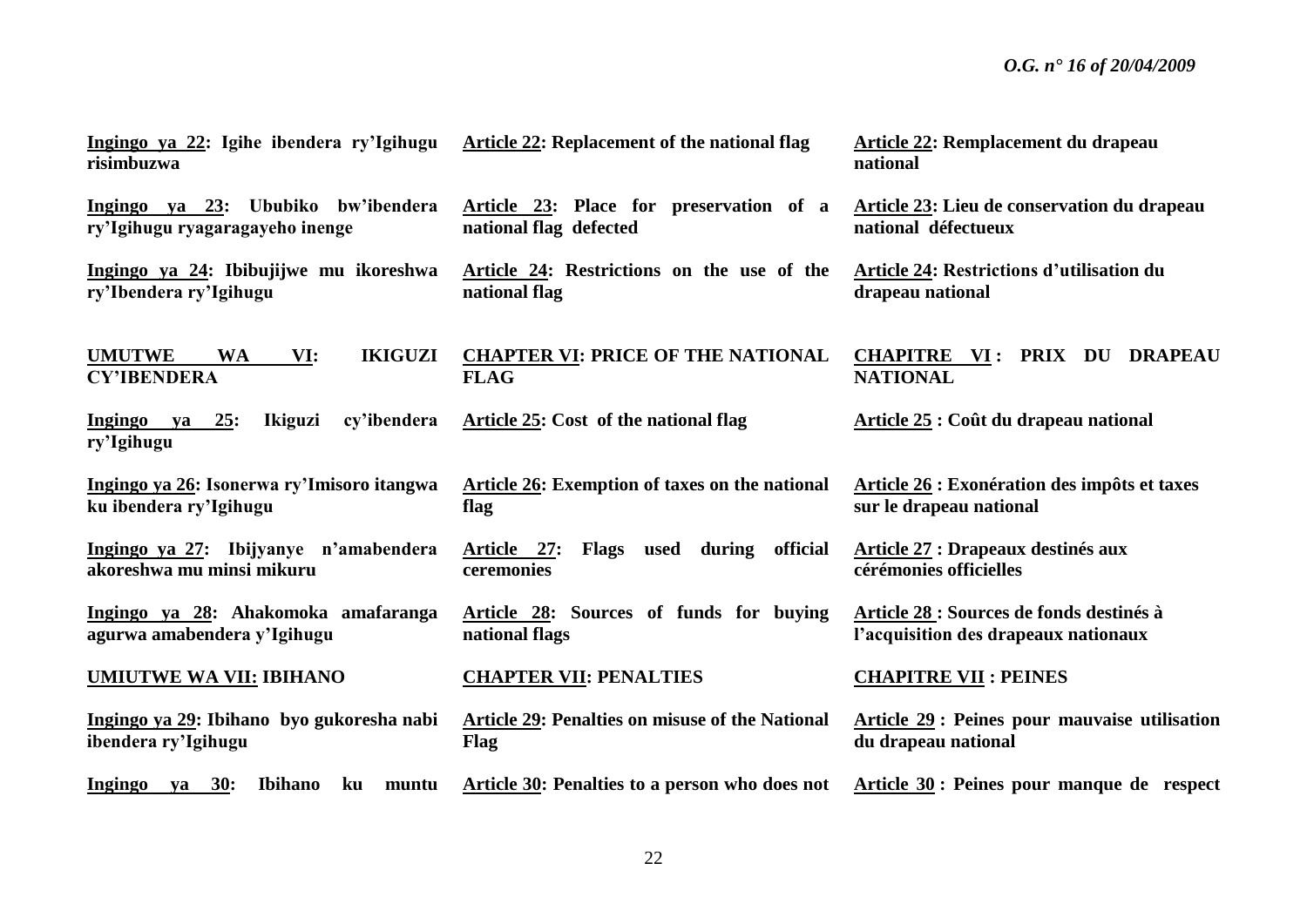| utubahiriza ibendera ry'Igihugu                                                               | respect the national flag                                                 | au drapeau national                                                                               |
|-----------------------------------------------------------------------------------------------|---------------------------------------------------------------------------|---------------------------------------------------------------------------------------------------|
| Ingingo ya 31: Ibihano byo gukoresha nabi<br>uburenganzira bwo gutunga ibendera<br>ry'Igihugu | Article 31: Penalties on misuse of the right to<br>hold the national flag | <b>Article 31: Peines pour mauvaise utilisation</b><br>du droit de possession du drapeau national |
| UMUTWE WA VIII: INGINGO ZISOZA                                                                | <b>CHAPTER VIII: FINAL PROVISIONS</b>                                     | <b>DISPOSITIONS</b><br><b>CHAPITRE</b><br>VIII :<br><b>FINALES</b>                                |
| ry'ingingo<br>Ingingo ya 32: Ivanwaho<br>zinyuranyije n'iri tegeko                            | <b>Article 32: Abrogating provisions</b>                                  | <b>Article 32: Disposition abrogatoire</b>                                                        |
| Ingingo ya 33: Igihe itegeko ritangira<br>gukurikizwa                                         | <b>Article 33: Commencement</b>                                           | Article 33: Entrée en vigueur                                                                     |
| <b>UMUGEREKA</b>                                                                              | <b>ANNEX</b>                                                              | <b>ANNEXE</b>                                                                                     |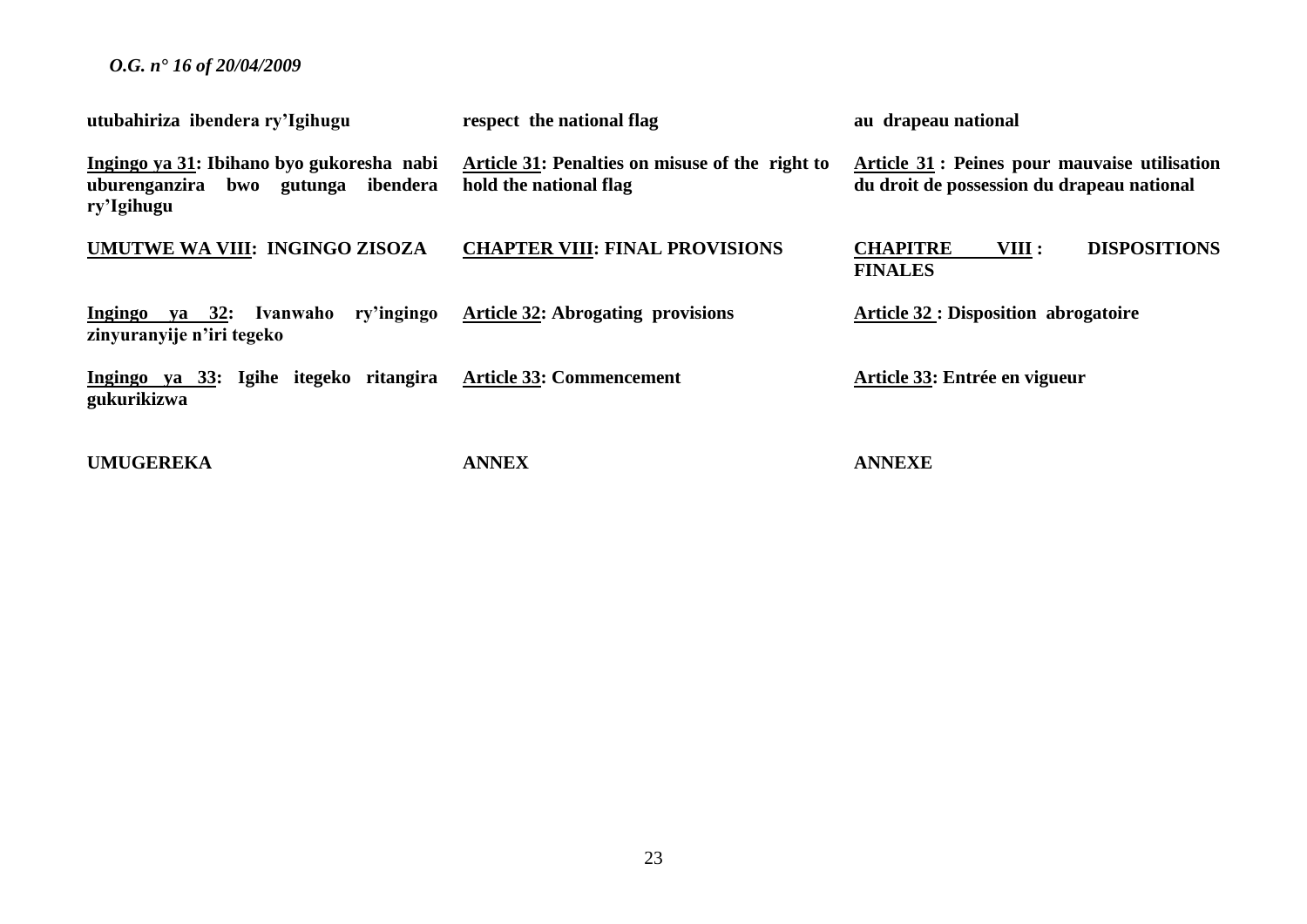**ITEGEKO N° 34/2008 RYO KUWA 08/08/2008 RIGENA IMITERERE, IBISOBANURO, IMIKORESHEREZE N'IYUBAHIRIZWA BY'IBENDERA RY'IGIHUGU LAW N° 34/2008 OF 08/08/2008 ON CHARACTERISTICS, DESCRIPTION, CEREMONIAL AND RESPECT OF THE NATIONAL FLAG LOI N° 34/2008 DU 08/08/2008 PORTANT CARACTERISTIQUES, DESCRIPTION, CEREMONIAL ET RESPECT DU DRAPEAU NATIONAL**

**Twebwe , KAGAME Paul**, Perezida wa Repubulika;

**INTEKO ISHINGA AMATEGEKO YEMEJE, NONE NATWE DUHAMIJE, DUTANGAJE ITEGEKO RITEYE RITYA KANDI DUTEGETSE KO RYANDIKWA MU IGAZETI YA LETA YA REPUBULIKA Y'U RWANDA.**

#### **INTEKO ISHINGA AMATEGEKO:**

Umutwe w'Abadepite, mu nama yawo yo ku wa 04 Mata 2008;

Ishingiye ku Itegeko Nshinga rya Repubulika y' u Rwanda ryo ku wa 4 Kamena 2003 nk'uko ryavuguruwe kugeza ubu, cyane cyane mu ngingo zaryo iya 6, iya 62, iya 66, iya 67, iya 90, iya 92, iya 93, iya 108 , iya 118 n'iya 201;

Isubiye ku itegeko n° 57/2001 ryo ku wa 31/12/2001 ryerekeye imikoreshereze **We, KAGAME Paul,** President of the Republic;

**THE PARLIAMENT HAS ADOPTED AND WE SANCTION, PROMULGATE THE FOLLOWING LAW AND ORDER IT BE PUBLISHED IN THE OFFICIAL GAZETTE OF THE REPUBLIC OF RWANDA.**

#### **THE PARLIAMENT:**

The Chamber of Deputies, in its session of 04 April 2008;

Pursuant to the Constitution of the Republic of Rwanda of 04 June 2003 as amended to date, especially in Articles 6, 62, 66, 67, 90, 92, 93, 108, 118 and 201;

Having reviewed the Law n° 57/2001 of 31/12/2001 on characteristics, ceremonial and

**Nous, KAGAME Paul,**  Président de la République ;

LE PARLEMENT A ADOPTE ET NOUS **SANCTIONNONS, PROMULGUONS LA LOI DONT LA TENEUR SUIT ET ORDONNONS QU'ELLE SOIT PUBLIEE AU JOURNAL OFFICIEL DE LA REPUBLIQUE DU RWANDA**

#### **LE PARLEMENT** :

La Chambre des Députés, en sa séance du 04 avril 2008 ;

Vu la Constitution de la République du Rwanda du 04 juin 2003 telle que révisée à ce jour, spécialement en ses articles 6, 62, 66, 67, 90, 92, 93, 108, 118 et 201;

Revu la Loi n° 57/2001 du 31/12/2001 portant caractéristiques, cérémonial et respect du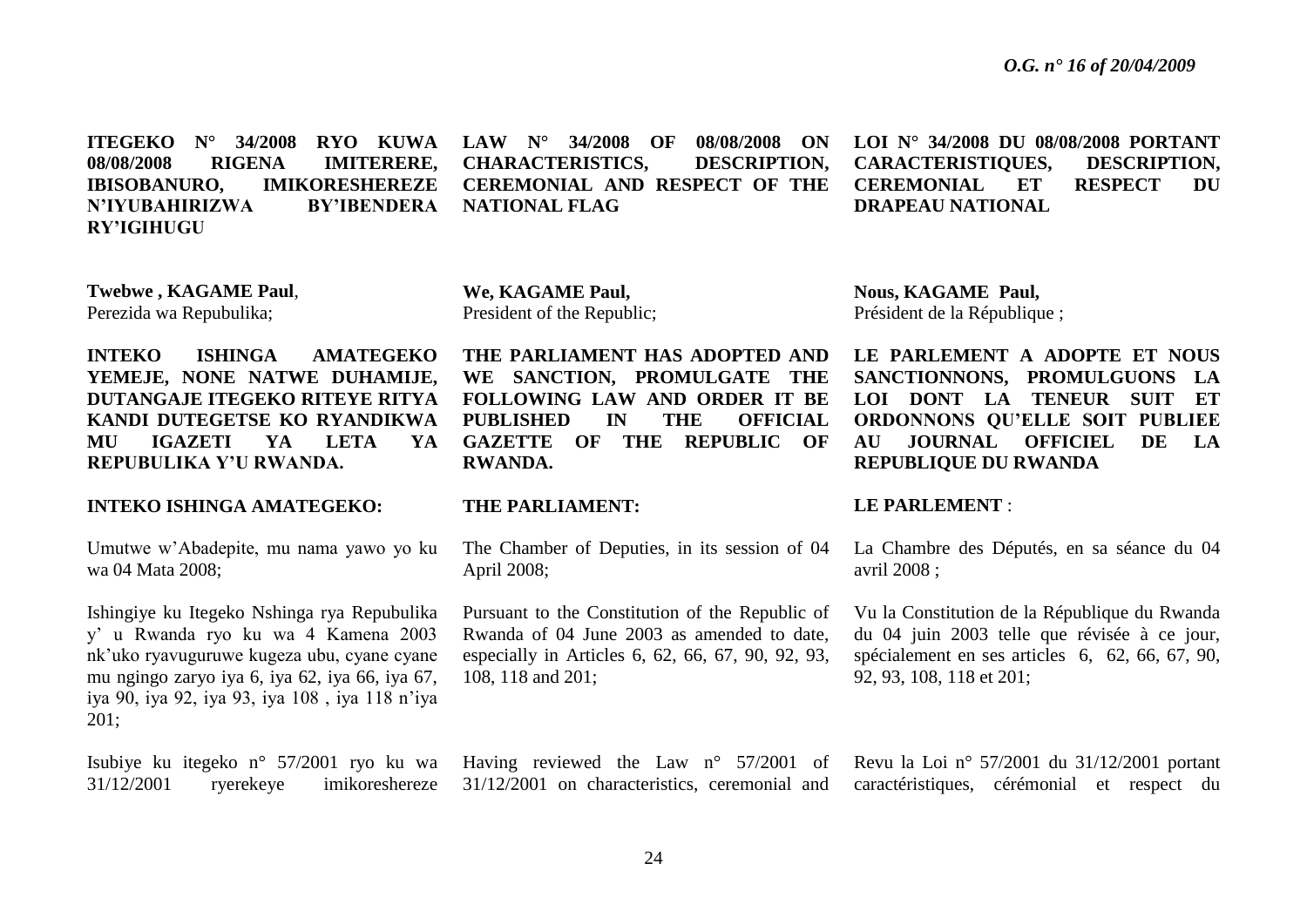n'iyubahwa by'ibendera ry'Igihugu**;**

**YEMEJE:**

# **UMUTWE WA MBERE: INGINGO RUSANGE**

#### **Ingingo ya mbere: Icyo itegeko rigamije**

Iri tegeko rigena imiterere, ibisobanuro, imikoreshereze n'iyubahirizwa by'ibendera ry'Igihugu.

# **UMUTWE WA II: IMITERERE Y'IBENDERA RY'IGIHUGU**

# **Ingingo ya 2: Amabara agize ibendera ry'Igihugu**

Ibendera ry'Igihugu rigizwe n'amabara atatu (3) akurikira: icyatsi kibisi, umuhondo n'ubururu.

Ibendera rigizwe n'amabara akurikira uvuye hasi uzamuka: habanza ibara ry'icyatsi kibisi, rikurikirwa n'ibara ry'umuhondo, kandi ayo mabara yombi yihariye icya kabiri cy'ibendera ryose.

Igice cya kabiri cyo hejuru kigizwe n'ibara ry'ubururu rishushanyijwemo izuba n'imirasire yaryo y'ibara ry'umuhondo wa respect of the national flag;

**ADOPTS:**

# **CHAPTER ONE: GENERAL PROVISIONS**

#### **Article One: Purpose of the Law**

This Law determines characteristics, description, ceremonial and respect of the national flag.

# **CHAPTER II: CHARACTERISTICS OF THE NATIONAL FLAG**

#### **Article 2: Colours of the national flag**

The national flag shall be made up of three (3) colours: green, yellow and blue.

The flag shall comprise of the following colours from the bottom to the top: a green strip, followed by a yellow strip both of which cover half the flag.

The upper half is blue and bears on its right hand side the image of the sun with its rays of golden yellow. The sun and its rays are separated by a drapeau national;

#### **ADOPTE:**

# **CHAPITRE PREMIER: DES DISPOSITIONS GENERALES**

#### **Article premier: Objet de la loi**

La présente loi porte caractéristiques, description, cérémonial et respect du drapeau national.

# **CHAPITRE II: CARACTERISTIQUES DU DRAPEAU NATIONAL**

#### **Article 2: Couleurs du drapeau national**

Le drapeau national est composé de trois  $(3)$ couleurs: le vert, le jaune et le bleu.

Le drapeau est constitué, de bas en haut, d'une bande de couleur verte, suivie d'une bande de couleur jaune qui couvrent la moitié du drapeau.

La moitié supérieure est de couleur bleue portant dans sa partie droite l'image du soleil avec ses rayons de couleur jaune dorée. Le soleil et ses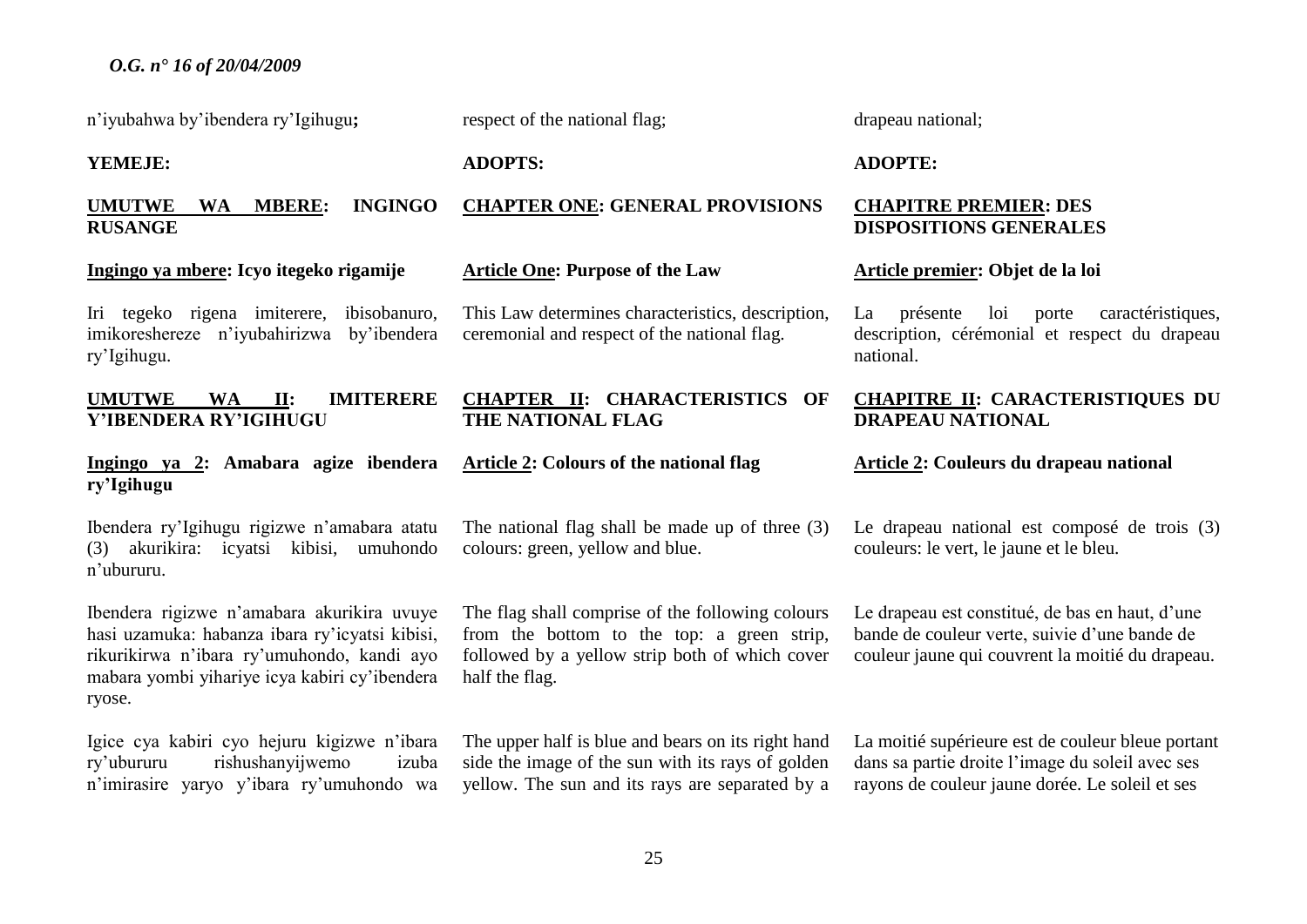zahabu riri ku ruhande rw'iburyo. Iryo zuba n'imirasire yaryo bitandukanyijwe n'uruziga rw'ibara ry'ubururu.

# **Ingingo ya 3: Ibyo ibendera ry'Igihugu rikozwemo**

Ibendera ry'Igihugu rikorwa mu mwenda wa poliyesiteri ijana ku ijana (100%). Indodo z'uruteranyirizo rw'amabara arigize ntizigaragazwa.

# **Ingingo ya 4: Uburyo butandukanye ibendera ry'Igihugu rikozwemo**

Ibendera rya Repubulika y'u Rwanda rikorwa mu buryo bune (4) bukurikira:

1° Ibendera rinini rigenewe kuzamurwa imbere y'inzu z'ubutegetsi n'ahandi rikenewe. Iri bendera rifite ingero za santimetero ijana na mirongo icyenda n'eshanu (cm 195) z'uburebure na santimetero ijana na mirongo itatu (cm 130) z'ubugari kandi nta nshunda riba rifite. Iyo rifite inshunda rikoreshwa mu biro n'ahandi rishobora gukenerwa imbere mu mazu.

Ibendera ry'umwimerere rikorwa mu mwenda wa kotoni rifite inshunda z'umuhondo zifite uburebure bwa santimetero esheshatu (cm 6) ribikwa muri Perezidansi ya Repubulika.

blue ring.

# **Article 3: Material of the national flag**

The national flag shall be made of polyester one hundred percent (100%). It must be made in such a way that the threads joining its colours are not visible.

# **Article 4: Different designs of the national flag**

The flag of the Republic of Rwanda is designed in four (4) different ways**:**

1° A large flag shall be meant to be displayed before administrative buildings and where ever it is required. This flag shall be one hundred and ninety-five centimetres (195 cm) long and one hundred and thirty centimetres (130cm) wide and shall not have strands. When it has strands, it shall be used in office and where ever it may be required inside the buildings.

The original flag made of cotton material and has yellow strands of six centimetres (6 cm) and shall be preserved in the Office of the President of the Republic. It shall have also the

rayons sont séparés par un cercle de couleur bleue.

#### **Article 3: Tissu du drapeau national**

Le drapeau national est cousu en tissu de polyester cent pour cent (100%). Les fils d'assemblage des couleurs du drapeau n'apparaissent pas.

# **Article 4: Différents modèles du drapeau national**

Le drapeau de la République du Rwanda est tissé en quatre (4) modèles suivants :

1° Le grand drapeau destiné à être hissé devant les édifices publics et autre endroit où on en a besoin. Ce drapeau mesure cent quatre-vingtquinze centimètres (195 cm) de longueur et cent trente centimètres (130 cm ) de largeur et il est sans franges. Lorsque le drapeau est orné de franges, il est placé sur les bureaux et autres endroits à l'intérieur des édifices.

Le modèle original du drapeau confectionné en « coton » avec des franges jaunes de six centimètres (6 cm) de longueur est conservé à la Présidence de la République. Ce drapeau a les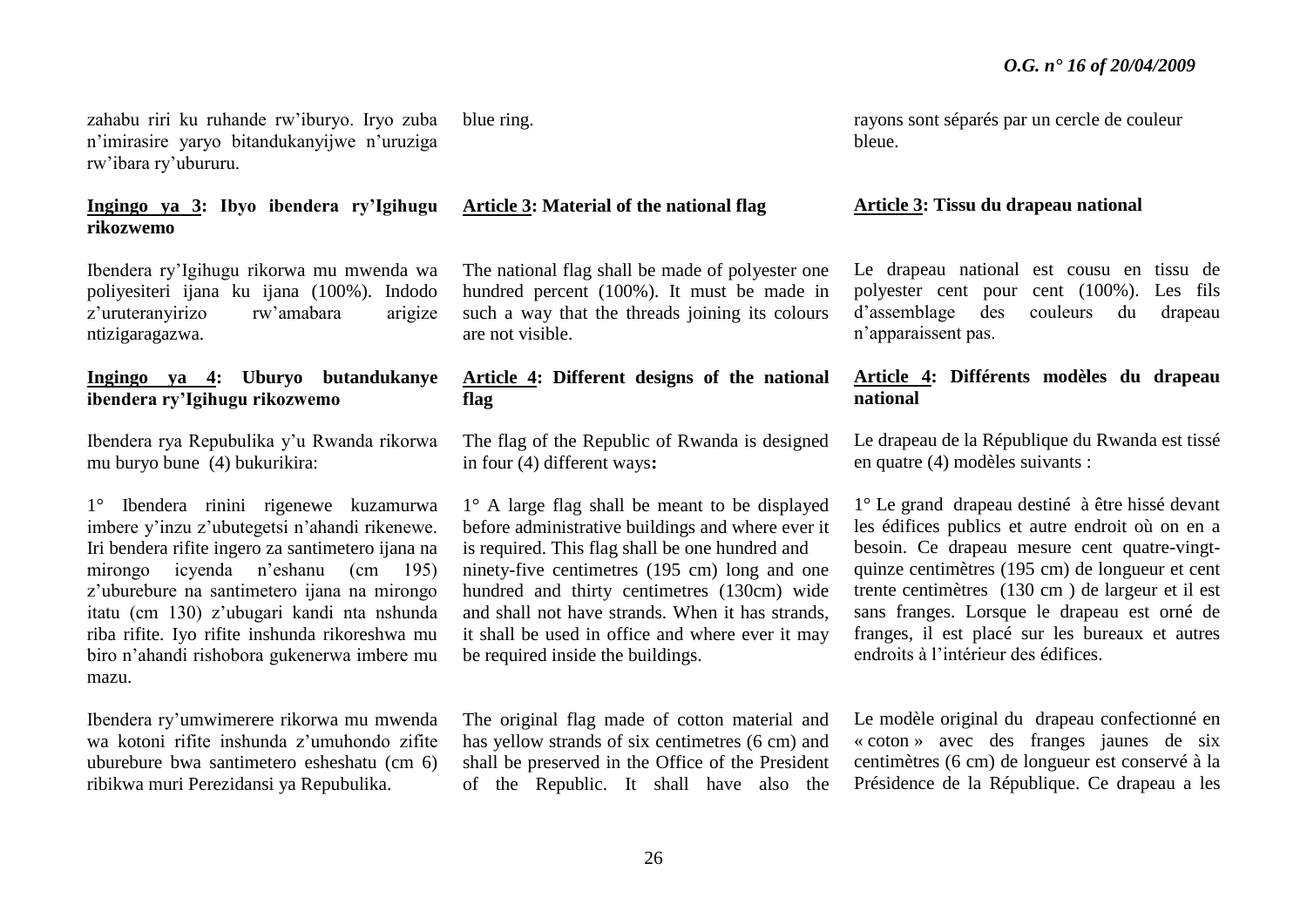Rifite kandi ingero nk'iz'ibendera rizamurwa imbere y'inzu z'ubutegetsi.

Igitambaro cy'icyatsi kibisi n'icy'umuhondo bifite byose santimetero mirongo itandatu n'eshanu (cm 65) z'ubugari; buri gitambaro gifite santimetero mirongo itatu n'ebyiri n'igice (cm 32,5) z'ubugari.

Igitambaro cy'ibara ry'ubururu gifite ubugari bwa santimetero mirongo itandatu n'eshanu (cm 65).

Ingero z'umurambararo w'uruziga rw'izuba ni santimetero cumi n'eshatu (cm 13) na santimetero mirongo ine n'ebyiri (cm 42) z'imirasire yaryo. Kuva ku mirasire y'izuba kugera ku musozo wo hejuru hari santimetero cumi n'eshatu (cm 13), naho kuva ku mirasire y'izuba kugera ku musozo w'iburyo ni santimetero cumi n'enye (cm 14).

Ku ruhande rw'ibumoso hashyirwa umushumi ufite ibara ry'umuhondo ryo ku ibendera n'ingoro zifashishwa mu kurizamura.

2° Ibendera ritoya rigomba kugira ingero za santimetero mirongo itatu (cm 30) z'uburebure na santimetero makumyabiri (cm 20) z'ubugari.

measurements similar to those of the flag meant for being hoisted in front of administrative buildings.

The pieces of cloth in green and yellow colours shall be both sixty-five (65 cm) centimetres wide; each piece is thirty-two centimetres and half (32.5 cm) wide.

The piece of cloth in blue colour shall be sixtyfive centimetres (65 cm) wide.

The diameter of the sun shall be thirteen centimetres (13 cm) and forty-two centimetres (42 cm) of its rays. The space between rays of the sun and the upper edge shall be thirteen centimetres (13 cm) while the space between rays and the right hand side edge is fourteen centimetres (14 cm).

At the left-hand side there shall be a fixed ribbon in yellow colour similar to that of the flag and rings used for hoisting the flag.

2° A small flag shall have the measurements of thirty centimetres (30 cm) long and twenty centimetres (20 cm) wide.

mêmes dimensions que celles du drapeau destiné à être hissé devant les édifices publics.

La bande d'étoffe de couleur verte et celle de couleur jaune ont en tout soixante-cinq centimètres (65 cm) de largeur ; la bande d'étoffe de chaque couleur ayant trente-deux centimètres et demi (32,5 cm) de largeur.

La bande d'étoffe de couleur bleue a soixantecinq centimètres (65 cm) de largeur.

Le diamètre du motif en soleil mesure treize centimètres (13 cm) tandis que ses rayons mesurent quarante-deux centimètres (42 cm). A partir des rayons du soleil à la lisière supérieure, il y a treize centimètres (13 cm) tandis qu'à partir des rayons du soleil à la lisière droite, il y a quatorze centimètres (14 cm).

A la partie coté gauche est attaché un ruban de couleur jaune du drapeau et des anneaux qui permettent de hisser le drapeau.

2° Un drapeau de petit format doit avoir des dimensions de trente centimètres (30 cm) de longueur et de vingt centimètres (20 cm) de largeur.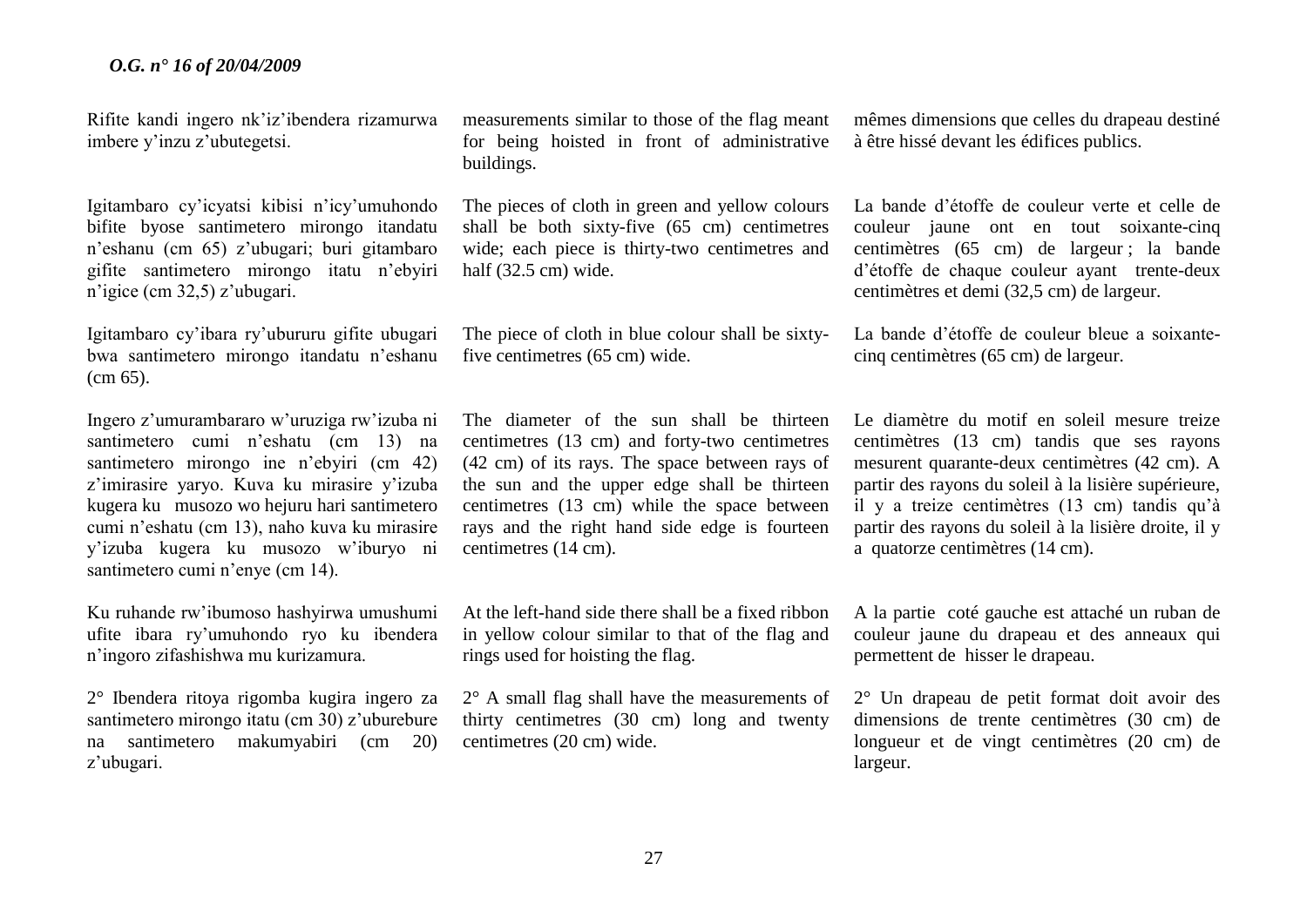Igitambaro cy'icyatsi kibisi n'icy'umuhondo byose bifite santimetero icumi (cm 10) z'ubugari; buri gitambaro gifite santimetero eshanu (cm 5) z'ubugari.

Igitambaro cy'ubururu gifite ubugari bwa santimetero icumi (cm 10). Ingero z'umurambararo w'uruziga rw'izuba ni milimetero makumyabiri (mm20) na milimetero mirongo itandatu n'eshanu (mm 65) z'imirasire yaryo. Kuva ku mirasire y'izuba kugera ku musozo wo hejuru hari milimetero makumyabiri (mm 20), naho kuva ku mirasire y'izuba kugera ku musozo w'iburyo hari milimetero makumyabiri n'ebyiri (mm 22).

Ku ruhande ibumoso hadodwa ku buryo ibendera rizamurwa ku gati cyangwa akuma gato kabigenewe.

Iryo bendera rizengurukwa n'inshunda z'ibara ry'umuhondo kandi zifite ingero za santimetero enye (cm 4) kuva ku musozo.

3° Ibendera rinini ritegurwa ahagomba gukorerwa imihango ikomeye y'Igihugu, rikozwe kimwe n'irizamurwa imbere y'amazu y'ubutegetsi uretse ko ingero zaryo ari sentimetero magana abiri na makumyabiri n'eshanu (cm 225) z'uburebure na santimetero ijana na mirongo itanu (cm 150) z'ubugari.

The pieces of cloth in green and yellow colours shall be both ten centimetres (10 cm) wide; each piece shall be five centimetres (5 cm) wide.

The cloth in blue colour shall be ten centimetres (10 cm) wide. The diameter of the sun shall be twenty millimetres (20 mm) and sixty-five millimetres (65 mm) for its rays. The space between the rays of the sun and the upper edge shall be twenty millimetres (20 mm) while the space between the rays and the right hand side edge is twenty-two millimetres (22 mm).

The left-hand side shall be designed in such a way that it can easily be hoisted using a stuff meant in wood or in metal for that purpose.

This flag shall be surrounded by yellow strands of four centimetres (4 cm) from the edge.

3° A large flag that must be displayed where important national ceremonies are to be held, shall be designed in the same way as the one displayed before administrative buildings except that its measurements shall be two hundred and twenty-five centimetres (225 cm) long and one hundred and fifty centimetres (150 cm) wide.

La bande d'étoffe de couleur verte et celle de couleur jaune ont en tout dix centimètres (10 cm) de largeur; chaque bande d'étoffe ayant cinq (5 cm) de largeur.

La bande d'étoffe de couleur bleue a dix centimètres (10 cm) de largeur. Le diamètre du motif en soleil mesure vingt millimètres (20 mm) tandis que ses rayons mesurent soixantecinq millimètres (65 mm). De ces rayons à la lisière supérieure, il y en a vingt millimètres (20 mm) tandis que de ces rayons à la lisière droite, il y a vingt-deux (22 mm).

Le côté gauche du drapeau est cousu de façon à permettre au drapeau d'être hissé sur un mât en bois ou en métal approprié.

Ce drapeau est entouré aux extremités de franges de couleur jaune mesurant quatre centimètres (4 cm) de la lisière.

3° Un drapeau de grand format destiné à être placé sur les lieux de cérémonies officielles de portée nationale est conçu comme celui hissé devant les édifices publics à part que ses dimensions sont portées à deux cent vingt-cinq centimètres (225 cm) de longueur et cent cinquante centimètres (150 cm) de largeur.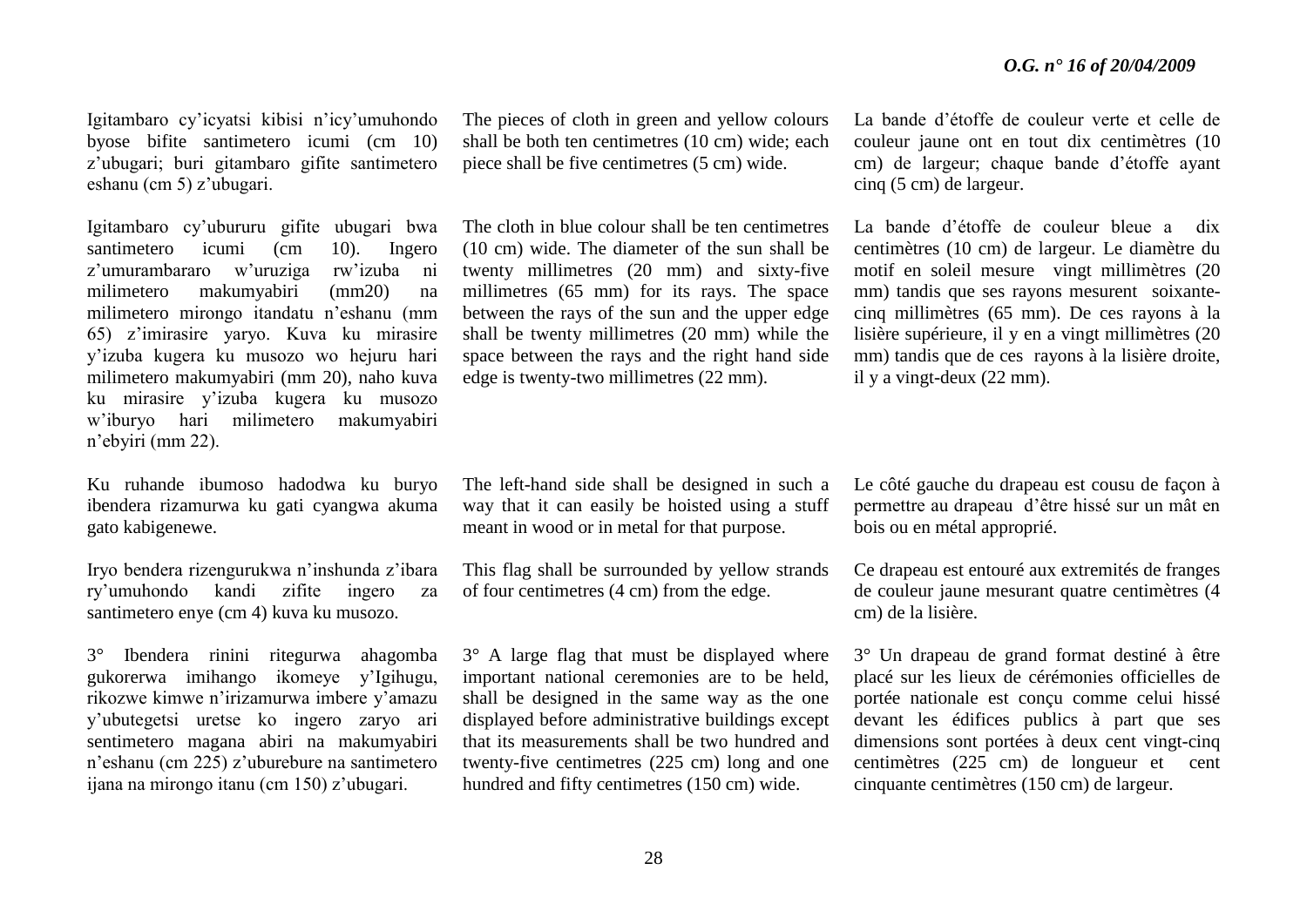Ingero z'umurambararo w'uruziga rw'izuba ni santimetero cumi n'eshanu (cm 15) na santimetero mirongo ine n'umunani n'igice (cm 48,5) z'imirasire yaryo. Kuva ku mirasire y'izuba kugera ku musozo wo hejuru hari santimetero cumi n'eshanu (cm 15) naho kuva ku mirasire y'izuba kugera ku musozo w'iburyo ni santimetero cumi n'esheshatu (cm 16).

4° Ibendera ry'Igihugu rishobora gukorwa ku buryo bw'umudari. Icyo gihe, ntirishobora kurenza ibipimo bya milimetero magana abiri na cumi (mm 210) z'uburebure na milimetero ijana na mirongo ine (mm 140) z'ubugari, kandi buri teka uburebure bugomba kuba inshuro imwe n'igice (1 ½ ) z'ubugari.

Amabendera yose akorwa hakoreshejwe uburyo bugaragara ku mugereka w'iri tegeko.

The diameter of the sun shall be fifteen centimetres (15 cm) and forty-eight centimetres and half (48.5 cm) for its rays. The space between the rays of the sun and the upper edge shall be fifteen centimetres (15 cm) while the space between the rays and the right hand side edge shall be sixteen centimetres (16 cm).

4° The national flag may be designed as a medal. In this case, it may not exceed two hundred and ten millimetres (210 mm) of length and one hundred and forty millimetres (140 mm) of width, and every time the length must be one and half times  $(1 \frac{1}{2})$  of the width.

All flag samples shall be made in the manner provided for in annex of this Law.

**UMUTWE WA III: IBISOBANURO BY'AMABARA Y'IBENDERA RY'IGIHUGU CHAPTER III: DESCRIPTION OF THE COLOURS OF THE NATIONAL FLAG**

**Ingingo ya 5: Ibisobanuro by'amabara agize ibendera ry'Igihugu**

Amabara y'ibendera ry'Igihugu afite ibisobanuro bikurikira:

**Article 5: Description of the colours of the national flag**

The colours of the national flag are described as follows:

Le diamètre du motif en soleil mesure quinze centimètres (15 cm) tandis que ses rayons mesurent quarante-huit centimètres et demi (48,5 cm). Des rayons à la lisière supérieure, il y a quinze centimètres (15 cm) tandis que des rayons à la lisière droite, il y a seize centimètres (16 cm).

4° Le drapeau national peut être confectionné sous la forme d'une médaille. Dans ce cas, il ne peut dépasser les dimensions de deux cent dix millimètres (210 mm) de longueur et cent quarante millimètres (140 mm) de largeur et la longueur doit toujours être égale à une fois et demi (1 ½) la largeur.

Tous les drapeaux sont confectionnés conformément au modèle figurant à l'annexe de la présente loi.

**CHAPITRE III: DESCRIPTION DES COULEURS DU DRAPEAU NATIONAL**

# **Article 5: Description des couleurs du drapeau national**

Les couleurs du drapeau national ont les significations suivantes: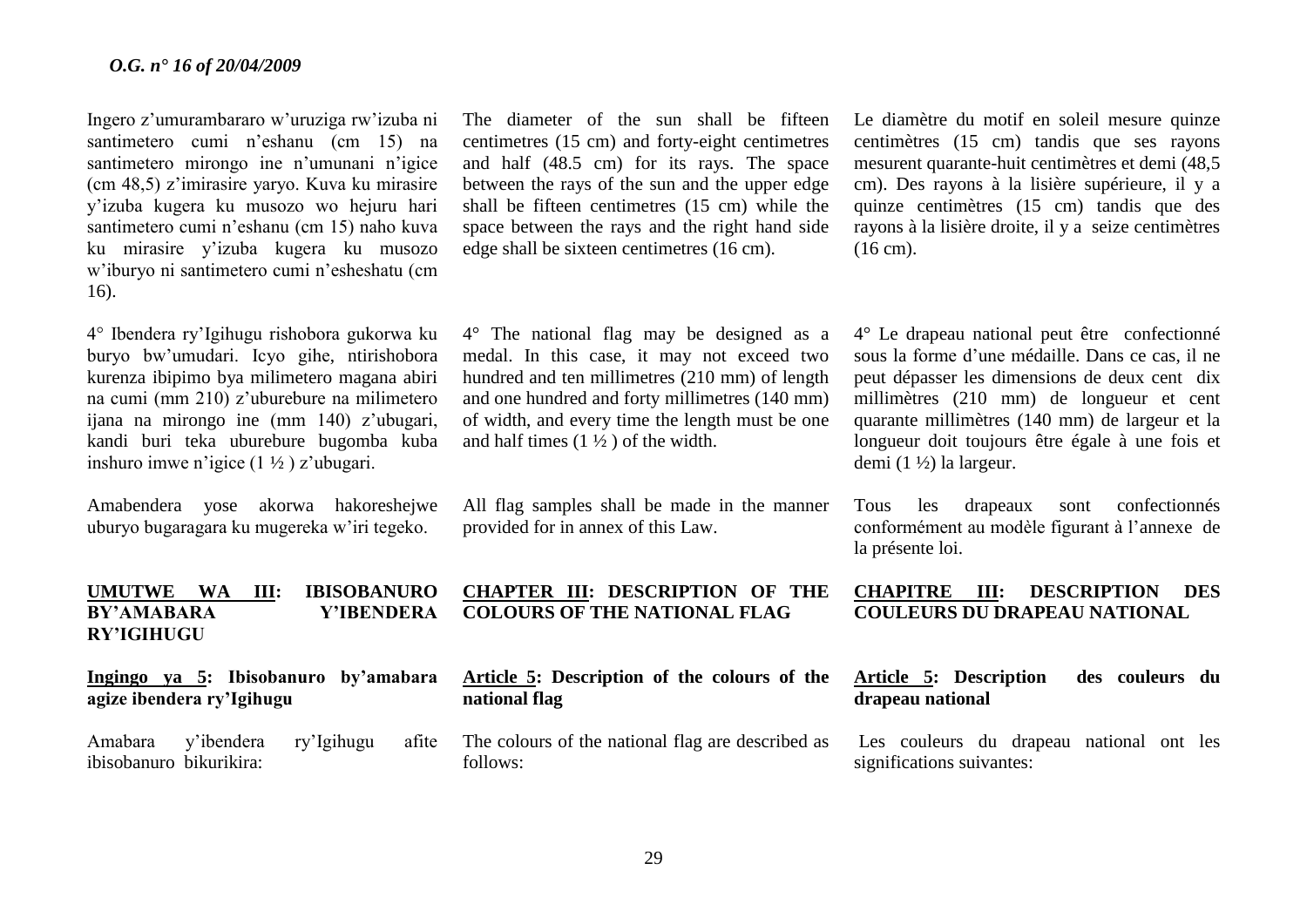1° Icyatsi kibisi:

Gisobanura icyizere cy'uburumbuke hakoreshejwe neza imbaraga z'Abanyarwanda n'ibiri mu Rwanda.

2° Umuhondo:

Usobanura ubukungu. Abanyarwanda bagomba guhagurukira umurimo kugira ngo bagere ku bukungu burambye.

3° Ubururu:

Busobanura umunezero n'amahoro. Abanyarwanda bagomba guharanira amahoro azabageza ku bukungu burambye n'umunezero.

4° Izuba n'imirasire by'umuhondo wa zahabu:

Bisobanura urumuri rugenda rwiyongera rumurikira bose. Byerekana ubumwe, gukorera mu mucyo no kurwanya ubujiji.

**Ingingo ya 6: Kode z'amabara agize ibendera ry'Igihugu**

1° Green:

It symbolises the hope for prosperity through effective use of the strength of Rwandans and resources of Rwanda.

2° Yellow:

It symbolises economical development. Rwandans must work hard in order to achieve sustainable economical development.

3° Blue:

It symbolises happiness and peace. Rwandans must fight for peace which will lead them to sustainable economical development and happiness.

4° Golden sun and rays:

They symbolise the light which progressively enlightens all people. These refer to unity, transparency and fight against ignorance.

**Article 6: Codes of colours that make up the national flag**

Amabara y'Ibendera ry'Igihugu agomba The national flag shall respect the following Les couleurs du drapeau national doivent

1° Le vert:

Il symbolise l'espoir de la prospérité, grâce à l'utilisation rationnelle de la force des Rwandais et des ressources propers Rwanda .

2° Le jaune:

Il symbolise le développement économique. Les Rwandais doivent s'atteler au travail en vue du développement économique durable .

3° Le bleu:

Il symbolise le bonheur et la paix. Les Rwandais doivent lutter pour la paix qui les conduira au développement économique durable et au bonheur .

4° Le soleil et ses rayons jaunes dorés :

Ils symbolisent la lumière qui s'étend progressivement sur tout le peuple. Ils symbolisent également l'unité, la transparence et la lutte contre l'ignorance.

# **Article 6: Codes des couleurs du drapeau national**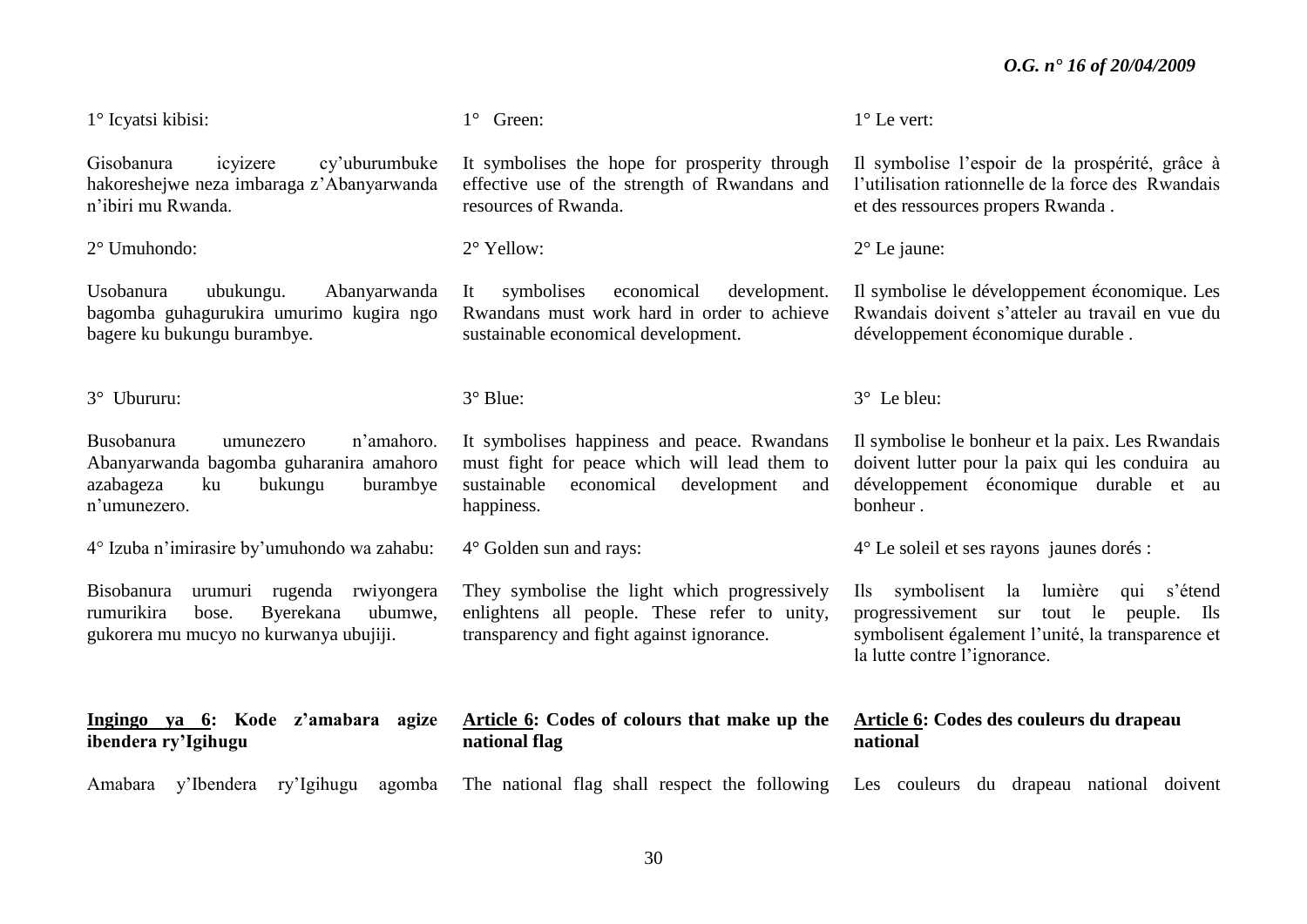kubahiriza kode zikurikira:

Ubururu: Panthène 299 C 2x Icyatsi: RAL 6029 Umuhondo: RAL 1023 Umuhondo w'izuba: RAL 1003

# **UMUTWE WA IV: IMIKORESHEREZE Y'IBENDERA RY'IGIHUGU**

# **Ingingo ya 7: Uburenganzira bwo gutunga ibendera ry'Igihugu**

Nta muntu ku giti cye wemerewe gutunga ibendera ry'Igihugu. Icyakora umuntu yemerewe gutunga no gukoresha amabara afatanye, ku buryo bushushanya ibendera ry'Igihugu.

# **Ingingo ya 8: Ahagomba kuzamurwa ibendera rinini ry'Igihugu**

Ibendera rinini ry'Igihugu rizamurwa imbere y'inzu z'ubutegetsi, n'ahantu hagenwe gukorerwa imihango y'Igihugu n'inzego zibifitiye ububasha cyangwa ahandi hateganywa n'amategeko. Icyakora iyo imihango irangiye, ibendera ry'Igihugu rirururutswa.

#### codes:

Blue: Pantene 299  $C$  2x Green: RAL 6029 Yellow: RAL 1023 Golden Yellow: RAL 1003

# **CHAPTER IV: CEREMONIAL OF THE NATIONAL FLAG**

# **Article 7: Right to hold the national flag**

No individual shall have the right to own the national flag. However he/she shall have the right to own and use the blended colours in a way that describes the national flag.

# **Article 8: Places where to display the large national flag**

The large national flag shall be hoisted before administrative buildings and where important national ceremonies are to be held by relevant organs or other places provided for by laws. However, after ceremonies, the national flag shall be lowered.

répondre aux codes suivants:

La couleur bleue: Pantène 299 C 2x La couleur verte: RAL 6029 La couleur jaune: RAL 1023 La couleur dorée: RAL 1003

# **CHAPITRE IV: UTILISATION DU DRAPEAU NATIONAL**

# **Article 7: Droit de posséder le drapeau national**

Personne n'a le droit de posséder le drapeau national. Toutefois, la possession et l'utilisation des couleurs ordonnées de manière à représenter le drapeau national sont permises.

# **Article 8 : Endroits où le grand drapeau national est hissé**

Le grand drapeau national est hissé devant les édifices publics et sur les lieux de cérémonies officielles de portée nationale organisées par les organes compétents ou aux endroits prévus par la loi. Toutefois, après la clôture des cérémonies, le drapeau national est redescendu.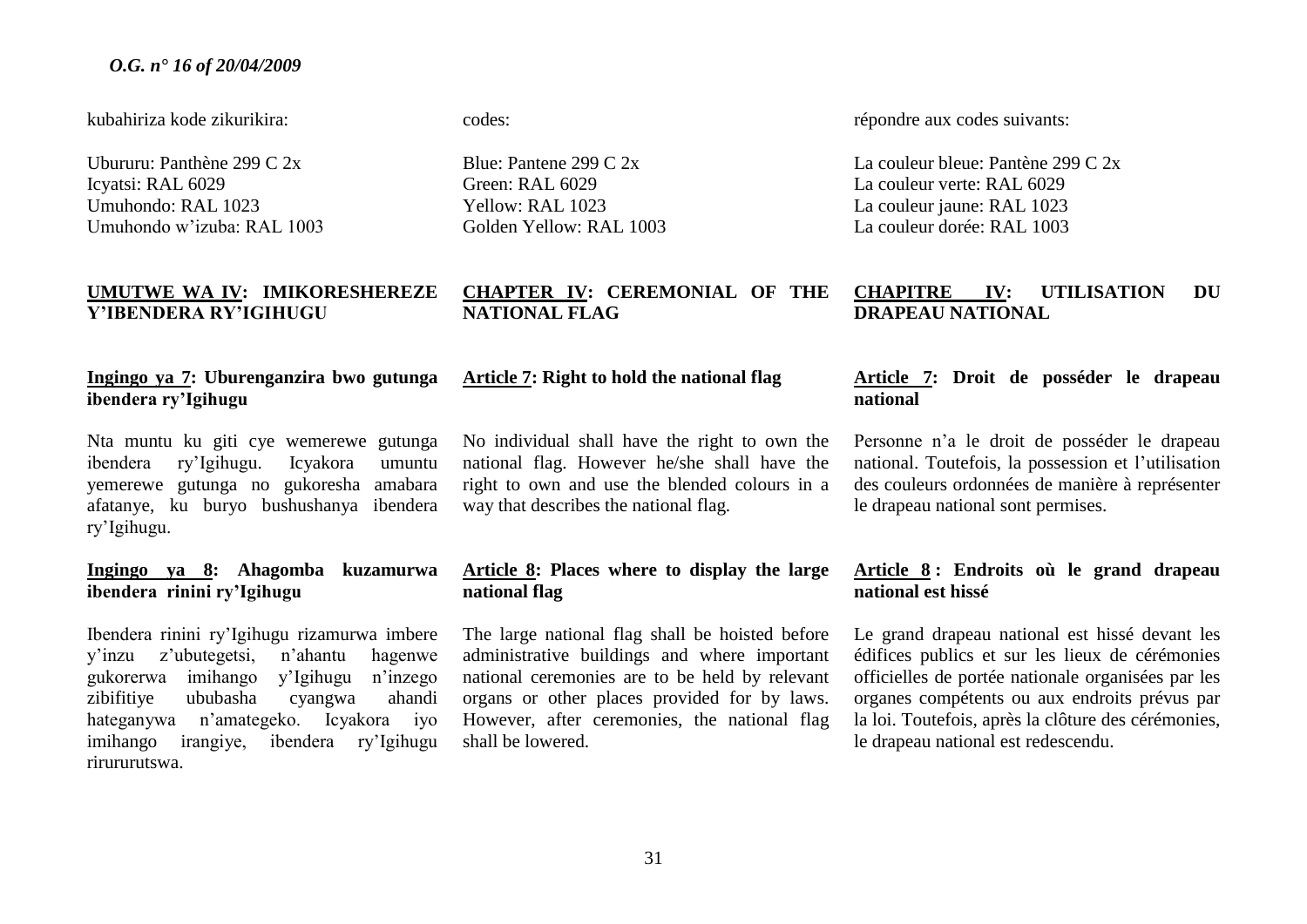Ibendera rinini ry'Igihugu rishobora kandi kuzamurwa aho ibigo by'abikorera bikorera n'aho amashyirahamwe yemewe na Leta akorera, babisabiye uburenganzira Minisitiri ufite uburinzi bw'ibendera ry'Igihugu mu nshingano ze.

# **Ingingo ya 9**: **Imikoreshereze y'ibendera ritoya ry'Igihugu**

Ibendera ritoya ry'Igihugu rigenewe gushyirwa aha hakurikira :

- a) ku biro no ku modoka by'Umukuru w'Igihugu;
- b) ku biro by'abandi bayobozi b'ikirenga;
- c) ku biro no ku modoka by'Abahagarariye u Rwanda mu bihugu by'amahanga;
- d) ku biro by'abayobozi bagenwa n'Iteka rya Perezida.

# **Ingingo ya 10: Impamvu zituma ibendera ry'Igihugu ryururutswa**

Ibendera ry'Igihugu rizamuye ahateganywa n'ingingo ya 7 y'iri tegeko ntiryururutswa keretse ricitse, rishaje cyangwa ryanduye.

 Icyo rizamuyeho kigaragara mu ruhande ruteganye n'aho izuba rishushanyije.

The large national flag may also be displayed on private buildings and legally recognised associations' buildings, upon authorisation granted by the Minister in charge of preservation of the national flag.

# **Article 9: Ceremonial of the small national flag**

The small national flag shall be displayed on the following places:

- a) office and vehicle of the President of the Republic;
- b) offices of other top officials;
- c) offices and vehicles of Representatives of Rwanda abroad;
- d) offices of officials determined by a Presidential Order.

# **Article 10: Lowering circumstances of the national flag**

Once the national flag is hoisted on places provided for in Article 7 of this Law, it shall not be lowered unless it is torn, old or dirty.

The mast shall face the side of the flag on which the image of the sun is designed.

Le grand drapeau national peut également être hissé aux bureaux des établissements privés et ceux des associations agréées sur demande d'une autorisation au Ministre ayant la conservation du drapeau national dans ses attributions.

# **Article 9: Utilisation de drapeau national de petit format**

Le drapeau national de petit format est placé aux endroits suivants :

- a) bureau et véhicule du Président de la République :
- b) bureaux des autres autorités suprêmes ;
- c) bureaux et véhicules des Représentants du Rwanda à l'étranger;
- d) bureaux des autorités déterminées par un arrêté présidentiel.

# **Article 10: Circonstances de descente du drapeau national**

Le drapeau national hissé dans un endroit prévu à l'article 7 de la présente loi, reste en place et ne peut être redescendu que s'il est altéré, usé ou souillé.

Le mât est opposé à la partie du drapeau portant le dessin de l'image du soleil.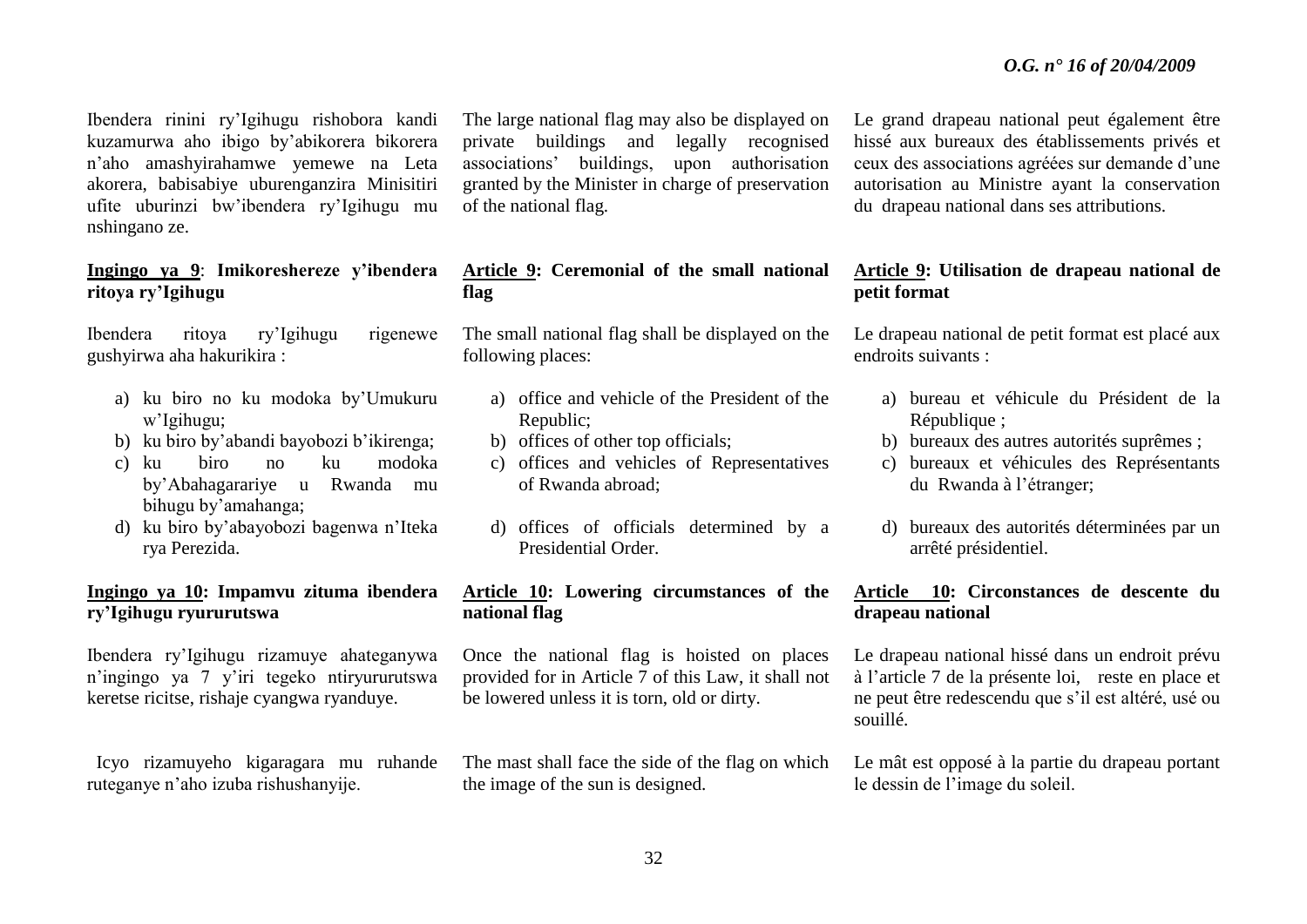**Ingingo ya 11: Uburenganzira bwo gukoresha ibendera rikozwe mu buryo bw'umudari**

Ibendera ry'Igihugu rikozwe ku buryo bw'umudari rishobora gukoreshwa n'umuntu wese ubyifuza.

# **Ingingo ya 12: Ibihe ibendera ry'Igihugu rishobora kururutswa kugera hagati**

Mu gihe cy'icyunamo giteganyijwe n'amategeko cyangwa bitegetswe n'Umukuru w'Igihugu, ibendera ry'Igihugu ryururutswa kugera hagati.

Igihe hari amabendera agomba kuzamurwa atarasanzwe azamuye, agomba kuzamurwa kugeza mu mwanya wayo hanyuma akururutswa kugera hagati.

# **Ingingo ya 13: Kurahirira imbere y'ibendera ry'Igihugu**

Abantu bari mu Butegetsi Nyubahirizategeko, abari mu Butegetsi Nshingamategeko n'abari mu Butegetsi bw'Ubucamanza bateganywa n'amategeko n'abandi bose babisabwa n'amategeko yihariye abagenga barahirira imbere y'Ibendera ry'Igihugu. Urahira arifatisha ikiganza cy'ibumoso azamuye **Article 11: Rights to use the flag designed as a medal**

The flag designed as a medal may be used by any person wishing to do so.

# **Article 12: Circumstances of lowering the national flag to half-mast**

During periods of national mourning that are provided for by the law or when ordered by the President of the Republic, the national flag shall be lowered to the half-mast position.

In the event there are other flags to be hoisted, they must first of all be hoisted at its normal position before they are lowered to half-mast position.

# **Article 13: Swearing in before the national flag**

Swearing in ceremonies for persons who occupy Executive, Legislative and Judicial posts as provided for by the law and all others who are obliged by relevant specific laws shall be held before the national flag. A person taking oath holds the flag with his/her left hand while raising the right hand with a stretched palm. A hand

# **Article 11: Droits d'utilisation de drapeau présenté sous forme d'une médaille**

Le drapeau présenté sous forme d'une médaille peut être utilisé par toute personne qui le désire.

# **Article 12 : Cas de mise en berne du drapeau national**

En cas de deuil national prévu par la loi ou sur décision du Chef de l'Etat, le drapeau national est mis en berne.

Lorsqu'il y a d'autres drapeaux qui doivent être hissés, ces derniers sont hissés jusqu'à leur position normale, puis mis en berne.

# **Article 13: Prestation de serment devant le drapeau national**

La prestation de serment des membres du pouvoir exécutif, du pouvoir législatif et du pouvoir judiciaire prévus par la loi et d'autres personnes désignées par des lois qui les régissent a lieu devant le drapeau national. La personne qui prête serment tient le drapeau national avec sa main gauche et lève le bras droit main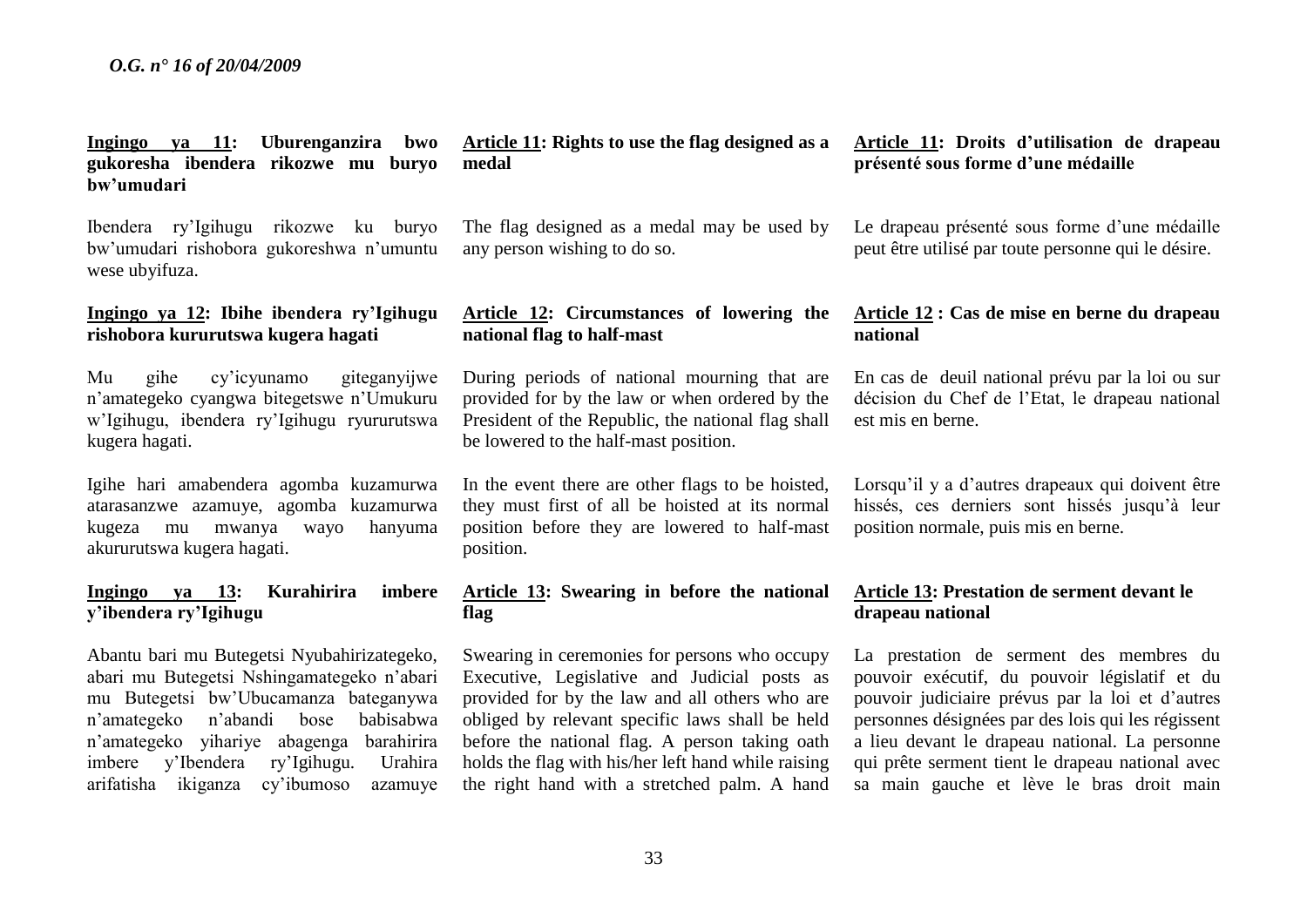ukuboko kw'iburyo akarambura ikiganza hejuru. Uwacitse cyangwa wamugaye ukuboko kumwe cyangwa yombi araryambikwa.

Mu gihe cy'imihango yo gushyingira, abashyingirwa barahirira imbere y'ibendera ry'Igihugu kandi bikorwa kimwe n'ibiteganywa mu gika cya mbere cy'iyi ngingo.

# **Ingingo ya 14: Imikoreshereze y'ibendera ry'Igihugu igihe cy'imihango y'ishyingura**

Mu ishyingura, ibendera ry'Igihugu rinini rikoreshwa mu gutwikira isanduku irimo umurambo w'abanyacyubahiro bagenwa n'Iteka rya Perezida n'abandi bantu bagenwa naryo.

Icyo gihe rigomba kugerekwa hejuru y'isanduku ridakora ku butaka kandi ntihagire ikintu kigerekwa hejuru yaryo.

# **Ingingo ya 15: Uburyo ibendera ry'Igihugu rizamurwa**

Iyo ibendera ry'Igihugu rizamuwe hamwe n'iry'ikindi gihugu, iry'u Rwanda rijya iburyo, mu gihe urizamura ateye umugongo inyubako y'aho rizamuye, cyangwa ahandi amputated or disabled person wears the flag.

During ceremonies of civil marriage, the spouses shall swear before the national flag and the swearing shall be conducted in the same way as provided in Paragraph One of this Article.

# **Article 14: Use of the national flag at burial ceremonies**

At burial ceremonies, the national flag shall be used to cover the coffin containing the bodies of dignitaries and other persons determined by a Presidential Order.

In that case the flag must cover the coffin and not touch the ground and nothing must be placed on it.

# **Article 15: Way of hoisting the national flag**

When the national flag is displayed together with the flag of another country, the flag of the Republic of Rwanda must be on the right of that flag when the flag raiser's back is turned against ouverte. Pour le manchot ou la personne ayant un ou deux bras inertes, en est revêtue.

Pendant les cérémonies de mariage civil, les époux prêtent serment devant la drapeau national et ce, suivant la même procédure que celle décrite à l'alinéa premier du présent article.

# **Article 14: Utilisation du drapeau national pendant les funérailles**

Pendant les funérailles, le drapeau national couvre le cercueil des personnalités et des autres personnes déterminées par arrêté présidentiel.

A cette occasion, le drapeau doit couvrir le cercueil et ne doit pas toucher le sol et aucun autre objet ne doit être déposé au dessus du drapeau.

# **Article 15: Mode de hisser le drapeau national**

Lorsque le drapeau national est hissé avec le drapeau d'un autre pays, celui du Rwanda est placé à droite, la personne chargée de le hisser tournant le dos contre l'édifice où le drapeau est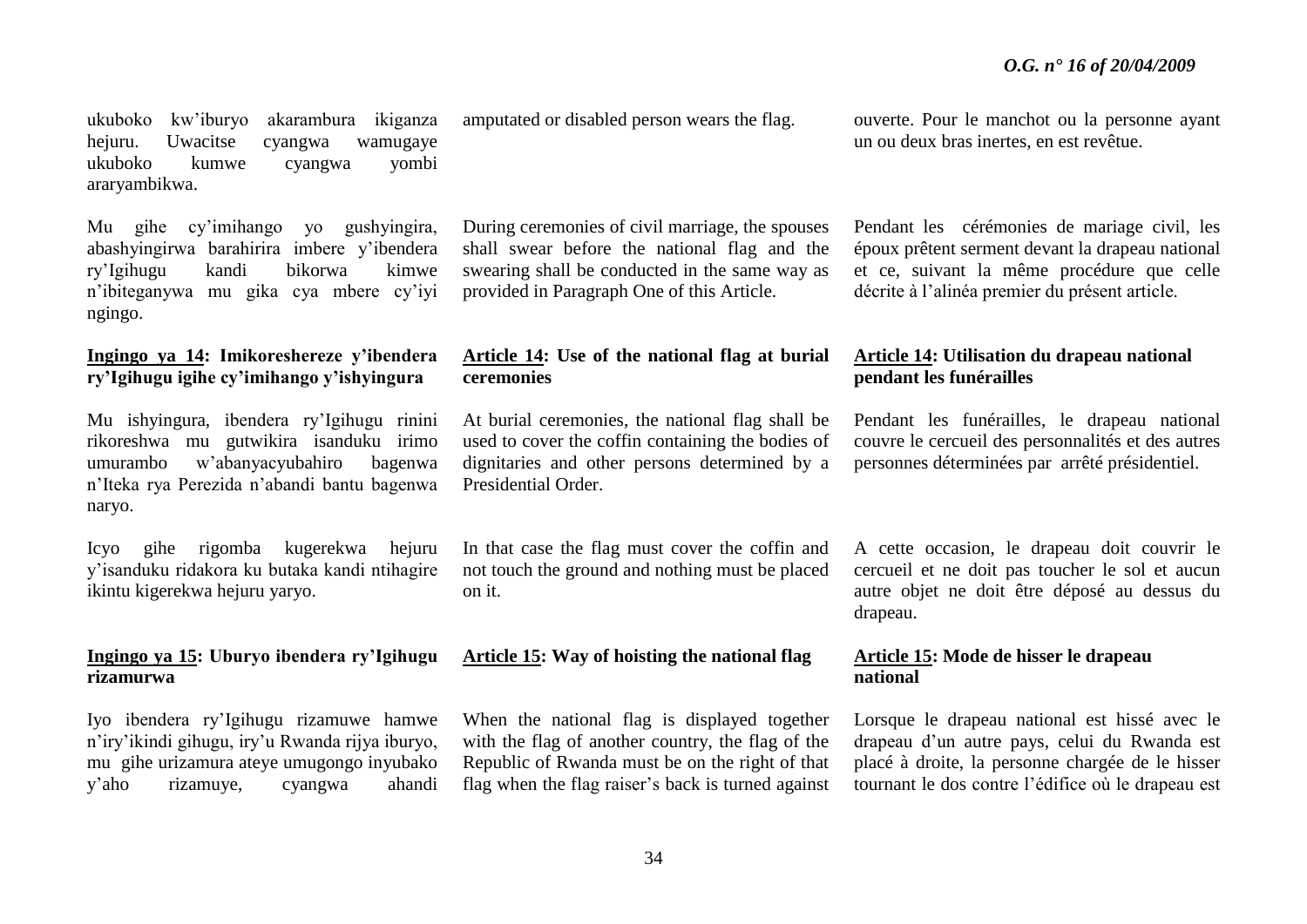hateganyirijwe igikorwa kijyanye n'izamurwa ry'iryo bendera.

# **Ingingo ya 16: Izamurwa ry'ibendera ry'Igihugu hamwe n'iry'Ishyirahamwe**

Mu gihe ibendera ry'Igihugu rizamuye hamwe n'iry'ishyirahamwe, iry'Igihugu rizamurwa mbere kandi rikururutswa nyuma.

# **Ingingo ya 17**: **Izamurwa ry'Ibendera ry'Igihugu igihe cy'amasengesho**

Igihe Ibendera ry'Igihugu rizamuwe hamwe n'andi mabendera ahasengerwa, iry'Igihugu rijya iburyo bw'usengesha, andi yose akajya ibumoso bwe.

# **Ingingo ya 18: Ibendera ry'Igihugu igihe cy'itambagizwa**

Igihe ibendera ry'Igihugu ritambagijwe hamwe n'irindi bendera, iry'u Rwanda rigomba kuba iburyo muri iryo tambagizwa.

Iyo ritambagijwe hamwe n'andi mabendera ari ku murongo utambitse, rishyirwa imbere the building where the flag is hoisted, or other places meant for the activity relating to the display of such a flag.

# **Article 16: Hoisting a national flag with a flag of an association**

When the national flag is hoisted with a flag of an association, the national one shall be hoisted first and lowered last.

# **Article 17: Hoisting the national flag during times of prayers**

When the national flag is hoisted alongside other flags in a place of worship, the national flag shall be hoisted on the right hand of the person leading the prayers; and other flags on his or her left.

#### **Article 18: National flag during procession**

When the national flag, is carried in a procession with another flag, the flag of the Republic of Rwanda shall be placed to the right side of that flag in that procession.

When it is in procession alongside other flags on a horizontal line, it shall be placed in front of the

hissé ou contre tout autre endroit destiné à l'opération de hisser ce drapeau.

# **Article 16: Hisser le drapeau national avec un drapeau d'une association**

Lorsque le drapeau national est hissé à côté du drapeau d'une association, le drapeau national doit être hissé en premier lieu et baissé en dernier lieu.

# **Article 17: Hisser le drapeau national lors des prières**

Lorsque le drapeau national est hissé avec d'autres drapeaux dans les lieux de culte, il doit être placé à droite du célébrant et les autres drapeaux à sa gauche.

# **Article 18: Drapeau national lors de la procession**

Lorsque le drapeau national est porté en procession en même temps qu'un autre drapeau, celui du Rwanda doit être placé à droite au cours de la procession.

Lorsqu'il est porté en procession simultanément avec d'autres drapeaux portés en ligne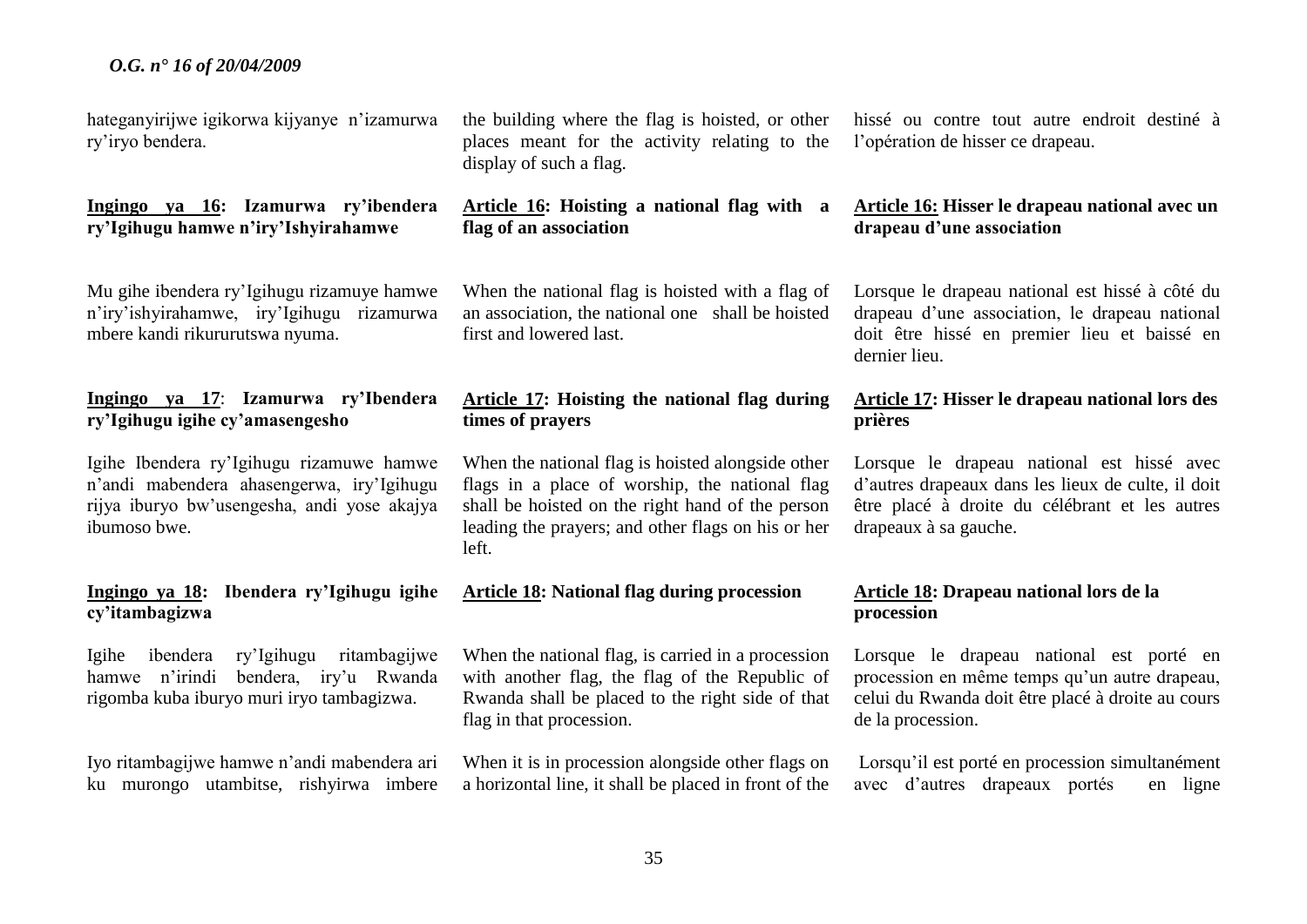y'iriri hagati y'uwo murongo.

flag that is at the centre of the procession.

**Article 19: Honouring the national flag**

Any person shall respect the national flag

**Article 20: Protection of the national flag**

horizontale, il est placé devant celui du milieu.

#### **UMUTWE WA V: IYUBAHIRIZWA RY'IBENDERA RY'IGIHUGU CHAPTER V: HONOURING THE NATIONAL FLAG CHAPITRE V : RESPECT DU DRAPEAU NATIONAL**

**Ingingo ya 19: Iyubahwa ry'ibendera ry'Igihugu**

Buri muntu agomba kubaha ibendera ry'Igihugu.

**Ingingo ya 20: Uburinzi bw'ibendera ry'Igihugu**

Minisitiri ufite ubutegetsi bw'Igihugu mu nshingano ni we urinda ibendera ry'Igihugu akanatanga n'uburenganzira bwo kurikora.

# **Ingingo ya 21 : Uburyo bwo gufata neza ibendera ry'Igihugu**

Ibendera ry'Igihugu rigomba gufatwa neza, haba mu bubiko cyangwa mu gihe rikoreshwa mu mihango inyuranye kugira ngo ritangirika. Rigomba kurindwa, ntirikore ku butaka kandi rikarindwa n'ibindi bintu byose bishobora kuryangiza.

The Minister in charge of local government shall preserve the national flag and authorise its manufacture.

|  | <b>Article 21:</b> Safeguarding the national flag |
|--|---------------------------------------------------|
|  |                                                   |

The national flag shall be safeguarded, either in store or during when it is being used in various ceremonies to protect it from any harm. It shall be protected from touching the ground and against any other objects that may damage it.

**Article 19: Respect du drapeau national**

Toute personne est tenue de respecter le drapeau national.

**Article 20 : Garde du drapeau national**

Le Ministre ayant l'Administration Locale dans ses assure la garde du drapeau national et en autorise la confection.

**Article 21: Entretien du drapeau national**

Le drapeau national doit être bien entretenu, tant au stock qu'à l'occasion de son utilisation lors des différentes cérémonies, pour éviter sa détérioration. Il doit être protégé, gardé de tout contact avec le sol ou de tous autres objets pouvant l'endommager.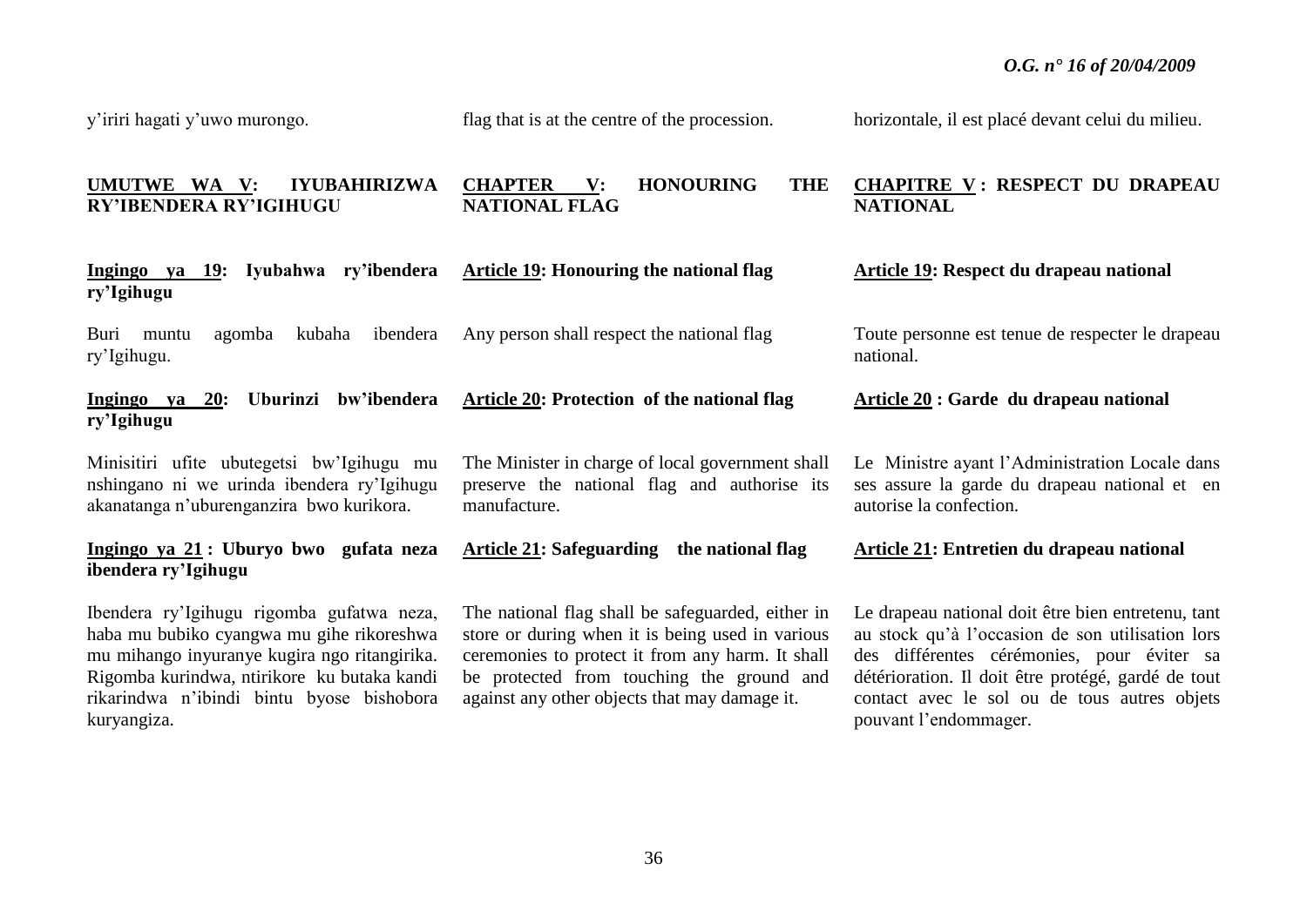The cost of the national flag shall be determined by the Order of the Minister in charge of Local

# **Ingingo ya 22: Igihe Ibendera ry'Igihugu risimbuzwa**

Igihe ibendera ryangiritse, ricitse, ryanduye rishaje cyangwa ricuyutse, rigomba gusimbuzwa irindi vuba.

# **Ingingo ya 23: Ububiko bw'ibendera ry'Igihugu ryagaragayeho inenge**

Ibendera ryose rigaragayeho imwe mu inenge zivugwa mu ngingo ya 21 y'iri tegeko, rishyikirizwa Minisitiri ufite ubutegetsi bw'Igihugu mu nshingano ze cyangwa undi yabihereye ububasha.

# **Ingingo ya 24: Ibibujijwe ku bijyanye no gukoresha ibendera ry'Igihugu**

Birabujijwe gutegura ibendera ry'Igihugu ku meza y'inama kimwe n'ahandi hantu hose rishobora kurambikwaho ibintu hejuru.

#### **UMUTWE WA VI: IKIGUZI CY'IBENDERA CHAPTER VI: PRICE OF THE FLAG**

**Ingingo ya 25: Ikiguzi cy'ibendera ry'Igihugu Article 25: Cost of the national flag**

Ikiguzi cy'ibendera ry'Igihugu gishyirwaho n'Iteka rya Minisitiri ufite Ubutegetsi The national flag damaged, torn, dirtied, old or miscoloured shall be replaced immediately.

# **Article 23: Place for keeping a national flag characterised by a defect**

The flag characterized by any of the defects provided for in Article 21 of this Law shall be surrendered to the Minister in charge of Local Government or any other person authorised by him.

# **Article 24: Restrictions on the use of the national flag**

It is prohibited to lay the national flag on the meeting tables as well as on any other place where other things may be placed on it.

#### **Article 22: Replacement of the national flag Article 22: Remplacement du drapeau national**

Le drapeau national abîmé, déchiré, souillé, usé ou décoloré doit être remplacé par un autre dans les meilleurs délais.

#### **Article 23: Lieu de conservation du drapeau national défectueux**

Le drapeau national présentant les défauts décrits à l'article 21 de la présente loi est remis au Ministre ayant l'Administration Locale dans ses attributions ou à toute autre personne à qui il a conféré ce pouvoir.

# **Article 24: Interdictions quant à l'utilisation du drapeau national**

Il est interdit de décorer avec le drapeau national, les tables de réunions ou un autre endroit où il peut être encombré par d'autres objets.

#### **CHAPITRE VI : PRIX DU DRAPEAU**

#### **Article 25 : Coût du drapeau national**

Le coût du drapeau national est fixé par arrêté du Ministre ayant l'Administration Locale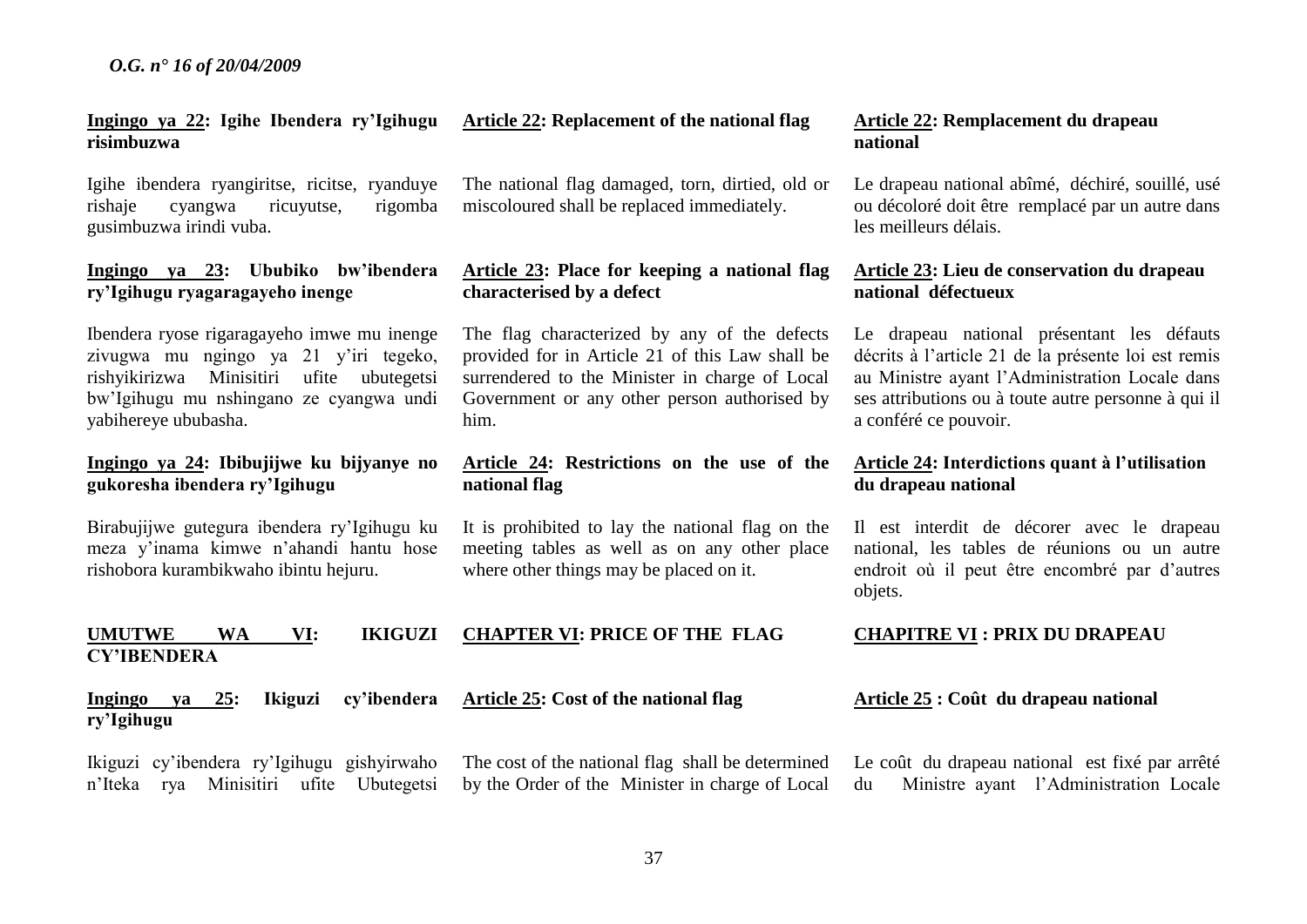bw'Igihugu mu nshingano ze.

# **Ingingo ya 26: Isonerwa ry'imisoro ku ibendera ry'Igihugu**

Igihe ibendera ry'Igihugu rikorewe mu mahanga risonerwa imisoro n'amahoro yose.

# **Ingingo ya 27: Ibijyanye n'amabendera akoreshwa mu minsi mikuru**

Amabendera akoreshwa mu minsi mikuru ya Leta no mu kwakira abashyitsi b'imena atangirwa ubuntu**.**

# **Ingingo ya 28: Ahakomoka amafaranga agurwa amabendera y'Igihugu**

Amafaranga yo kugura amabendera akoreshwa n'inzego z'Ubuyobozi za Leta ateganywa mu ngengo y'imari ya Leta, iy'Umujyi wa Kigali n'iy'Uturere buri mwaka.

# **UMIUTWE WA VII: IBIHANO**

# **Ingingo ya 29: Ibihano k'ukoresheje nabi ibendera ry'Igihugu**

Ahanishwa igifungo kuva ku kwezi kumwe kugera ku mwaka umwe n'ihazabu y'amafaranga y'u Rwanda kuva ku bihumbi Government

# **Article 26: Exemption of taxes on the national flag**

The national flag manufactured from foreign countries shall be exempted from all taxes and duties.

# **Article 27: Flags used during official ceremonies**

The flags used during official ceremonies and in welcoming important guests shall be free.

# **Article 28: Sources of funds for buying national flags**

The funds meant for buying flags used by administrative authorities shall be provided for in the State, Kigali City and Districts annual budget.

# **CHAPTER VII: PENALTIES**

# **Article 29: Penalties for misusing the national flag**

Any person who deliberately uses the national flag in such a way contrary to this Law shall be liable to a sentence of imprisonment from one dans ses attributions.

# **Article 26 : Exonération des impôts et taxes sur le drapeau national**

Le drapeau national confectionné à l'étranger est exempté de tous impôts et taxes.

# **Article 27 : Drapeaux destinés aux cérémonies officielles**

Les drapeaux destinés aux cérémonies officielles et à la réception des hôtes de marque sont gratuits.

# **Article 28 : Sources de fonds destinés à l'acquisition des drapeaux nationaux**

Les fonds destinés à l'acquisition des drapeaux devant servir les instances publiques sont prévus dans le budget annuel de l'Etat, de la Ville de Kigali et des Districts.

# **CHAPITRE VII : PEINES**

# **Article 29 : Peines pour mauvaise utilisation du drapeau national**

Est passible d'une peine d'emprisonnement allant d'un mois à un an et d'une amende allant de cinquante mille francs rwandais (50.000 Frw)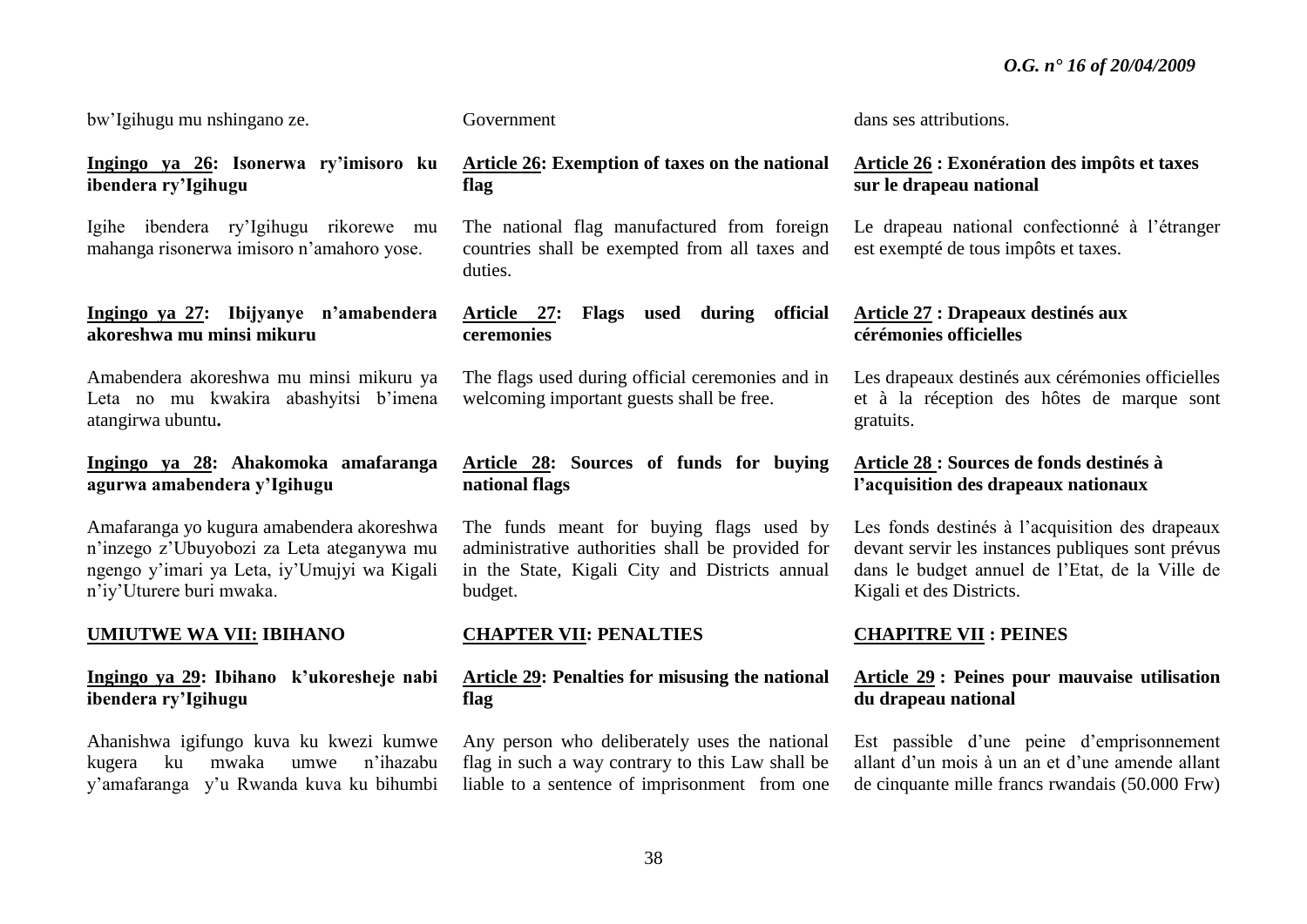mirongo itanu (50.000 Frw) kugera ku mafaranga y'u Rwanda ibihumbi magana abiri (200.000 Frw), cyangwa kimwe muri ibyo bihano, umuntu wese ukoresha abigambiriye ibendera ry'Igihugu mu buryo bunyuranyije n'iri tegeko.

# **Ingingo ya 30: Ibihano ku muntu utubahiriza ibendera ry'Igihugu**

Ahanishwa igifungo kuva ku mezi atandatu (6) kugeza ku mezi cumi n'abiri (12) n'ihazabu y'amafaranga y'u Rwanda ibihumbi mirongo itanu (50.000 Frw) kugeza ku mafaranga y'u Rwanda ibihumbi ijana (100.000 Frw), cyangwa kimwe muri ibyo bihano, umuntu wese utubahiriza abigambiriye, upfobya, cyangwa wonona ibendera ry'Igihugu.

Ahanishwa igifungo kuva ku mwaka umwe (1), kugeza ku myaka itatu (3) n'ihazabu y'amafaranga y'u Rwanda kuva ku bihumbi ijana (100.000 Frw) kugeza ku mafaranga y'u Rwanda ibihumbi magana abiri (200.000 Frw) cyangwa kimwe muri ibyo bihano; umuntu wese ukoresha abizi irindi bendera aryitirira ibendera ry'Igihugu.

month to one year and a fine of fifty thousand Rwandan Francs (50.000 Rwf) to two hundred thousand Rwandan Francs (200.000 Rwf) or one of the these sentences.

# **Article 30: Penalties for disrespecting the national flag**

Any person who deliberately disrespects, denigrates or damages the national flag shall be liable to a sentence imprisonment from six (6) months to twelve (12) months and a fine of fifty thousand Rwandan Francs (50.000 Rwf) to one hundred thousand Rwandan Francs (100.000 Rwf) or one of the two penalties.

Any person who deliberately uses another flag considering it to be a national flag shall be liable to a sentence from one year to three (3) years and a fine of one hundred thousand Rwandan Francs (100.000 Rwf) to two (2) hundred thousand Rwandan Francs (200.000 Rwf) or one of the those penalties.

à deux cent mille francs rwandais (200.000 Frw), ou de l'une de ces peines, toute personne qui, délibérément, utilise le drapeau national de façon contraire aux dispositions de la présente loi.

#### **Article 30 : Peines pour manque de respect au drapeau national**

Est passible d'une peine d'emprisonnement allant de six (6) mois à douze (12) mois et d'une amende allant de cinquante mille francs rwandais (50.000 Frw) à cent mille francs rwandais (100.000 Frw) ou de l'une de ces peines toute personne qui, délibérément, ne respecte pas, dénigre ou endommage le drapeau national.

Est passible d'une peine d'emprisonnement allant d'un an à trois (3) ans et d'une amende allant de cent mille francs rwandais (100.000 Frw) à deux cent mille francs rwandais (200.000 Frw) ou de l'une de ces peines toute personne qui utilise délibérément un autre drapeau en le faisant passer pour le drapeau national.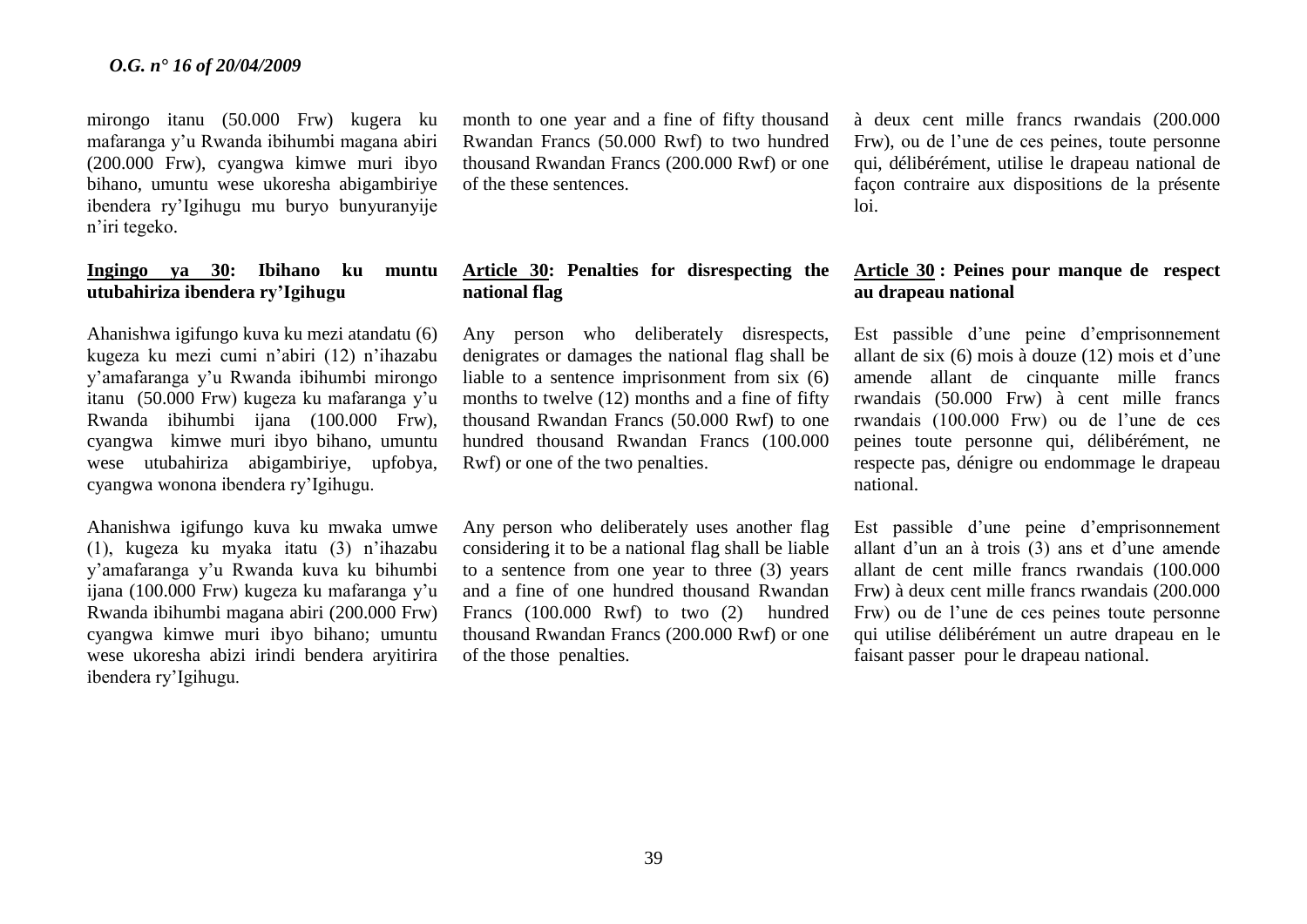**Ingingo ya 31: Ibihano ku muntu ukoresheje nabi uburenganzira bwo gutunga no gukoresha amabara y'ibendera ry'Igihugu**

Ahanishwa ibihano biteganywa n'igika cya mbere cy'ingingo ya 30 y'iri tegeko, umuntu wese ukora ibinyuranyije n'uburenganzira ahabwa n'ingingo ya karindwi (7) y'iri tegeko bujyanye no gutunga no gukoresha amabara afatanye ku buryo bushushanya ibendera ry'Igihugu.

#### **UMUTWE WA VIII: INGINGO ZISOZA**

#### **Ingingo ya 32: Ivanwaho ry'ingingo zinyuranyije n'iri tegeko**

Ingingo zose z'amategeko abanziriza iri kandi zinyuranyije naryo zivanyweho.

**Ingingo ya 33: Igihe itegeko ritangira gukurikizwa**

Iri tegeko ritangira gukurikizwa ku munsi ritangarijweho mu Igazeti ya Leta ya Repubulika y'u Rwanda.

**Article 31: Penalties on misuse of the right to hold out use the colours the national flag**

Shall be punished in accordance with penalties provided in Article 30 of this Law any person who acts contrary to provisions of the rights granted by Article 7 of this Law related to owning and use of blended colours in a way that describes the national flag.

#### **CHAPTER VIII: FINAL PROVISIONS**

#### **Article 32: Abrogating provisions**

All prior legal provisions contrary to this Law are hereby repealed.

#### **Article 33: Commencement**

This Law shall come into force on the date of its publication in the Official Gazette of the Republic of Rwanda.

**Article 31 : Peines pour mauvaise utilisation des droits à la possession et à l'utilisation des couleurs du drapeau national**

Est passible des peines prévues à l'alinéa premier de l'article 30 de la présente loi, toute personne qui agit de façon contraire aux droits que lui confère l'article sept (7) de la présente loi relatifs à la possession et à l'utilisation des couleurs ordonnées de manière à représenter le drapeau national.

#### **CHAPITRE VIII : DISPOSITIONS FINALES**

#### **Article 32 : Disposition abrogatoire**

Toutes les dispositions légales antérieures contraires à la présente loi sont abrogées.

#### **Article 33: Entrée en vigueur**

La présente loi entre en vigueur le jour de sa publication au Journal Officiel de la République du Rwanda.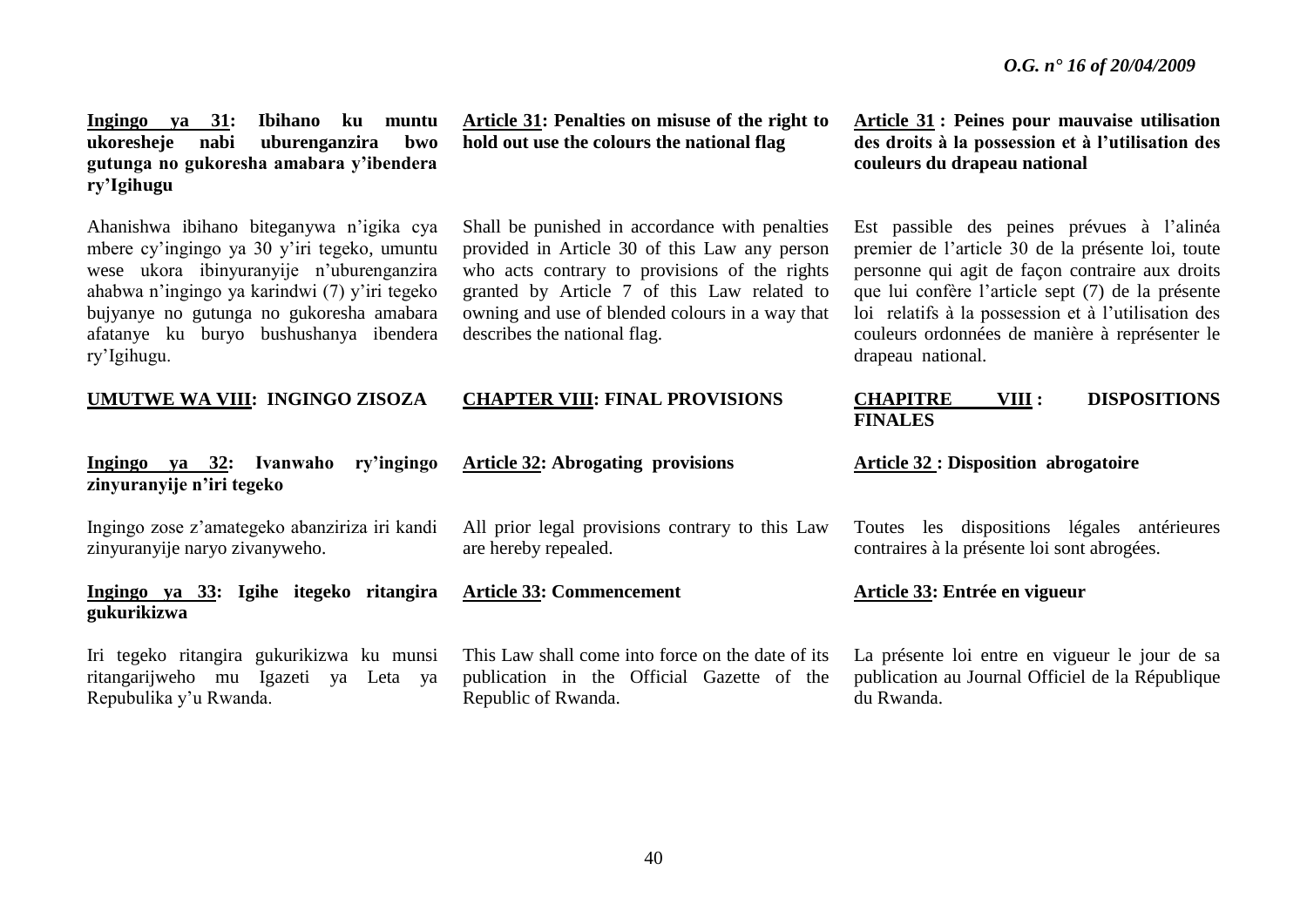Kigali, kuwa 08/08/2008

Perezida wa Repubulika **KAGAME Paul (sé)**

Kigali, on 08/08/2008

The President of the Republic **KAGAME Paul (sé)**

Kigali, le 08/08/2008

Le Président de la République **KAGAME Paul (sé)**

| Minisitiri w'Intebe   |
|-----------------------|
| <b>MAKUZA Bernard</b> |
| $(s\acute{e})$        |

The Prime Minister **MAKUZA Bernard (sé)**

# Le Premier Ministre **MAKUZA Bernard (sé)**

| Bibonywe kandi bishyizweho Ikirango cya<br>Repubulika: | Seen and sealed with the Seal of the Republic: | Vu et scellé du Sceau de la République :    |  |  |
|--------------------------------------------------------|------------------------------------------------|---------------------------------------------|--|--|
| Minisitri w'Ubutabera/Intumwa Nkuru ya<br>Leta         | The Minister of Justice/Attorney General       | Le Ministre de la Justice/ Garde des Sceaux |  |  |
| <b>KARUGARAMA Tharcisse</b>                            | <b>KARUGARAMA Tharcisse</b>                    | <b>KARUGARAMA Tharcisse</b>                 |  |  |
| $(s\acute{e})$                                         | $(s\acute{e})$                                 | $(s\acute{e})$                              |  |  |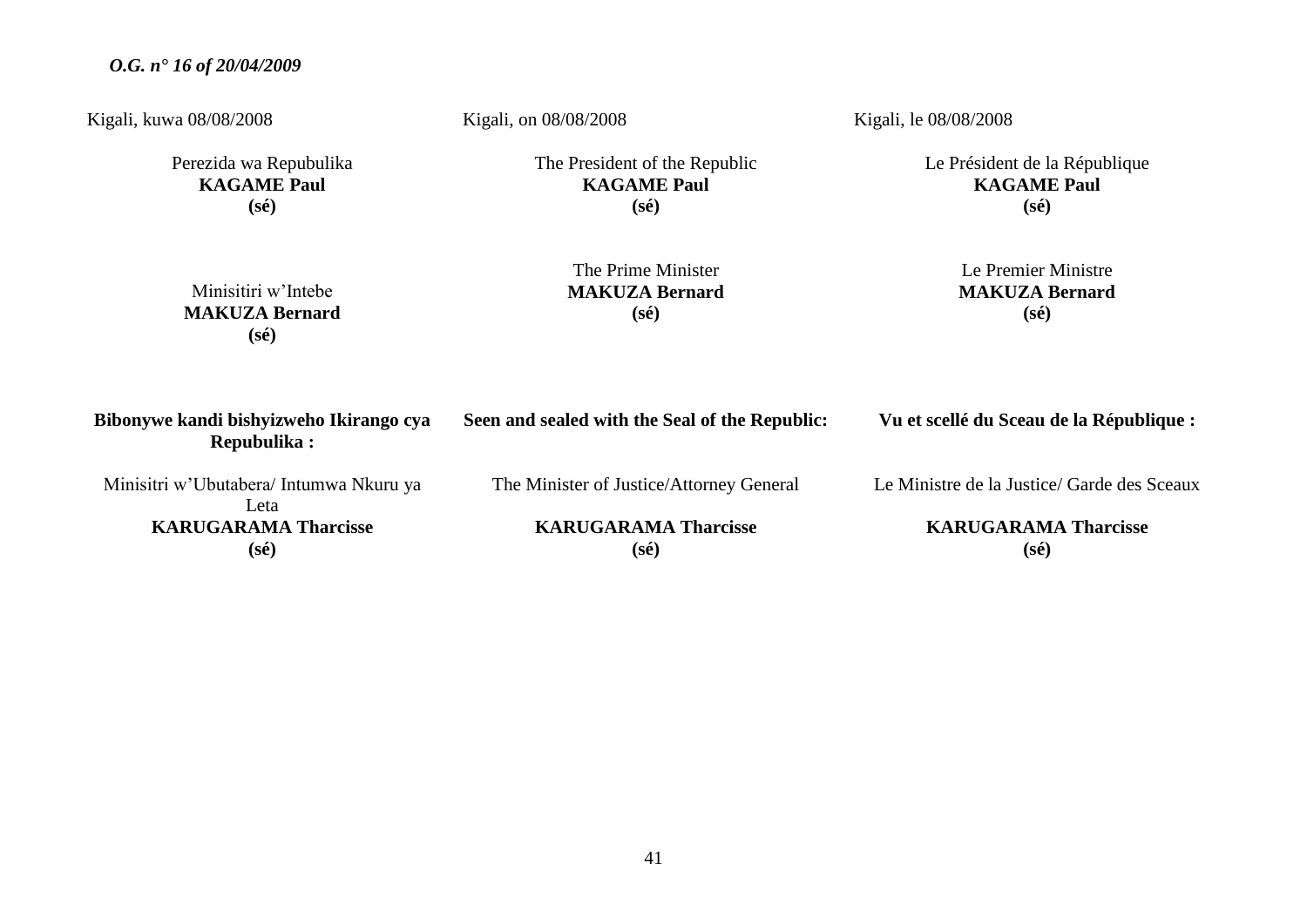| ITEGEKO   N°   34/2008   RYO   KUWA   LAW   N°   34/2008   OF   08/08/2008   ON   LOI N° 34/2008 DU 08/08/2008 PORTANT |  |                                    |  |  |  |                         |  |  |
|------------------------------------------------------------------------------------------------------------------------|--|------------------------------------|--|--|--|-------------------------|--|--|
| 08/08/2008        RIGENA        IMITERERE,   CHARACTERISTICS,      DESCRIPTION,   CARACTERISTIOUES,   DESCRIPTION,     |  |                                    |  |  |  |                         |  |  |
| IBISOBANURO,      IMIKORESHEREZE   CEREMONIAL  AND RESPECT OF THE   CEREMONIAL     ET     RESPECT     DU               |  |                                    |  |  |  |                         |  |  |
| N'IYUBAHIRIZWA                                                                                                         |  | <b>BY'IBENDERA   NATIONAL FLAG</b> |  |  |  | <b>DRAPEAU NATIONAL</b> |  |  |
| RY'IGIHUGU                                                                                                             |  |                                    |  |  |  |                         |  |  |
|                                                                                                                        |  |                                    |  |  |  |                         |  |  |

# **UBURYO IBENDERA RY'IGIHUGU RIKORWA N'INGERO ZIKURIKIZWA**

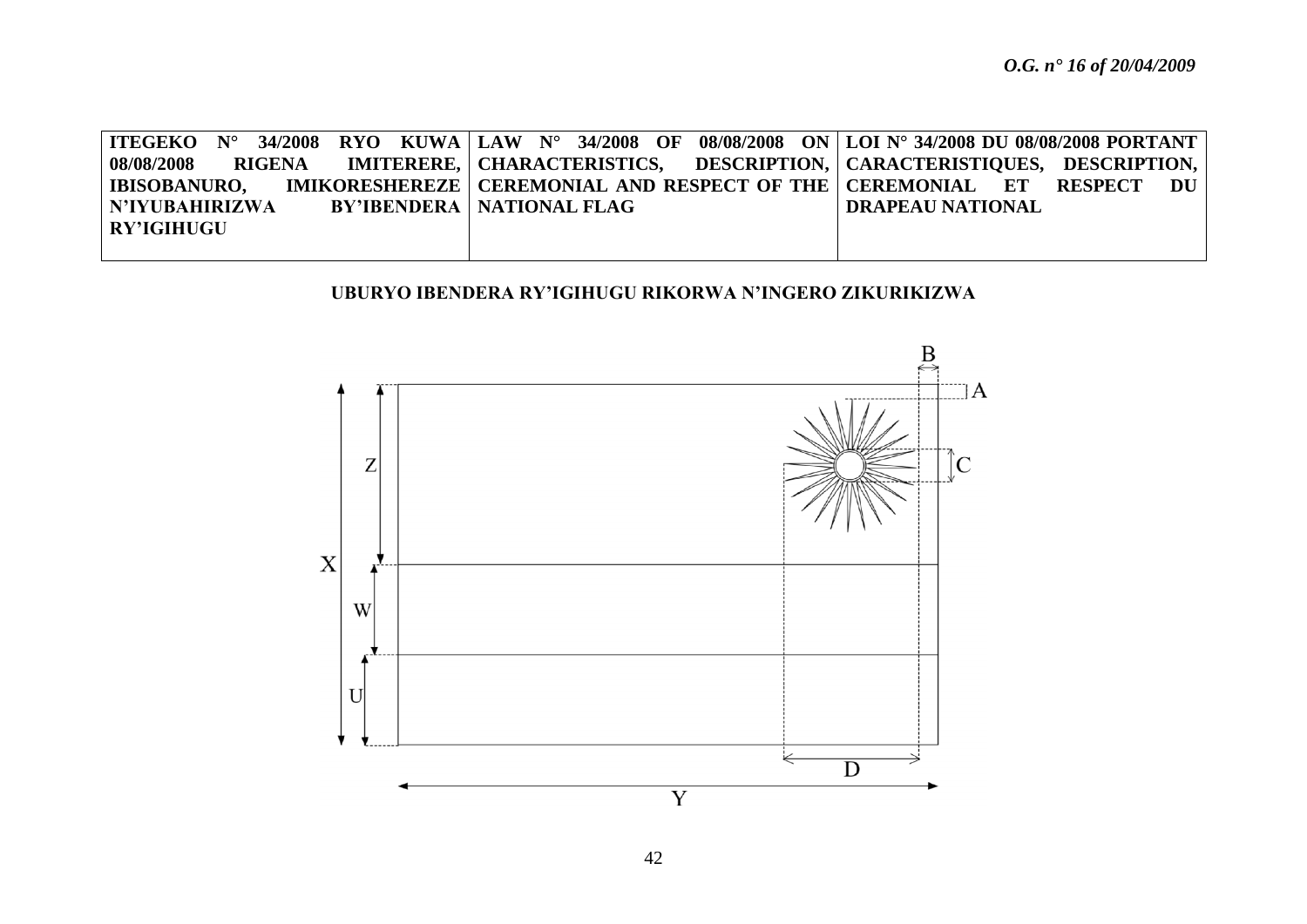# **Ingero za A,B,C,D,Y,Z,W,U:**

 $A = 0.1 X$  $B = 1/3 D$  $C = A$  $D = 0.125$  Y  $Y = 1.5 X$  $Z = X/2$  $W = U = Z/2$ 

|                                           | Bibonywe ngo bishyirwe ku mugereka Seen to be annexed to the Law $n^{\circ}$ 34/2008 | Vu pour être annexé à la Loi n° 34/2008 du  |  |
|-------------------------------------------|--------------------------------------------------------------------------------------|---------------------------------------------|--|
| w'Itegeko n° 34/2008 ryo ku wa 08/08/2008 | of 08/08/2008 on the characteristics,                                                | 08/08/2008<br>caractéristiques,<br>portant  |  |
| ibisobanuro,<br>imiterere,<br>rigena      | description, ceremonial and respect of the                                           | description, cérémonial et respect du       |  |
| imikoreshereze n'iyubahirizwa by'ibendera | national flag.                                                                       | drapeau national.                           |  |
| ry'Igihugu.                               |                                                                                      |                                             |  |
|                                           |                                                                                      |                                             |  |
| Kigali, kuwa 08/08/2008                   | Kigali, on 08/08/2008                                                                | Kigali, le 08/08/2008                       |  |
| Perezida wa Repubulika                    | The President of the Republic                                                        | Le Président de la République               |  |
| <b>KAGAME Paul</b>                        | <b>KAGAME Paul</b>                                                                   | <b>KAGAME Paul</b>                          |  |
| $(s\acute{e})$                            | $(s\acute{e})$                                                                       | $(s\acute{e})$                              |  |
|                                           |                                                                                      |                                             |  |
| Minisitiri w'Intebe                       | The Prime Minister                                                                   | Le Premier Ministre                         |  |
| <b>MAKUZA Bernard</b>                     | <b>MAKUZA Bernard</b>                                                                | <b>MAKUZA Bernard</b>                       |  |
| $(s\acute{e})$                            | $(s\acute{e})$                                                                       | $(s\acute{e})$                              |  |
|                                           |                                                                                      |                                             |  |
| Bibonywe kandi bishyizweho Ikirango cya   | Seen and sealed with the Seal of the                                                 | Vu et scellé du Sceau de la République :    |  |
| <b>Repubulika</b>                         | <b>Republic:</b>                                                                     |                                             |  |
| Ministiri w'Ubutabera/ Intumwa Nkuru ya   | The Minister of Justice/Attorney General                                             | Le Ministre de la Justice/ Garde des Sceaux |  |
| Leta                                      |                                                                                      |                                             |  |
| <b>KARUGARAMA Tharcisse</b>               | <b>KARUGARAMA Tharcisse</b>                                                          | <b>KARUGARAMA Tharcisse</b>                 |  |
| $(s\acute{e})$                            | (sé)                                                                                 | (sé)                                        |  |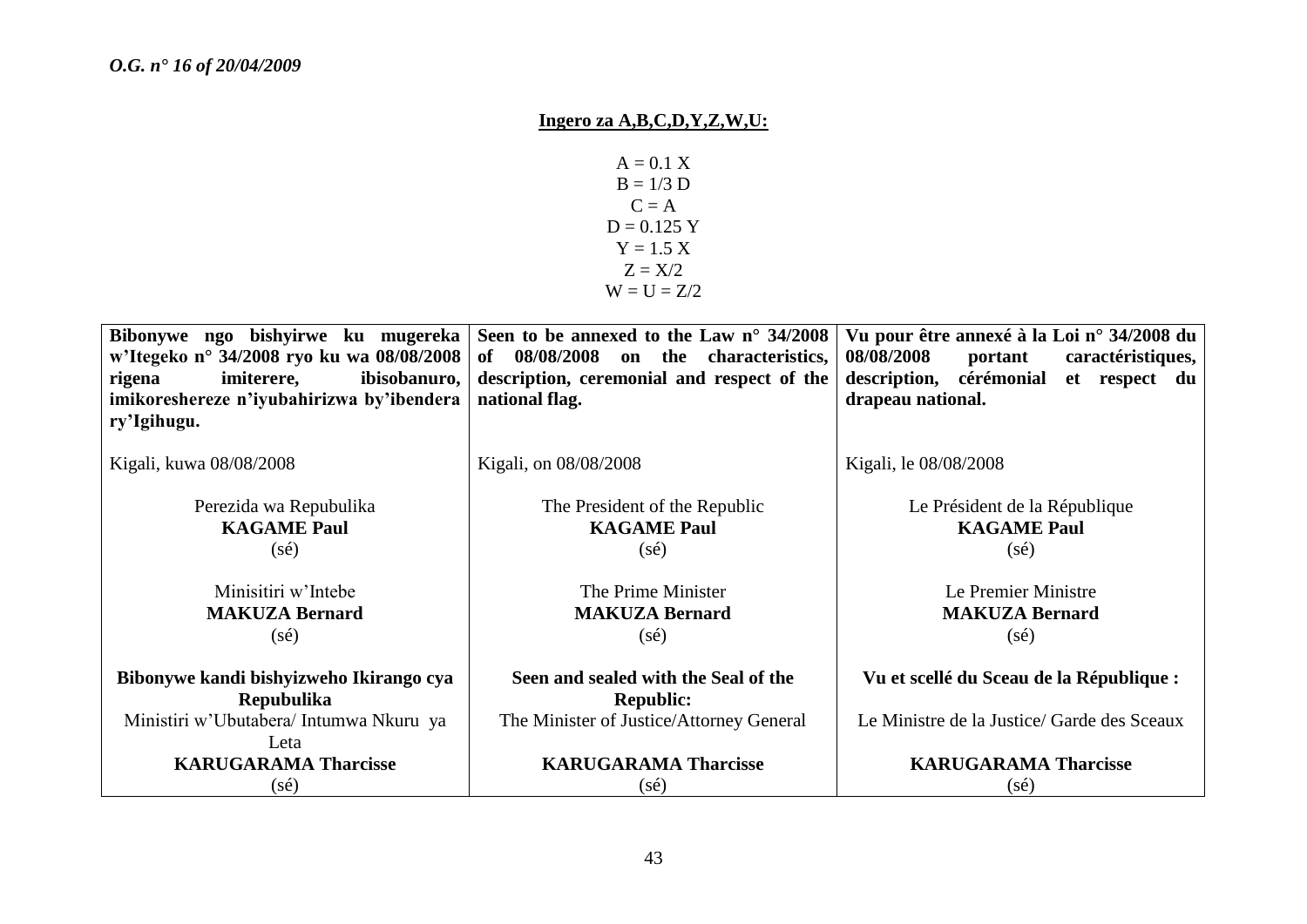| ITEGEKO $N^{\circ}$ 49/2008<br><b>RYO KUWA</b><br>09/09/2008<br><b>RIGENA</b><br><b>IMITERERE,</b><br><b>IMITUNGANYIRIZE</b><br><b>N'IMIKORERE</b><br>BY' ISHURI RIKURU RY'UBUHINZI<br><b>N'UBWOROZI (ISAE)</b> | $N^{\circ}$<br>OF<br><b>LAW</b><br>49/2008<br>09/09/2008<br><b>GOVERNING</b><br><b>STRUCTURE,</b><br><b>THE</b><br>ORGANISATION AND FUNCTIONING OF<br><b>INSTITUTE</b><br><b>THE</b><br><b>HIGHER</b><br>OF<br><b>AGRICULTURE</b><br><b>ANIMAL</b><br><b>AND</b><br><b>HUSBANDRY (ISAE)</b> | LOI N° 49/2008 DU 09/09/2008 PORTANT<br><b>ORGANISATION ET FONCTIONNEMENT</b><br>DE<br>L'INSTITUT<br><b>SUPERIEUR</b><br>D'AGRICULTURE ET D'ELEVAGE (ISAE) |
|-----------------------------------------------------------------------------------------------------------------------------------------------------------------------------------------------------------------|---------------------------------------------------------------------------------------------------------------------------------------------------------------------------------------------------------------------------------------------------------------------------------------------|------------------------------------------------------------------------------------------------------------------------------------------------------------|
| <b>ISHAKIRO</b>                                                                                                                                                                                                 | <b>TABLE OF CONTENTS</b>                                                                                                                                                                                                                                                                    | <b>TABLE DES MATIERES</b>                                                                                                                                  |
| UMUTWE WA MBERE:<br><b>INGINGO</b><br><b>RUSANGE</b>                                                                                                                                                            | <b>CHAPTER ONE: GENERAL PROVISIONS</b>                                                                                                                                                                                                                                                      | <b>CHAPITRE PREMIER: DISPOSITIONS</b><br><b>GENERALES</b>                                                                                                  |
| Ingingo ya mbere: Icyo iri tegeko rigamije                                                                                                                                                                      | <b>Article One: Purpose of this Law</b>                                                                                                                                                                                                                                                     | Article premier: Objet de la présente loi                                                                                                                  |
| <b>UMUTWE WA II: INYITO, ICYICARO</b><br><b>N'INTEGO</b>                                                                                                                                                        | <b>CHAPTER II: DENOMINATION, HEAD</b><br><b>OFFICE AND MISSION</b>                                                                                                                                                                                                                          | <b>CHAPITRE II: DENOMINATION, SIEGE</b><br><b>ET MISSION</b>                                                                                               |
| Ingingo ya 2: Inyito                                                                                                                                                                                            | <b>Article 2: Denomination</b>                                                                                                                                                                                                                                                              | <b>Article 2: Dénomination</b>                                                                                                                             |
| Ingingo ya 3 : Icyicaro                                                                                                                                                                                         | <b>Article 3: Head office</b>                                                                                                                                                                                                                                                               | Article 3: Siège                                                                                                                                           |
| Ingingo ya 4: Intego                                                                                                                                                                                            | <b>Article 4: Mission</b>                                                                                                                                                                                                                                                                   | <b>Article 4: Mission</b>                                                                                                                                  |
| <b>IBISOBANURO</b><br>UMUTWE WA III:<br><b>BY'AMAGAMBO</b>                                                                                                                                                      | <b>CHAPTER III: DEFINITIONS OF TERMS</b>                                                                                                                                                                                                                                                    | <b>CHAPITRE III: DEFINITIONS DES</b><br><b>TERMES</b>                                                                                                      |
| Ingingo ya 5: Ibisobanuro by'amagambo                                                                                                                                                                           | <b>Article 5: Definitions</b>                                                                                                                                                                                                                                                               | <b>Article 5: Définitions</b>                                                                                                                              |
| UMUTWE WA IV: INSHINGANO<br><b>N'UBUBASHA BYAISAE</b>                                                                                                                                                           | <b>CHAPTER IV: RESPONSIBILITIES AND</b><br><b>POWERS OF ISAE</b>                                                                                                                                                                                                                            | <b>CHAPITRE IV: ATTRIBUTIONS</b><br>ET<br><b>COMPETENCES D'ISAE</b>                                                                                        |
| Ingingo ya 6: Inshingano za ISAE                                                                                                                                                                                | <b>Article 6: Responsibilities of ISAE</b>                                                                                                                                                                                                                                                  | <b>Article 6: Attributions de l'ISAE</b>                                                                                                                   |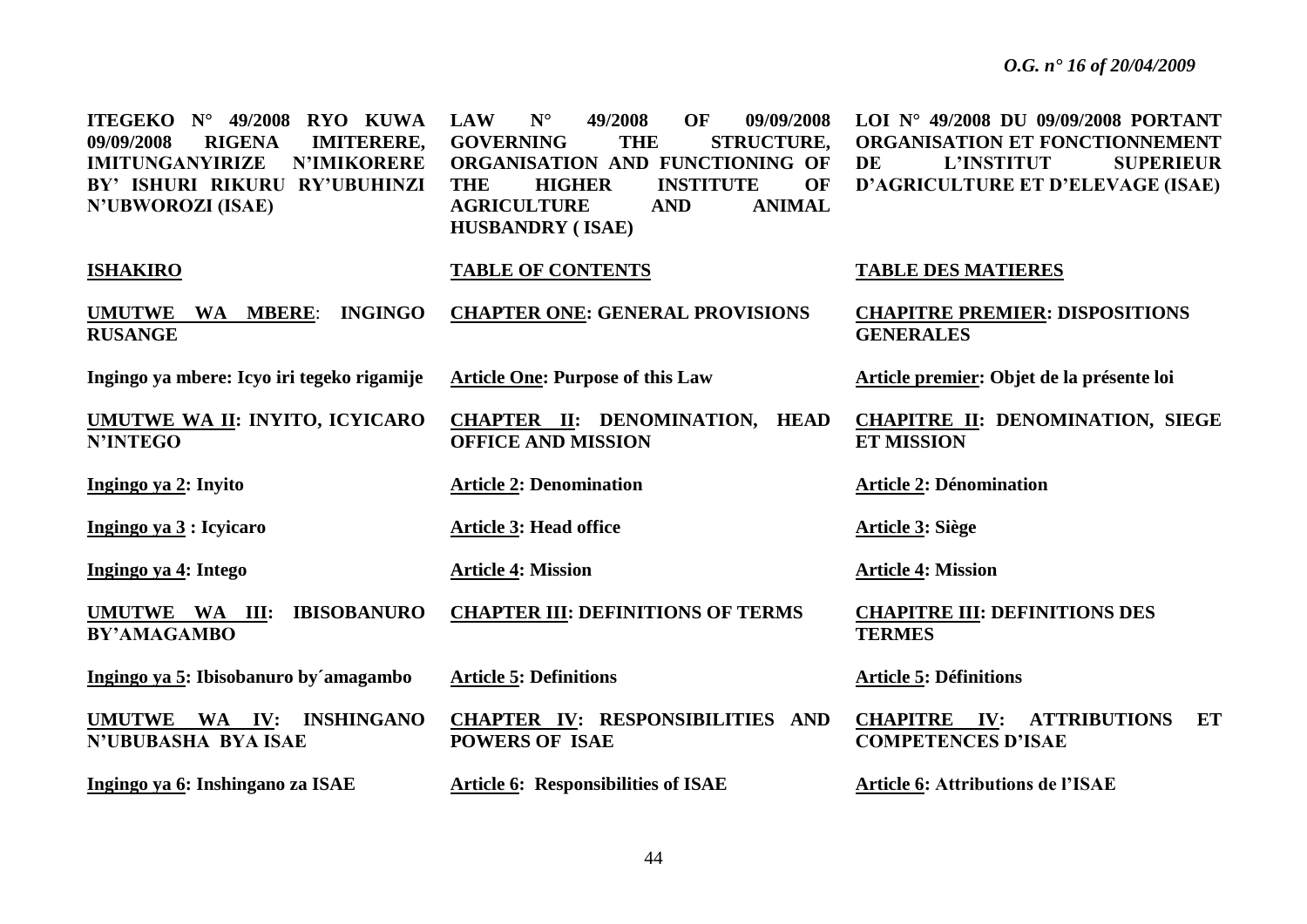| Ingingo ya 7: Ububasha bwa ISAE                                           | <b>Article 7: Powers of ISAE</b>                                                                | Article 7: Compétences de l'ISAE                                                              |
|---------------------------------------------------------------------------|-------------------------------------------------------------------------------------------------|-----------------------------------------------------------------------------------------------|
| UMUTWE WA V: UBWISANZURE<br><b>N'IMIKORERE BYA ISAE</b>                   | <b>CHAPTER</b><br><b>AUTONOMY</b><br><b>AND</b><br>$\mathbf{V}$ :<br><b>FUNCTIONING OF ISAE</b> | <b>CHAPITRE V: AUTONOMIE ET</b><br><b>FONCTIONNEMENT DE L'ISAE</b>                            |
| Icyiciro cya mbere: Ubwisanzure bwa<br><b>ISAE</b>                        | <b>Section One: Autonomy of ISAE</b>                                                            | Section première : Autonomie de l'ISAE                                                        |
| Ingingo ya 8: Ubwisanzure bwa ISAE                                        | <b>Article 8: Autonomy of ISAE</b>                                                              | Article 8 : Autonomie de l'ISAE                                                               |
| Icyiciro cya 2: Imikorere ya ISAE                                         | <b>Section 2: Functioning of ISAE</b>                                                           | <b>Section 2: Fonctionnement de l'ISAE</b>                                                    |
| Ingingo ya 9: Politiki y'uburezi ya ISAE                                  | <b>Article 9: Education policy of ISAE</b>                                                      | Article 9: Politique d'éducation de l'ISAE                                                    |
| Ingingo ya 10: Urwego rureberera ISAE                                     | <b>Article 10: Supervising Authority of ISAE</b>                                                | Article 10: Organe de tutelle de l'ISAE                                                       |
| Ingingo ya 11: Ibikubiye mu masezerano<br>yerekeye gahunda y'ibikorwa     | Article 11: Contents of the contract of<br>performance                                          | Article 11: Contenu du contrat de<br>performance                                              |
| <b>UMUTWE</b><br><b>INZEGO</b><br><b>WA</b><br>VI:<br>Z'UBUYOBOZI ZA ISAE | <b>CHAPTER VI: ADMINISTRATIVE ORGANS</b><br>OF ISAE                                             | <b>CHAPITRE</b><br><b>ORGANES</b><br>VI:<br><b>D'ADMINISTRATION DE L'ISAE</b>                 |
| Ingingo ya 12: Inzego z'ubuyobozi                                         | <b>Article 12: Administrative organs</b>                                                        | <b>Article 12: Organes d'Administration</b>                                                   |
| Icyiciro cya mbere: Inama y' Ubuyobozi<br>ya ISAE                         | Section One: Board of Directors of ISAE                                                         | Section première : Conseil d'Administration<br>de l'ISAE                                      |
| Ingingo ya 13: Ububasha bw'Inama<br>y'Ubuyobozi ya ISAE                   | Article 13: Competence of the Board of<br><b>Directors of ISAE</b>                              | <b>Conseil</b><br><b>Article</b><br>13:<br>Compétence<br>du<br>d'Administration de l'ISAE     |
| Abagize<br>Ingingo<br>$ya$ 14:<br><b>Inama</b><br>y Ubuyobozi ya ISAE     | Article 14: Members of the Board of Directors<br>of ISAE                                        | <b>Article</b><br>14:<br><b>Membres</b><br><b>Conseil</b><br>du<br>d'Administration de l'ISAE |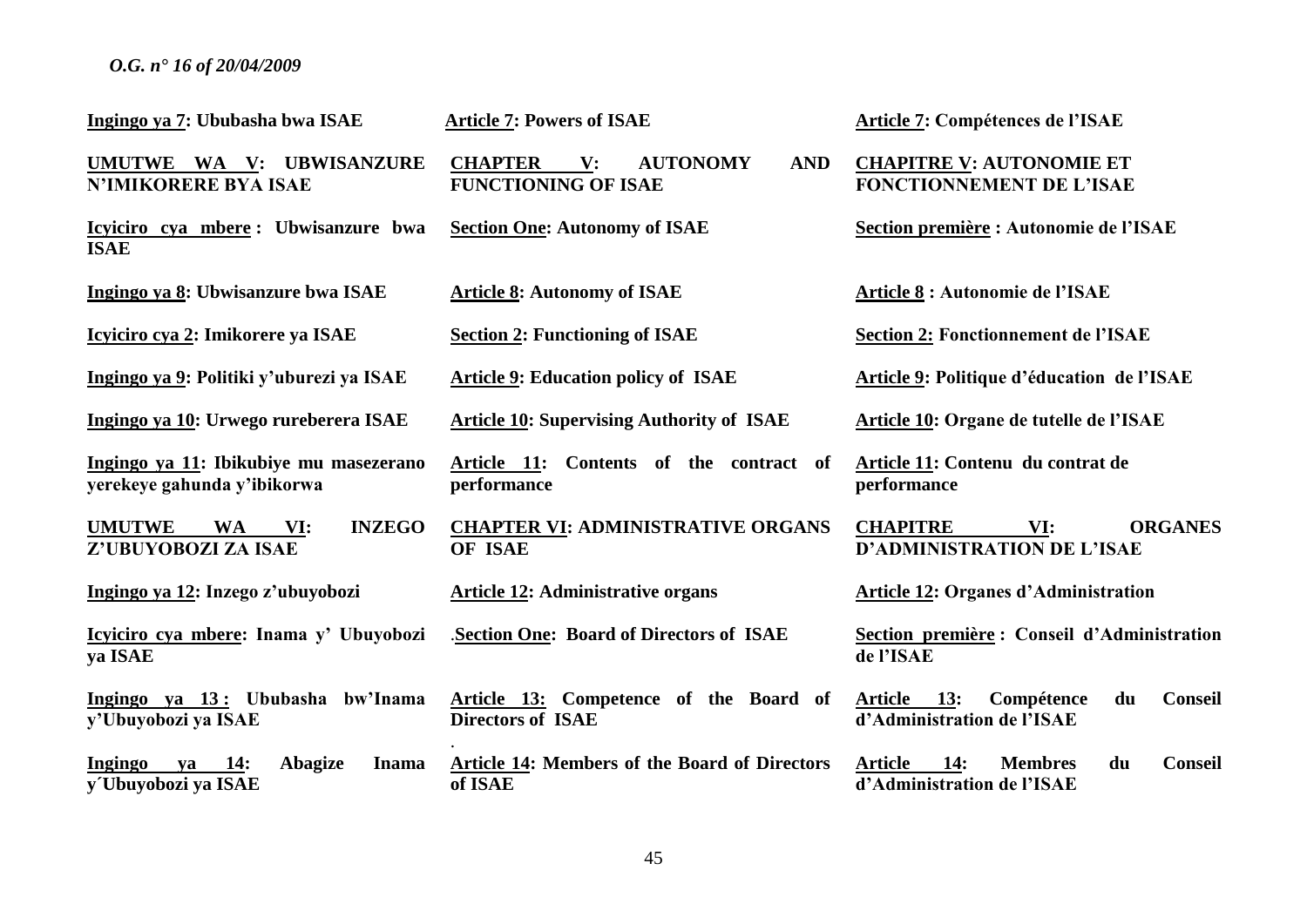| Ingingo ya 15: Inshingano z'Inama<br>y Ubuyobozi ya ISAE                                          | Article 15: Responsibilities of the Board of<br><b>Directors of ISAE</b>             | 15:<br><b>Conseil</b><br><b>Attributions</b><br>du<br><b>Article</b><br>d'Administration de l'ISAE                      |
|---------------------------------------------------------------------------------------------------|--------------------------------------------------------------------------------------|-------------------------------------------------------------------------------------------------------------------------|
| Ingingo ya 16:<br><b>Iterana</b><br>ry'Inama<br>y'Ubuyobozi                                       | <b>Article 16: Holding of the meeting of the Board</b><br>of Directors               | Article 16: Tenue de la réunion du Conseil<br>d'Administration                                                          |
| Ingingo ya 17: Ubutumire<br>bw Tnama<br>y'Ubuyobozi                                               | <b>Article 17: Invitations of the Board of Directors</b>                             | Article 17:<br><b>Invitation</b><br>du<br><b>Conseil</b><br>d'Administration                                            |
| Ingingo ya 18: Bimwe mu byigwa n'inama                                                            | <b>Article 18:</b> Certain items examined by the                                     | Article 18: Certains points à l'ordre du jour                                                                           |
| y'Inama y'ubuyobozi n'uburyo ifata                                                                | <b>Board of Directors and the modalities of</b>                                      | du Conseil d'Administration et les modalités                                                                            |
| ibyemezo                                                                                          | making decisions                                                                     | de prise de décisions                                                                                                   |
| Ingingo ya 19: Itumirwa<br>mu nama<br>y'Ubuyobozi<br>z'Inama<br>ry'umuntu<br>ushobora kuyunganira | Article 19: Invitation of a resourceful person<br>to the Board of Directors meetings | Article 19: Invitation<br>d'une<br>personne<br>du<br><b>Conseil</b><br>réunions<br>ressource<br>aux<br>d'Administration |
| Ingingo ya 20: Inyandiko mvugo z'Inama                                                            | Article 20: The minutes of the Board of                                              | Article 20: Procès-verbaux du Conseil                                                                                   |
| y'Ubuyobozi                                                                                       | <b>Directors</b>                                                                     | d'Administration                                                                                                        |
| Ingingo ya 21: Impamvu zo kuva mu                                                                 | Article 21: Reasons for vacating the Board of                                        | Article 21 : Causes de perte de la qualité de                                                                           |
| Nama y'Ubuyobozi                                                                                  | <b>Directors</b>                                                                     | membre du Conseil d'Administration                                                                                      |
| Ingingo ya 22: Ishyirwaho ry'amatsinda                                                            | Article 22: Establishment of specialised                                             | Article 22: Création des groupes spécialisés                                                                            |
| yihariye y'Inama y'Ubuyobozi                                                                      | commitees of the Board of Directors                                                  | au sein du Conseil d'Administration                                                                                     |
| Icyiciro cya 2: Sena Akademiki ya ISAE                                                            | <b>Section 2: Academic Senate of ISAE</b>                                            | Section 2 : Sénat académique de l'ISAE                                                                                  |
| Ingingo ya 23: Ububasha bwa Sena                                                                  | <b>Article 23: Competence of the Academic Senate</b>                                 | Article 23 : Compétence du Sénat académique                                                                             |
| Akademiki ya ISAE                                                                                 | of ISAE                                                                              | de l'ISAE                                                                                                               |
| Ingingo ya 24: Abagize Sena Akademiki                                                             | Article 24: Members of the academic Senate of                                        | Article 24 : Membres du Sénat académique                                                                                |
| va ISAE na manda yabo                                                                             | <b>ISAE</b> and their term of office                                                 | de l'ISAE et leur mandat                                                                                                |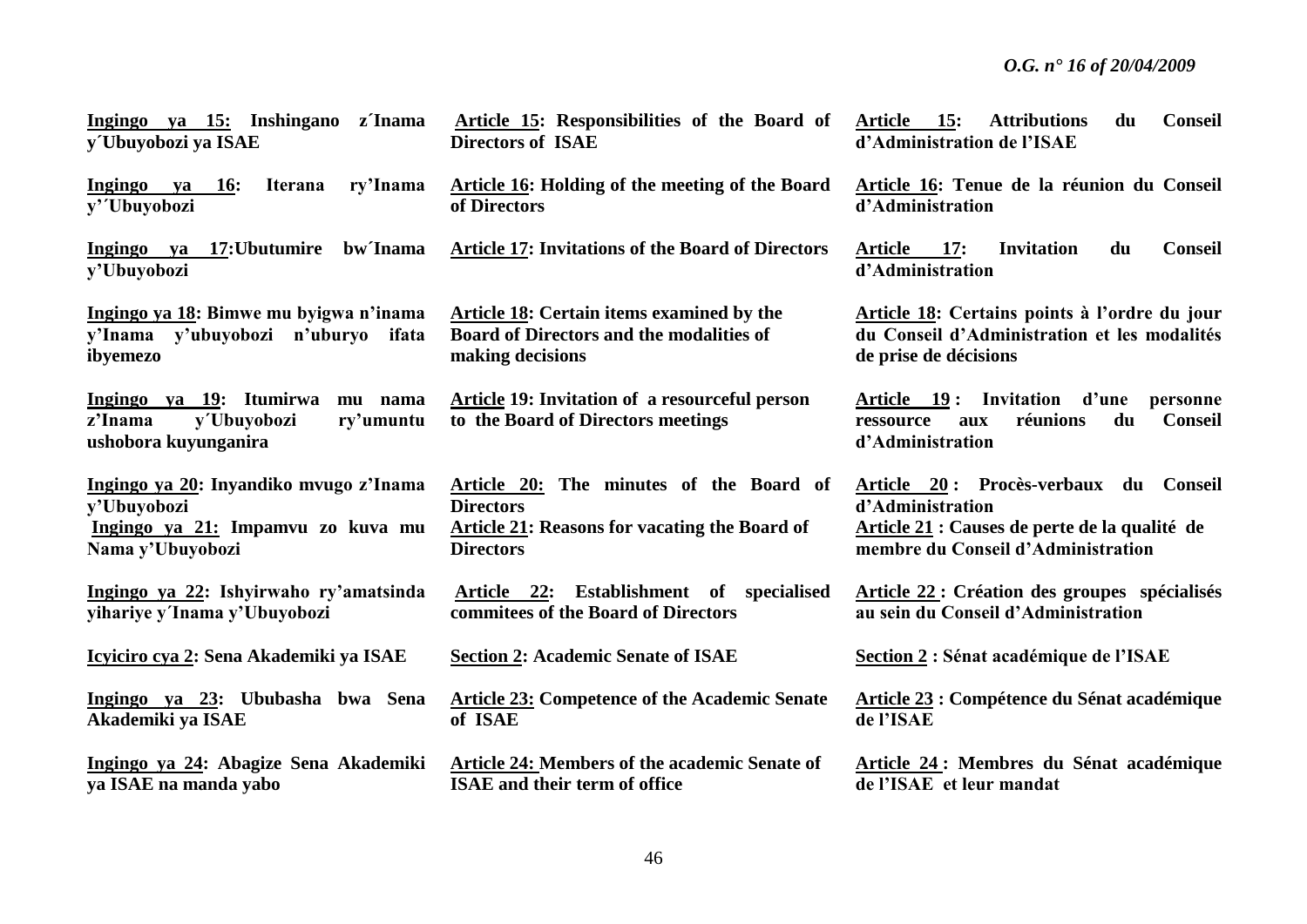| Ingingo ya 25: Ishyirwaho ry'Umwanditsi<br>wungirije wa Sena Akademiki ya ISAE                                                 | Article 25: Appointment of the Deputy<br><b>Rapporteur of the Academic Senate of ISAE</b>                           | Article 25: Nomination d'un Rapporteur<br>Adjoint du Sénat académique de l'ISAE                |
|--------------------------------------------------------------------------------------------------------------------------------|---------------------------------------------------------------------------------------------------------------------|------------------------------------------------------------------------------------------------|
| Ingingo ya 26: Itumirwa ry'undi muntu<br>mu nama za Sena Akademiki ya ISAE                                                     | Article 26: Invitation of any person to the<br>meetings of the Academic Senate of ISAE                              | Article 26: Invitation d'une autre personne<br>aux réunions du Sénat académique de l'ISAE      |
| Ingingo ya 27: Inshingano za Sena<br>Akademiki ya ISAE                                                                         | <b>Article 27: Duties of the Academic Senate of</b><br><b>ISAE</b>                                                  | Article 27 : Attributions du Sénat académique<br>de l'ISAE                                     |
| Ingingo ya 28: Gushyiraho amatsinda<br>yihariye ya Sena Akademiki ya ISAE                                                      | <b>Article 28: Establishment of specialised</b><br>committees of the Academic Senate of ISAE                        | Article 28: Création des comités spécialisés au<br>sein du Sénat académique de l'ISAE          |
| Ingingo ya 29: Iterana ry'Inama za Sena<br>Akademiki ya ISAE                                                                   | <b>Article 29: Meetings of the Academic Senate of</b><br><b>ISAE</b>                                                | Article 29 : Tenue des réunions du Sénat<br>académique de l'ISAE                               |
| Ingingo ya 30: Gufata ibyemezo                                                                                                 | <b>Article 30: Decision making</b>                                                                                  | <b>Article 30 : Prise de décisions</b>                                                         |
| Icyiciro cya 3: Inama Nshingwabikorwa                                                                                          | <b>Section 3: Executive Council</b>                                                                                 | <b>Section 3 : Conseil Exécutif</b>                                                            |
| <b>Ingingo</b><br>ya 31:<br>Abagize<br>inama<br>Nshingwabikorwa                                                                | <b>Article 31: Members of the Executive Council</b>                                                                 | Article 31 : Membres du Conseil Exécutif                                                       |
| Ingingo ya 32: Inshingano z'Ubuyobozi<br>Nshingwa bikorwa                                                                      | Responsibilities of the Executive<br><u>Article 32:</u><br><b>Council</b>                                           | Article 32: Attributions du Conseil Exécutif                                                   |
| Icyiciro cya 4: Inama<br>z'amashami,<br>iz'amashuri<br>n'iz'Ibigo<br>byihariye<br>bishamikiye kuri ISAE                        | Section 4: Council of the Faculties, Schools and<br>specialised Centers affiliated to ISAE                          | Section 4 : Conseils de facultés, d'écoles et de<br>centres spécialisés attachés à l'ISAE      |
| 33:<br>Abagize<br>inama<br><b>Ingingo</b><br>ya<br>iz'amashuri<br>z'amashami,<br>n'iz'ibigo<br>byihariye bishamikiye kuri ISAE | Article 33: Council members of<br><b>Faculties,</b><br>Schools and specialised Centers affiliated to<br><b>ISAE</b> | Article 33 : Membres des Conseils de facultés,<br>d'écoles et de centres spécialisés de l'ISAE |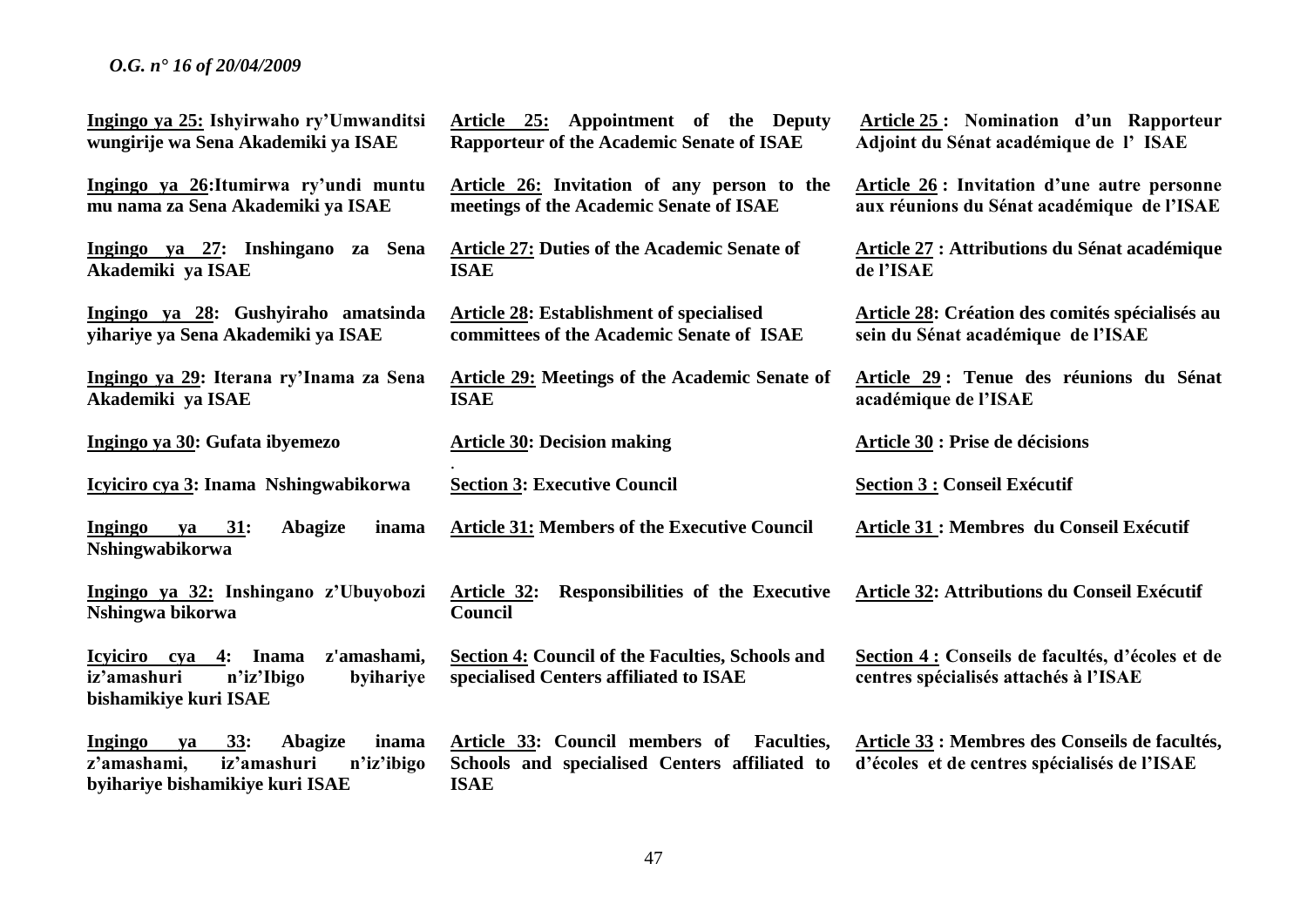| Ingingo ya 34: Imiterere n'imikorere<br>by'ishami,<br>by'ishuri<br>n'iby'ikigo<br>gishamikiye kuri ISAE n'iby'udushami | <b>Article 34: Organisation and the functioning of</b><br>the Faculty, School and the Centre affiliated to<br><b>ISAE</b> and departments | <b>Article 34: Organisation et</b> fonctionnement<br>de la faculté, de l'école et du centre attaché à<br>l'ISAE et des départements |
|------------------------------------------------------------------------------------------------------------------------|-------------------------------------------------------------------------------------------------------------------------------------------|-------------------------------------------------------------------------------------------------------------------------------------|
| <b>UMUTWE WA VII: UBUYOBOZI BWA</b><br><b>ISAE</b>                                                                     | <b>CHAPTER VII: MANAGEMENT OF ISAE</b>                                                                                                    | <b>CHAPITRE VI: DIRECTION DE L'ISAE</b>                                                                                             |
| Icyiciro cya mbere: Umuyobozi wa ISAE                                                                                  | <b>Section One: Rector of ISAE</b>                                                                                                        | Section première : Recteur de l'ISAE                                                                                                |
| Ingingo ya 35: Ishyirwaho ry'Umuyobozi<br>wa ISAE                                                                      | <b>Article 35: Appointment of the Rector of ISAE</b>                                                                                      | <b>Article 36 : Nomination du Recteur de l'ISAE</b>                                                                                 |
| Ingingo ya 36: Inshingano z'Umuyobozi<br>wa ISAE                                                                       | <b>Article 36: Duties of the Rector of ISAE</b>                                                                                           | <b>Article 37 : Attributions du Recteur del'ISAE</b>                                                                                |
| Ingingo ya 37: Inshingano z'Umuyobozi<br>wa ISAE mu bihe byihutirwa                                                    | Article 37: Duties of the Rector of ISAE in<br>emergency cases                                                                            | Article 37: Attributions du Recteur de l'ISAE<br>en cas d'urgence                                                                   |
| Icyiciro cya 2: Abayobozi bungirije ba<br><b>ISAE</b>                                                                  | <b>Section 2: Vice Rectors of ISAE</b>                                                                                                    | <b>Section 2: Vice-Recteurs de l'ISAE</b>                                                                                           |
| Ingingo ya 38: Uruhare rw'abayobozi<br>bungirije ba ISAE                                                               | <b>Article 38: Role of Vice Rectors of ISAE</b>                                                                                           | Article 38 : Rôle des Vice-Recteurs de l'ISAE                                                                                       |
| Ingingo ya 39: Ishyirwaho ry'Abayobozi<br>bungirije ba ISAE                                                            | Article 39: Appointment of Vice Rectors of<br><b>ISAE</b>                                                                                 | <b>Article 39: Nomination des Vice-Recteurs de</b><br>l'ISAE                                                                        |
| Ingingo ya 40: Ibyiciro by'abayobozi<br>bungirije ba ISAE                                                              | <b>Article 40: Categories of Vice Rectors of ISAE</b>                                                                                     | Article 40: Catégories des Vice-Recteurs de<br><b>l'ISAE</b>                                                                        |
| Ingingo ya 41: Inshingano z'Umuyobozi<br>wungirije wa ISAE ushinzwe inyigisho<br>n'uburere                             | <b>Article 41: Duties of the Vice Rector of ISAE</b><br>in charge of Academic and Educational Affairs                                     | Article 41: Attributions du Vice-Recteur de<br>l'ISAE chargé des affaires académiques et<br>éducationnelles                         |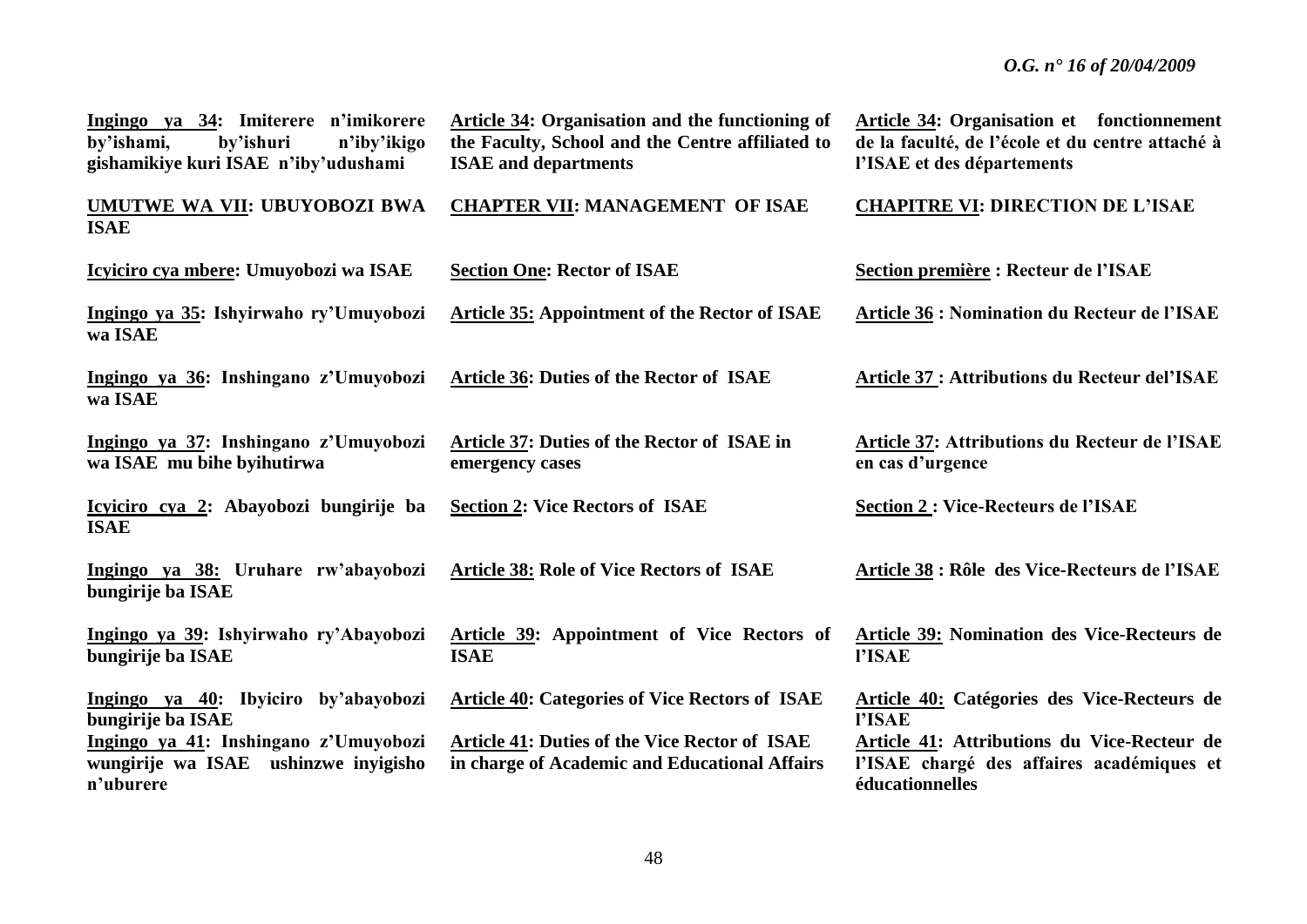| Ingingo ya 42: Inshingano z'Umuyobozi<br>wungirije wa ISAE ushinzwe ubuyobozi<br>n'imari                                                                                 | Article 42: Duties of the Vice-Rector of ISAE in<br>charge of Administration and Finance                                                                                                 | Article 42: Attributions du Vice-Recteur<br><b>Administratif et Financier de l'ISAE</b>                                                   |
|--------------------------------------------------------------------------------------------------------------------------------------------------------------------------|------------------------------------------------------------------------------------------------------------------------------------------------------------------------------------------|-------------------------------------------------------------------------------------------------------------------------------------------|
| Ingingo ya 43: Inshingano z'Umuyobozi<br>wa ISAE ushinzwe Ubushakashatsi                                                                                                 | Article 43: Duties of the Vice-Rector of ISAE in<br>charge of Research                                                                                                                   | Article 43: Attributions du Vice-Recteur de<br>l'ISAE chargé de la recherche                                                              |
| Icyiciro cya 3: Abayobozi b'amashami,<br>ab'amashuri<br>n'ibigo<br>byihariye<br>bishamikiye kuri ISAE                                                                    | Section 3: Deans of Faculties, Directors of<br>schools and specialised centers of ISAE                                                                                                   | Section 3: Doyens de facultés, Directeurs<br>d'écoles et de centres spécialisés attachés à<br>l'ISAE                                      |
| Ingingo ya 44: Uko Umuyobozi w'ishami,<br>uw' ishuri n'Umuyobozi w'ikigo cyihariye<br>gishamikiye kuri ISAE bajyaho                                                      | Article 44: Appointment of the Dean of the<br>Faculty, Director of the School and of the<br>specialised centre affiliated to ISAE                                                        | Article 44: Election du Doyen de faculté, du<br>Directeur d'école et du centre spécialisé<br>attaché à l'ISAE                             |
| Icyiciro cya 4: Abayobozi b'Udushami                                                                                                                                     | <b>Section 4: Heads of Departments</b>                                                                                                                                                   | <b>Section 4 : Chefs des Départements</b>                                                                                                 |
| Ingingo ya 45: Itorwa ry'Umuyobozi<br>w'agashami                                                                                                                         | <b>Article 45: Election of the Head of Department</b>                                                                                                                                    | Article 45: Election du Chef de département                                                                                               |
| Ingingo ya 46: Inshingano z'Umuyobozi<br>w'ishami,<br>umuyobozi<br>w'ishuri<br>n'Umuyobozi<br>w'ikigo<br>cyihariye<br>gishamikiye kuri ISAE<br>n'Umuyobozi<br>w'agashami | <b>Article 46: Responsibilities of the Dean of the</b><br>Faculty, Director of the School and the Director<br>of the specialised centre affiliated to ISAE and<br>the Head of Department | Article 46: Attributions du Doyen de faculté,<br>du Directeur d'école, de Centre spécialisé<br>attaché à l'ISAE et du Chef de département |
| UMUTWE WA VIII : ABAKOZI BA<br><b>ISAE</b>                                                                                                                               | <b>CHAPTER VIII: PERSONNEL OF ISAE</b>                                                                                                                                                   | <b>CHAPITRE VIII: PERSONNEL DE L'ISAE</b>                                                                                                 |
| Ingingo ya 47: Ibyiciro by'abakozi ba<br><b>ISAE</b>                                                                                                                     | Article 47: Categories of the personnel of ISAE                                                                                                                                          | Catégories du personnel de<br>Article 47 :<br>l'ISAE                                                                                      |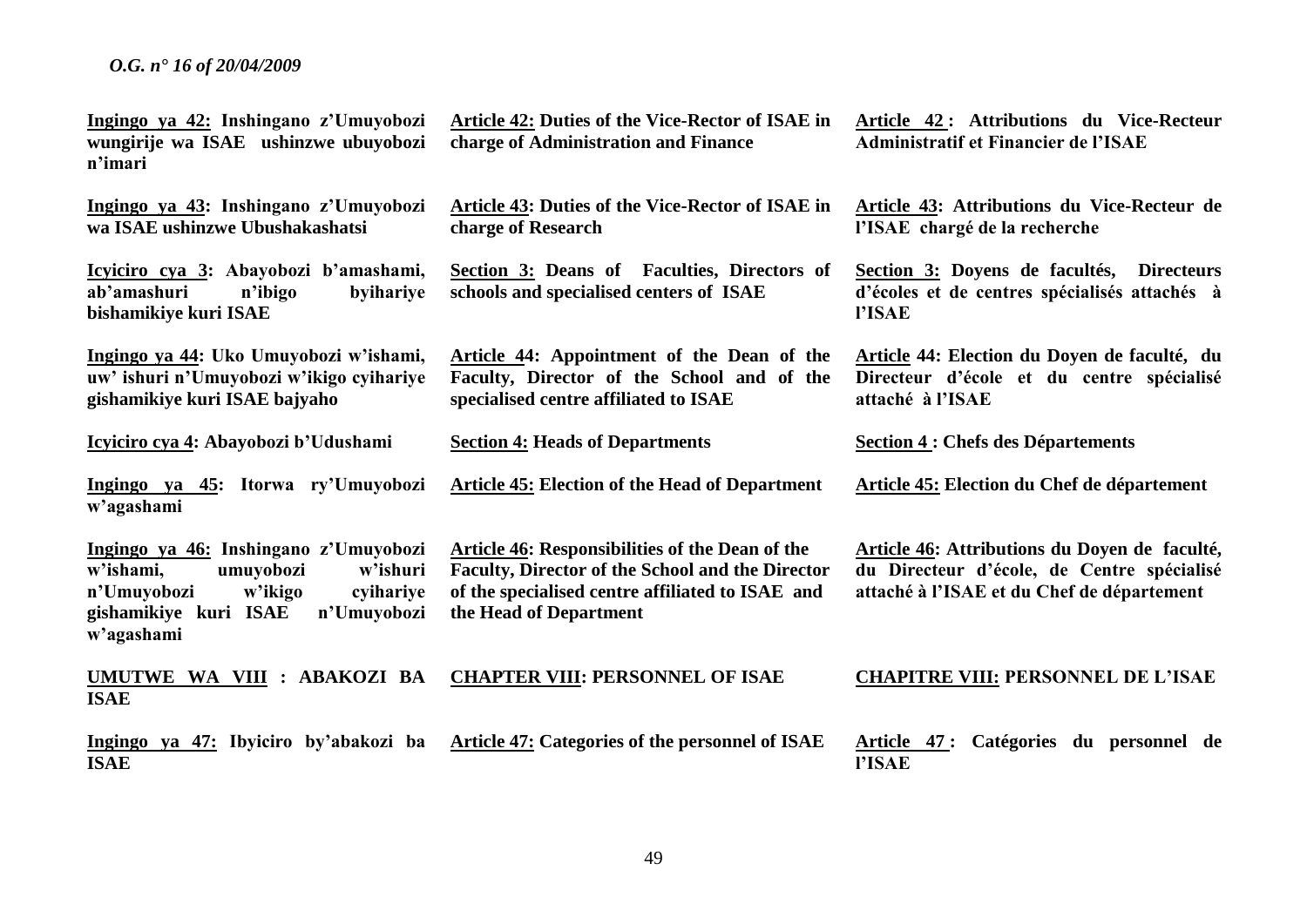| Icyiciro cya mbere: Abarimu<br>n'abashakashatsi                                                                                   | <b>Section One: Teaching and Research staff</b>                                                              | Section première : Personnel enseignant et de<br>recherche                                                          |
|-----------------------------------------------------------------------------------------------------------------------------------|--------------------------------------------------------------------------------------------------------------|---------------------------------------------------------------------------------------------------------------------|
| Ingingo ya 48: Inshingano z'abarimu<br>n'abashakashatsi                                                                           | <b>Article 48: Responsibilities of the teaching and</b><br>research staff                                    | Article 48: Attributions<br>du personnel<br>enseignant et de recherche                                              |
| Ingingo ya 49: Ishyirwaho, izamurwa mu<br>ntera cyangwa ivanwa ku mirimo<br>by'abarimu n'abashakashatsi ba ISAE                   | Article 49: Appointment, promotion or<br>dismissal from duties of the teaching and<br>research staff of ISAE | Article 49: Nomination, promotion ou<br>révocation des membres du personnel<br>enseignant et de recherche de l'ISAE |
| Ingingo ya 50: Inshingano z'abarimu<br>n'abashakashatsi                                                                           | Article 50 : Responsibilities of teaching and<br>research staff                                              | Article 50: Attributions des membres du<br>personnel enseignant et de recherche                                     |
| 51:<br><b>Uburenganzira</b><br>Ingingo<br><b>va</b><br>bw'abarimu n'abashakashatsi                                                | Article 51: Rights of the teaching and research<br>staff                                                     | Article 51 : Droits du personnel enseignant et<br>de recherche                                                      |
| Icyiciro cya 2: Abakozi bo mu buyobozi<br>na tekiniki n'abakozi bunganira                                                         | Section 2: Administrative, technical and<br>support staff                                                    | Section 2: Personnel<br>administratif et<br>technique et personnel d'appui                                          |
| Ingingo ya 52: Abakozi bo mu buyobozi<br>na tekiniki                                                                              | Article 52: Administrative and technical staff                                                               | administratif et<br>Article 52:<br>Personnel<br>technique                                                           |
| Ingingo ya 53: Abakozi bunganira                                                                                                  | <b>Article 53: Support staff</b>                                                                             | Article 53 : Personnel d'appui                                                                                      |
| <b>Ingingo</b><br>ya 54:<br><b>Uburenganzira</b><br>n'inshingano by'abakozi bo mu buyobozi<br>na tekiniki n'iby'abakozi bunganira | Article 54: Rights and responsibilities of the<br>administrative and technical and support staff             | Article 54: Droits et attributions<br>du<br>personnel administratif et technique et du<br>personnel d'appui         |
| Ingingo ya 55: Imikorere n'imikoranire<br>y'abakozi bunganira                                                                     | Article 55: Performance and relations between<br>the supporting staff                                        | Article 55 : Performance et relations entre le<br>personnel d'appui                                                 |
| Icyiciro cya 3: Isuzumamikorere                                                                                                   | <b>Section 3: Staff evaluation</b>                                                                           | <b>Section 3 : Evaluation des performances</b>                                                                      |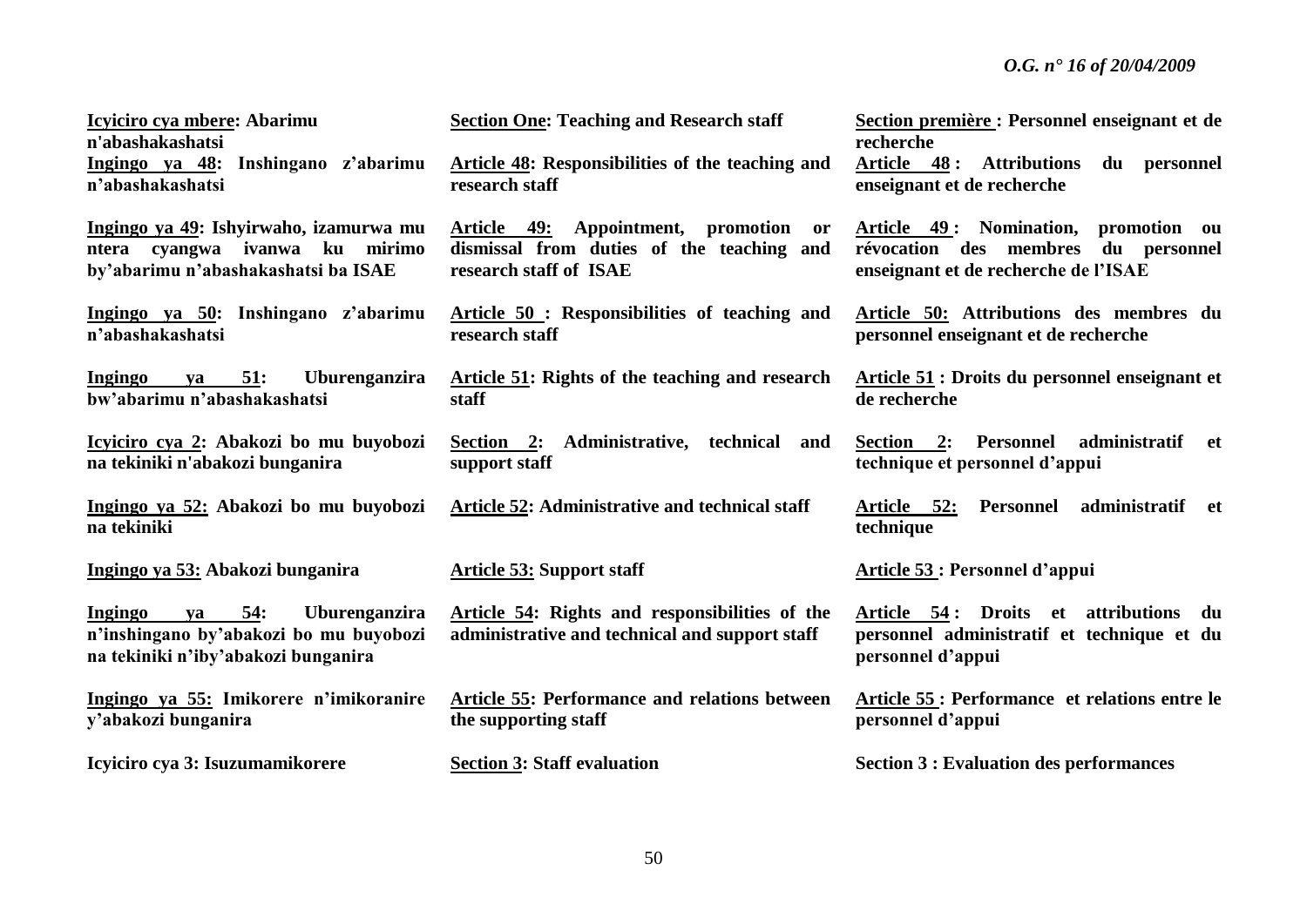| Ingingo<br>va 56:<br><b>Isuzumamikorere</b><br>ry'abarimu n'abashakashatsi                                                        | Article 56: Evaluation of the teaching and<br>research staff          | <b>Article 56: Evaluation des performances du</b><br>personnel enseignant et de recherche |
|-----------------------------------------------------------------------------------------------------------------------------------|-----------------------------------------------------------------------|-------------------------------------------------------------------------------------------|
| Ingingo ya 57: Inzego z'isuzumamikorere<br>ry'abarimu n'abashakashatsi                                                            | Article 57: Evaluation organs of the teaching<br>and research staff   | Article 57: Organes d'évaluation<br>du<br>personnel enseignant et de recherche            |
| 58:<br><b>Isuzumamikorere</b><br>Ingingo<br>$\mathbf{v}\mathbf{a}$<br>ry'abakozi ba ISAE batari abarimu<br>cyangwa abashakashatsi | Article 58: Evaluation of non-teaching and<br>research staff of ISAE  | Article 58: Evaluation du personnel de<br>l'ISAE qui n'est ni enseignant ni chercheur     |
| UMUTWE WA IX: ABANYESHURI BA<br><b>ISAE</b>                                                                                       | <b>CHAPTER IX: STUDENTS OF ISAE</b>                                   | <b>CHAPITRE IX: ETUDIANTS DE L'ISAE</b>                                                   |
| Ingingo ya 59: Umunyeshuri wa ISAE                                                                                                | <b>Article 59: Student of ISAE</b>                                    | Article 59 : Etudiant de l'ISAE                                                           |
| Ingingo ya 60: Ibyangombwa bisabwa<br>kugira ngo umuntu yemererwe kwiga<br>muri ISAE                                              | <b>Article 60: Admission requirements of ISAE</b>                     | <b>Article 60 : Conditions d'admission à l'ISAE</b>                                       |
| <b>61:</b><br>Inshingano<br>Ingingo<br>ya<br>by'umunyeshuri<br>n'uburenganzira<br>W <sub>0</sub><br>muri ISAE                     | Article 61: Duties and rights of a student of<br><b>ISAE</b>          | Article 61: Obligations et droits d'un étudiant<br>de l'ISAE                              |
| UMUTWE X: UMUTUNGO WA ISAE                                                                                                        | <b>CHAPTER X: ASSETS OF ISAE</b>                                      | <b>CHAPITRE X: PATRIMOINE DE L'ISAE</b>                                                   |
| Ingingo ya 62:<br>Ibigize umutungo wa<br>ISAE n'aho ukomoka                                                                       | <b>Article 62: Composition and source of assets of</b><br><b>ISAE</b> | Article 62: Composition et source du<br>patrimoine de l'ISAE                              |
| Ingingo ya 63: Iyemezwa n'icungwa<br>ry'ingengo y'imari ya ISAE                                                                   | <b>Article 63:</b> Approval and management of the<br>budget of ISAE   | Article 63 : Adoption et gestion du budget de<br>l'ISAE                                   |
| Ingingo ya 64: Imikoreshereze, imicungire<br>n'imigenzurire by'umutungo wa ISAE                                                   | <b>Article 64:</b> Use, management and audit of the<br>budget of ISAE | Article 64: Utilisation, gestion et audit du<br>patrimoine de l'ISAE                      |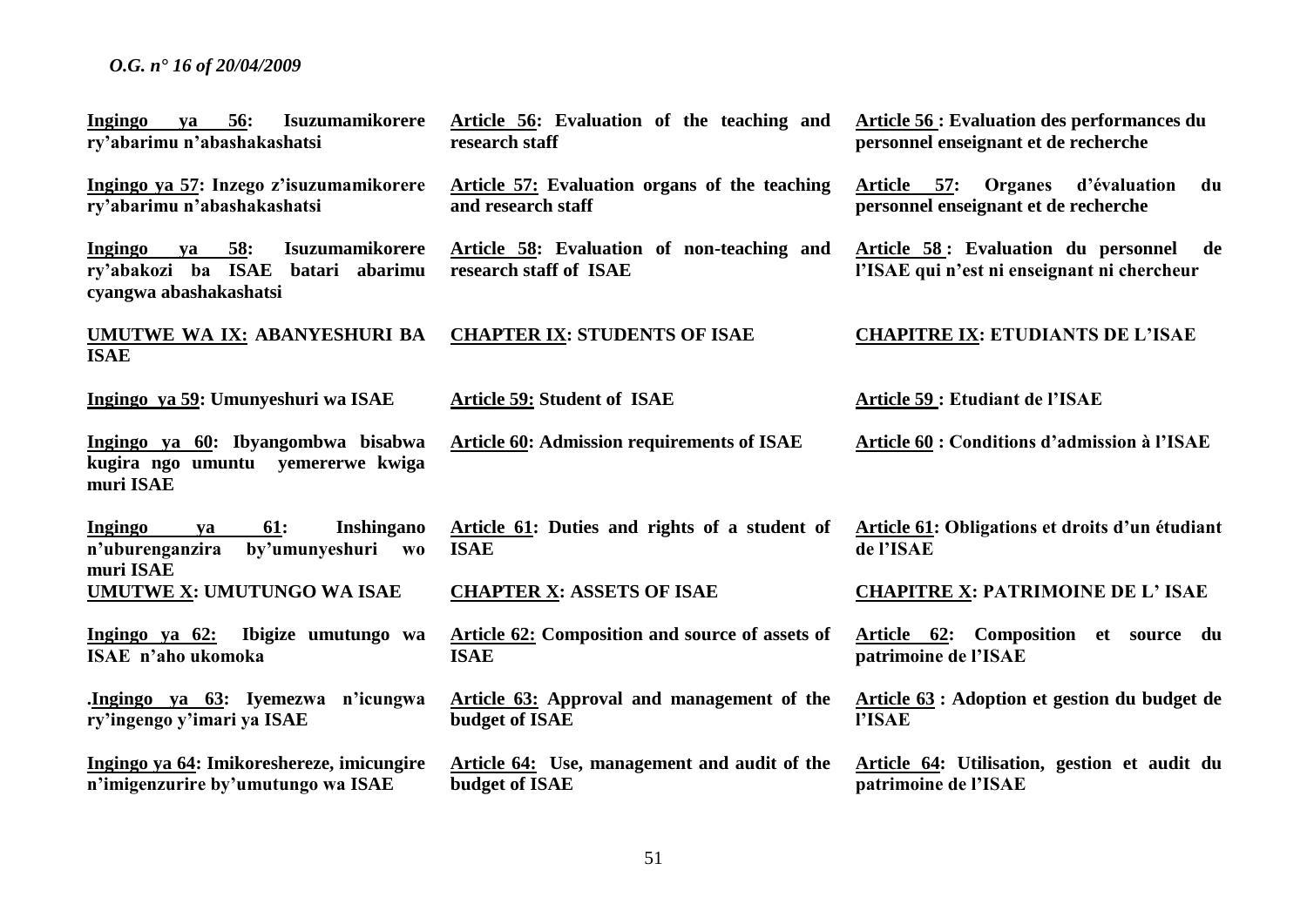| Ingingo ya 65: Ishora ry'imari ya ISAE<br>mu mishinga ibyara inyungu                                            | Article 65: ISAE investments in income<br>generating projects                              | Article 65: Investissement des fonds de<br>l'ISAE dans des projets générateurs de<br>revenus                                             |
|-----------------------------------------------------------------------------------------------------------------|--------------------------------------------------------------------------------------------|------------------------------------------------------------------------------------------------------------------------------------------|
| <b>UMUTWE</b><br><b>INGINGO</b><br><b>WA</b><br>XI:<br><b>IZ'INZIBACYUHO</b><br>ZINYURANYE,<br><b>N'IZISOZA</b> | <b>CHAPTER</b><br>XI:<br><b>MISCELLANEOUS,</b><br><b>TRANSITIONAL AND FINAL PROVISIONS</b> | <b>CHAPITRE</b><br><b>DISPOSITIONS</b><br>XI:<br>DIVERSES, TRANSITOIRES ET FINALES                                                       |
| Ingingo ya 66: Perezida w'icyubahiro wa<br><b>ISAE</b>                                                          | <b>Article 66: President of Honor of ISAE</b>                                              | Article 66: Président d'Honneur de l'ISAE                                                                                                |
| Ingingo ya 67: Uburenganzira bw'abakozi<br>n'abanyeshuri ba ISAE mu gushinga<br>amashyirahamwe muri ISAE        | <b>Article 67: Rights of staff and students of ISAE</b><br>to form associations            | <b>Droit</b><br>67:<br>de<br>Article<br>formation<br>des<br>l'ISAE<br>associations<br>au sein de<br>par le<br>personnel et les étudiants |
| Ingingo ya 68: Ivanwaho ry'ingingo<br>zinyuranyije n'iri tegeko                                                 | <b>Article 68: Repealing of inconsistent provisions</b>                                    | <b>Article 68: Disposition abrogatoire</b>                                                                                               |
| Ingingo ya 69: Igihe iri tegeko ritangira<br>gukurikizwa                                                        | <b>Article 69: Commencement</b>                                                            | Article 69 : Entrée en vigueur de la loi                                                                                                 |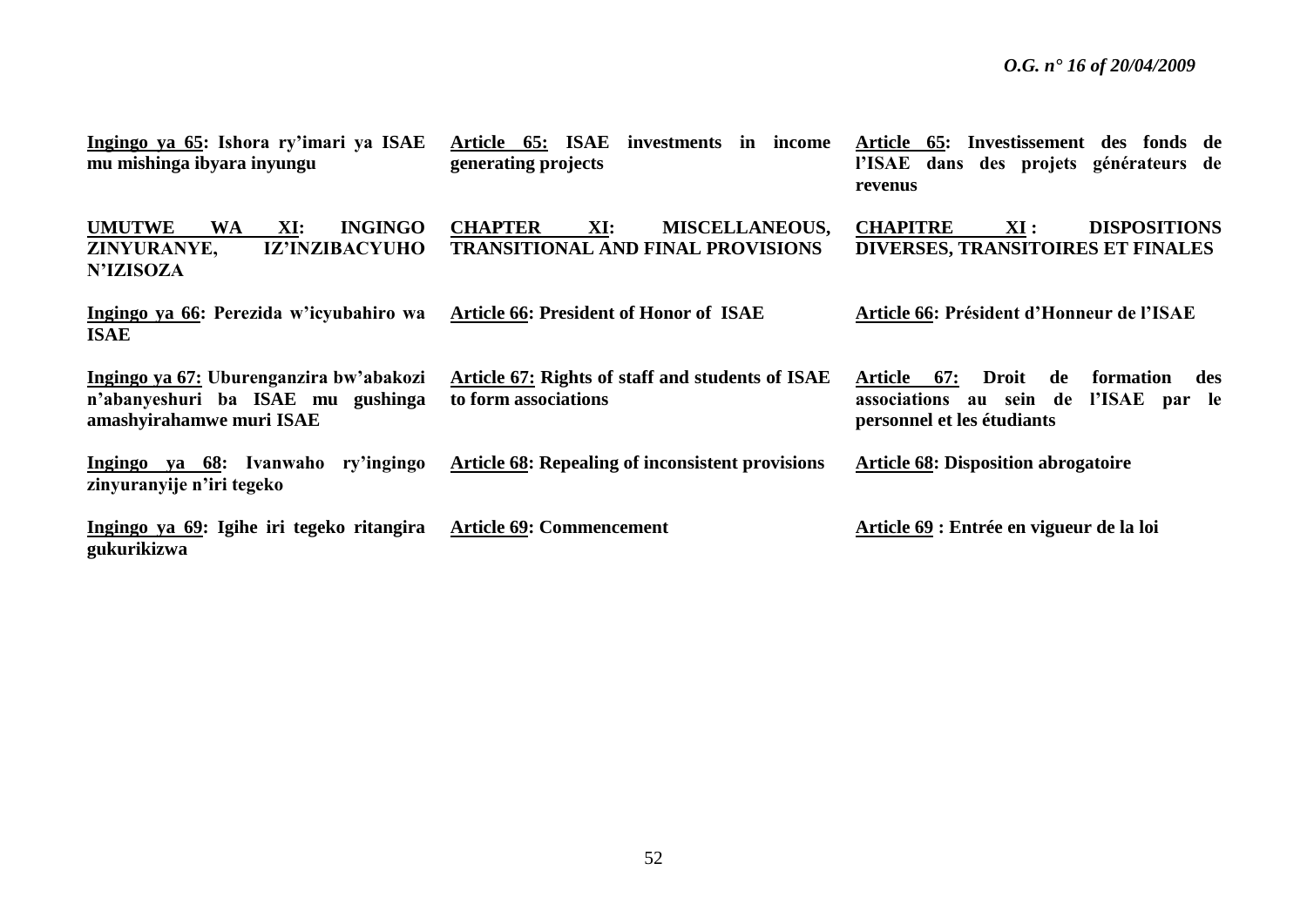**ITEGEKO N° 49/2008 RYO KUWA 09/09/2008 RIGENA IMITERERE, IMITUNGANYIRIZE N'IMIKORERE BY'ISHURI RIKURU RY'UBUHINZI N'UBWOROZI (ISAE) LAW N° 49/2008 OF 09/09/2008 GOVERNING THE STRUCTURE, ORGANISATION AND FUNCTIONING OF THE HIGHER INSTITUTE OF AGRICULTURE AND ANIMAL HUSBANDRY ( ISAE) LOI N° 49/2008 DU 09/09/2008 PORTANT ORGANISATION ET FONCTIONNEMENT DE L'INSTITUT SUPERIEUR D'AGRICULTURE ET D'ELEVAGE (ISAE)**

> **THE PARLIAMENT HAS ADOPTED AND WE SANCTION, PROMULGATE THE FOLLOWING LAW AND ORDER IT BE PUBLISHED IN THE OFFICIAL GAZETTE**

**Twebwe, KAGAME Paul,** Perezida wa Repubulika;

**We, KAGAME Paul,**  President of the Republic;

**INTEKO ISHINGA AMATEGEKO YEMEJE, NONE NATWE DUHAMIJE, DUTANGAJE ITEGEKO RITEYE RITYA KANDI DUTEGETSE KO RYANDIKWA MU IGAZETI YA LETA YA REPUBULIKA Y'U RWANDA.**

#### **INTEKO ISHINGA AMATEGEKO:**

Umutwe w'Abadepite, mu nama yawo yo ku wa 5 Gicurasi 2008;

Umutwe wa Sena, mu nama yawo yo ku wa 14 Werurwe 2008;

Ishingiye ku Itegeko Nshinga rya Repubulika y'u Rwanda ryo ku wa 4 Kamena 2003, nk'uko ryavuguruwe kugeza ubu, cyane cyane mu ngingo zaryo, iya 40, iya 62, iya 66, iya 67, iya 88, iya 89, iya 90, iya 92, iya 93, iya 95, iya 108, iya 118, iya 121,iya 183 n'iya 201;

# **THE PARLIAMENT:**

The Chamber of Deputies, in its session 5 May 2008;

The Senate, in its session of March 14, 2008;

**OF THE REPUBLIC OF RWANDA**.

Pursuant to the Constitution of the Republic of Rwanda of 04 June 2003, as amended to date, especially in Articles 40, 62, 66, 67, 88, 89, 90, 92, 93, 95, 108, 118, 121, 183 and 201;

**Nous, KAGAME Paul,** Président de la République;

**LE PARLEMENT A ADOPTE ET NOUS SANCTIONNONS, PROMULGUONS LA LOI DONT LA TENEUR SUIT ET ORDONNONS QU'ELLE SOIT PUBLIEE AU JOURNAL OFFICIEL DE LA REPUBLIQUE DU RWANDA**.

#### **LE PARLEMENT:**

La Chambre des Députés, en sa séance du 5 mai 2008;

Le Sénat, en sa séance du 14 mars 2008;

Vu la Constitution de la République du Rwanda du 4 juin 2003 telle que révisée à ce jour, spécialement en ses articles 40, 62, 66, 67, 88, 89, 90, 92, 93, 95, 108, 118, 121,183 et 201;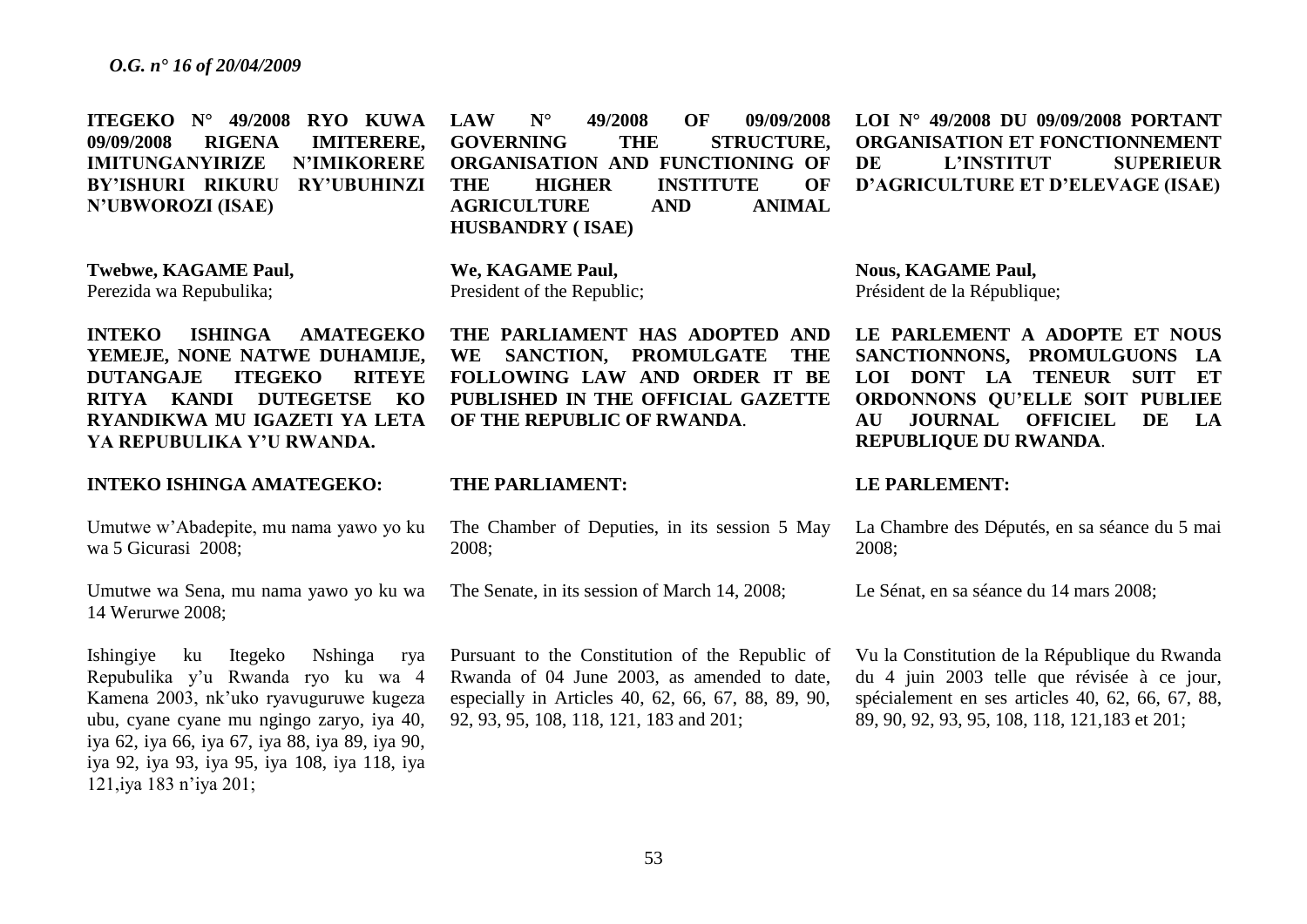Ishingiye ku Itegeko Ngenga n° 14/2004 ryo ku wa 26/05/2004 rishyiraho amategeko rusange yerekeye ibigo bya Leta, nk'uko ryavuguruwe kandi ryujujwe kugeza ubu;

Ishingiye ku Itegeko Ngenga n ° 20/2003 ryo ku wa 03/08/2003 rigena imiterere y'uburezi;

Ishingiye ku Itegeko n° 22/2002 ryo ku wa 9/07/2002 rishyiraho sitati rusange igenga abakozi ba Leta n'inzego z'imirimo ya Leta;

Ishingiye ku Itegeko n° 20/2005 ryo ku wa 20/10/2005 rishyiraho imiterere, imitunganyirize n'imikorere y'Amashuri Makuru**;**

Ishingiye ku Itegeko n° 23/2006 ryo ku wa 28/04/2006 rishyiraho Inama y'Igihugu y'Amashuri Makuru;

Isubiye ku Itegeko n° 26/2003 ryo ku wa 16/08/2003 rishyiraho kandi ritunganya Ishuri Rikuru ry'Ubuhinzi n'Ubworozi;

Pursuant to Organic Law n° 14/2004 of 26/05/2004 establishing general provisions governing public institutions as modified and complemented to date;

Pursuant to Organic Law n° 20/2003 of 03/08/2003 determining the organization of education;

Pursuant to Law n° 22/2002 of 9/07/2002 establishing general statutes governing Rwanda Public Service;

Pursuant to Law n° 20/2005 of 20/10/2005 governing the organization and functioning of Higher Education;

Pursuant to Law n° 23/2006 of 28/04/2006 establishing the National Council of Higher Education;

Having reviewed Law n° 26/2003 of 16/08/2003 establishing and organizing the Higher Institute of Agriculture and Animal Husbandry;

Vu la Loi Organique n° 14/2004 du 26/05/2004 portant dispositions générales applicables aux établissements publics telle que modifiée et complétée à ce jour;

Vu la Loi Organique n° 20/2003 du 03/08/2003 portant organisation de l'éducation;

Vu la Loi n° 22/2002 du 9/07/2002 portant Statut Général de la Fonction Publique Rwandaise;

Vu la Loi n° 20/2005 du 20/10/2005 portant organisation et fonctionnement de l'Enseignement Supérieur;

Vu la Loi n° 23/2006 du 28/04/2006 portant création du Conseil National de l'Enseignement Supérieur;

Revu la Loi n° 26/2003 du 16/08/2003 portant création et organisation de l'Institut Supérieur d'Agriculture et d'Elevage;

**YEMEJE :**

**ADOPTS:**

**ADOPTE:**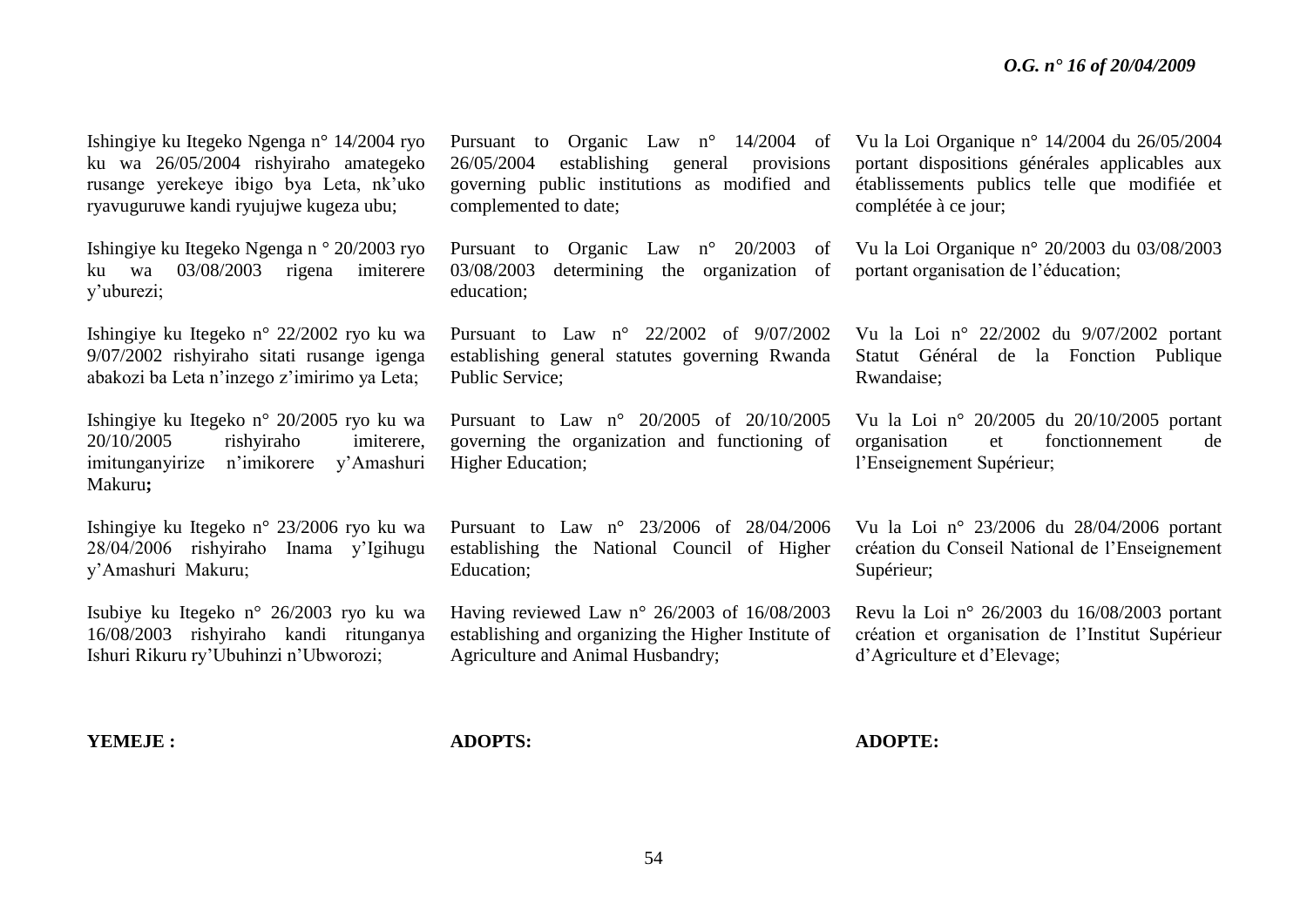#### **UMUTWE WA MBERE**: **INGINGO RUSANGE CHAPTER ONE: GENERAL PROVISIONS**

#### **Ingingo ya mbere: Icyo iri tegeko rigamije**

Iri tegeko rigena imiterere, imitunganyirize n'imikorere by'Ishuri Rikuru ry'Ubuhinzi n'Ubworozi, ISAE mu magambo ahinnye y'Igifaransa.

## **UMUTWE WA II. INYITO, ICYICARO N'INTEGO**

#### **Ingingo ya 2: Inyito**

ISAE ni Ikigo cya Leta cyo mu rwego rw'Amashuri Makuru. ISAE ifite ubuzima gatozi n'ubwisanzure mu myigishirize n'ubushakashatsi, mu miyoborere no mu micungire y'imari n'abakozi bayo. ISAE igizwe n´amashami, amashuri n´ibigo by´ubushakashatsi n'ibindi bigo binyuranye, bishinzwe ibikorwa biri mu nshingano zayo zivugwa mu ngingo ya 6 y'iri tegeko, byose bigizwe n´udushami.

#### **Ingingo ya 3 : Icyicaro**

Icyicaro cya ISAE kiri mu Karere ka Musanze mu Ntara y'Amajyaruguru. Gishobora kwimurirwa ahandi hose mu Gihugu igihe bibaye ngombwa. ISAE

#### **Article One: Purpose of this Law**

This Law determines the structure, organisation and the functioning of the Higher Institute of Agriculture and Animal Husbandry, ISAE as abbreviated in French.

#### **CHAPTER II: DENOMINATION, HEAD OFFICE AND MISSION**

#### **Article 2: Denomination**

ISAE is a public Institute in the category of higher Institutions of learning. ISAE has legal personality and autonomy in education and research, administration and its management. ISAE comprises faculties, schools and research centres and other various centres in charge of activities contained in Article 6 of this Law, each is composed of departments.

#### **Article 3: Head office**

The head office of ISAE shall be located in the District of Musanze, in the Northern Province. It may be transferred elsewhere in the country if deemed necessary. ISAE may also have centres

#### **CHAPITRE PREMIER: DISPOSITIONS GENERALES**

#### **Article premier: Objet de la présente loi**

La présente loi détermine l'organisation et le fonctionnement de l'Institut Supérieur d'Agriculture et d'Elevage, ISAE en sigle.

#### **CHAPITRE II: DENOMINATION, SIEGE ET MISSION**

#### **Article 2: Dénomination**

L'ISAE est un établissement public d'enseignement supérieur. Il est doté de la personnalité juridique et de l'autonomie de recherche, académique, financière et administrative. ISAE est organisé en facultés, écoles et centres de recherches ainsi que d'autres centres dont les activités rentrent dans ses attributions visées à l'article 6 de la présente loi, chacun étant organisé en départements.

# **Article 3: Siège**

Le siège de l'ISAE est établi dans le District de Musanze, Province du Nord. Il peut, en cas de nécessité, être transféré en tout autre lieu du territoire de la République du Rwanda. L'ISAE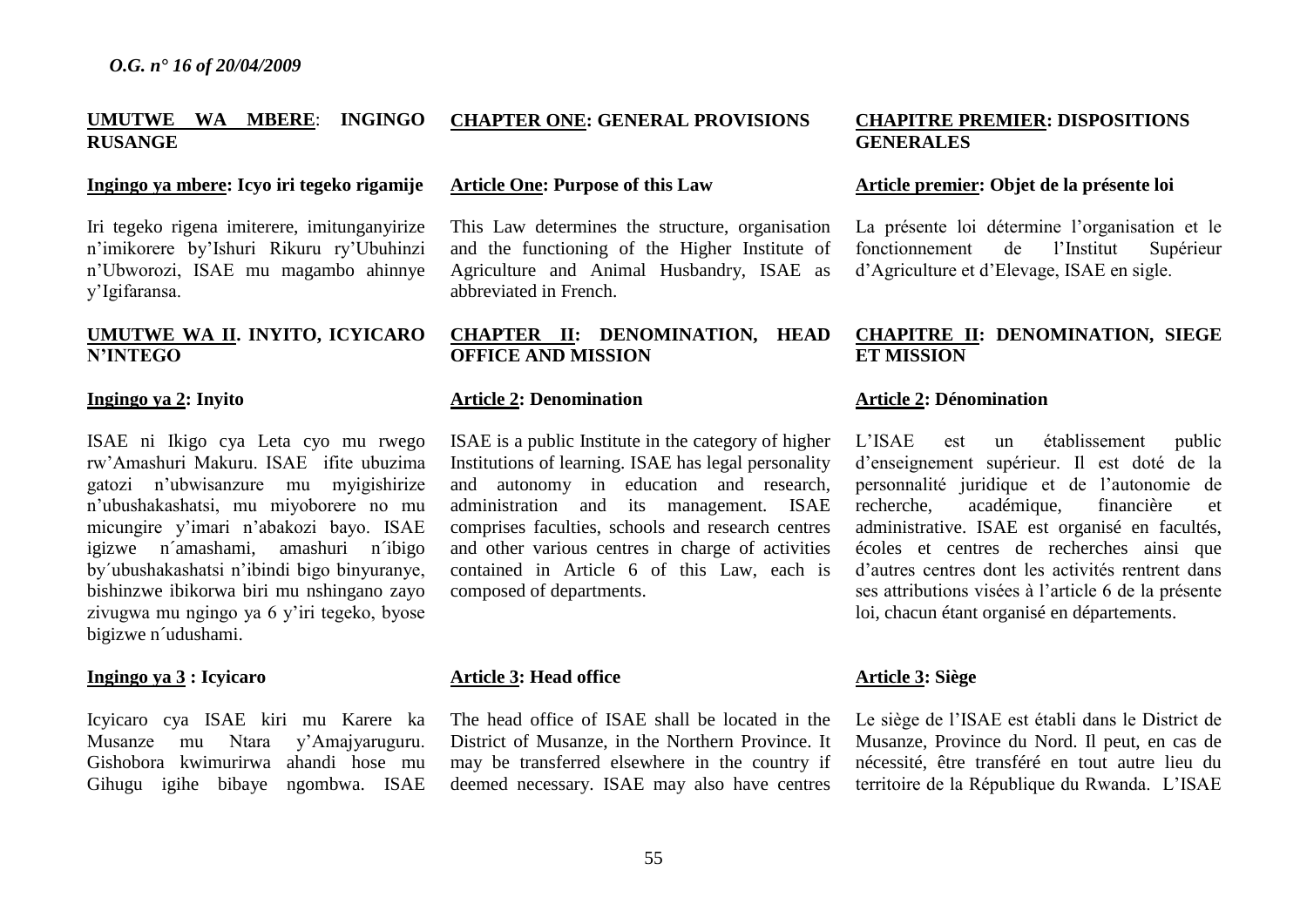ishobora kandi kugira ibigo biyishamikiyeho n'amashami hirya no hino mu gihugu.

#### **Ingingo ya 4: Intego**

ISAE ifite inshingano yo gutanga inyigisho zo mu rwego rwo hejuru mu bijyanye n'ubuhinzi, ubworozi, amashyamba n'ibidukikije kandi igakora ubushakashatsi mu mashami anyuranye ku buryo abayigamo bagira ubumenyi ngiro butuma bagira uruhare mu gukemura ibibazo by'abaturage mu bijyanye n'inyigisho itanga.

#### **UMUTWE WA III: IBISOBANURO BY'AMAGAMBO**

#### **Ingingo ya 5: Ibisobanuro by´amagambo**

Muri iri tegeko amagambo akurikira afite ibi bisobanuro :

1°. **"Ikigo cy´ubushakashatsi cya ISAE":** ikigo cya ISAE gishinzwe ubushakashatsi no gufasha abaturage mu gukemura ibibazo byabo. Kiyoborwa n´Umuyobozi wacyo ukuriwe n´Umuyobozi wungirije wa ISAE ushinzwe ubushakashatsi.

2°. **"Ishuri rya ISAE:** Ikigo gishamikiye kuri ISAE *g*ishinzwe imyigishirize mu and branches that are affiliated to it throughout the country.

#### **Article 4: Mission**

ISAE has the mission of offering high level courses and conducts research in various fields relating to agriculture, animal husbandry, forests and environment to the extent that its students may acquire pratical knowledge which may help them assist the population in solving their problems.

# **CHAPTER III: DEFINITIONS OF TERMS**

#### **Article 5: Definitions of terms**

Under this Law, the following terms have the following definitions:

- 1° **"ISAE Research Centre":** a centre for ISAE in charge of research and assisting the population in solving their problems. It shall be headed by the Director of the centre supervised by the Vice-Rector of ISAE in charge of research.
- 2° **"The School of ISAE":** a branch affiliated to ISAE in charge of offering

peut également avoir des branches et centres dans toute autre localité du territoire national.

#### **Article 4: Mission**

L'ISAE a pour mission de dispenser un enseignement supérieur en matière d'agriculture, d'élevage, de forêts et d'environnement et fait des recherches dans différents domaines de manière à ce que ses étudiants acquièrent les connaissances pratique leur permettant d'appuyer la population quant à la résolution de ses problèmes.

#### **CHAPITRE III: DEFINITIONS DES TERMES**

#### **Article 5: Définitions des termes**

Au sens de la présente loi, les termes repris ciaprès ont la signification suivante :

- 1° "**Centre de recherche de l'ISAE** "**:** un établissement de l'ISAE chargé de recherche et d'appui à la population pour résoudre ses problèmes. Il est dirigé par un Directeur du centre supervisé par le Vice Recteur de l'ISAE chargé de la recherche.
- 2° "**Ecole de l'ISAE** "**:** un établissement de l'ISAE chargé de l'enseignement d'une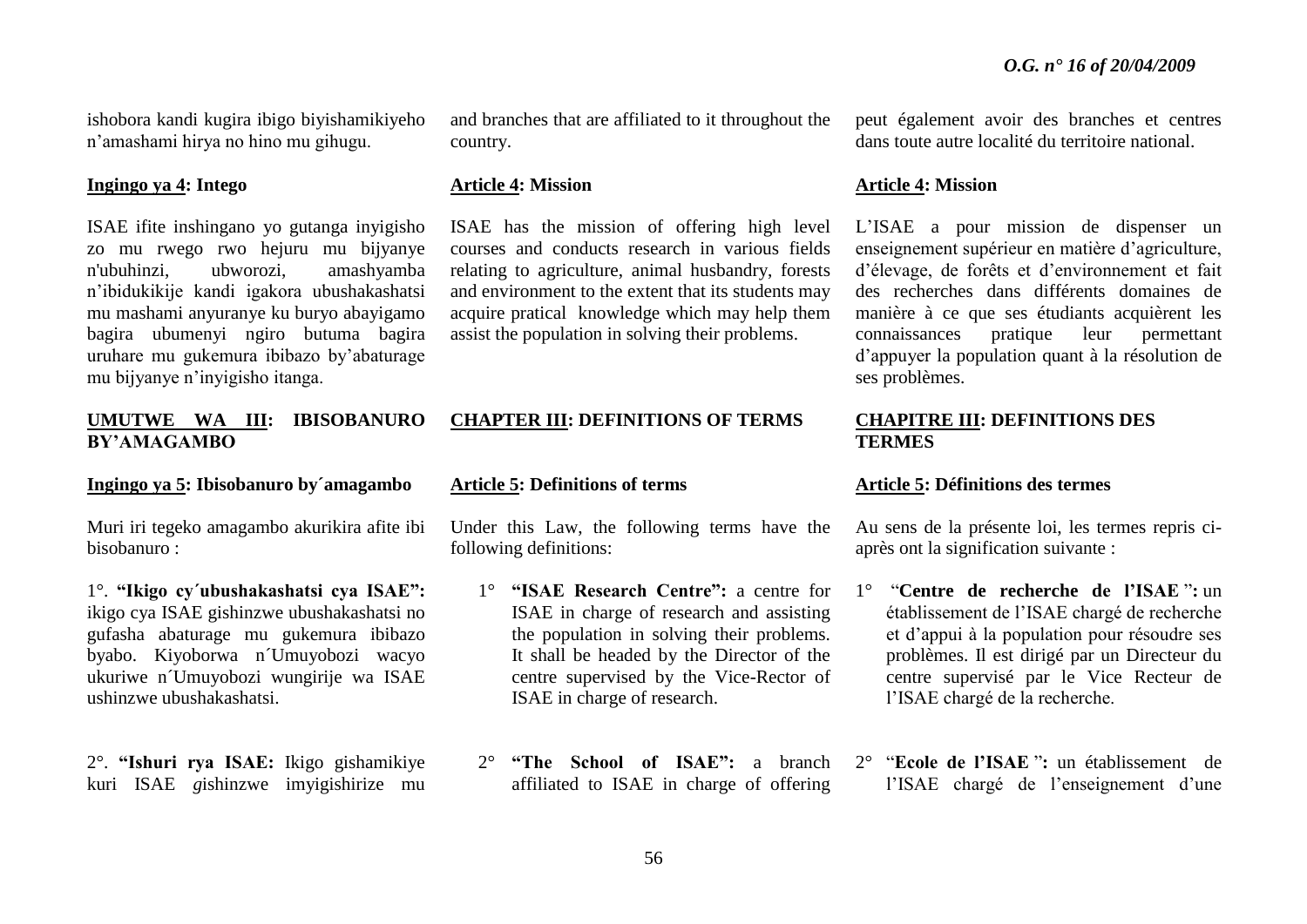rwego rw´ubumenyi bwihariye. Kiyoborwa n´Umuyobozi wacyo ukuriwe n'Umuyobozi wungirije wa ISAE ushinzwe inyigisho.

3.° **"Ishami rya ISAE**"**:** ishami rishinzwe imyigishirize kandi ribikorera mu bwisanzure, rigatanga ubumenyi bunyuranye mu rwego rw´ubumenyi rwemewe. Ishami riyoborwa n´Umuyobozi w´ishami ukuriwe n´Umuyobozi wungirije wa ISAE ushinzwe inyigisho.

4º **"Agashami ka ISAE**": urwego rw´ibanze mu ishami, mu ishuri cyangwa mu kigo. Agashami gashinzwe gutunganya imirimo y'inyigisho, iy'ubushakashatsi cyangwa yo gufasha abaturage mu bibazo binyuranye hashingiwe ku nshingano za ISAE.

# **UMUTWE WA IV: INSHINGANO N'UBUBASHA BYA ISAE**

# **Ingingo ya 6:Inshingano za ISAE**

Inshingano za ISAE ni izi zikurikira:

1° gutegura integanyanyigisho no gutanga inyigisho zo mu rwego rwo hejuru mu byerekeye ubuhinzi, ubworozi, amashyamba n'ibidukikije;

specialised educational courses. It shall be headed by the Director of the school and be supervised by the Vice-Rector of ISAE in charge of Academics Affairs.

- 3° **"Faculty of ISAE**": an academic organ responsible for different sciences concerning recognised fields. The faculty is headed by the Dean supervised by the Vice-Rector in charge of Academic Affairs in ISAE.
- 4° **"Department of ISAE":** a basic organ in the faculty, the school or in the centre. The department is in charge of designing curricula, research activities or assisting the population in various problems in consideration of the responsibilities of ISAE.

# **CHAPTER IV: RESPONSIBILITIES AND POWERS OF ISAE**

# **Article 6: Responsibilities of ISAE**

The responsibilities of ISAE are as follows :

1° to draft curricula and to provide courses of higher level in the fields of agriculture, animal husbandry, forestry and environment;

discipline particulière qui opère en toute indépendance. Elle est dirigée par un Directeur de l'école supervisé par le Vice-Recteur Académique de l'ISAE.

- 3° " **Faculté de l'ISAE "**: un organe chargé de l'enseignement académique dispensant diverses connaissances scientifiques au niveau d'une discipline reconnue. La Faculté est dirigée par un Doyen de la Faculté supervisé par le Vice-Recteur Académique de l'ISAE.
- 4° "**Département de l'ISAE** "**:** une unité de base de la faculté, de l'école ou du centre. Le département est chargé d'organiser les travaux académiques, de recherche ou d'appui à la population dans la recherche des solutions à ses problèmes variés suivant la mission de l'ISAE.

# **CHAPITRE IV: ATTRIBUTIONS ET COMPETENCES D'ISAE**

# **Article 6: Attributions de l'ISAE**

Les attributions de l'ISAE sont les suivantes :

1° développer les programmes et dispenser un enseignement supérieur dans le domaine agricole, forestier, de l'élevage et de l'environnement ;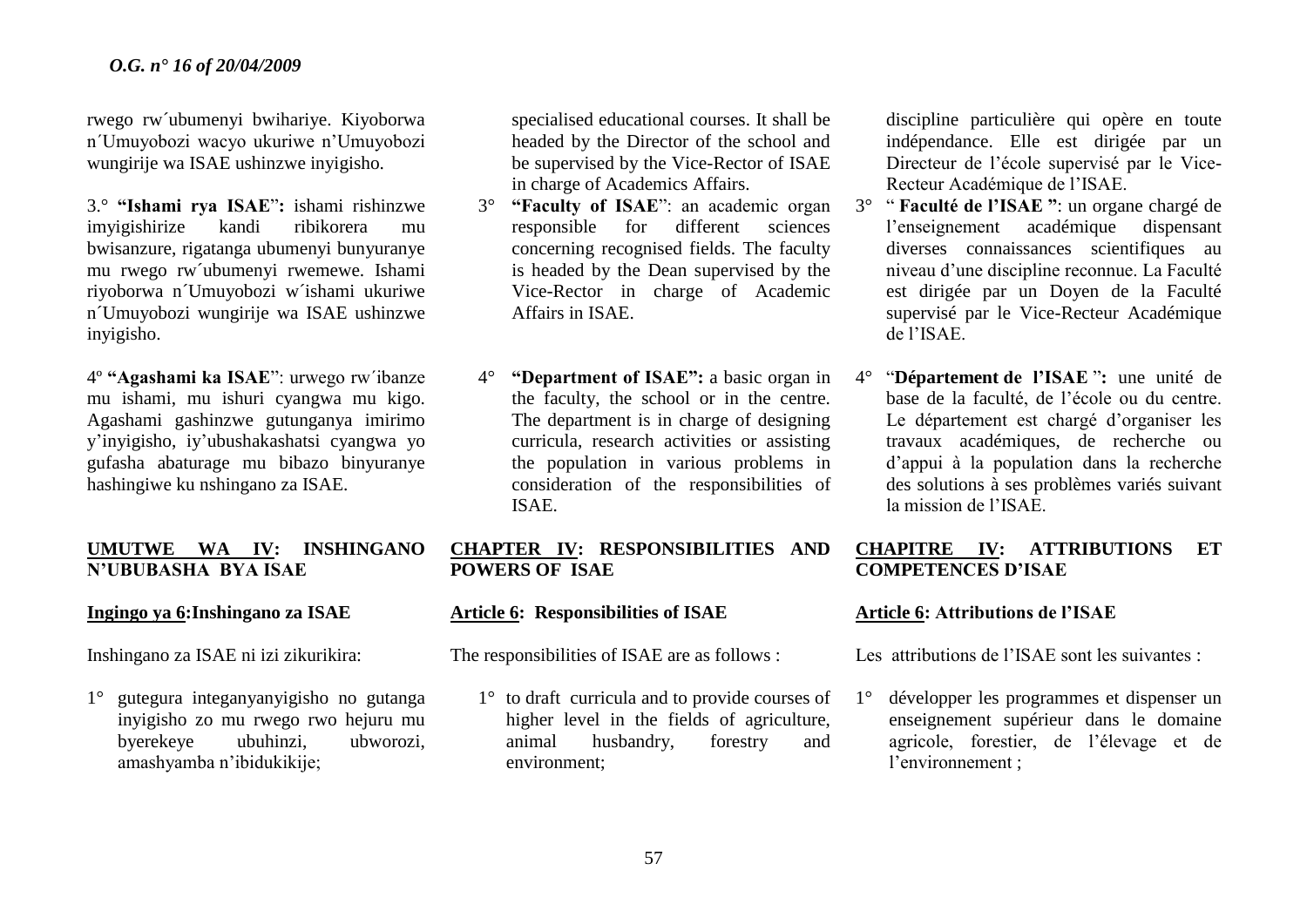- 2° guteza imbere ubushakashatsi mu byerekeye ubuhinzi, ubworozi, amashyamba n'ibidukikije;
- 3° gukwirakwiza ikoranabuhanga mu byerekeye ubuhinzi, ubworozi n'amashyamba mu gihugu hose;
- 4° kwigisha no guhugura abakozi mu ngeri z'ubuhinzi n'ubworozi no gushishikariza abahinzi-borozi kwitabira umwuga wabo;
- 5° kumenyekanisha ibyavuye mu bushakashatsi hakoreshejwe inyigisho, amahugurwa, inama, ibiganiro mbwirwaruhame, inyandiko n'ubundi buryo bwose bushoboka;
- 6° gufatanya n'andi mashuri makuru n'ibigo by'ubushakashatsi, haba mu gihugu cyangwa mu mahanga, mu by'inyigisho n'ubushakashatsi kugira ngo ubuhinzi n'ubworozi bitezwe imbere;
- 7° guteza imbere ubuhinzi n'ubworozi, kubungabunga no gushyigikira ibikorwa by'abahinzi-borozi mu gihugu;
- 8° gushyigikira ikindi gikorwa gishobora guteza imbere ubuhinzi n'ubworozi mu gihugu no gutunganya umusaruro ubikomokaho.
- 2° to promote agricultural, animal husbandry, forestry and environmental research;
- 3° to disseminate technology related to agriculture, animal husbandry and forestry throughout the country;
- 4° to educate and train agricultural and livestock personnel as well as sensiti**s**ing farmers on their profession;
- 5° to diffuse innovations resulting from research by means of lectures, seminars, meetings, conferences and publications and by any other possible means;
- 6° to collaborate with other higher learning and research institutions within and outside Rwanda in the field of academic and research areas aimed at promoting agriculture and animal husbandry;
- 7° to promote agriculture and animal husbandry and to support farmers' initiatives in the country;
- 8° to support any other initiative aimed at enhancing agriculture and animal husbandry in the country as well as processing their produce.
- 2° promouvoir la recherche dans le domaine agricole, vétérinaire, forestier et environnemental ;
- 3° diffuser les technologies agricoles, de l'élevage et forestières dans tout le pays ;
- 4° former et recycler les agents dans le domaine agricole, de l'élevage et inciter les agro-éleveurs à s'adonner à leur métier ;
- 5° diffuser les résultats de la recherche au moyen de l'enseignement, des séminaires, des réunions, des conférences, des publications et par tout autre moyen possible;
- 6° collaborer avec d'autres instituts d'enseignement supérieur et centres de recherche, tant à l'intérieur qu'à l'extérieur du pays, dans le domaine académique et de recherche en vue de promouvoir l'agriculture et l'élevage ;
- 7° promouvoir l'agriculture et l'élevage et appuyer les initiatives des agro-éleveurs du pays ;
- 8° appuyer toute autre initiative susceptible de promouvoir l'agriculture et l'élevage dans le pays et transformer leurs productions.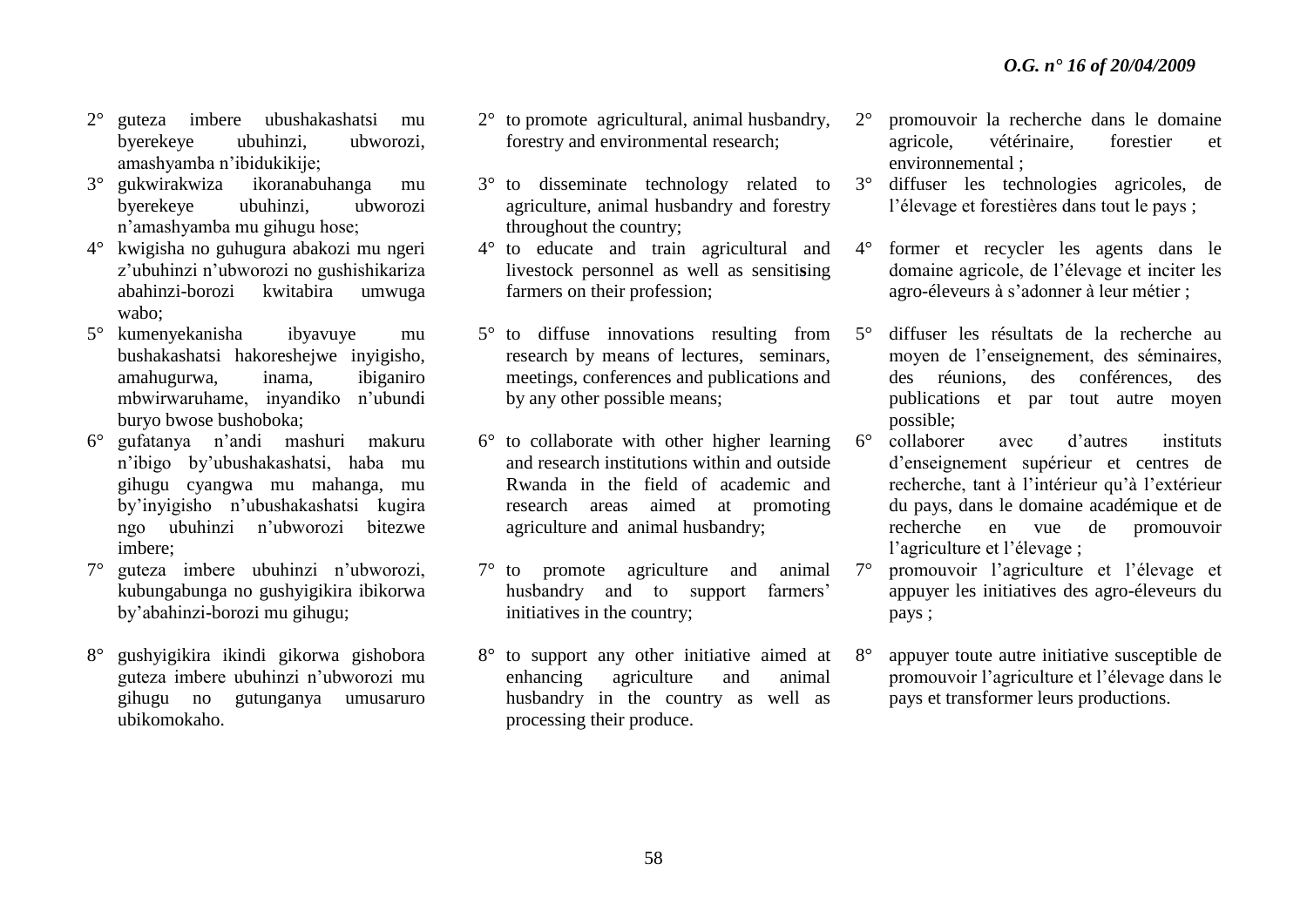#### **Ingingo ya 7: Ububasha bwa ISAE**

ISAEifite ububasha bukurikira:

- 1º gutanga impamyabumenyi z'ibyiciro by'inyigisho itanga ;
- 2º gutanga impamyabushobozi zisoza inyigisho z'igihe gito ;
- 3º kugirana amasezerano y'ubufatanye n'ubutwererane n'inzego zinyuranye zo mu Rwanda n'izo mu mahanga;
- 4º gutanga amashimwe y'ibikorwa ntangarugero n'ibihembo ku mpamyabumenyi;
- 5º kwemeza ibigenderwaho mu kwakira abanyeshuri hashingiye ku ndangagaciro ziteganywa n'Inama y'Igihugu y'Amashuri Makuru**.**

#### **UMUTWE WA V: UBWISANZURE N'IMIKORERE BYA ISAE**

**Icyiciro cya mbere : Ubwisanzure bwa ISAE** 

#### **Ingingo ya 8: Ubwisanzure bwa ISAE**

ISAE ifite ubwisanzure mu myigishirize, mu bushakashatsi, mu buyobozi no mu micungire y'abakozi n'umutungo wayo bitanyuranyije n'itegeko rishyiraho imiterere, imitunganyirize n'imikorere

#### **Article 7: Powers of ISAE**

ISAE has the following powers**:**

- 1° to award diplomas of the categories of the courses it offers;
- 2° to award certificates concluding short period courses;
- 3° to conclude cooperation agreements with various institutions in Rwanda and abroard;
- 4° to award prizes in exemplary acts and diplomas;
- 5° to approve the requirements for admission of students on the basis of the criteria determined by the National Council of Higher Education.

# **CHAPTER V: AUTONOMY AND FUNCTIONING OF ISAE**

**Section One: Autonomy of ISAE**

#### **Article 8: Autonomy of ISAE**

ISAE shall have autonomy in teaching, research, administration and in the management of its personnel and property in conformity with the Law establishing the organisation and the functioning of higher education.

#### **Article 7: Compétences de l'ISAE**

ISAE a les compéténces suivantes:

- 1° délivrer des diplômes des cycles d'enseignement qu'il dispense;
- 2° délivrer des certificats sanctionnant les formations de courte durée;
- 3° signer des conventions de coopération avec différents organes oeuvrant au Rwanda et à l' l'étranger.
- 4° décerner des titres de mérite et des prix d'excellence;
- 5° approuver les critères d'admission des étudiants suivant les standards fixés par le Conseil National de l'Enseignement Supérieur.

#### **CHAPITRE V: AUTONOMIE ET FONCTIONNEMENT DE L'ISAE**

#### **Section première : Autonomie de l'ISAE**

#### **Article 8 : Autonomie de l'ISAE**

L'ISAE jouit de l'autonomie en matière d'enseignement, de recherche, d'administration et de gestion administrative et financière dans le respect de la loi portant organisation et fonctionnement de l'enseignement supérieur.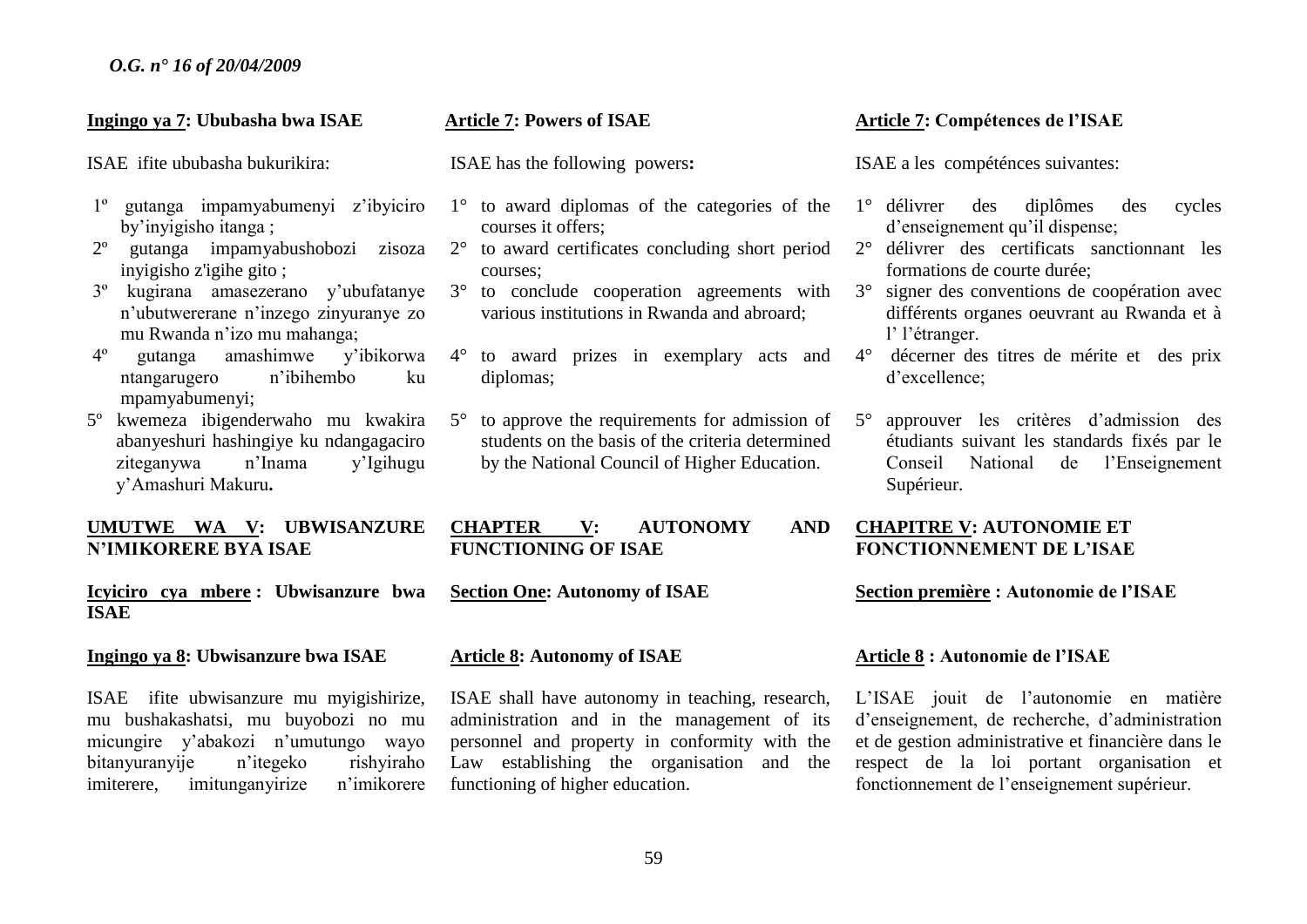y'amashuri makuru**.**

#### **Icyiciro cya 2: Imikorere ya ISAE**

#### **Ingingo ya 9: Politiki y'uburezi ya ISAE**

Politiki y'uburezi ya ISAE igendera kuri politiki y´igihugu y'uburezi igenwa na Minisiteri ifite amashuri makuru mu nshingano zayo.

#### **Ingingo ya 10: Urwego rureberera ISAE**

ISAE irebererwa na Minisiteri ifite amashuri makuru mu nshingano zayo. Hagati ya Minisiteri n'Inama y'Ubuyobozi ya ISAE hakorwa amasezerano agaragaza ububasha, uburenganzira n'inshingano za buri ruhande mu kugeza ISAE ku nshingano zayo.

Ayo masezerano amara igihe gihwanye na manda y'abagize Inama y'Ubuyobozi ashyirwaho umukono na Perezida w'Inama y'Ubuyobozi na Minisitiri ureberera ISAE.

#### **Ingingo ya 11: Ibikubiye mu masezerano yerekeye gahunda y'ibikorwa**

Mu byo amasezerano avugwa mu

# **Section 2: Functioning of ISAE**

#### **Article 9: Education policy of ISAE**

ISAE educational policy is based on the national education policy determined by the Ministry in charge of higher education.

#### **Article 10: Supervising authority of ISAE**

ISAE shall be supervised by the Ministry in charge of higher education. There shall be concluded between the Minister supervising ISAE and the Board of Directors a contract of performance indicating powers, rights and responsibilities of each party in fulfilling the responsibilities of each party in order to enable ISAE achieve its mission.

Such a contract shall be valid for a period of the term of office of the members of the Board of Directors and shall be signed by the Chairperson of the Board of Directors and the Minister who supervises ISAE.

#### **Article 11: Contents of the contract of performance**

#### **Section 2: Fonctionnement de l'ISAE**

#### **Article 9: Politique d'éducation de l'ISAE**

La politique d'enseignement de l'ISAE est basée sur la politique nationale de l'éducation définie par le Ministère ayant l'enseignement supérieur dans ses attributions.

#### **Article 10: Organe de tutelle de l'ISAE**

ISAE est placée sous tutelle du Ministère ayant l'enseignement supérieur dans ses attributions. Il est signé, entre le Ministère et le Conseil d'Administration de l'ISAE, un contrat de performance déterminant les pouvoirs, les droits et les obligations de chaque partie en vue de la réalisation de la mission de l'ISAE.

Ce contrat est valide pour une durée égale au mandat des membres du Conseil d'Administration et est conjointement signé par le Président du Conseil d'Administration et le Ministre de tutelle de l'ISAE.

# **Article 11: Contenu du contrat de performance**

Among the contents that should be clearly Le contrat de performance visé à l'article 10 de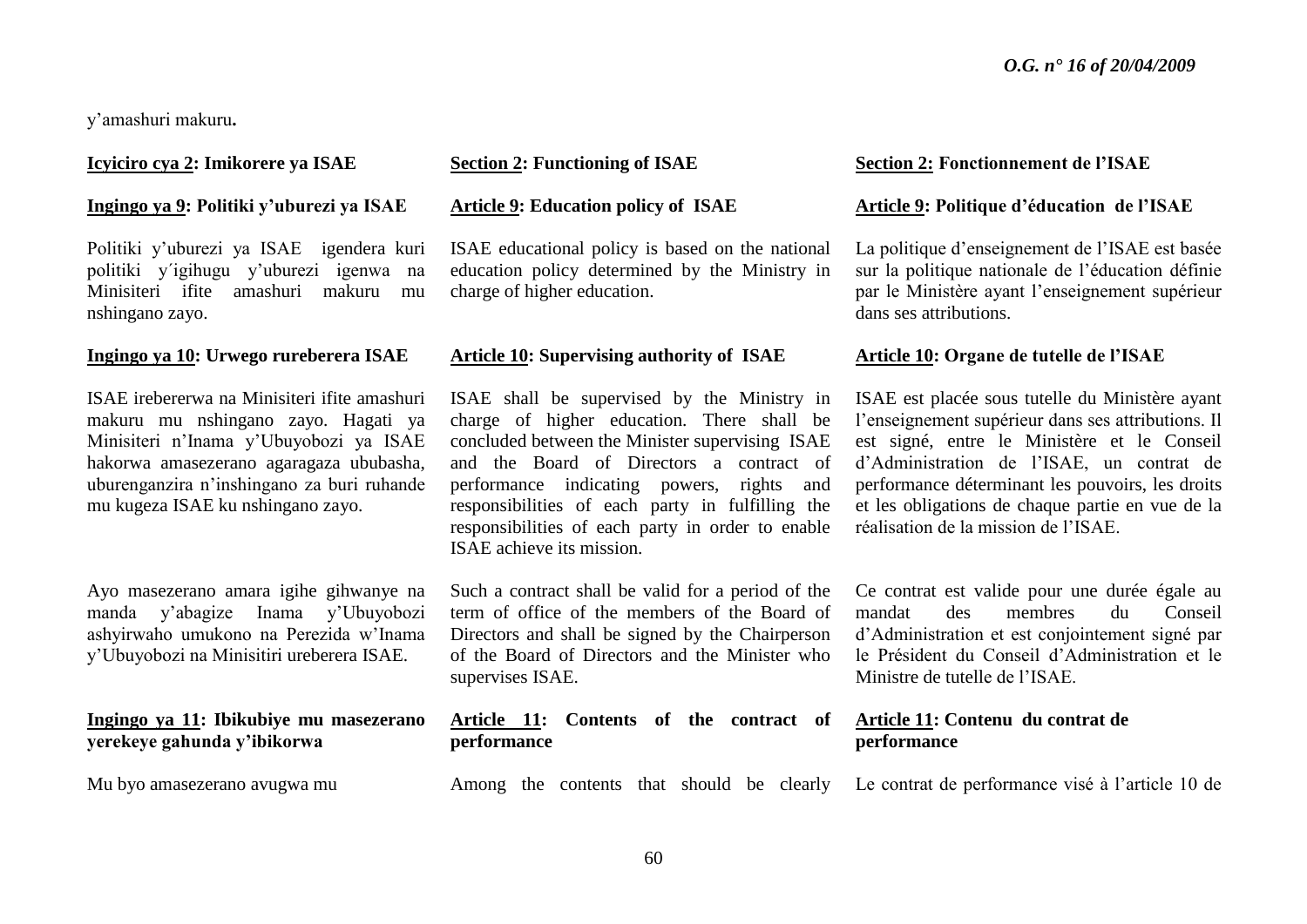ngingo ya 10 y'iri tegeko agomba guteganya mu buryo bwumvikana harimo:

- 1° inshingano z'Inama y'Ubuyobozi, iz'Ubuyobozi n'iz'inzego zose z'ingenzi za ISAE;
- 2° ibigomba kugerwaho na ISAE;
- 3° aho umutungo wa ISAE uva, imikorere yayo n'uburyo buhoraho bwo kubigenzura.

# **UMUTWE WA VI: INZEGO Z'UBUYOBOZI ZA ISAE**

#### **Ingingo ya 12: Inzego z'ubuyobozi**

ISAE igizwe n'inzego z'ubuyobozi zikurikira:

- 1º Inama y'Ubuyobozi; 2º Sena Akademiki ya ISAE; 3º Inama Nshingwabikorwa; 4º Inama z'amashami, iz'amashuri n'iz'
- ibigo byihariye biyishamikiyeho; 5º Inama z'udushami.

Buri rwego rushobora gushyiraho Komisiyo cyangwa Komite zihariye bitewe n´ibikenewe.

indicated in the contract mentioned in Article 10 of this Law are:

- 1° the responsibilities of the Board of Directors, of the management and of all the main organs of ISAE;
- 2° expected results of ISAE;
- 3° the source of the property of ISAE, its functioning and the permanent audit procedures.

# **CHAPTER VI: ADMINISTRATIVE ORGANS OF ISAE**

#### **Article 12: Administrative organs**

ISAE shall be composed of the following administrative organs:

- 1<sup>°</sup> the Board of Directors:
- 2° the Academic Senate of ISAE;
- 3° the Executive Council;
- 4° the council of faculties, schools and specialised centre councils affiliated to ISAE;
- 5° the department Councils.

Each organ may establish specialised commissions or committees depending on the necessary requirements.

la présente loi doit préciser notamment les points suivants:

- 1° les engagements du Conseil d'Administration, ceux de la Direction et de tous les organes principaux de l'ISAE;
- 2° les réalisations attendues de l'ISAE;
- 3° la provenance du patrimoine de l'ISAE, ses modalités de fonctionnement et d'audit permanent.

# **CHAPITRE VI: ORGANES D'ADMINISTRATION DE L'ISAE**

#### **Article 12: Organes d'Administration**

ISAE comprend les organes d'administration suivants:

- 1° le Conseil d'Administration;
- 2° le Sénat Académique de l'ISAE;
- 3° le Conseil Exécutif;
- 4° le Conseil des facultés, écoles et des centres spécialisés attachés à l'ISAE;
- 5° le Conseil des départements.

Chaque organe peut créer des commissions ou des comités spécialisés selon les besoins.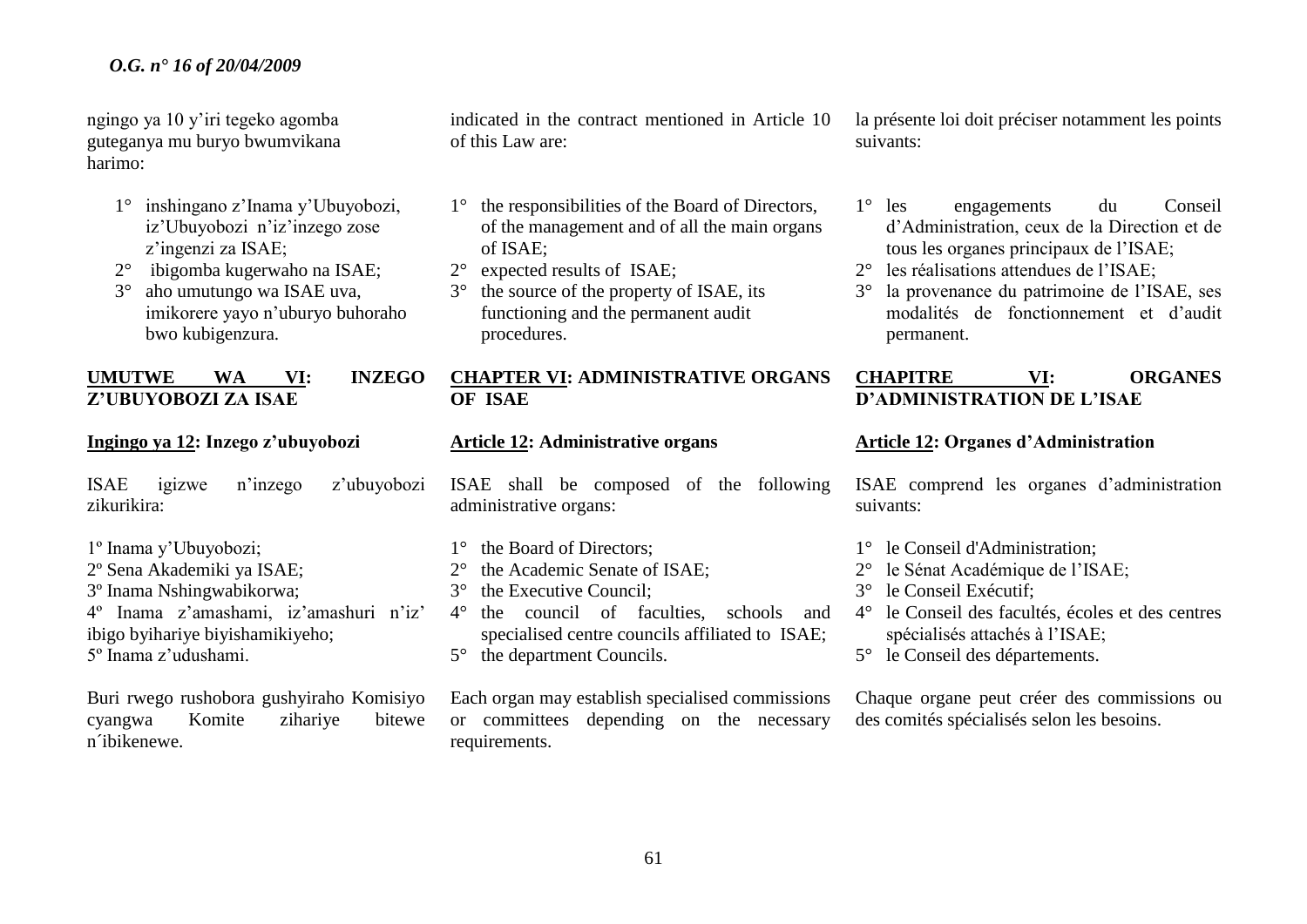Imiterere n'imikorere ya buri Komisiyo cyangwa Komite bigenwa n'Amategeko ngengamikorere ya ISAE.

# **Icyiciro cya mbere: Inama y'Ubuyobozi ya ISAE**

#### **Ingingo ya 13 : Ububasha bw'Inama y'Ubuyobozi ya ISAE**

Inama y'Ubuyobozi ya ISAE nirwo rwego ruyiyobora kandi rushinzwe gufata ibyemezo. Ifite ububasha busesuye n'inshingano byo gucunga umutungo wa ISAE kugira ngo ishobore kugera ku nshingano zayo.

#### **Ingingo ya 14: Abagize Inama y´Ubuyobozi ya ISAE**

Inama y'ubuyobozi ya ISAE igizwe n'aba bakurikira:

- 1º Perezida wayo ushyirwaho n'Iteka rya Minisitiri w´Intebe;
- 2º Visi-Perezida utorwa na bagenzi be mu bayigize mu nama yayo ya mbere ;
- 3º Abantu batatu (3) bahagarariye Leta;
- 4º Umuyobozi wa ISAE ari nawe mwanditsi w'Inama ;

5º abayobozi bungirije ba ISAE;

The organisation and functioning of each commission or committee shall be determined by internal rules and regulations of ISAE.

#### **Section One: Board of Directors of ISAE**

# **Article 13: Competence of the Board of Directors of ISAE**

The Board of Directors is the supreme administrative and decision making organ of ISAE. It shall have full powers and responsibilities to manage the patrimony of ISAE in order to fulfil its responsibilities.

#### **Article 14: Members of the Board of Directors of ISAE**

The Board of Directors of ISAE shall be composed of the following persons:

- 1° the Chairperson, who is appointed by an Order of the Prime Minister;
- 2° the Vice-Chairperson elected from among its members by his/her peers at its first session;
- 3° three (3) persons representing the Government;
- 4° the Rector of ISAE who is the Rapporteur of the Board;
- 5° the Vice Rectors of ISAE;

L'organisation et le fonctionnement de chaque Commission ou Comité sont déterminés par le Règlement d'ordre intérieur de l'ISAE.

**Section première : Conseil d'Administration de l'ISAE**

**Article 13: Compétence du Conseil d'Administration de l'ISAE**

Le Conseil d' Administration est l'organe suprême d'administration et de décision au sein de l'ISAE. Il dispose de pleins pouvoirs et attributions de gérer le patrimoine de l'ISAE en vue de remplir sa mission.

#### **Article 14: Membres du Conseil d'Administration de l'ISAE**

Les membres du Conseil d'Administration de l' ISAE sont les suivants:

- 1° le Président nommé par Arrêté du Premier Ministre;
- 2° le Vice-Président élu par ses pairs lors de la première séance ;
- 3° trois (3) personnes représentant l'Etat;
- 4° le Recteur de l'ISAE, qui en est le rapporteur;
- 5° les Vice–Recteurs de l'ISAE;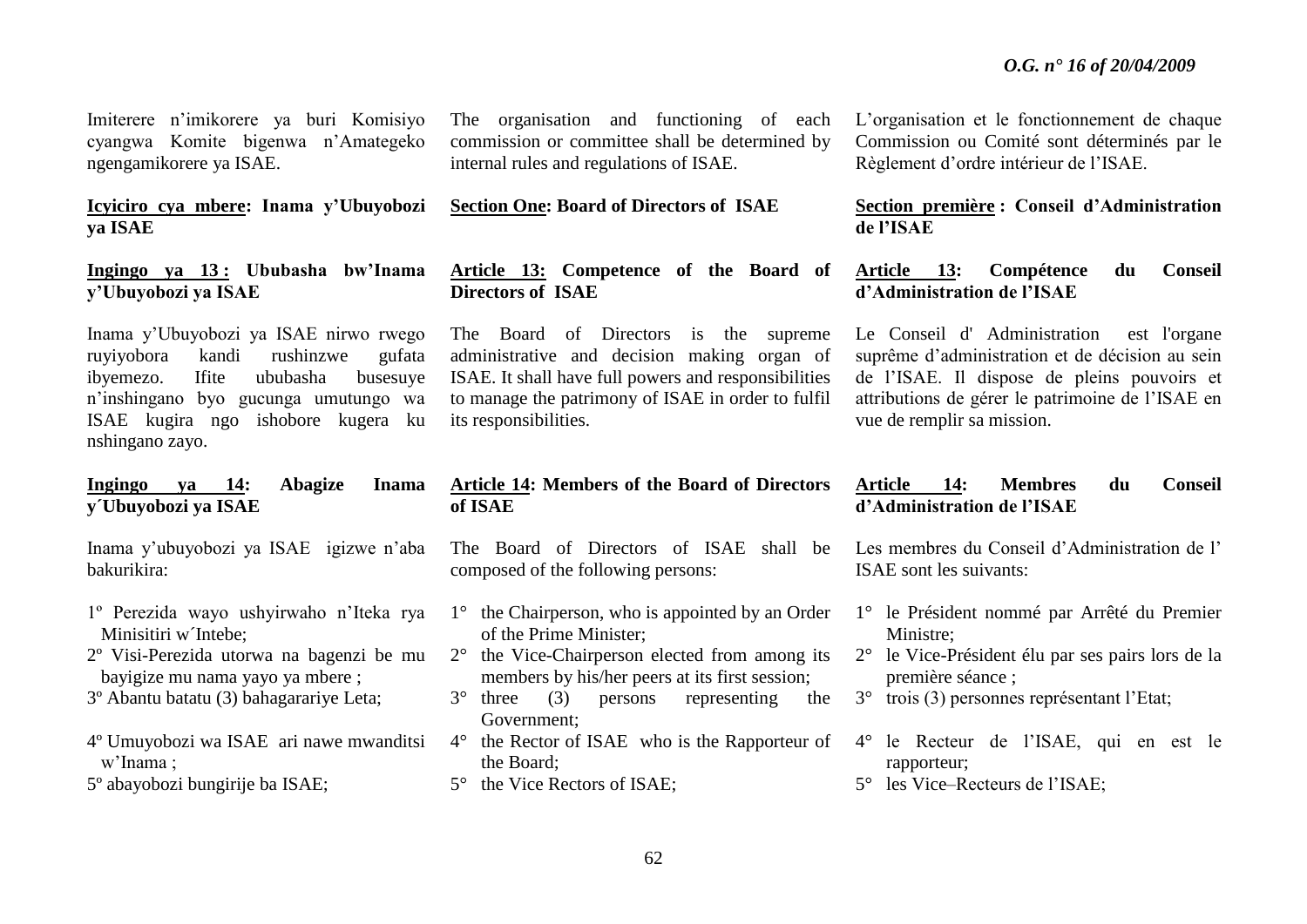- 6º uhagarariye abayobozi b'amashami utorwa na bagenzi be;
- 7º abantu batatu (3) b'impuguke mu by'uburezi, ubumenyi, ikoranabuhanga bashyirwaho na Leta;
- 8º Uhagarariye abarimu utorwa na bagenzi be;
- 9º Uhagarariye abakozi utorwa na bagenzi be;
- 10º Abanyeshuri babiri (2) b'ibitsina byombi batowe na bagenzi babo;
- 11º Uhagarariye abikorera ku giti cyabo utangwa n'Urugaga rw'abikorera ku giti cyabo rubisabwe na Guverinoma.

Mu bagize Inama y'Ubuyobozi, nibura mirongo itatu ku ijana (30%) bagomba kuba ari abagore.

Manda y'abagize Inama y'Ubuyobozi ni imyaka ine (4) ishobora kongerwa inshuro imwe gusa.

# **Ingingo ya 15: Inshingano z´Inama y´Ubuyobozi ya ISAE**

Inama y'Ubuyobozi ya ISAE ifite inshingano zikurikira:

1º gutanga inama mu igenwa rya politiki y'uburezi mu mashuri makuru no gukurikirana ishyirwa mu bikorwa

- 6° a representative of the Deans of faculties elected by his/her colleagues;
- $7^\circ$  three (3) persons who are experts in the fields of education, science and technology nominated by the Government;
- 8° a representative of lecturers elected by his or her colleagues;
- 9° a representative of the personnel elected by his/her colleagues;
- $10^{\circ}$  two (2) students of opposite sex elected by their colleagues;
- 11° a representative of the private sector appointed by the Private Sector Federation, upon request by the Government.

Among the members of the Board of Directors, at least thirty (30%) shall be women.

The term of office of the members of Board of Directors shall be four (4) years which may be renewed only once.

# **Article 15: Responsibilities of the Board of Directors of ISAE**

The Board of Directors of ISAE shall have the following responsibilities:

1° to give advice during the elaboration of the higher education policy in ISAE and to monitor its implementation in conformity with

- 6° un représentant des Doyens de facultés élu par ses pairs;
- 7° trois (3) experts en éducation, en science et en technologie nommés par l'Etat ;
- 8° un représentant des enseignants élu par ses pairs;
- 9° un représentant du personnel élu par ses pairs;
- 10° deux (2) étudiants de sexe différent élus par leurs pairs;
- 11° un représentant du secteur privé nommé par la Fédération Rwandaise du Secteur privé sur demande de l'Etat.

Trente pour cent (30%) au moins des membres du Conseil d'Administration sont de sexe féminin.

Le mandat des membres du Conseil d'Administration est de quatre (4) ans renouvelable une fois.

# **Article 15: Attributions du Conseil d'Administration de l'ISAE**

Les attributions du Conseil d'Administration de l'ISAE sont les suivantes:

1° donner des conseils dans l'élaboration de la politique de l'éducation dans les établissements d'enseignement supérieur et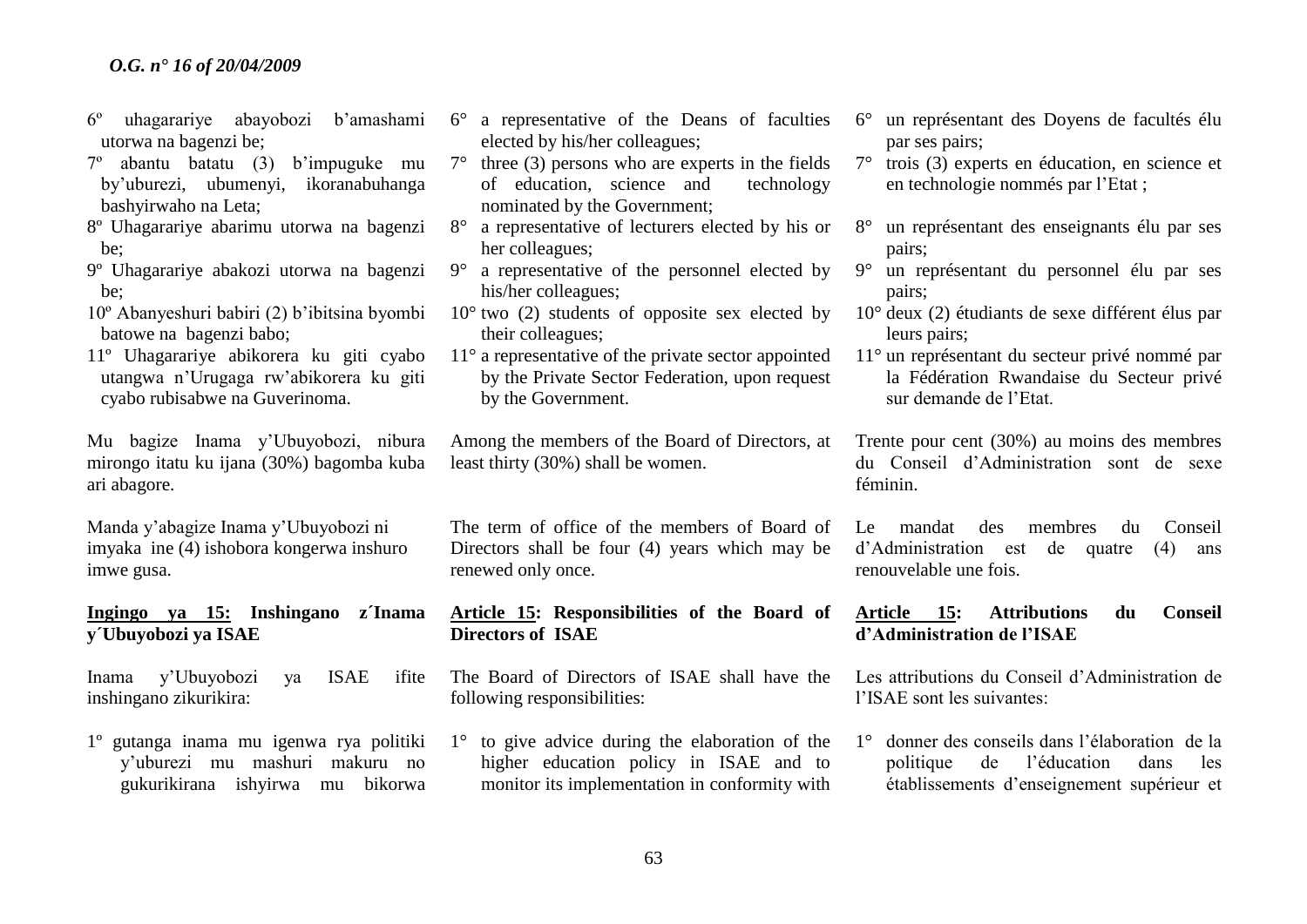ryayo hakurikijwe inshingano zihariye za ISAE;

- 2º gushyiraho amategeko ngengamikorere ya ISAE;
- 3º kwemeza imbanzirizamushinga y'ingengo y'imari ya ISAE;
- 4º kwemeza buri mwaka imikoreshereze y'imari n'undi mutungo bya ISAE, hashingiwe kuri raporo y'umuyobozi wa ISAE n'iy'umugenzuzi bwite wayo cyangwa urundi rwego rubifitiye ububasha;
- 5º kwemeza igenamigambi ry'ibikowa bya ISAE by'igihe gito, igiciriritse n'ikirambye;
- 6º kwemeza buri mwaka iteganyabikorwa ya ISAE n'ingengo y'imari yayo;
- 7º kwemeza imyanzuro ishyikirizwa na Sena Akademiki ya ISAE;
- 8º kwemeza imyanzuro ishyikirizwa n'Ubuyobozi Nshingwabikorwa ku byerekeye imari, umutungo n'abakozi ba ISAE;
- 9º kugena umubare w'amafaranga atangwa n'umunyeshuri wiga muri ISAE, n'andi mafaranga atangwa ku mirimo inyuranye ikorwa na ISAE;
- 10º kugena abahabwa za buruse n'ibihembo bicungwa na ISAE;
- 11º kwemeza impano, inkunga n'imfashanyo

the specialised duties of ISAE;

- 2° to set up the internal rules and regulations of ISAE;
- 3° to approve the draft budget proposal of ISAE;
- 4° to approve annually, the use of finance and other property of ISAE, basing on the report of the Rector and its internal auditor or any other competent organ;
- 5° to adopt the short term, medium and long term action plans of ISAE;
- 6° to adopt the annual plan of action of ISAE and its corresponding budget;
- 7° to adopt the resolutions submitted by the Academic Senate of ISAE;
- 8° to adopt the resolutions submitted by the Executive Council on matters related to the finance, assets and the personnel of ISAE;
- 9° to determine the fees to be paid by a student in ISAE and other fees to be invested in various services offered by ISAE;
- 10° to determine the beneficiaries of the study scholarship and prizes administered by ISAE;
- 11<sup>°</sup> to approve donations, subventions and grants

faire le suivi de son exécution conformément à la mission spécifique de l'ISAE;

- 2° élaborer le Règlement d'ordre intérieur de l'ISAE;
- 3° approuver l'avant-projet de budget de l'ISAE ;
- 4° approuver le rapport annuel sur l'utilisation des finances et autre patrimoine de l'ISAE, sur la base du rapport du Recteur de l'ISAE et de son auditeur interne ou de tout autre organe habilité;
- 5° approuver le plan d'action de l'ISAE à court, à moyen et à long terme;
- 6° approuver chaque année le plan d'activités de l'ISAE et le budget y relatif;
- 7° approuver les résolutions lui soumises par le Sénat académique de l'ISAE ;
- 8° approuver les résolutions lui soumises par le Conseil Exécutif sur la gestion des finances, du patrimoine et du personnel de l'ISAE ;
- 9° fixer le montant des frais à payer par l'étudiant de l'ISAE et autres frais pour les services divers rendus par l' ISAE;
- 10° déterminer les bénéficiaires des bourses d'études et des prix de mérite gérés par l'ISAE ;
- 11° approuver les dons, les subventions et les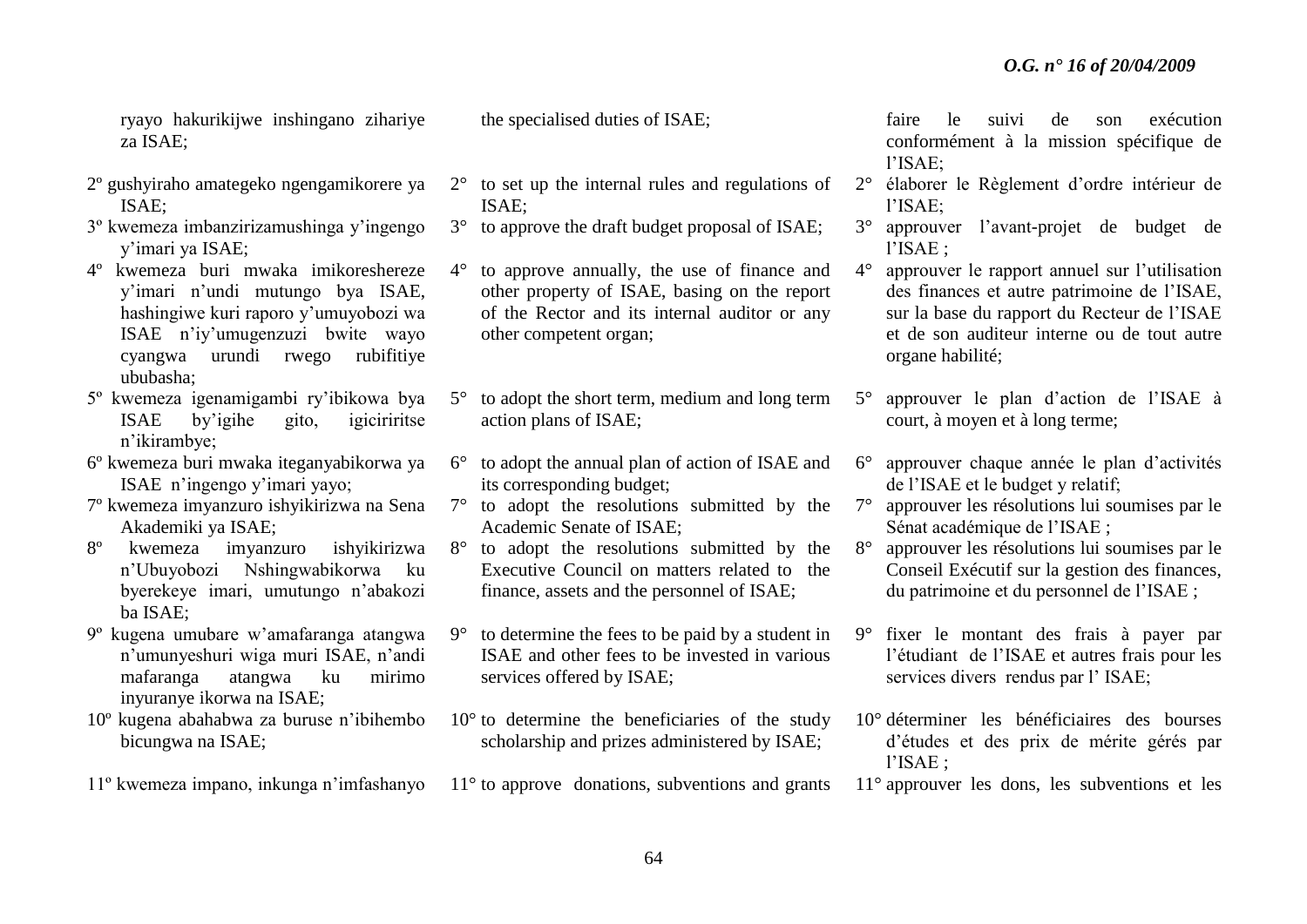bihabwa ISAE;

- 12º kwita ku gikorwa icyo ari cyo cyose cyatuma ISAE igera ku nshingano zayo;
- 13º kwemeza amasezerano ISAE igirana n'andi Mashuri Makuru, ibigo by'ubushakashatsi n'izindi nzego muri rusange.

# **Ingingo ya 16: Iterana ry´Inama y´Ubuyobozi**

Inama y'Ubuyobozi iterana rimwe mu mezi atatu (3) mu nama isanzwe, itumiwe na Perezida wayo cyangwa Visi Perezida, iyo Perezida adahari.

Ishobora guterana mu nama idasanzwe bibaye ngombwa, ku butumire bwa Perezida wayo abyibwirije cyangwa abisabwe mu nyandiko na kimwe cya gatatu (⅓) cy'abayigize.

# **Ingingo ya 17: Ubutumire bw´Inama y'Ubuyobozi**

Ubutumire bw'Inama y'Ubuyobozi ku nama isanzwe bugomba kugera kuri buri wese mu bayigize nibura iminsi cumi n'ine (14) mbere y'uko iterana, n'iminsi ibiri (2) nibura ku nama idasanzwe. Bugomba kandi kumenyesha aho inama izabera, itariki, isaha

provided to ISAE;

- 12° to carry out any other activities aimed at enabling ISAE to accomplish its mission;
- $13<sup>°</sup>$  to approve conventions that ISAE shall sign with other higher learning institutions, research centers and other organs in general.

# **Article 16: Holding of the meeting of the Board of Directors**

The Board of Directors shall hold its ordinary session once every three (3) months, at the invitation of its Chairperson or Vice-Chairperson if the Chairperson is absent.

It may hold extraordinary meetings if deemed necessary on the personal initiative of the Chairperson or upon written request of at least a third (1/3) of its members.

# **Article 17: Invitations of the Board of Directors**

Invitations to the ordinary meeting of the Board of Directors shall be served to each of the members of the Board of Directors at least fourteen (14) days before the meeting is held and at least two (2) days before the extraordinary meeting is held. The letter of invitation shall equally indicate the venue, aides accordés à l'ISAE;

12° veiller à toute activité permettant à l'ISAE d'atteindre sa mission;

13°approuver les conventions que l'ISAE conclues avec d'autres institutions d'enseignement supérieur, les centres de recherche et autres instances en général.

# **Article 16: Tenue de la réunion du Conseil d'Administration**

Le Conseil d'Administration se réunit une fois les trois (3) mois en session ordinaire, sur convocation de son Président ou son Vice-Président en cas d'absence ou d'empêchement du Président.

Il peut se réunir en session extraordinaire chaque fois que de besoin à l'initiative du Président ou sur demande écrite d'au moins un tiers (⅓) de ses membres.

# **Article 17: Invitation du Conseil d'Administration**

L'invitation à la réunion ordinaire du Conseil d'Administration doit être notifiée à chaque membre au moins quatorze (14) jours avant la tenue de la réunion, et au moins deux (2) jours avant pour la réunion extraordinaire. L'invitation doit également indiquer le lieu, la date, l'heure et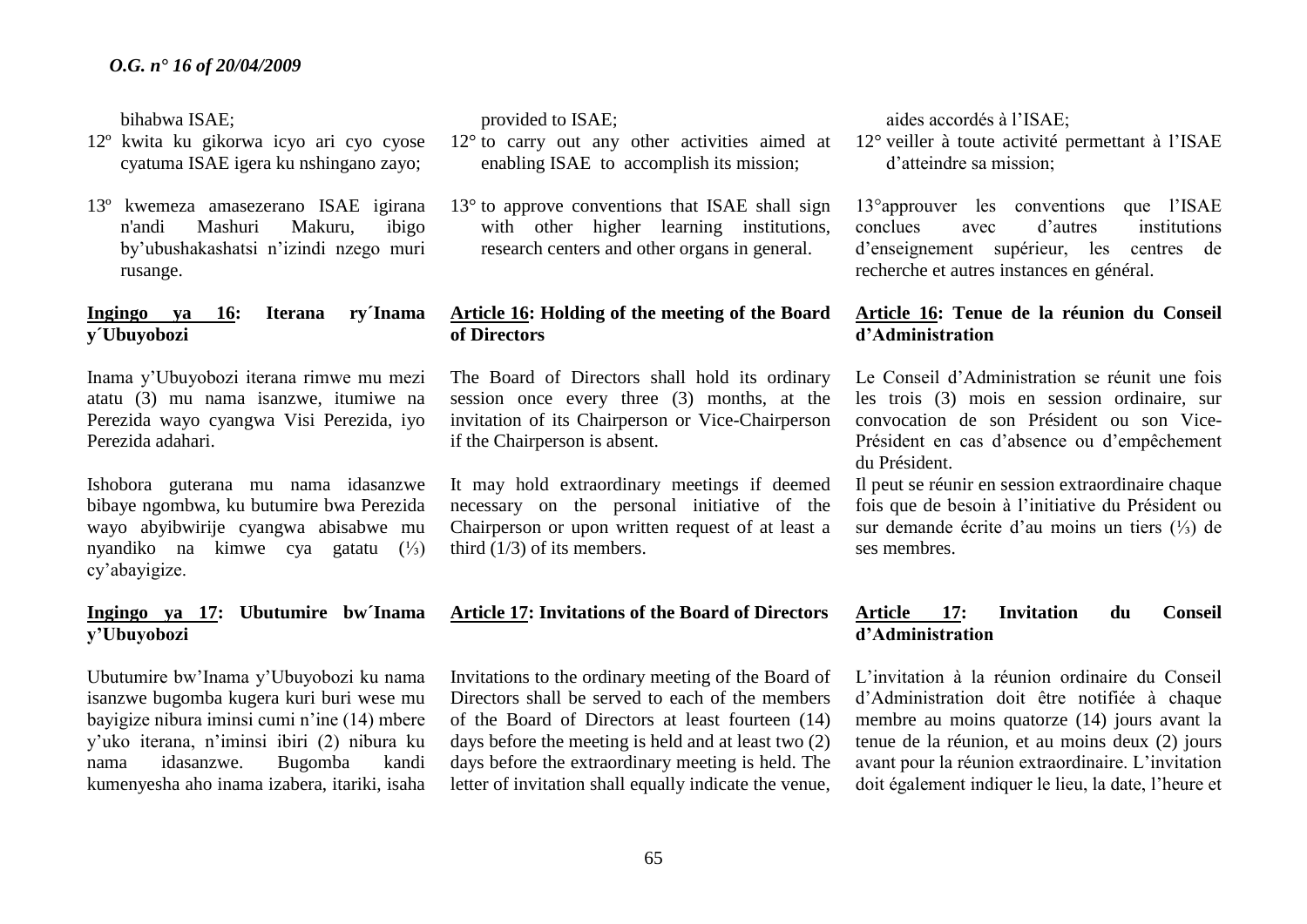n'ingingo zizaganirwaho.

# **Ingingo ya 18: Bimwe mu byigwa n'inama y'Inama y'ubuyobozi n'uburyo ifata ibyemezo**

Mu byigwa n'Inama y'Ubuyobozi mu gihembwe cya mbere cy'umwaka harimo kwemeza raporo y'ibikorwa n'imikoreshereze y'umutungo mu mwaka urangiye; mu gihembwe cya gatatu hakabamo gahunda yo gusuzuma umushinga w'ingengo y'imari na gahunda y'ibikorwa by'umwaka ukurikira.

Buri gihembwe kandi igomba gusuzuma raporo y'imari n'iyibikorwa byerekeranye n'igihembwe kirangiye igashyikirizwa Minisitiri ureberera ISAE.

Uburyo inama iterana n'uko ibyemezo bifatwa biteganywa n'amategeko ngengamikorere ya ISAE.

# **Ingingo ya 19: Itumirwa mu nama ry'umuntu ushobora kuyunganira**

Inama y'Ubuyobozi ya ISAE ishobora gutumira mu nama zayo umuntu wese ibona ushobora kuyungura inama ku ngingo runaka ifite ku murongo w'ibyigwa. Uwatumiwe ntiyemerewe gutora no gukurikirana iyigwa the date, the time and the agenda of the meeting.

#### **Article 18: Certain items examined by the Board of Directors and modalities of making decisions**

Among the items to be examined by the Board of Directors in the first term of the year shall be the approval of the activity report and the financial report for the previous year; in the third term, there shall be the examination of the annual budget proposal and the plan of action for the following year.

Also, the Board of Directors shall quarterly examine the financial and activity reports relating to the previous quarter and the reports shall be submitted to the Minister supervising ISAE.

The modalities for holding meetings and taking decisions shall be determined by the Internal Rules and Regulations of ISAE.

#### **Article 19: Invitation of a resourceful person**

The Board of Directors of ISAE may invite to its meetings any person that it considers competent to assist it in dealing with specific issues on the agenda. The person invited shall not be entitled to voting rights and to follow debates of other issues l'ordre du jour de la réunion.

# **Article 18: Certains points à l'ordre du jour du Conseil d'Administration et les modalités de prise de décisions**

A l'ordre du jour de la réunion du premier trimestre de l'année figurent notamment les points relatifs à l'approbation du rapport d'activités et de gestion du patrimoine pour l'exercice précédent, l'orde du jour de la réunion du troisième trimestre comprend notamment l'examen du projet de budget et du programme d'activités pour l'exercice suivant.

Chaque trimestre, le Conseil d'Administration doit également examiner le rapport financier et le rapport d'activités pour le trimestre écoulé et le soumettre au Ministre de tutelle de l'ISAE.

Les modalités de réunion et de prise de décisions sont prévues par le Règlement d'ordre intérieur de l'ISAE.

# **Article 19 : Invitation d'une personne ressource**

Le Conseil d'Administration de l'ISAE peut inviter à ses réunions toute personne qu'il estime compétente pour l'aider à traiter des questions particulières à l'ordre du jour. Cette personne n'a pas de voix délibérative et ne participe pas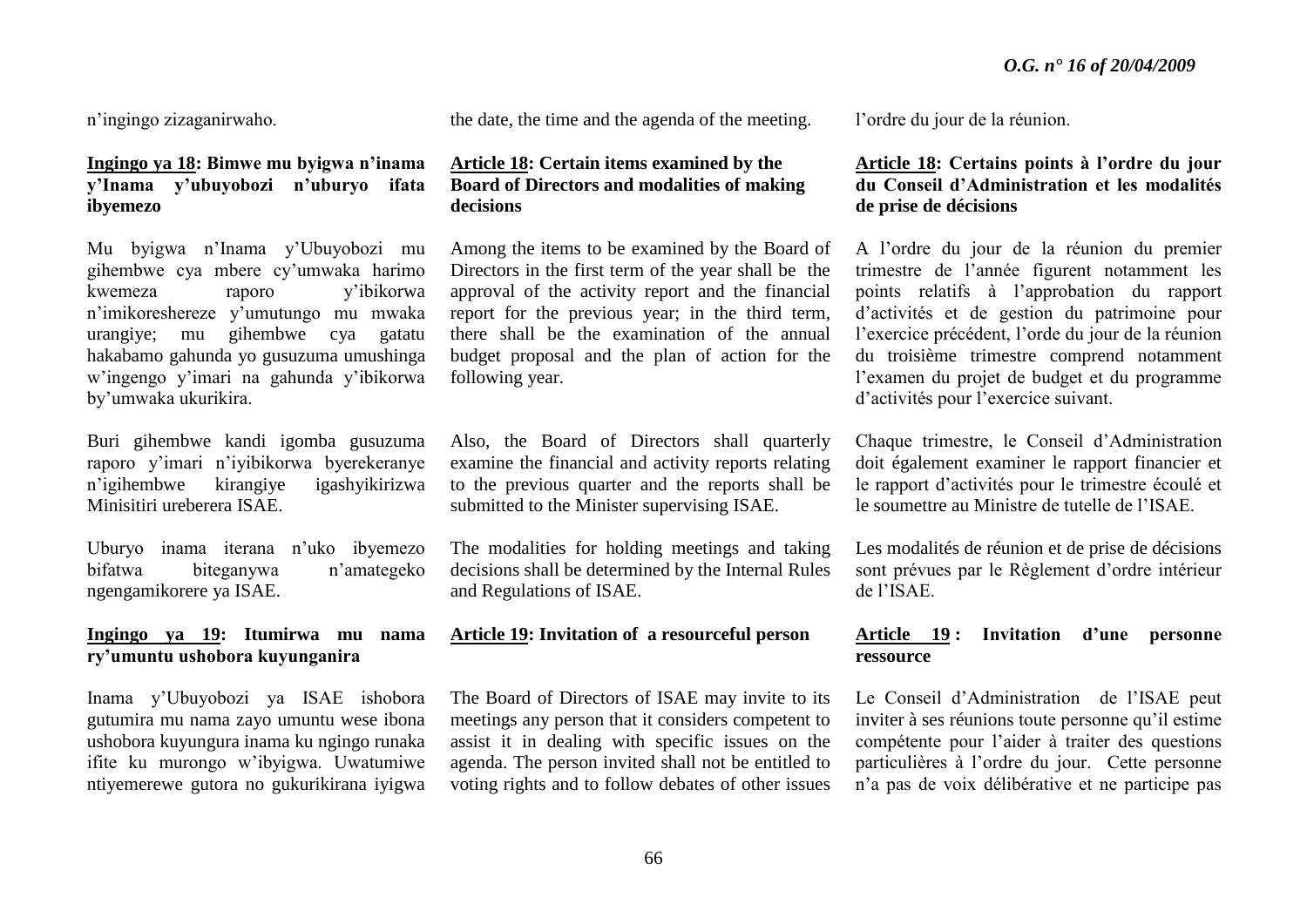ry'izindi ngingo ziri ku murongo w'ibyigwa.

# **Ingingo ya 20: Inyandiko mvugo z'Inama y'Ubuyobozi**

Inyandiko-mvugo z'inama z'inama y'ubuyobozi zishyirwaho umukono n'abayigize inama ikirangira, kopi yazo zikohererezwa Minisitiri ureberera ISAE mu gihe kitarenze iminsi itanu (5) kugira ngo agire icyo abivugaho mu gihe kitarenze iminsi cumi n'itanu (15) kuva azishyikirijwe. Iyo icyo gihe kirenze ntacyo arabivugaho, ibyemezo by'inama biba byemejwe burundu.

Inyandikomvugo y'inama ishyirwaho umukono na perezida n'Umwanditsi bayo, ikemezwa mu nama ikurikira. Kopi yayo yohererezwa Minisitiri ureberera ISAE mu gihe kitarenze iminsi cumi n'itanu (15) guhera umunsi yemerejweho.

#### **Ingingo ya 21: Impamvu zo kuva mu Nama y'Ubuyobozi**

Ugize Inama y'Ubuyobozi ava muri uwo mwanya bitewe n'impamvu zikurikira :

on the agenda.

# **Article 20: Minutes of the Board of Directors**

The minutes of the Board of Directors' meetings shall be signed by its members immediately at its completion, and its copy shall be sent to the Minister supervising ISAE in a period not exceeding five (5) days in order to give his/her views in a period not exceeding fifteen (15) days from its reception. If this period expires without any reaction from the Minister, the resolutions of the meeting shall be considered as definitively approved.

The minutes of the meeting shall be signed by the Chairperson and its rapporteur, and it shall be approved in the following session. The copy of the minutes shall be sent to the Minister supervising ISAE in a period not exceeding fifteen (15) days from the date of its approval.

#### **Article 21: Reasons for vacating the Board of Directors**

A member of the Board of Directors shall leave such an office if:

aux débats concernant les autres points à l'ordre du jour.

# **Article 20 : Procès-verbaux du Conseil d'Administration**

Les procès-verbaux des réunions du Conseil d'Administration sont immédiatement signés par par les membres présents après la seance et transmises en copie au Ministre de tutelle de l'ISAE dans un délai ne dépassant pas cinq (5) jours pour avis et considération endéans quinze (15) jours à dater de leur réception. Passé ce délai sans réaction du Ministre, les résolutions du Conseil sont réputées définitives.

Le procès-verbal de la réunion du Conseil d'Administration est signé conjointement par son Président et son rapporteur et est soumis à la séance suivante pour approbation. Une copie du Procès-verbal est envoyée au Ministre de tutelle de l'ISAE dans un délai ne dépassant pas quinze (15) jours à compter de la date de son approbation.

# **Article 21 : Causes de la perte de la qualité de membre du Conseil d'Administration**

Un membre du Conseil d'Administration perd la qualité de membre dans les cas suivants: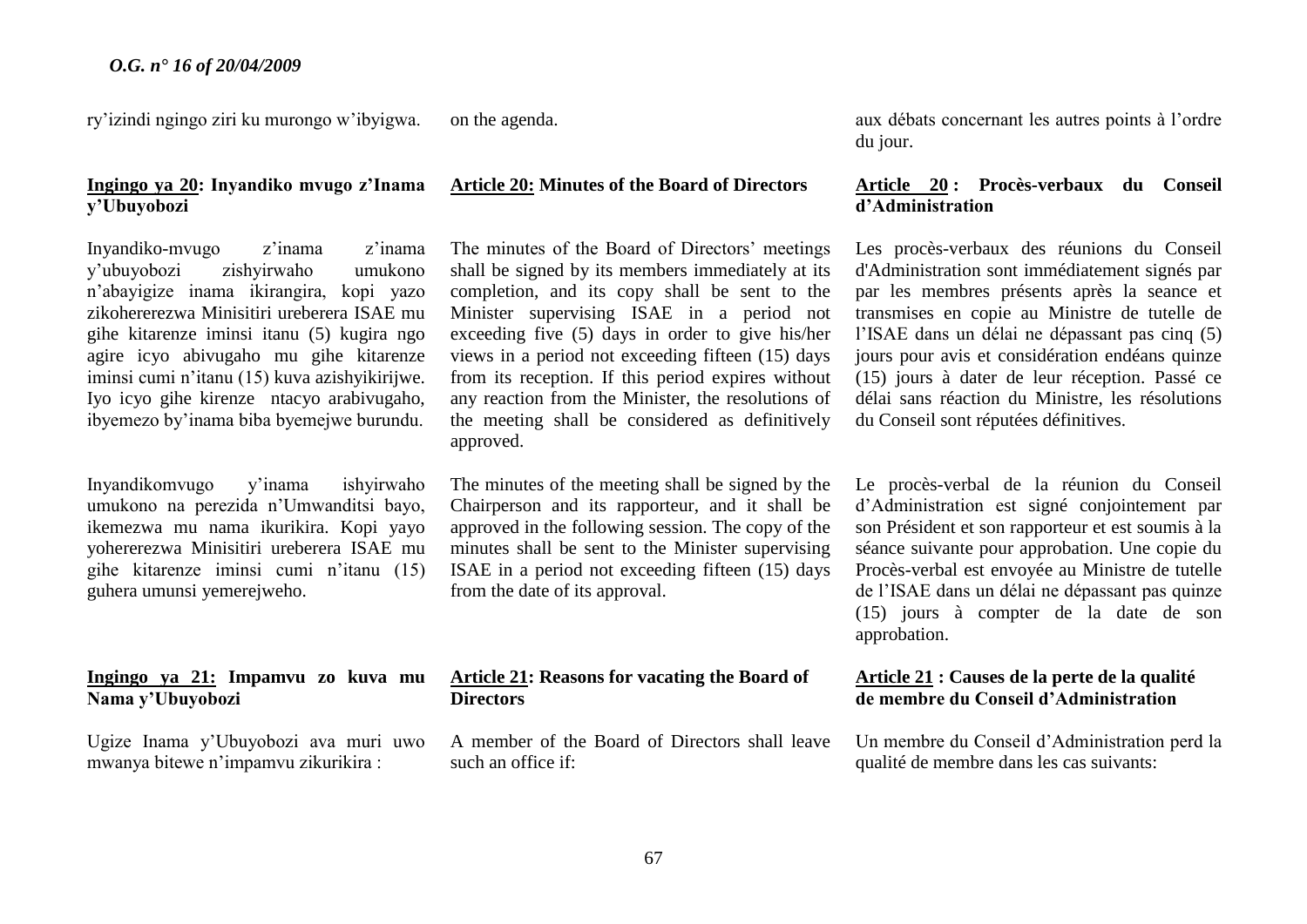- 1° manda ye irangiye;
- 2° yeguye akoresheje inyandiko;
- 3° atagishoboye gukora imirimo ye kubera ubumuga bw'umubiri cyangwa uburwayi bwo mu mutwe, byemejwe na muganga wemewe na Leta;
- 4° akatiwe burundu igihano cy'igifungo kingana cyangwa kirengeje amezi atandatu (6) nta subikagihano;
- 5° asibye inama inshuro eshatu zikurikirana mu mwaka umwe nta mpamvu zifite ishingiro;
- 6° bigaragaye ko atacyujuje ibyashingiweho ashyirwa mu nama y'ubuyobozi;
- 7° agaragaje imyitwarire itajyanye n'inshingano ze;
- 8° abangamira inyungu za ISAE;
- 9° yireze akemera icyaha cya jenoside;
- 10° agaragayeho ibimenyetso by'ingengabitekerezo ya jenoside;

11° apfuye.

Inama y'Ubuyobozi ni yo igaragaza ko umwe mu bayigize atakiri mu mwanya we ishingiye ku mpamvu zivugwa mu gika cya mbere cy'iyi ngingo, bikemezwa n'urwego rwamushyizeho. Asimburwa hakurikijwe ibiteganywa mu ngingo ya 14 y'iri tegeko.

- 1° his/ her term of office expires;
- 2° he/she resigns in writing;
- 3° he/she becomes incapable of performing his or her duties due to illness or impairment after confirmation by an authorised medical doctor;
- 4° he/she has been sentenced to imprisonment for a term of six (6) months or more without parole;
- 5° he/she fails to attend three (3) consecutive meetings of the Board of Directors in a year, without justifiable reason:
- 6° the holder ceases to fulfil the requirements considered at the time of his/her appointement in the Board of Directors;
- 7° he/she demonstrates behavior contrary to his or her responsibilities;
- 8° if he/she jeopardises the interest of the ISAE;
- 9° if he/she confesses and admits to the crime of genocide;
- 10° he/she is characterised by the genocide ideology;
- 11° he/she dies.

The Board of Directors shall indicate whether one of its members is not worth its membership basing on the reasons mentioned in the first paragraph of this Article and upon approval by the appointing authority. He/she shall be replaced according to provisions of Article 14 of this Law.

- 1° expiration du mandat ;
- 2° démission par notification écrite ;
- 3° incapacité physique ou mentale constatée par un médecin agréé ;
- 4° condamnation définitive à une peine d'emprisonnement supérieure ou égale à (6) mois sans sursis ;
- 5° trois (3) absences consécutives dans une année aux réunions sans raisons valables ;
- 6° constat qu'il ne remplit plus les conditions pour lesquelles il avait été nommé ;
- 7° comportement incompatible avec ses fonctions ;
- 8° agissement contre les intérêts de l'ISAE;
- 9° aveu et plaidoyer de culpabilité pour crime de génocide ;
- 10° faire montre d'indices d'idéologie du génocide ;
- 11° décès.

Le Conseil d'Administration constate la perte de la qualité de membre sur la base des raisons visées à l'alinéa premier du présent article et l'organe qui l'avait désigné l'approuve. Ce membre est remplacé conformément aux dispositions de l'article 14 de la présente loi.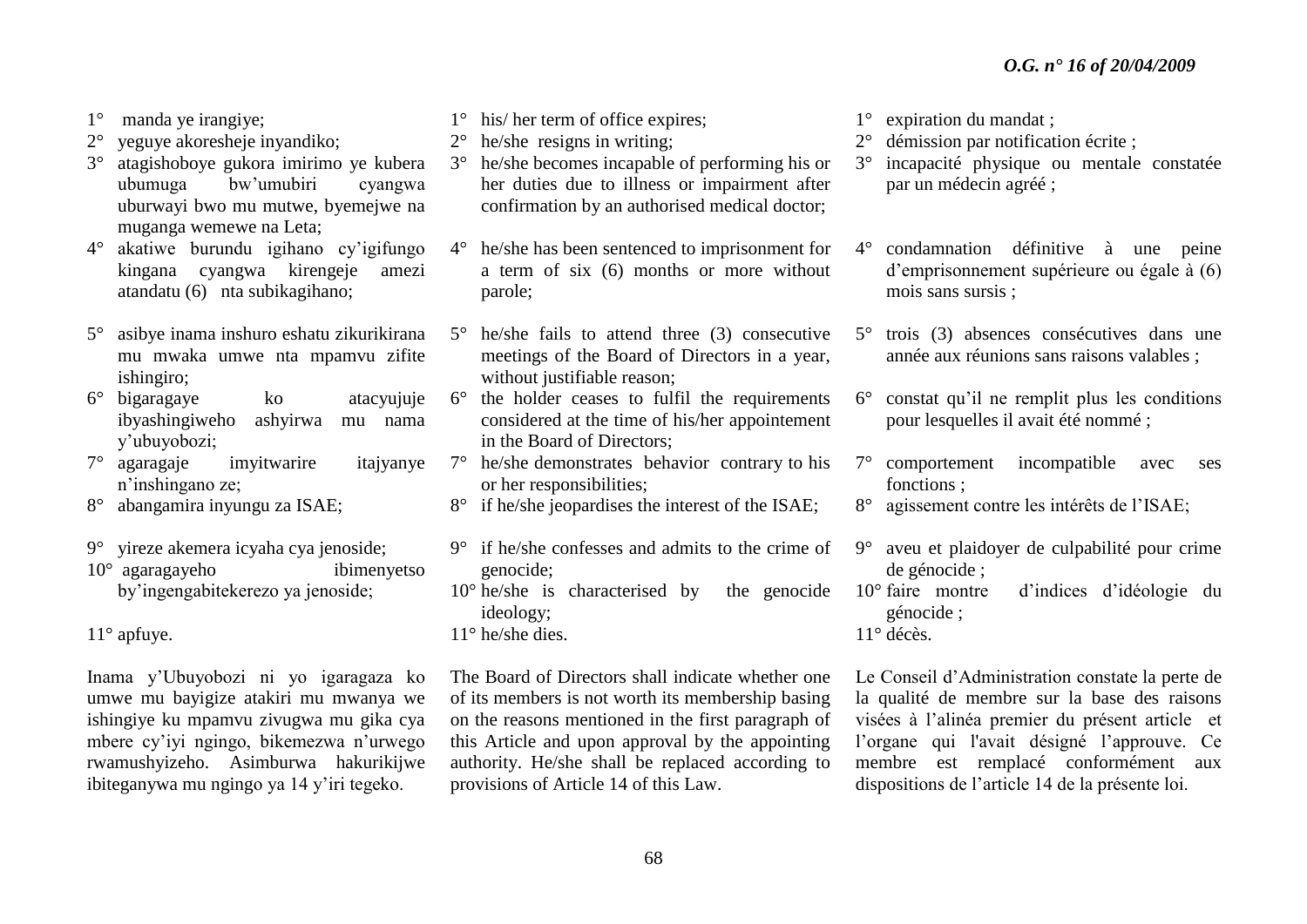# **Ingingo ya 22: Amatsinda yihariye y´Inama y'Ubuyobozi**

Inama y'Ubuyobozi ishobora gushyiraho amatsinda yihariye ahoraho cyangwa adahoraho agizwe na bamwe mu bayigize n'abandi bantu isanga ari ngombwa, kandi ikagenera buri tsinda umuyobozi.

**Icyiciro cya 2: Sena Akademiki ya ISAE** 

# **Ingingo ya 23: Ububasha bwa Sena Akademiki ya ISAE**

Sena Akademiki ya ISAE ni rwo rwego rukuru rushinzwe inyigisho, ubushakashatsi n'uburere muri ISAE.

## **Ingingo ya 24: Abagize Sena Akademiki ya ISAE na manda yabo**

Sena Akademiki ya ISAE igizwe n'aba bakurikira:

- 1° umuyobozi wa ISAE ari na we Perezida wayo ;
- 2° abayobozi bungirije ba ISAE, ushinzwe inyigisho akaba Visi-Perezida n'umwanditsi wayo;
- 3° abayobozi b'amashami, ab'amashuri

#### **Article 22: Specialised committees of the Board of Directors**

The Board of Directors may establish permanent or temporary specialised committees composed of some of its members and other persons it considers necessary and it shall designate a director to each committee.

#### **Section 2: Academic Senate of ISAE**

**Article 23: Competence of the Senate of ISAE** 

The Academic Senate of ISAE shall be the supreme organ responsible for Academic Affairs, research, and education in ISAE.

#### **Article 24: Members of the Academic Senate of ISAE and their term of office**

The Academic Senate of ISAE shall be composed of the following persons:

- 1° the Rector of ISAE, who shall be its Chairperson;
- 2° the Vice-Rectors of ISAE and the Vice Rector in charge of Academic Affairs who shall be its Vice President and its Rapporteur;
- 3° the Deans of faculties and Directors of schools

# **Article 22 : Comités spécialisés du Conseil d'Administration**

Le Conseil d'Administration peut créer des comités spécialisés permanents ou ad hoc composés de certains de ses membres et d'autres personnes qu'il trouve nécessaires et dote chaque comité spécialisé d'un responsable.

#### **Section 2 : Sénat Académique de l'ISAE**

#### **Article 23 : Compétence du Sénat académique de l'ISAE**

Le Sénat Académique de l'ISAE est l'organe suprême responsable des affaires académiques, de la recherche et de l'éducation au sein de l'ISAE.

#### **Article 24 : Membres du Sénat Académique de l'ISAE et leur mandat**

Le Sénat académique de l'ISAE est composé des membres suivants:

- 1° le Recteur de l'ISAE, qui en est le Président ;
- 2° les Vice-Recteurs de l'ISAE, le Vice-Recteur académique étant Vice-président et Rapporteur ;
- 3° les Doyens de facultés et les Directeurs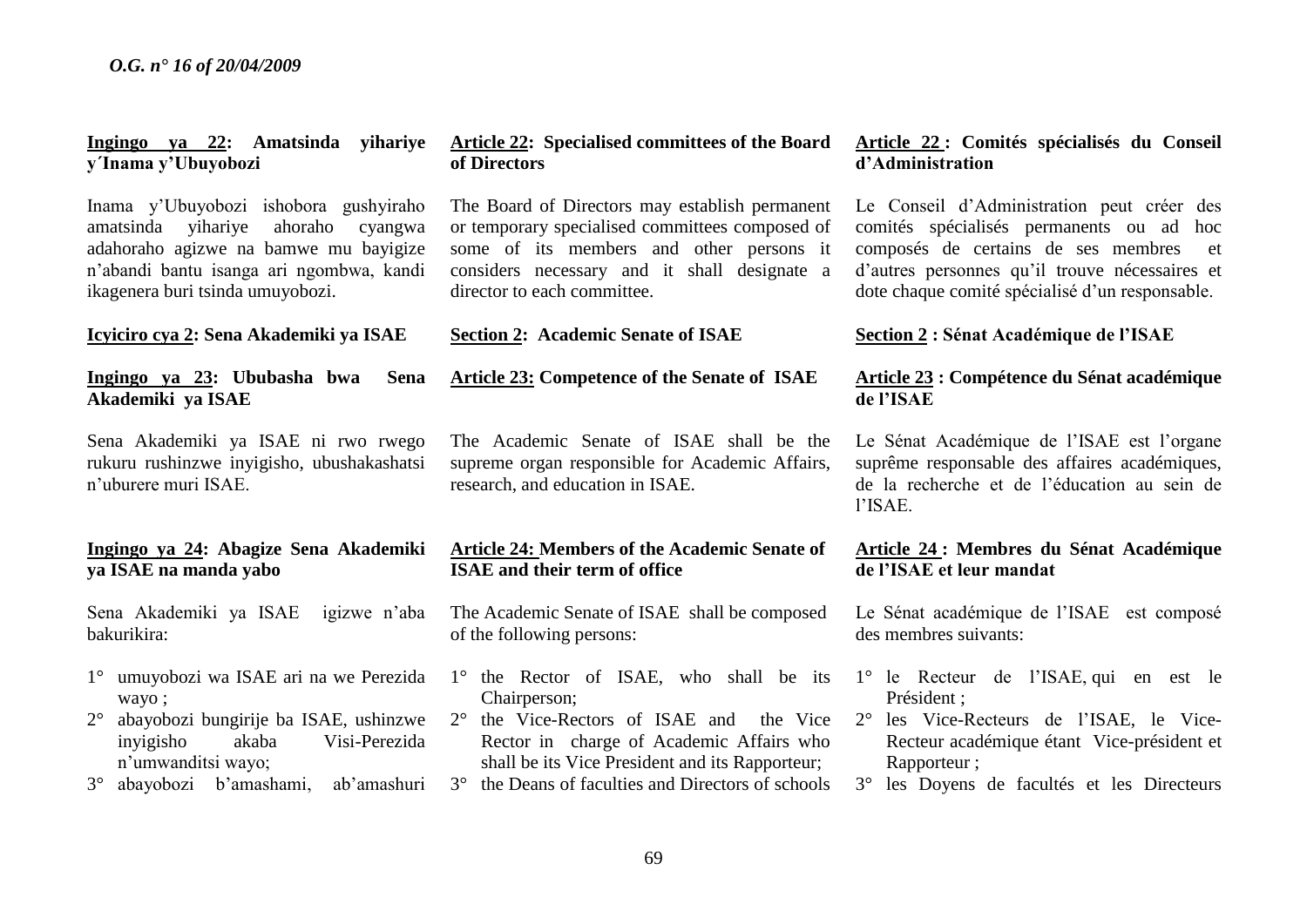n'ab'ibigo byihariye bishamikiye kuri ISAE;

- 4° umwarimu umwe mu barimu babweguriwe utorwa na bagenzi be muri buri shami, ishuri n'ikigo cyihariye gishamikiye kuri ISAE;
- 5° abayobozi b'udushami;
- 6° umwarimu umwe muri buri shami no muri buri kigo cyihariye utorwa na bagenzi be;
- 7° umuyobozi ushinzwe inyigisho n'ubushakashatsi;
- 8° umuyobozi w'inkoranyabitabo ya ISAE;
- 9° umunyeshuri umwe uhagarariye ishyirahamwe rusange ry'abanyeshuri biga muri ISAE ufite mu nshingano ze ibijyanye n'inyigisho;
- 10° umunyeshuri umwe muri buri shami, ishuri na buri kigo gishamikiye kuri ISAE utorwa na bagenzi be.

Uretse abari muri Sena Akademiki ya ISAE kubera imirimo bashinzwe, abandi batorerwa igihe cy'imyaka itatu (3) gishobora kongerwa.

# **Ingingo ya 25: Ishyirwaho ry'Umwanditsi wungirije wa Sena Akademiki ya ISAE**

Abagize Sena Akademiki ya ISAE bitoramo umwanditsi wungirije mu nama yayo ya mbere. Atorwa mu bayobozi b'amashami ab'amashuri cyangwa ab'ibigo byihariye and specialised centers affiliated to ISAE;

4° a professor elected by his/her colleagues in each faculty, each school and in each centre affiliated to ISAE;

5° heads of departments;

- 6° a lecturer from each faculty, school and from each specialised centre elected by his/her colleagues;
- 7° the Director in charge of Academic and Research Affairs;
- 8° the Director of library of ISAE;
- 9° a student representing the general association of students of ISAE and who is in charge of Academic Affairs ;
- 10° a student from each faculty, each school and from each centre affiliated to ISAE elected by his/her collegues.

With the exception of ex officio members of the Academic Senate due to their duties, others shall be elected for a term of office of three (3) renewable years.

# **Article 25: Appointment of the Deputy Rapporteur of the Academic Senate of ISAE**

The members of the Academic Senate of ISAE shall elect among its members a Deputy Rapporteur during its first meeting. He/she shall be elected among the Deans of Faculties or among

d'écoles et des centres spécialisés attachés à l'ISAE;

- 4° un professeur titulaire élu par ses pairs de la faculté et du centre spécialisé de l'ISAE, les responsables des départements ;
- 5° les chefs de département ;
- 6° un professeur par faculté et par centre spécialisé élu par ses pairs ;
- 7° le Directeur chargé des affaires académiques et de recherche;
- 8° le Directeur de la bibliothèque de l'ISAE;
- 9° un commissaire aux affaires académiques de l'Association générale des étudiants de l'ISAE;
- 10° un étudiant par Faculté et par centre specialisé de l'ISAE élu par ses pairs.

A l'exception des membres ex-officio du Sénat Académique de l'ISAE, le mandat des membres du Sénat académique est de trois (3) ans renouvelable.

# **Article 25 : Nomination d'un Rapporteur Adjoint du Sénat Académique de l' ISAE**

A la première séance, le Sénat Académique de l'ISAE élit en son sein un Rapporteur adjoint. Il est élu parmi les Doyens de Facultés ou les Directeurs d'écoles ou des centres spécialisés de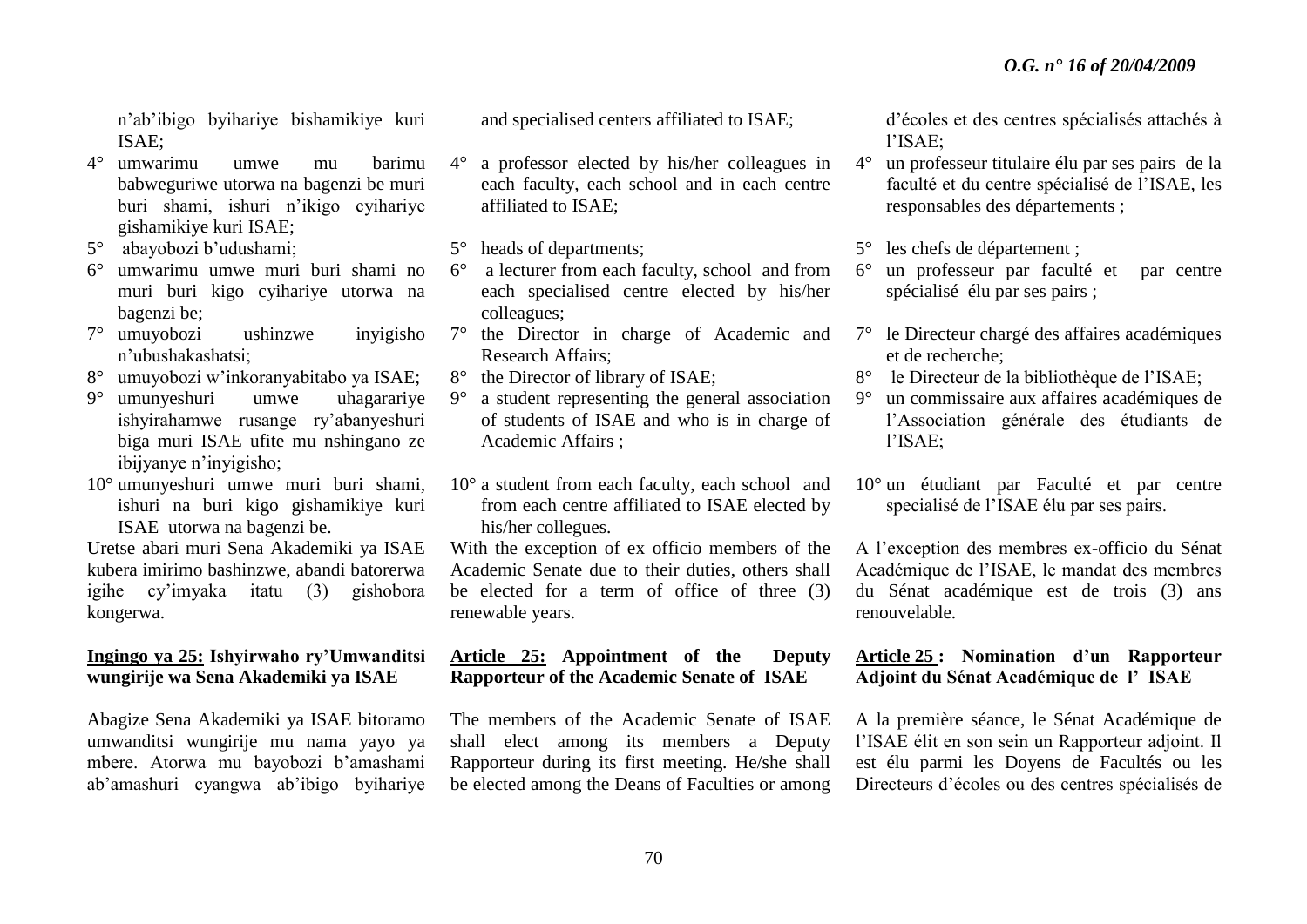bishamikiye kuri ISAE.

## **Ingingo ya 26:Itumirwa ry'undi muntu mu nama za Sena Akademiki ya ISAE**

Sena ya ISAE Akademiki ishobora gutumira mu nama zayo umuntu wese ibona ashobora kuyungura inama ku ngingo runaka ifite ku murongo w'ibyigwa. Ntiyemerewe gutora no gukurikirana iyigwa ry'izindi ngingo ziri ku murongo w'ibyigwa.

## **Ingingo ya 27: Inshingano za Sena A***kademiki* **ya ISAE**

Inshingano za Sena Akademiki ya ISAE ni izi zikurikira:

- 1ºgutegura ingamba, gahunda n'ingengabihe z'inyigisho n'iz'ubushakashatsi muri ISAE, kuzishyikiriza Inama y'Ubuyobozi ngo izemeze no kuzishyira mu bikorwa zimaze kwemezwa;
- 2º gutegura ingamba na gahunda zigamije kubaka uburere bubereye umunyarwanda;
- 3ºgutegura amabwiriza yerekeye uko abanyeshuri bemererwa kwiga muri ISAE, uko biga, uko bitwara, ayerekeye ibizamini n'ayerekeye impamyabumenyi

the Directors of specialised centers of ISAE.

# **Article 26: Invitation of any person to the meetings of the Academic Senate of ISAE**

The Academic Senate of ISAE may invite in its meeting any resourceful person it considers as resourceful on certain issues on the agenda. He/she shall not be allowed to vote and to follow debates on other items on the agenda.

# **Article 27: Duties of the Academic Senate of ISAE**

The duties of the Academic Senate of ISAE are as follows**:**

- 1° to design the strategies, programs and the timetable of courses and of research in ISAE and to transmit them to the Board of Directors for approval and implement them after approval;
- 2° to design strategies and programs aimed at developing education fit for a Rwandan citizen;
- 3° to prepare instructions relating to admission of students in ISAE, mode of studies, conduct, examinations and diplomas and certificates offered by ISAE and to transmit them to the

l'ISAE.

# **Article 26 : Invitation d'une autre personne aux réunions du Sénat Académique de l'ISAE**

Le Sénat Académique de l'ISAE peut inviter à ses réunions toute personne qu'il estime compétente pour l'aider à traiter des questions particulières. Cette personne n'a pas droit au vote et ne participe pas aux débats sur les autres points à l'ordre du jour.

# **Article 27 : Attributions du Sénat académique de l'ISAE**

Les attributions du Sénat Académique de l'ISAE sont les suivantes :

- 1° arrêter les stratégies, les programmes et les calendriers académiques et de recherche à l'ISAE et les soumettre au Conseil d'Administration pour approbation avant exécution;
- 2° élaborer les stratégies et les programmes visant l'éducation adéquate du citoyen rwandais;
- 3° préparer et soumettre au Conseil d'Administration pour approbation, les directives sur les conditions d'admission des étudiants à l'ISAE, les conditions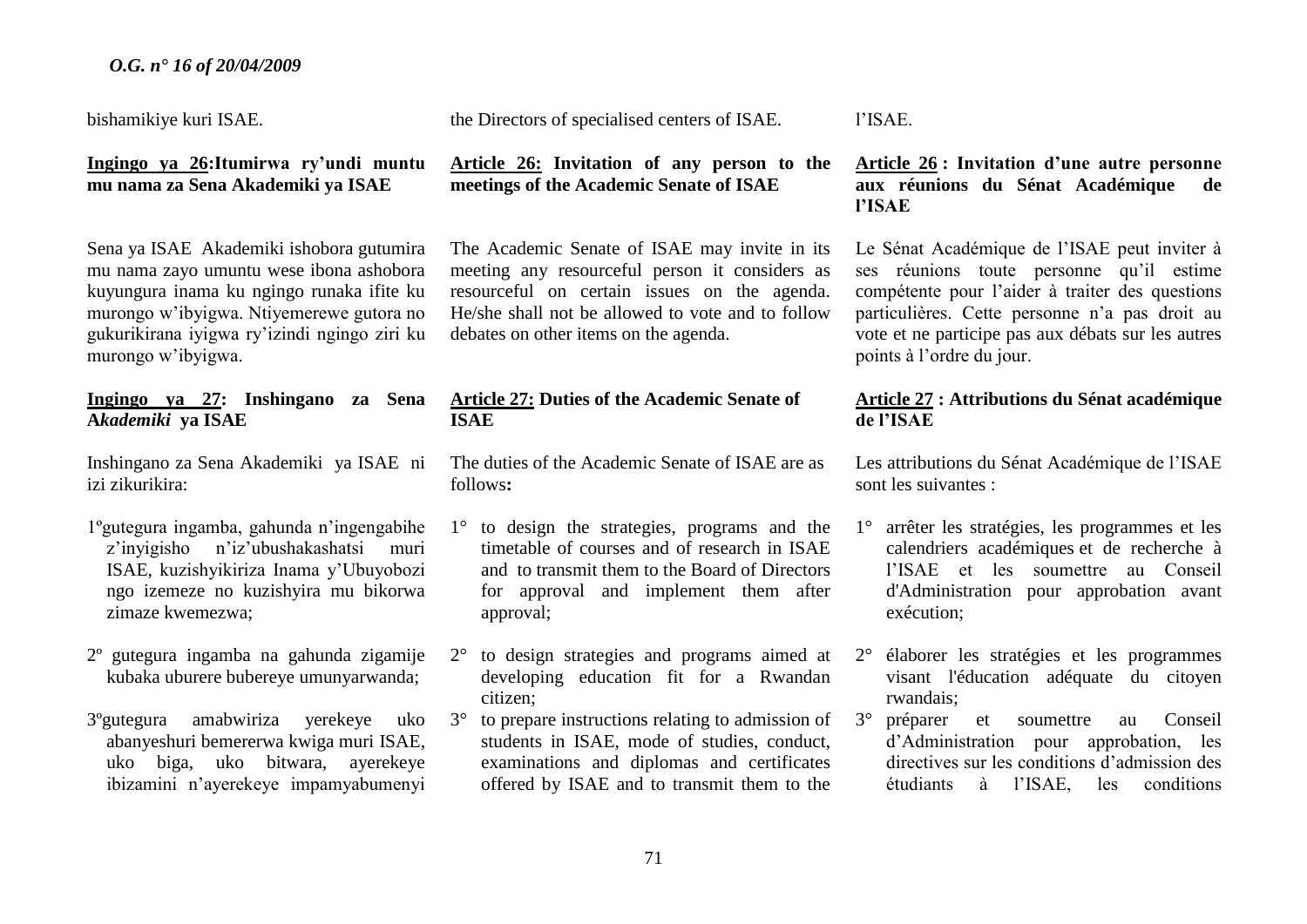n'impamyabushobozi zitangwa na ISAE, ikayashyikiriza Inama y'Ubuyobozi kugira ngo iyemeze;

- 4ºgusuzuma imyanzuro yafashwe ku byerekeye ibizamini n'andi masuzuma, ikayishyikiriza Inama y'Ubuyobozi kugira ngo iyemeze;
- 5ºgutegura no kugeza ku Nama y'Ubuyobozi imyanzuro ku byerekeye gushyira mu myanya no kuzamura mu ntera abarimu n'abashakashatsi no ku byerekeye kubafatira ibihano mu gihe bibaye ngombwa;
- 6ºkugenzura ibyerekeye inyigisho, ubushakashatsi n'uburere mu mashami, amashuri, mu bigo byihariye no mu dushami twa ISAE;
- 7º kugeza ku nama y'Ubuyobozi ibyifuzo ku byerekeye gushyiraho, kugabanya, guhindura, gukuraho no guhuza amashami, amashuri ibigo byihariye cyangwa udushami twa ISAE;
- 8ºgutegura no kugeza ku Nama y'Ubuyobozi raporo ya buri mwaka ku bikorwa byose byerekeye inyigisho, ubushakashatsi n'uburere muri ISAE;
- 9º gutunganya izindi nshingano ashobora guhabwa n'Inama y'Ubuyobozi.

Board of Directors for approval;

- 4° to examine the decisions taken on matters relating to examinations and other tests and to transmit them to the Board of Directors for approval;
- 5° to prepare and to submit to the Board of Directors decisions relating to appointment and promotion of lecturers and researchers and on matters relating to impose punishments whenever necessary;
- 6° to supervise matters relating to courses, research and education in faculties, schools and in specialised centers and in departments of ISAE;
- 7° to submit suggestions relating to establishing, reducing, changing, closing and merging of faculties, schools and specialised centers or departments of ISAE;
- 8° to prepare and submit to the Board of Directors annual report on all activities relating to courses, research and education in ISAE;
- 9° to fulfil other duties as may be assigned by the Board of Directors.

d'enseignement, la conduite, la passation des examens, celles relatives aux diplômes et certificats délivrés par l'ISAE;

- 4° analyser les décisions prises sur les examens et d'autres évaluations et les soumettre au Conseil d'Administration pour approbation ;
- 5° préparer et soumettre au Conseil d'Administration les propositions relatives au placement et à l'avancement des professeurs et des chercheurs et aux sanctions prises à leur endroit en cas de nécessité ;
- 6° superviser l'enseignement, la recherche et l'éducation au sein des facultés, écoles, centres spécialisés et des départements de l'ISAE;
- 7° soumettre au Conseil d'Administration, des propositions de création, de réduction, de changement, de suppression ou de fusion des Facultés, des Départements, des écoles et des centres spécialisés de l'ISAE;
- 8° réparer et soumettre au Conseil d'Administration le rapport annuel de toutes les activités académiques, de recherche et d'éducation à l'ISAE;
- 9° exécuter toute autre activité lui confiée par le Conseil d'Administration.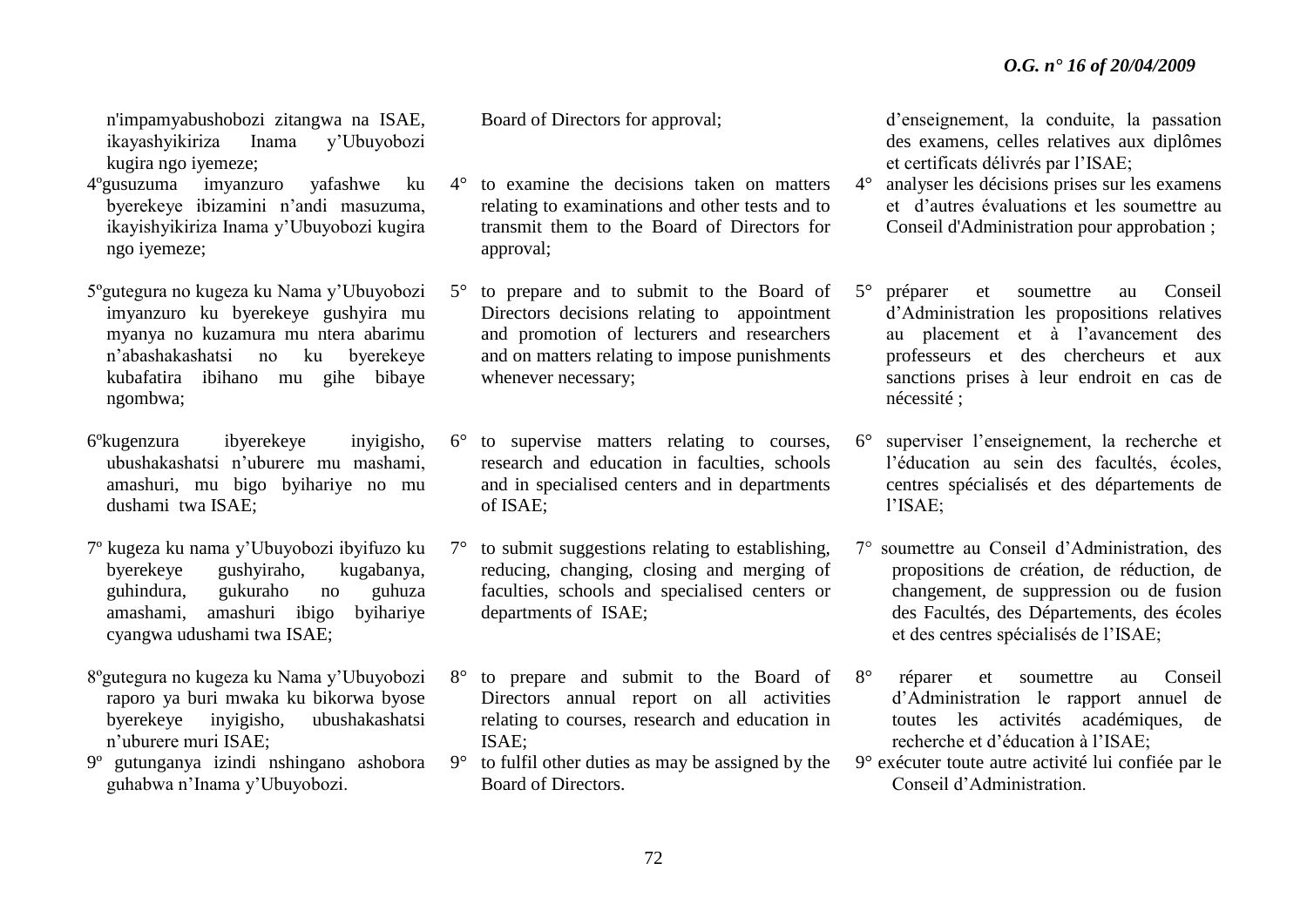## **Ingingo ya 28: Gushyiraho amatsinda yihariye ya Sena Akademiki ya ISAE**

Mu mirimo yayo, Sena Akademiki ishobora gushyiraho amatsinda yihariye agizwe na bamwe mu bayigize cyangwa undi wese wakwifashishwa kugira ngo igere ku nshingano zayo.

## **Ingingo ya 29: Iterana ry'Inama za Sena Akademiki ya ISAE**

Sena Akademiki ya ISAE iterana rimwe mu mezi abiri (2) n'igihe cyose bibaye ngombwa, itumiwe na Perezida wayo cyangwa Visi Perezida iyo Perezida adahari, cyangwa bisabwe mu nyandiko na kimwe cya gatatu (⅓) cy'abayigize.

Inama ya Sena Akademiki ya ISAE iterana mu buryo bwemewe n'amategeko iyo hari nibura bibiri bya gatatu (2/3) by'abayigize.

#### **Ingingo ya 30: Gufata ibyemezo**

Sena Akademiki ya ISAEifata ibyemezo ku bwumvikane busesuye. Iyo bidashobotse, ibyemezo bifatwa hakoreshejwe amatora ku bwiganze burunduye bw'amajwi y'abari mu nama. Iyo amajwi angana, irya Perezida ni ryo rikemura impaka.

## **Article 28: Establishment of specialised committees of the Academic Senate of ISAE**

In its duties, the Academic Senate may establish specialised committees composed of some of its members or any other person from whom to seek support in order for ISAE to fulfill its responsibilities.

## **Article 29: Meetings of the Academic Senate of ISAE**

The Senate of ISAE shall meet once in two (2) months and whenever deemed necessary upon the invitation by its Chairperson or Vice-Chairperson in case the Chairperson is absent, or upon request, in writing of one third (1/3) of its members.

The Senate of ISAE shall legally meet if at least two thirds (2/3) of its members are present.

#### **Article 30: Decision making**

The Academic Senate of ISAE shall take decisions by consensus. If not possible, the decisions shall be taken through an absolute majority vote of the members present to the meeting. In the event of a voting tie, the vote of the Chairperson shall have a casting vote.

## **Article 28: Création des comités spécialisés au sein du Sénat académique de l'ISAE**

Dans ses fonctions, le Sénat académique peut créer des comités spécialisés composés de certains de ses membres ou de toute autre personne ressource pour la réalisation de ses attributions.

## **Article 29 : Tenue des réunions du Sénat Académique de l'ISAE**

Le Sénat Académique de l'ISAE se réunit une fois tous les deux (2) mois, et autant de fois que de besoin sur convocation de son Président ou de son Vice-Président en cas d'absence ou d'empêchement du Président, ou sur demande écrite d'un tiers (1/3) de ses membres.

Le Sénat Académique de l'ISAE se réunit régulièrement lorsque au moins deux tiers (2/3) de ses membres sont présents.

#### **Article 30 : Prise de décisions**

Les décisions du Sénat académique de l'ISAE sont prises par consensus. A défaut de consensus, elles sont prises à la majorité absolue des voix des membres présents. En cas d'égalité de voix, celle du Président est prépondérante.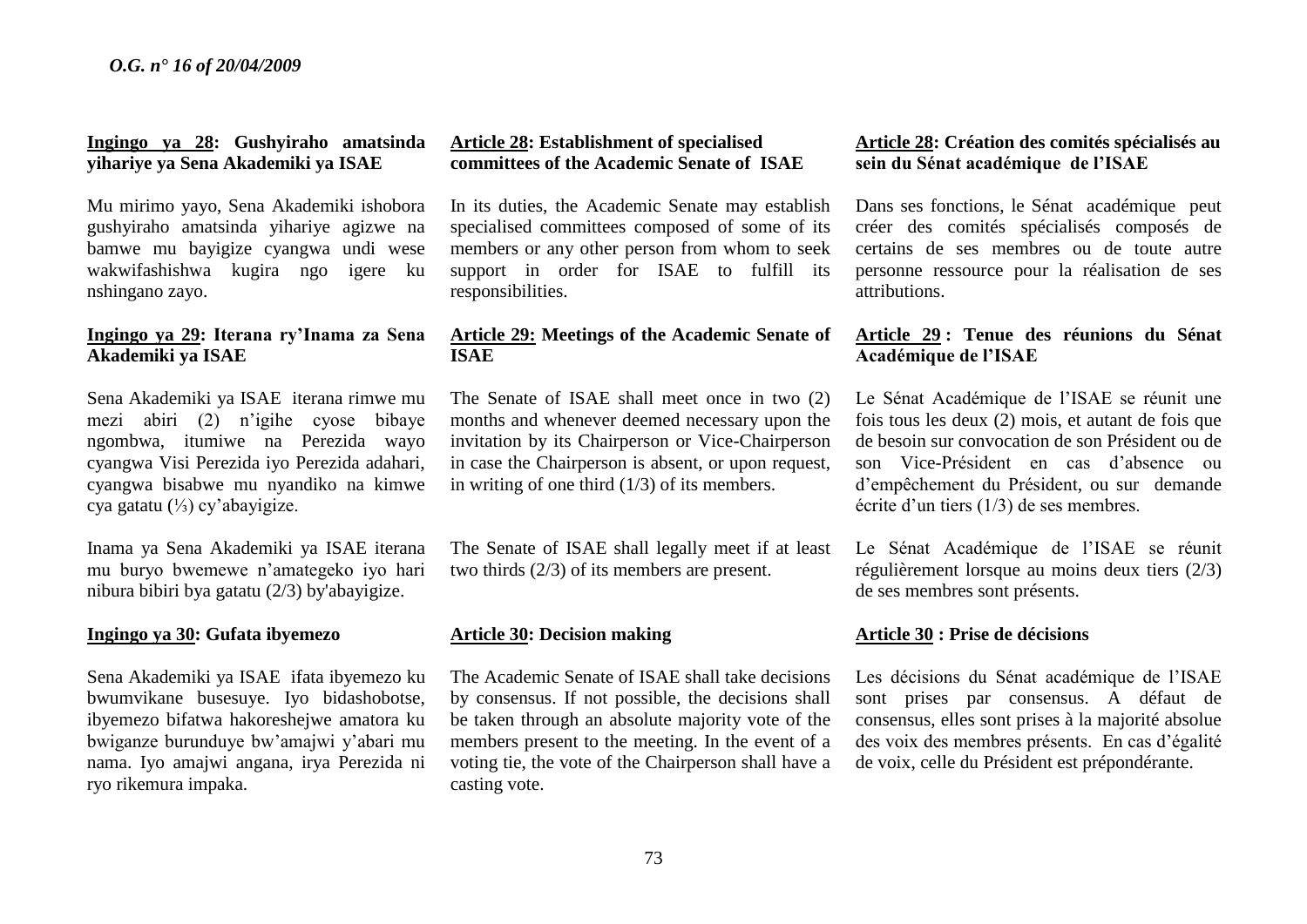| Icyiciro cya 3: Inama Nshingwabikorwa                                                                                                                                                                                                                                                                                                                                                                                                                                           | <b>Section 3: Executive Council</b>                                                                                                                                                                                                                                                                                                                                                                                                                                                                                      | <b>Section 3 : Conseil Exécutif</b>                                                                                                                                                                                                                                                                                                                                                                                                                                                                                                          |
|---------------------------------------------------------------------------------------------------------------------------------------------------------------------------------------------------------------------------------------------------------------------------------------------------------------------------------------------------------------------------------------------------------------------------------------------------------------------------------|--------------------------------------------------------------------------------------------------------------------------------------------------------------------------------------------------------------------------------------------------------------------------------------------------------------------------------------------------------------------------------------------------------------------------------------------------------------------------------------------------------------------------|----------------------------------------------------------------------------------------------------------------------------------------------------------------------------------------------------------------------------------------------------------------------------------------------------------------------------------------------------------------------------------------------------------------------------------------------------------------------------------------------------------------------------------------------|
| ya 31:<br>Abagize<br>Ingingo<br>inama<br>Nshingwabikorwa                                                                                                                                                                                                                                                                                                                                                                                                                        | <b>Article 31: Members of the Executive Council</b>                                                                                                                                                                                                                                                                                                                                                                                                                                                                      | Article 31 : Membres du Conseil Exécutif                                                                                                                                                                                                                                                                                                                                                                                                                                                                                                     |
| Nshingwabikorwa<br>urwego<br>Inama<br>ni<br>rushinzwe gutegura rukanahuza ibikorwa<br>byose bijyanye n'imicungire y'abakozi<br>n'umutungo bya ISAE.                                                                                                                                                                                                                                                                                                                             | The Executive Council shall be the organ in<br>charge of preparing and coordinating all the<br>activities relating to management of the personnel<br>and property of ISAE.                                                                                                                                                                                                                                                                                                                                               | Le Conseil Exécutif est l'organe chargé de la<br>préparation et de la coordination de toutes les<br>activités sur la gestion du personnel et du<br>patrimoine de l'ISAE.                                                                                                                                                                                                                                                                                                                                                                     |
| Inama Nshingwabikorwa ya ISAE bugizwe<br>nibura n'aba bakurikira:                                                                                                                                                                                                                                                                                                                                                                                                               | The Executive Council of ISAE shall be at least<br>composed of the following persons:                                                                                                                                                                                                                                                                                                                                                                                                                                    | Le Conseil Exécutif de l'ISAE est au moins<br>composé des membres suivants :                                                                                                                                                                                                                                                                                                                                                                                                                                                                 |
| 1º Umuyobozi wa ISAE;<br>2º Abayobozi bungirije ba ISAE;<br>Abayobozi b'amashami,<br>ab'amashuri<br>$3^{\circ}$<br>n'ab'ibigo byihariye bishamikiye kuri ISAE;<br>4º Abayobozi b'udushami;<br>5° Umuyobozi ushinzwe ubutegetsi;<br>6 <sup>°</sup> Umuyobozi ushinzwe imari;<br>7º Umuyobozi w'inkoranyabitabo;<br>$8^{\circ}$<br>Umuyobozi<br>ushinzwe<br>inyigisho<br>n'ubushakashatsi;<br>$9^{\circ}$<br>Umuyobozi<br>ushinzwe<br>uburere<br>n'imibereho myiza y'abanyeshuri; | $1^\circ$ the Rector of ISAE;<br>the Vice-Rectors of ISAE;<br>$2^{\circ}$<br>the Deans of Faculties, Schools and Directors<br>$3^\circ$<br>of specialised centers of ISAE;<br>the Heads of departments;<br>$4^{\circ}$<br>the Director for administration;<br>$5^\circ$<br>$6^{\circ}$<br>the Director of finance;<br>the Director of library;<br>$7^{\circ}$<br>the Director in charge of academic affairs and<br>$8^{\circ}$<br>research;<br>$9^\circ$<br>the Director in charge of education and<br>students affairs. | le Recteur de l'ISAE;<br>$1^{\circ}$<br>les Vice-Recteurs de l'ISAE;<br>$2^{\circ}$<br>les Doyens de Facultés, des Ecoles et les<br>$3^\circ$<br>Directeurs de centres spécialisés de l'ISAE;<br>les Chefs de départements ;<br>$4^{\circ}$<br>le Directeur administratif;<br>$5^{\circ}$<br>le Directeur financier ;<br>$6^{\circ}$<br>le Directeur de la bibliothèque;<br>$7^{\circ}$<br>le Directeur des affaires académiques et de<br>la recherche;<br>le Directeur chargé de l'éducation et des<br>$9^\circ$<br>services aux étudiants. |
| Inama Nshingwabikorwa ishobora kandi<br>gutumira mu nama zayo umuntu uwo ari we<br>wese isanga ari ngombwa kwitabira inama<br>zayo kugira ngo imirimo yayo ndetse n'iya<br>ISAE ishobore kurangizwa neza.                                                                                                                                                                                                                                                                       | The Executive Council may also invite in its<br>meeting any resourceful person it may deem<br>necessary for the smooth running of its activities<br>and those of ISAE.                                                                                                                                                                                                                                                                                                                                                   | Le Conseil Exécutif peut inviter à ses réunions,<br>toute personne dont la participation est jugée<br>utile à l'exécution de ses fonctions et à celles de<br>l'ISAE.                                                                                                                                                                                                                                                                                                                                                                         |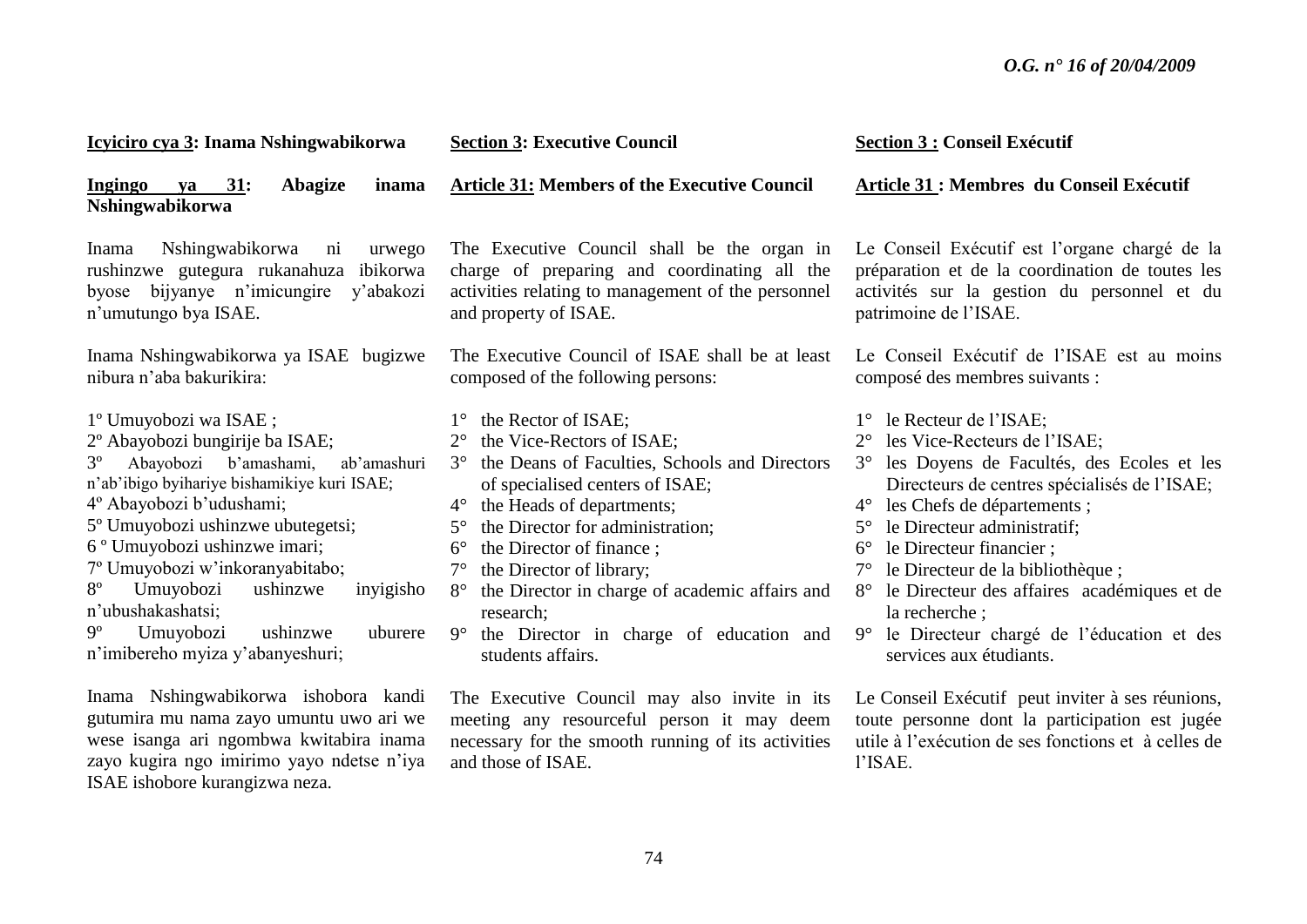Uretse abari mu nama nshingwabikorwa kubera imirimo bashinzwe, abandi batorerwa igihe cy'imyaka itatu (3) gishobora kongerwa.

## **Ingingo ya 32: Inshingano z'Inama Nshingwabikorwa**

Inama Nshingwabikorwa ifite inshingano zikurikira:

- 1°gutegura imbanziriza mushinga y'ingengo y'imari ya ISAE;
- 2°gukurikirana ibijyanye n'imicungire y'umutungo wa ISAE;
- 3°gukurikirana ibijyanye no gutanga akazi, gushyira abantu mu myanya, kuzamura mu ntera ndetse no kwirukanwa kw'abakozi b'ubutegetsi bwite bwa ISAE;
- 4°kugenzura imicungire y'abakozi, ibikoresho n'imari;

5°gutegura no kugeza ku Nama y'Ubuyobozi umushinga w'igenwa ry'inyongera ku mushahara w'abarimu n' abashakashatsi n'abandi bakozi muri ISAE;

Uburyo iyongera ritangwa bugenwa n'amategeko ngengamikorere ya ISAE.

6**°**kureba ibindi bibazo byose byerekeye imigendekere rusange ya ISAE;

With exception of the members of the Executive Council, others shall be appointed for a term of three (3) years which may be renewed.

#### **Article 32: Responsibilities of the Executive Council**

The Executive Council has the following duties:

- 1° to prepare the draft budget proposal of ISAE;
- 2° to monitor issues relating to management of the property of ISAE;
- 3° to ensure issues relating to recruitment, appointment, promotion as well as dismissal of administrative personnel of ISAE;
- 4° to control the personnel management, equipment and finance;
- 5° to prepare and to transmit to the Board of Directors the proposal of salary increaments of lecturers and researchers in ISAE;

The procedures for salary increament shall be determined by the rules of procedures of ISAE.

6° to examine all other issues relating to general performance of ISAE.

A l'exception des membres ex-officio du Conseil Exécutif, les autres membres sont élus pour un mandat de trois (3) ans renouvelable.

#### **Article 32: Attributions du Conseil Exécutif**

Les attributions du Conseil Exécutif sont les suivantes :

- 1° élaborer un avant-projet de budget de l'ISAE;
- 2° faire le suivi de la gestion du patrimoine de l' ISAE ;
- 3° faire le suivi de recrutement, d'affectation, de l'avancement et de la révocation du personnel administratif de l'ISAE;
- 4° assurer le contrôle de la gestion du personnel, de l'équipement et des finances ;
- 5° élaborer et soumettre au Conseil d'Administration le projet de majoration des salaires du personnel enseignant et des chercheurs de l'ISAE;

Les modalités de majoration des salaires sont déterminées par le règlement d'ordre intérieur de l'ISAE;

6° veiller à toutes les autres questions relatives à la performance générale de l'ISAE.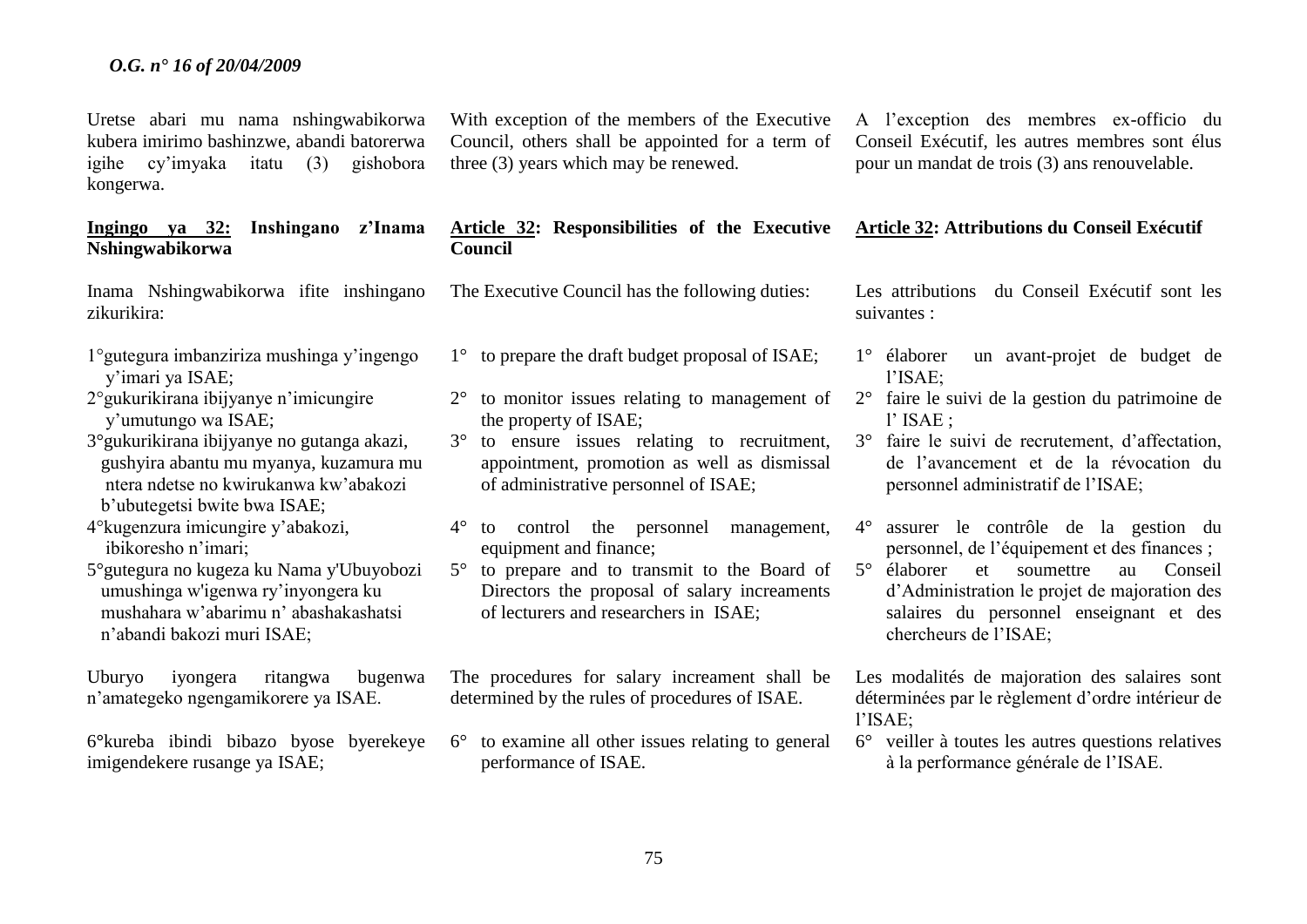**Icyiciro cya 4: Inama z'amashami, iz'amashuri n'iz'Ibigo byihariye bishamikiye kuri ISAE**

**Ingingo ya 33: Abagize inama z'amashami, iz'amashuri n'iz'ibigo bishamikiye kuri ISAE** 

Inama y'ishami, iy'ishuri cyangwa iy'ikigo cyihariye gishamikiye kuri ISAEnirwo rwego rukuru mu ishami, ishuri, cyagwa icyo kigo. Igizwe n'aba bakurikira:

- 1º Umuyobozi w'ishami cyangwa uw'ikigo cyihariye, ari na we Perezida wayo;
- 2º Umuyobozi wungirije w'ishami ishuli, cyangwa uw'ikigo cyihariye, ari na we Visi- Perezida wayo;
- 3º Umunyamabanga w'ishami cyangwa wishuri n'uw'ikigo cyihariye, ari na we mwanditsi wayo;
- 4º Abarimu n'abashakashatsi bahoraho b'ishami cyangwa ab'ikigo cyihariye;
- 5º Umunyeshuri umwe (1) utorwa na bagenzi be muri buri gashami k'ishami cyangwa ak'ikigo cyihariye.

Inama y' ishami cyangwa iy'ikigo cyihariye ishobora gutumira mu nama zayo umuntu **Section 4: Council of Faculties, Schools and speciali**s**ed Centers affiliated to ISAE**

**Article 33: Council members of Faculties, Schools and speciali**s**ed Centers of ISAE,** 

The Council of the faculty, a school or a specialised centre of ISAE shall be the highest organ of the faculty or that centre. It is composed of the following persons:

- 1° the Dean of the faculty or the Director of the School or of a specialised centre and who is its Chairperson;
- 2° the Vice Dean of the faculty, school or a specialised Centre and who is its Vice Chairperson;
- 3° the Secretary of the faculty or a school and of the specialised centre who is its rapporteur;
- 4° permanent teachers and researchers of the faculty, school or those of the specialised center;
- 5° one student elected by his or her peers in every department of the Faculty, school or of a specialised Centre.

The Council of a faculty, a school or of a specialised centre may invite in its meeting any

**Section 4 : Conseils de facultés, d'écoles et de centres spécialisés attachés à l'ISAE**

# **Article 33 : Membres des Conseils de facultés, d'écoles et de centres spécialisés de l'ISAE**

Le Conseil de la faculté, de l'école ou du centre spécialisé attaché à l'ISAE est l'organe suprême de la faculté, de l'école ou du centre. Il est composé des membres suivants :

- 1° le Doyen de la faculté ou le Directeur de l'école ou du centre spécialisé, qui en est le Président ;
- 2° le Vice Doyen de la faculté, le Directeur adjoint de l'école ou du centre spécialisé, qui en est Vice-Président ;
- 3° le Secrétaire de la faculté, de l'école ou du centre spécialisé, qui en est rapporteur ;
- 4° les enseignants et les chercheurs permanents de la faculté, de l'école ou du centre spécialisé ;
- 5° un étudiant élu par ses pairs dans chaque département de la faculté, de l'école ou du centre spécialisé.

Le Conseil d'une faculté, d'une école ou d'un centre spécialisé peut, au cours de ses réunions,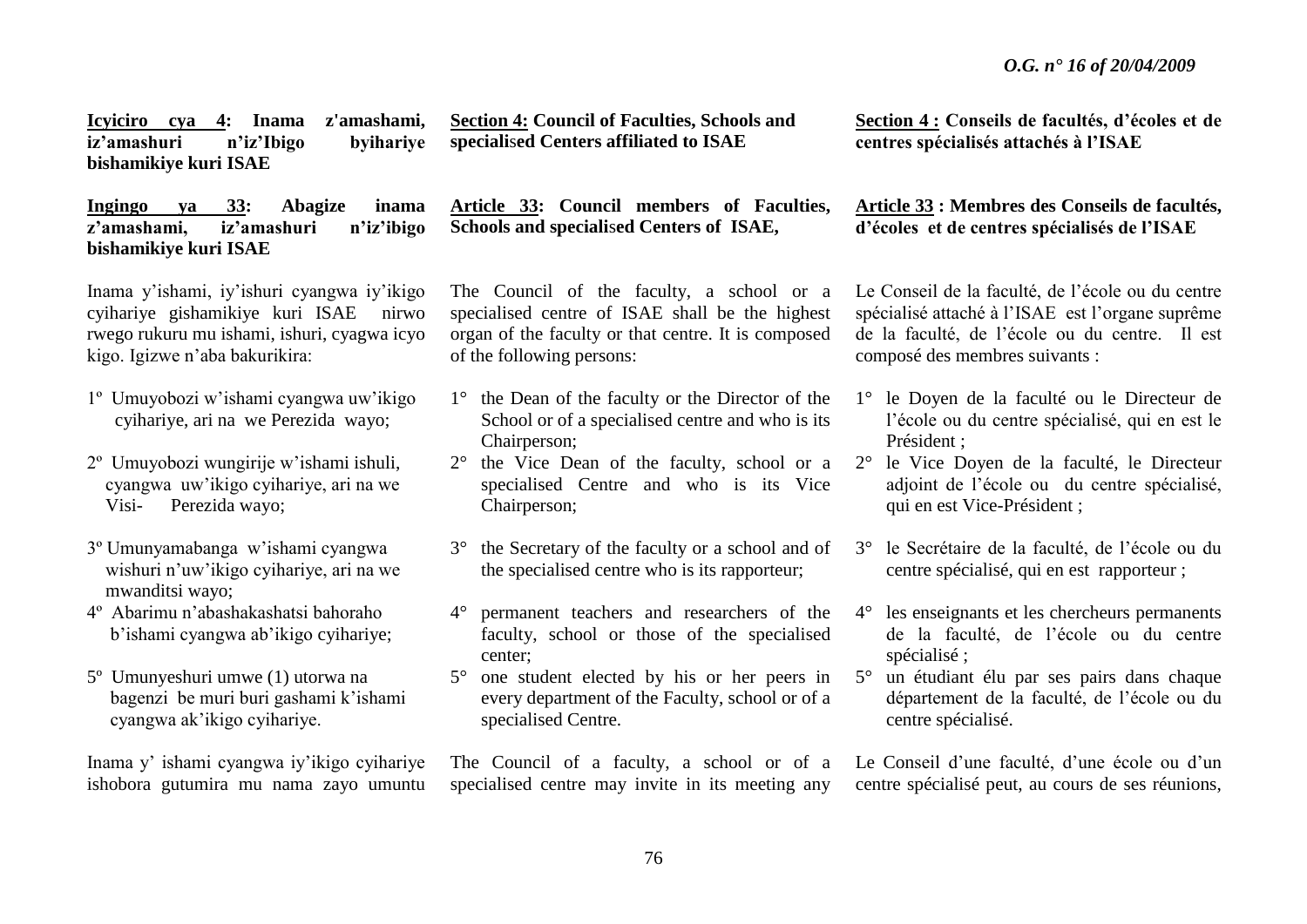wese ibona ashobora kuyungura inama ku ngingo runaka ifite ku murongo w'ibyigwa. Ntiyemerewe gutora no gukurikirana iyigwa ry'izindi ngingo ziri ku murongo w'ibyigwa.

## **Ingingo ya 34: Imiterere n'imikorere by'ishami, by'ishuri n'iby'ikigo gishamikiye kuri ISAE n'iby'udushami**

Imiterere n'imikorere by'ishami, by'ishuri, by'ikigo cyihariye gishamikiye kuri ISAE n'iby'udushami bigenwa n'Inama y'Ubuyobozi ibisabwe na Sena Akademiki ya ISAE.

## **UMUTWE WA VII: UBUYOBOZI BWA ISAE**

Umuyobozi wa ISAE ni we uyobora kandi

resourceful person in order to support it in particular issues on the agenda. He/she shall not be entitled to the right to vote and to follow the debates of other items on the agenda.

**Article 34: Organi**s**ation and the functioning of the Faculty, school and the centre affiliated to ISAE and departments** 

The organisation and functioning of a faculty, a school, a specialised centre affiliated to ISAE and departments shall be determined by the Board of Directors upon proposal by the Academic Senate of ISAE.

#### **CHAPTER VII: MANAGEMENT OF ISAE**

inviter toute personne ressource qu'il estime compétente sur des questions particulières. Cette personne n'a pas de voix délibérative et ne participe pas aux débats concernant les autres points à l'ordre du jour.

## **Article 34: Organisation et fonctionnement de la faculté, de l'école et du centre attaché à l'ISAE et des départements**

L'organisation et le fonctionnement de la faculté, de l'école et du centre spécialisé attaché à l'ISAE et des départements sont déterminés par le Conseil d'Administration sur proposition du Sénat Académique de l'ISAE ;

### **CHAPITRE VI: DIRECTION DE L'ISAE**

| Icyiciro cya mbere: Umuyobozi wa ISAE                                                                                       | <b>Section One: Rector of ISAE</b>                                                                                           | Section première : Recteur de l'ISAE                                                                                       |
|-----------------------------------------------------------------------------------------------------------------------------|------------------------------------------------------------------------------------------------------------------------------|----------------------------------------------------------------------------------------------------------------------------|
| Ingingo ya 35: Ishyirwaho ry'Umuyobozi<br>wa ISAE                                                                           | Article 35: Appointment of the Rector of ISAE                                                                                | <b>Article 35 : Nomination du Recteur de l'ISAE</b>                                                                        |
| Umuyobozi wa ISAE, ashyirwaho n'Iteka<br>rya Perezida; ahabwa manda y'imyaka ine<br>(4) ishobora kongerwa inshuro imwe (1). | The Rector of ISAE shall be appointed by a<br>Presidential Order for a four (4) year term which<br>may be renewed only once. | Le Recteur de l'ISAE est nommé par Arrêté<br>Présidentiel pour un mandat de quatre (4) ans<br>renouvelable une seule fois. |
| Ingingo ya 36: Inshingano z'Umuyobozi<br>wa ISAE                                                                            | Article 36: Duties of the Rector of ISAE                                                                                     | 36: Attributions du Recteur de<br>Article<br><b>PISAE</b>                                                                  |

77

The Rector of ISAE shall direct and co-ordinate Le Recteur de l'ISAE assure la direction et la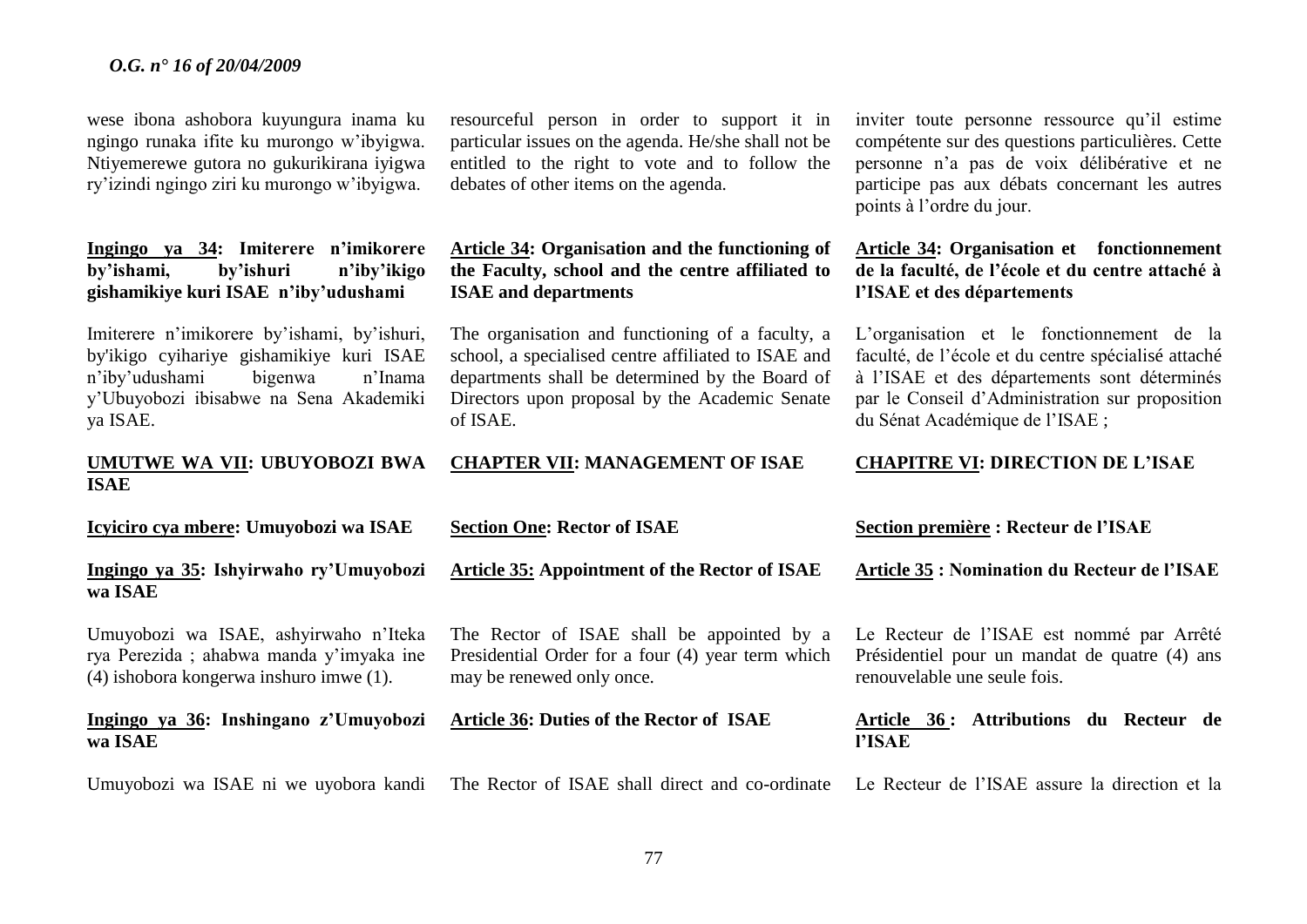agahuza ibikorwa bya buri munsi bya ISAE mu rwego rw'inyigisho, ubushakashatsi, uburere, ubuyobozi n'icungamutungo.

Ashinzwe by'umwihariko ibi bikurikira:

- 1º gushyira mu bikorwa ibyemezo by'Inama y'Ubuyobozi;
- 2º kwita ku mikoreshereze n'imicungire y'imari n'umutungo bya ISAE;
- 3º guhagararira ISAE imbere y'amategeko; 4º guhagararira ISAE mu Rwanda no mu
- mahanga;
- 5º kwita ku mibereho myiza, uburezi, imyifatire n'imyitwarire myiza y'abanyeshuri n'iy'abakozi;
- 6º gushyikiriza Inama y'Ubuyobozi umushinga w'igenamigambi ry'ibikorwa bya ISAE by'igihe gito, igiciriritse n'ikirambye;
- 7º gushyikiriza Inama y'Ubuyobozi iteganyabikorwa rya buri mwaka n'imbanzirizamushinga y'ingengo y'imari bya ISAE kugira ngo ibisuzume inabyemeze;
- 8º gutegura umushinga w'ubufatanye n'andi Mashuri Makuru, Ibigo by'Ubushakashatsi n'izindi nzego no kuwushyikiriza Inama y'Ubuyobozi kugira ngo iwemeze;

the daily academic activities, research, education, administration and management of ISAE.

He or she shall be responsible particularly for the following:

- 1° to implement the decisions of the Board of Directors:
- 2° to ensure rational utilisation and management of finance and assets of ISAE;
- 3° to represent ISAE before the Law;
- 4° to represent ISAE both at the national and international levels;
- 5° to ensure the welfare, education, discipline, good conduct of the students and the staff members;
- 6° to forward short, medium and long term draft plan of action of ISAE to the Board of Directors for approval;
- 7° to submit to the Board of Directors the annual action plan and the annual budget draft proposal of ISAE for approval and adoption;
- 8° to prepare the cooperation agreement proposals between the higher learning institutions, research centers and other organs and forward them to the Board of Directors for approval;

coordination journalières des activités académiques, de recherche, d'éducation, d'administration et de gestion de l'ISAE.

Il est particulièrement chargé de :

- 1° mettre en application les décisions du Conseil d'Administration ;
- 2° veiller à l'utilisation et à la gestion des finances et du patrimoine de l'ISAE;
- 3° être le représentant légal de l'ISAE;
- 4° représenter ISAE tant au niveau national qu'international ;
- 5° veiller au bien-être, à l'éducation, à la discipline et à la bonne conduite des étudiants et du personnel ;
- 6° soumettre au Conseil d'Administration le projet du Plan d'action de l'ISAE à court, à moyen et à long terme;
- 7° soumettre au Conseil d'Administration le plan d'action annuel et l'avant-projet de budget de l'ISAE pour approbation et adoption;
- 8° préparer le projet de convention de coopération avec d'autres institutions d'enseignement supérieur, des centres de recherche et d'autres instances et le soumettre au Conseil d'Administration pour approbation ;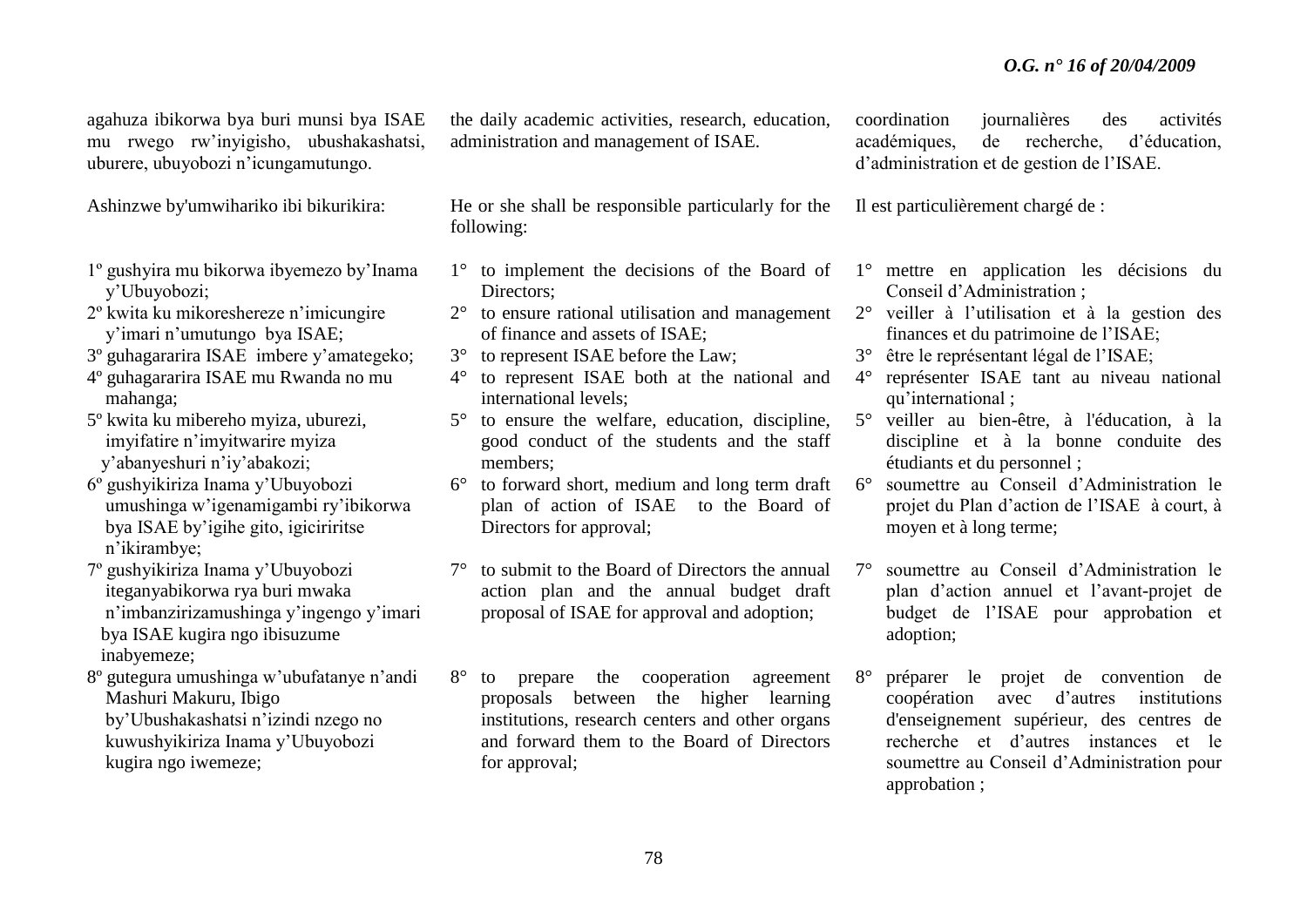- 9º gukora buri mwaka raporo rusange y'ibikorwa n'imikoreshereze y'imari bya ISAE no kuyishyikiriza Inama y'Ubuyobozi;
- 10º kugena umuyobozi wungirije wa ISAE umusimbura, iyo umuyobozi wungirije wa ISAE ushinzwe inyigisho n'uburere adahari;
- 11º gukora indi mirimo yose ijyanye n'inshingano ze ashobora kugenerwa n'Inama y'Ubuyobozi.

## **Ingingo ya 37: Inshingano z'Umuyobozi wa ISAE mu bihe byihutirwa**

Mu bihe byihutirwa kandi Inama y'Ubuyobozi idashoboye guterana, Umuyobozi wa ISAEagishije inama inzego za ISAE bireba**,** ashobora gufata ibyemezo byihutirwa kugira ngo ISAE ishobore kurangiza inshingano zayo.

Iyo bigenze bityo, Umuyobozi wa ISAE agomba kubimenyesha Perezida w'Inama y'Ubuyobozi ya ISAE mu nyandiko bitarenze iminsi itatu (3) y'akazi uhereye umunsi ibyo byemezo byafatiweho. Inama ikurikira y'Ubuyobozi irabisuzuma kugira ngo ibifatire umwanzuro.

- 9° to prepare the annual activity and financial reports of ISAE and submit them to the Board of Directors for approval;
- 10° to appoint a Vice-Rector of ISAE to replace him/her when the Vice-Rector in charge of Academic Affairs is absent;
- 11° to carry out any other duties related to his/her responsibilities as may be assigned to him/her by the Board of Directors.

## **Article 37: Duties of the Rector of ISAE in emergency cases**

In case of emergency and if the Board of Directors cannot meet, the Rector of ISAE after consultation with the relevant ISAE organs, may take urgent decisions to enable ISAE fulfil its responsibilities.

In that case, the Rector of ISAE shall notify these resolutions in writing to the Chairperson of the Board of Directors of ISAE in a period not exceeding three (3) working days following the date on which they were taken. The following meeting of the Board shall examine the resolutions in order to take a decision.

- 9° préparer et soumettre chaque année au Conseil d'Administration le rapport annuel d'activités et le rapport financier de l'ISAE;
- 10° désigner le Vice-Recteur de l'ISAE qui le remplace en cas d'absence ou d'empêchement du Vice-Recteur chargé des affaires académiques et éducationnelles;
- **11°** exécuter toute autre activité en rapport avec ses attributions lui confiée par le Conseil d'Administration.

## **Article 37: Attributions du Recteur de l'ISAE en cas d'urgence**

En cas d'urgence et d'impossibilité du Conseil d'Administration de siéger, le Recteur de l'ISAE peut, en concertation avec les organes concernés de l'ISAE, prendre les décisions urgentes permettant à l'ISAE d'accomplir sa mission.

Dans ce cas, le Recteur de l'ISAE doit communiquer ces décisions par écrit au Président du Conseil d'Administration endéans trois (3) jours ouvrables à compter de la date de la prise de ces décisions. Le Conseil d'Administration examine et se prononce sur ces décisions au cours de sa plus prochaine séance.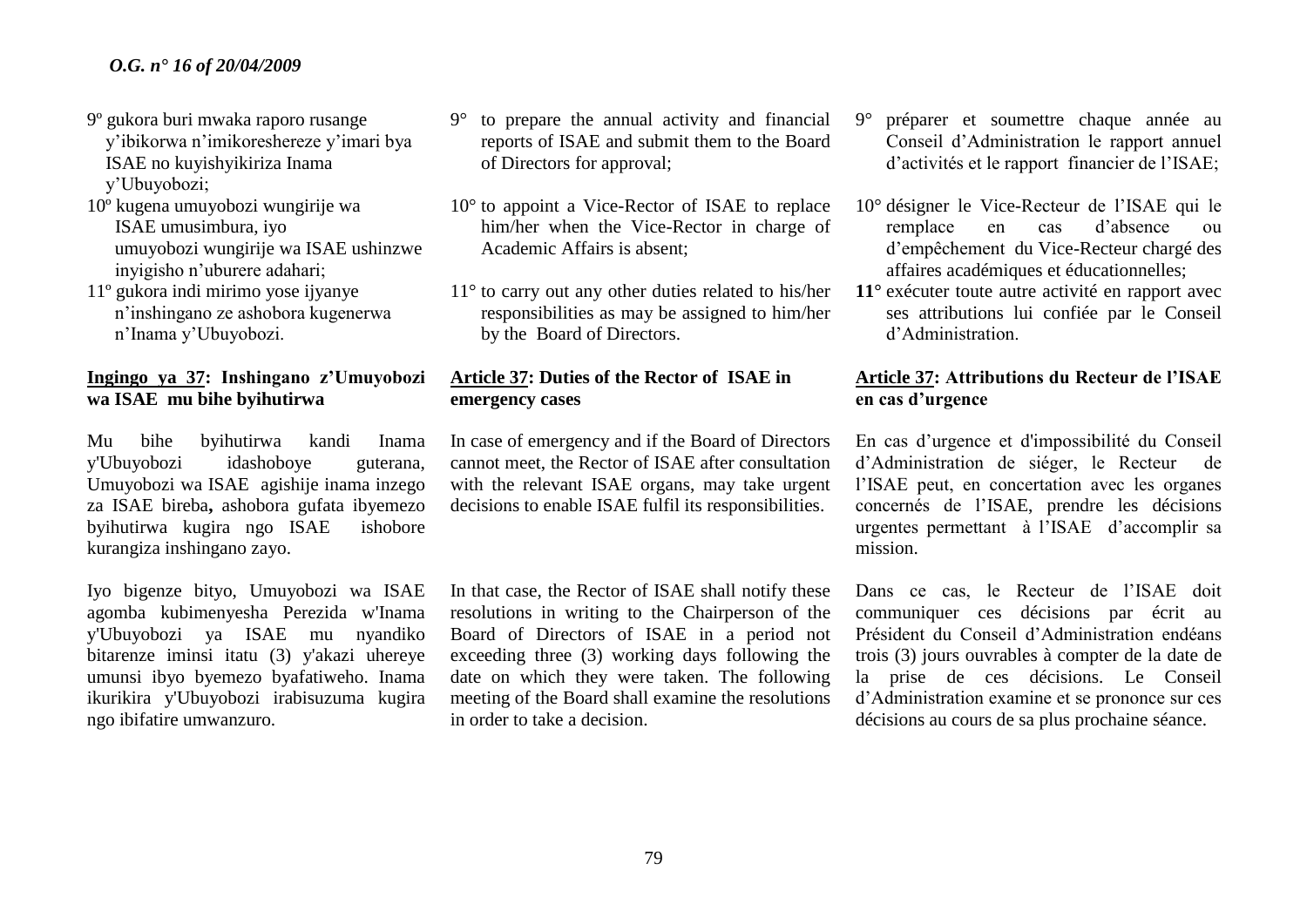| Icyiciro cya 2: Abayobozi bungirije ba<br><b>ISAE</b>                                                                                          | <b>Section 2: Vice Rectors of ISAE</b>                                                                                                                                  | <b>Section 2: Vice-Recteurs de l'ISAE</b>                                                                                                  |
|------------------------------------------------------------------------------------------------------------------------------------------------|-------------------------------------------------------------------------------------------------------------------------------------------------------------------------|--------------------------------------------------------------------------------------------------------------------------------------------|
| Ingingo ya 38: Uruhare rw'abunganira<br>Umuyobozi wa ISAE                                                                                      | <b>Article 38: Role of Vice Rectors of ISAE</b>                                                                                                                         | Article 38 : Rôle des Vice-Recteurs de l'ISAE                                                                                              |
| Mu kurangiza inshingano ze, umuyobozi wa<br>ISAE yunganirwa n'abayobozi bungirije.                                                             | The Vice Rectors shall assist the Rector of ISAE<br>in fulfillment of his/her duties.                                                                                   | Dans l'exercice de ses fonctions, le Recteur de<br>l'ISAE est assisté par les Vice-Recteurs.                                               |
| Ingingo ya 39: Ishyirwaho ry'Abayobozi<br>bungirije ba ISAE                                                                                    | Article 39: Appointment of Vice Rectors of<br><b>ISAE</b>                                                                                                               | <b>Article 39: Nomination des Vice-Recteurs de</b><br><b>l'ISAE</b>                                                                        |
| Abayobozi bungirije ba ISAE bashyirwaho<br>n'Iteka rya Minisitiri w'Intebe. Bahabwa<br>manda y'imyaka ine (4) ishobora kongerwa<br>rimwe gusa. | The Vice-Rectors of ISAE shall be appointed by a<br>Prime Minister's Order. They are appointed for a<br>four (4) year term of office which may be renewed<br>only once. | Les Vice-Recteurs de l'ISAE sont nommés par<br>Arrêté du Premier Ministre pour un mandat de<br>quatre (4) ans renouvelable une seule fois. |
| Ingingo ya 40: Ibyiciro by'abayobozi<br>bungirije ba ISAE                                                                                      | <b>Article 40: Categories of Vice Rectors of ISAE</b>                                                                                                                   | Article 40: Catégories des Vice-Recteurs de<br>l'ISAE                                                                                      |
| ISAE igira Abayobozi bungirije batatu (3):                                                                                                     | ISAE shall have three (3) Vice Rectors:                                                                                                                                 | L'ISAE est doté de trois (3) Vice-Recteurs<br>suivants :                                                                                   |
| 1°Umuyobozi wungirije ushinzwe                                                                                                                 | 1° Vice Rector in charge of Academic and                                                                                                                                | 1° un Vice-Recteur des affaires académiques;                                                                                               |
| invigisho n'uburere;<br>2 <sup>o</sup> Umuyobozi wungirije ushinzwe<br>ubuyobozi n'imari;                                                      | <b>Educational Affairs;</b><br>2° Vice Rector in charge of Administration and<br>Finance;                                                                               | un Vice-Recteur Administratif et Financier;<br>$2^{\circ}$                                                                                 |
| 3 <sup>o</sup> Umuyobozi wungirije ushinzwe<br>Ubushakashatsi.                                                                                 | 3° Vice Rector in charge of Research.                                                                                                                                   | 3° un Vice-Recteur chargé de la recherche.                                                                                                 |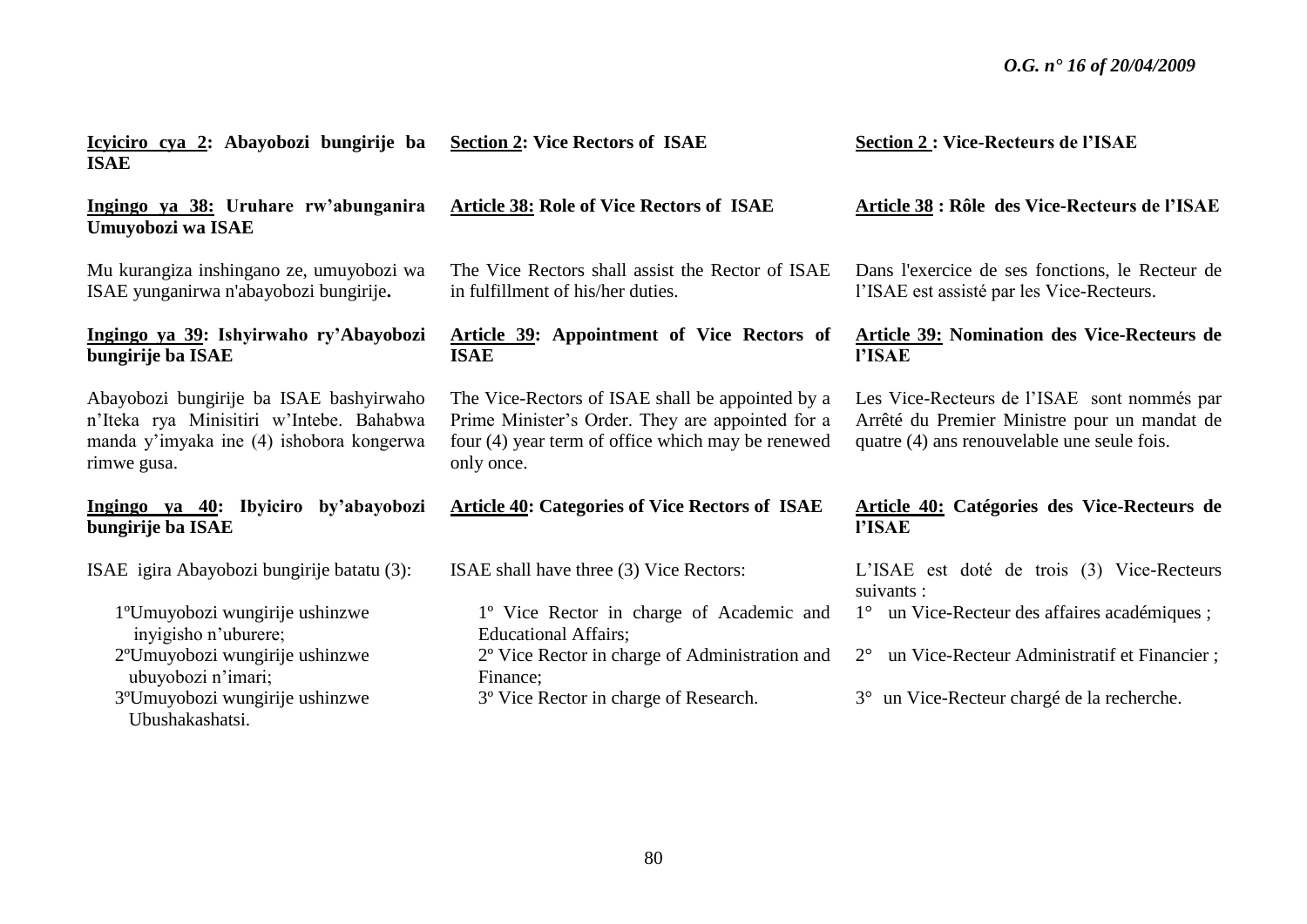**Ingingo ya 41: Inshingano z'Umuyobozi wungirije wa ISAE ushinzwe inyigisho n'uburere**

Umuyobozi wungirije wa ISAE ushinzwe inyigisho n'uburere ashinzwe ibi bikurikira:

- 1º guhuza ibikorwa bijyanye na gahunda z'imirimo yose yerekeye inyigisho n'uburere muri ISAE;
- 2º gutegura inama za Sena Akademiki ya ISAE no gukurikirana iyubahirizwa ry'ibyemezo byayo;
- 3º gusimbura umuyobozi wa ISAE iyo adahari;
- 4º gukora indi mirimo ijyanye n'inshingano ze ashobora kugenerwa n'Umuyobozi wa ISAE.

## **Ingingo ya 42: Inshingano z'Umuyobozi wungirije wa ISAE ushinzwe ubuyobozi n'imari**

Umuyobozi wungirije wa ISAE ushinzwe ubuyobozi n'imari ashinzwe ibi bikurikira:

- 1º guhuza ibikorwa bijyanye n'inzego z'imirimo n'abakozi muri ISAE;
- 2º gutegura imbanzirizamushinga y'ingengo y'imari ya ISAE;

## **Article 41: Duties of the Vice Rector of ISAE in charge of Academic and Educational Affairs**

The duties of the Vice-Rector of ISAE for Academic and Educational Affairs are as follows:

- 1° to coordinate all activities related to all academic programs and education of ISAE;
- 2° to organise meetings of the Academic Senate of ISAE and to ensure the implementation of its decisions;
- 3° to replace the Rector of ISAE in case of his or her absence;
- 4° to carry out any other activity in relation with his or her duties as may be assigned to him or her by the Rector of ISAE.

## **Article 42: Duties of the Vice-Rector of ISAE in charge of Administration and Finance**

The duties of the Vice-Rector of ISAE in charge of Administration and Finance are as follows:

- 1° to coordinate all the activities relating to the organisational chart and to the personnel in ISAE;
- 2° to elaborate the draft budget proposal of ISAE;

## **Article 41: Attributions du Vice-Recteur de l'ISAE chargé des affaires académiques et éducationnelles**

Les attributions du Vice-Recteur de l'ISAE chargé des affaires académiques et éducationnelles sont les suivantes :

- 1° coordonner toutes les activités et les programmes académiques et d'éducation au sein de l'ISAE ;
- 2° préparer les réunions du Sénat académique de l'ISAE et s'assurer de la mise en application de ses décisions ;
- 3° remplacer le Recteur de l'ISAE en cas d'absence ou d'empêchement ;
- 4° exécuter toute autre activité rentrant dans ses attributions lui confiée par le Recteur de l'ISAE.

## **Article 42 : Attributions du Vice-Recteur administratif et financier de l'ISAE**

Le Vice-Recteur administratif et financier de l'ISAE est chargé de:

- 1° coordonner toutes les activités relatives au cadre organique et au personnel au sein de l' ISAE;
- 2° élaborer l'avant-projet de budget de l'ISAE;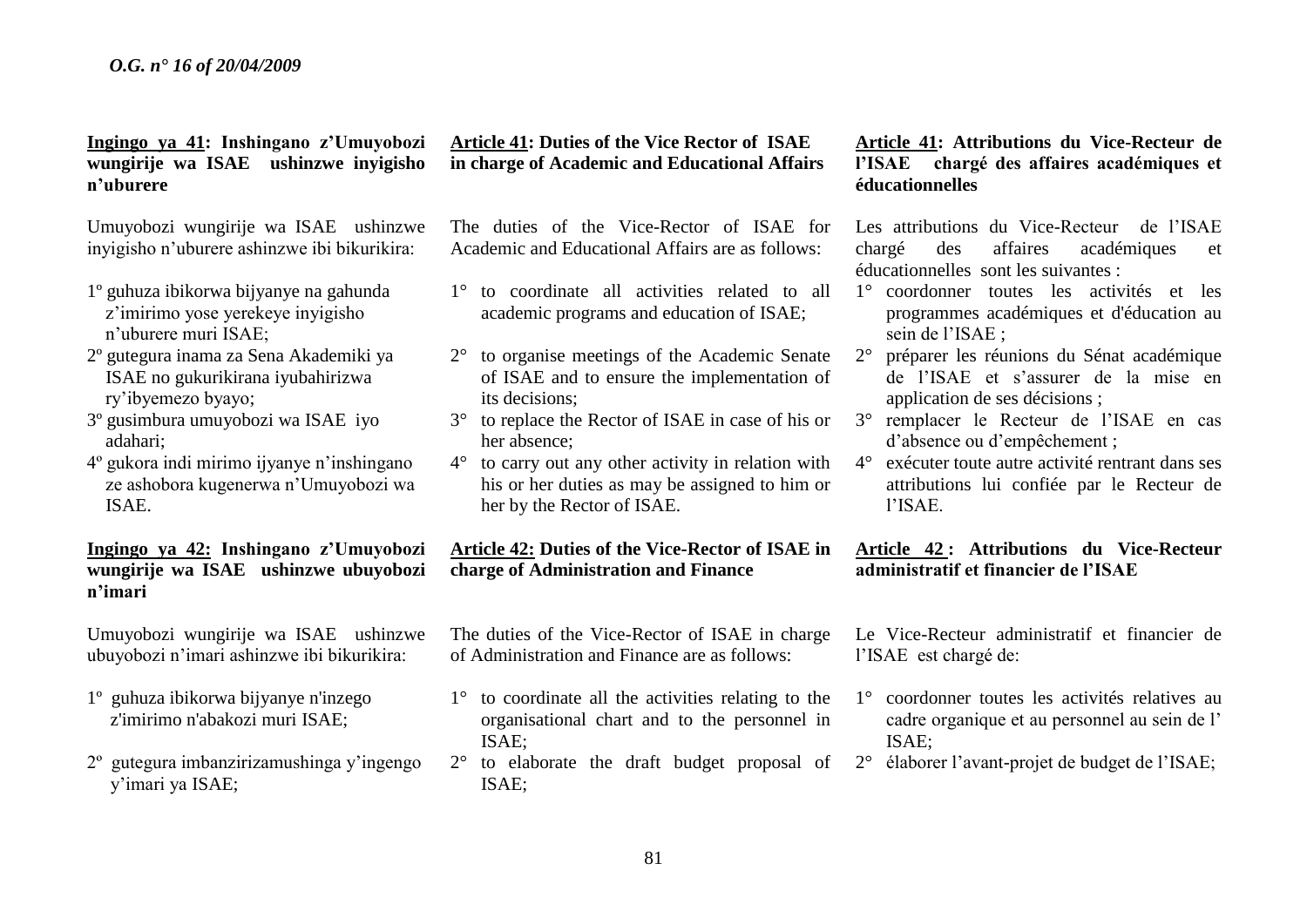- 3º gutegura ibyerekeye iyinjira ry'imari n'umutungo bya ISAE no gukurikirana uko bikoreshwa;
- 4º gukora indi mirimo ijyanye n'inshingano ze ashobora kugenerwa n'Umuyobozi wa ISAE.

## **Ingingo ya 43: Inshingano z'Umuyobozi wa ISAE ushinzwe ubushakashatsi**

Umuyobozi wungirije wa ISAE ushinzwe Ubushakashatsi ashinzwe ibi bikurikira:

- 1º guhuza ibikorwa bijyanye na gahunda z'imirimo yose yerekeye ubushakashatsi muri ISAE;
- 2º kugira uruhare mu itegura ry'inama za Sena Akademiki ya ISAE no gukurikirana iyubahirizwa ry'ibyemezo yafashe ku birebana n'ubushakashatsi;

3º gukora indi mirimo ijyanye n'inshingano ze ashobora kugenerwa n'Umuyobozi wa

ISAE.

- 3° to establish forecasts relating to revenues and other assets of ISAE and to monitor their utilisation;
- 4° to carry out any other duties related to his or her duties as may be assigned to him/her by the Rector of ISAE.

## **Article 43: Duties of the Vice-Rector of ISAE in charge of research**

The duties of the ISAE Vice-Rector in charge of research are as follows:

- 1° to coordinate all the activities and programmes relating to research in ISAE;
- 2° to participate in the organisation of meetings of the Academic Senate of ISAE and to ensure the implementation of its decisions relating to research;
- 3° to carry out any other activity in relation with his/her duties as may be assigned to him/her by the Rector of ISAE.
- 3° établir les prévisions en matière de recettes et de patrimoine de l'ISAE et faire le suivi de leur utilisation ;
- 4° exécuter toute autre activité rentrant dans ses attributions lui confiée par le Recteur de l'ISAE.

## **Article 43: Attributions du Vice-Recteur de l'ISAE chargé de la recherche**

Les attributions du Vice-Recteur de l'ISAE en charge de la recherche sont les suivantes :

- 1° coordonner toutes les activités et les programmes relatifs à la recherche;
- 2° prendre part à la préparation des réunions du Sénat académique de l'ISAE et s'assurer de la mise en application de ses décisions en matière de recherche;
- 3° exécuter toute autre activité rentrant dans ses attributions lui confiée par le Recteur de l'ISAE.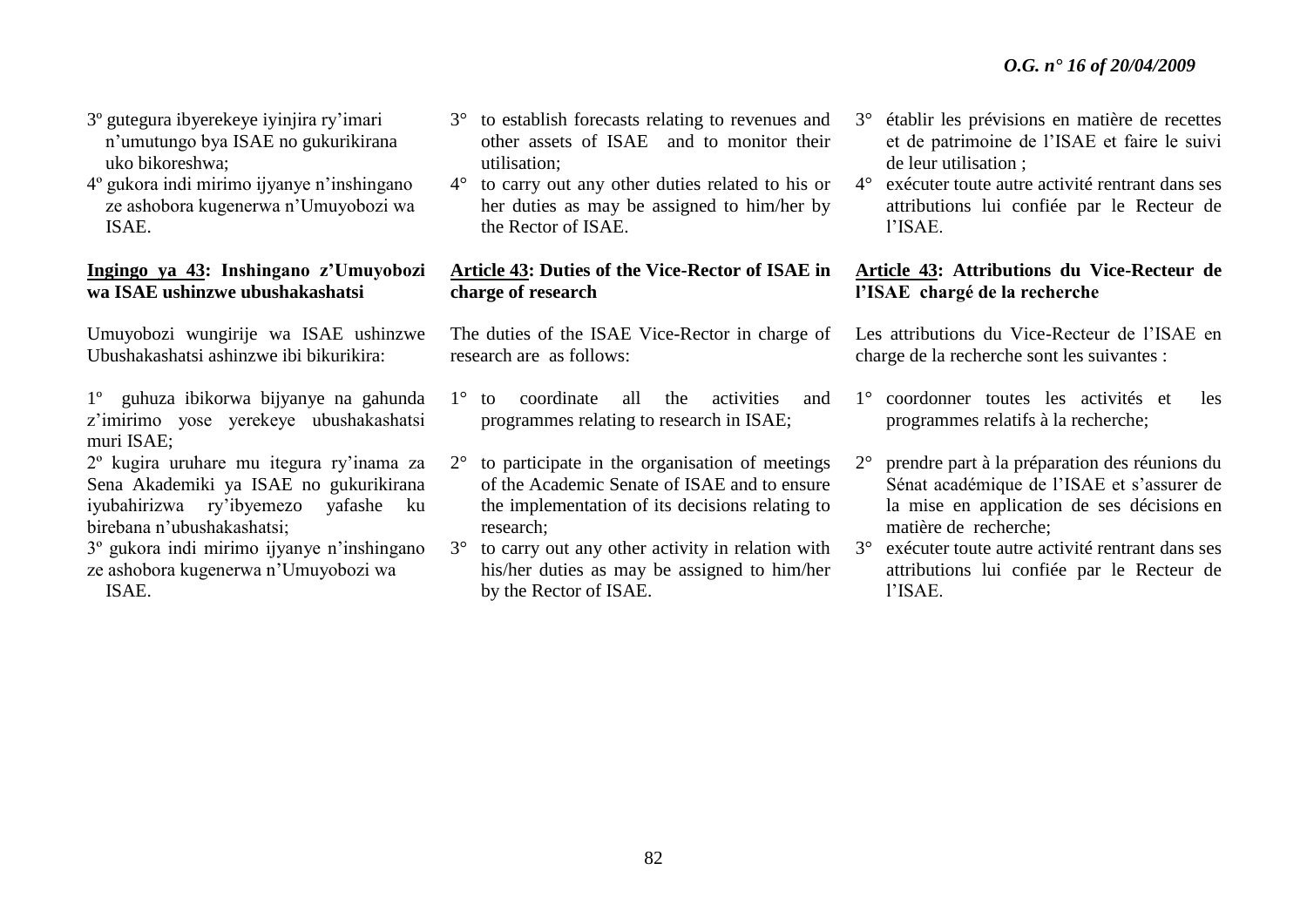**Icyiciro cya 3: Abayobozi b'amashami, ab'amashuri n'ibigo bishamikiye kuri ISAE** 

## **Ingingo ya 44: Uko Umuyobozi w'ishami, uw' ishuli n'Umuyobozi w'ikigo cyihariye gishamikiye kuri ISAE bajyaho**

Umuyobozi w'ishami atorwa n'abarimu bo muri iryo shami. Umuyobozi w'ishuri atorwa n'abarimu bo muri iryo shuri. Umuyobozi w'ikigo cyihariye gishamikiye kuri ISAE ashobora gutorwa cyangwa gushyirwaho n'Inama y'ubuyobozi ya ISAE.

Abavugwa mu gika cya mbere batorerwa igihe cy'imyaka itatu (3) gishobora kongerwa inshuro imwe .

**Icyiciro cya 4: Abayobozi b'udushami**

#### **Ingingo ya 45: Itorwa ry'umuyobozi w'agashami**

Umuyobozi w'agashami atorwa n'abarimu n'abashakashatsi bahoraho bo mu rwego akoreramo, akemezwa na Sena Akademiki ibisabwe n'inama y'ishami. Atorerwa igihe cy'imyaka itatu (3) gishobora kongerwa inshuro imwe (1).

**Section 3: Deans of Faculties, Directors of schools and specialised centers affiliated to ISAE** 

**Article 44: Appointment of the Dean of the Faculty, Director of the School and of the specialised center affiliated to ISAE**

The Dean of faculty shall be elected by lecturers in that faculty. The Director of a school shall be elected by lecturers of that school. The Director of a specialised center of ISAE may be elected or appointed by the Board of Directors of ISAE

Persons mentioned in paragraph one shall be elected for a term of office of three (3) years which may be renewed only once.

#### **Section 4: Heads of departments**

**Article 45: Election of the Head of Department**

The Head of department shall be elected by permanent lecturers and researchers of the category in which he/she is employed, and approved by the Academic Senate upon proposal by the department board. He/she shall serve a term of three (3) years renewable once.

**Section 3: Doyens de facultés, Directeurs d'écoles et de centres spécialisés attachés à l'ISAE**

**Article 44: Election du Doyen de faculté, du Directeur d'école et de centre spécialisé attaché à l'ISAE**

Le Doyen de Faculté est élu par les membres du personnel enseignant de la faculté. Le Directeur de l'école est élu par le personnel enseignant de cette école. Le Directeur d'école ou de centre spécialisé attaché à l'ISAE peut etre élu ou nommé par le Conseil d'Administration de l'ISAE.

Les personnes visées à l'alinéa premier sont élues pour un mandat de trois (3) ans renouvelable une fois.

#### **Section 4 : Chefs des départements**

#### **Article 45: Election du Chef de département**

Le Chef de département est élu par les membres du personnel enseignant et les chercheurs permanents de son département et approuvé par le Sénat académique de l'ISAE sur proposition du Conseil de faculté. Son mandat est de trois (3) ans renouvelable une fois.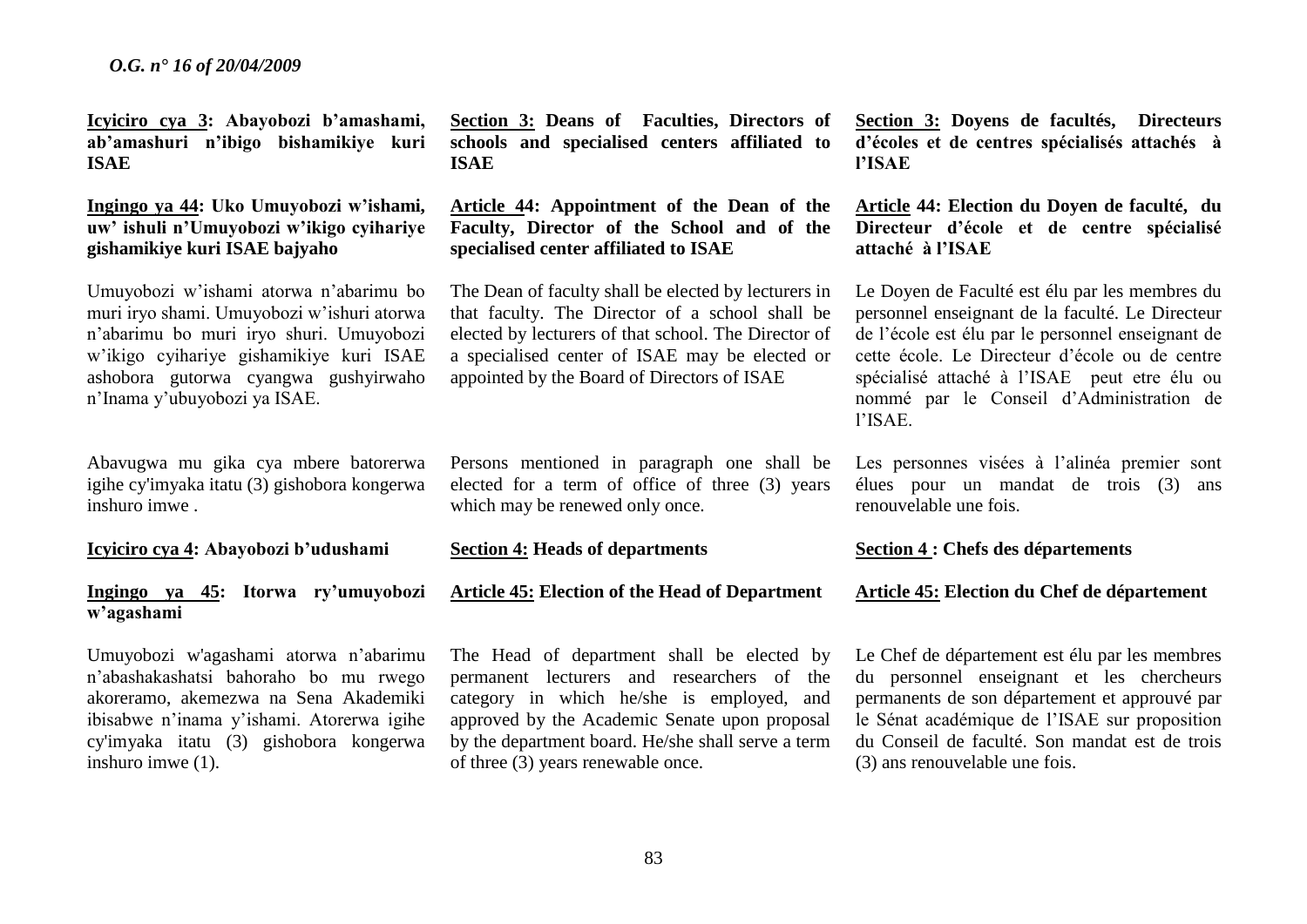**Ingingo ya 46: Inshingano z'Umuyobozi w'ishami, umuyobozi w'ishuri n'Umuyobozi w'ikigo cyihariye gishamikiye kuri ISAE n'Umuyobozi w'agashami**

Umuyobozi w'ishami, uw'ishuri n'uw'ikigo cyihariye gishamikiye kuri ISAE n'Umuyobozi w'agashami bashinzwe kuyobora imirimo rusange yerekeye inyigisho, uburere, ubushakashatsi n'ubuyobozi mu rwego bashinzwe.

**Article 46: Responsibilities of the Dean of the Faculty, Director of the School and the Director of the specialised centre affiliated to ISAE and the Head of Department**

The Dean of the faculty, the Director of a school and of a specialised Centre and the Head of Department shall be responsible for the general smooth running of academic activities, education, research and administrative affairs in accordance to their respective duties.

**Article 46: Attributions du Doyen de faculté, du Directeur d'école, de Centre spécialisé attaché à l'ISAE et du Chef de département**

Le Doyen de faculté, le Directeur d'école ou du centre spécialisé attaché à l'ISAE et le Chef de département assurent la direction des affaires académiques, éducationnelles, de recherche et administratives de leurs unités académiques respectives.

| <b>ABAKOZI</b><br><b>UMUTWE</b><br>BA<br>WA VIII:  | <b>CHAPTER VIII: PERSONNEL OF ISAE</b>                 | <b>CHAPITRE VIII: PERSONNEL DE L'ISAE</b>             |
|----------------------------------------------------|--------------------------------------------------------|-------------------------------------------------------|
| <b>ISAE</b>                                        |                                                        |                                                       |
| ya 47: Ibyiciro by'abakozi ba<br>Ingingo           | <b>Article 47: Categories of the personnel of ISAE</b> | 47 : Catégories du personnel de<br>Article            |
| <b>ISAE</b>                                        |                                                        | <b>l'ISAE</b>                                         |
| Abakozi ba ISAE bari mu byiciro bikurikira:        | The personnel of ISAE shall be composed of the         | Le personnel de l'ISAE comprend les catégories        |
| 1 <sup>°</sup> abarimu n'abashakashatsi;           | following categories:                                  | suivantes:                                            |
| 2 <sup>°</sup> abakozi bo mu buyobozi na tekiniki; | $1^\circ$ teaching and research staff;                 | 1° le personnel enseignant et de recherche;           |
| 3 <sup>°</sup> abakozi bunganira.                  | $2^{\circ}$ administrative and technical staff;        | $2^{\circ}$ le personnel administratif et technique ; |
|                                                    | $3^\circ$ support staff.                               | $3^{\circ}$ le personnel d'appui.                     |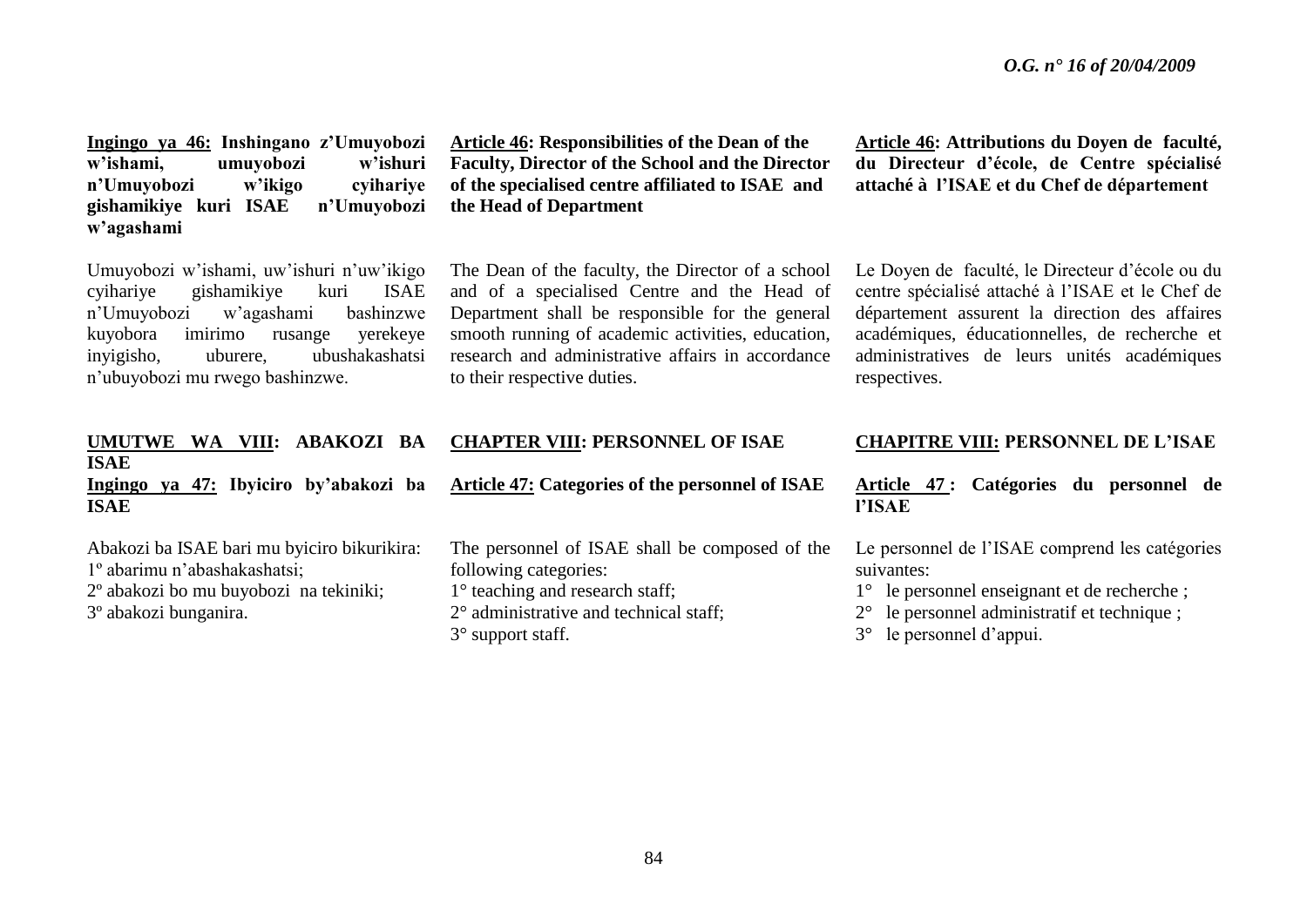#### **Icyiciro cya mbere: Abarimu n'abashakashatsi Section One: Teaching and research staff**

**Ingingo ya 48: Abarimu n'abashakashatsi**

Abarimu n'abashakashatsi ni abakozi bahawe akazi ko kwigisha cyangwa ak'ubushakashatsi bakora ku buryo buhoraho cyangwa ku buryo budahoraho.

## **Ingingo ya 49: Ishyirwaho, izamurwa mu ntera cyangwa ivanwa ku mirimo by'abarimu n'abashakashatsi ba ISAE**

Ibishingirwaho kugira ngo abarimu n'abashakashatsi bashyirwe mu mirimo, inzego zabo, uko bayivaho, uko bazamurwa mu ntera n'uko bafatirwa ibihano bigenwa n'Inama y'Igihugu y'Amashuri Makuru.

Abarimu n'abashakashatsi ba ISAE bashyirwaho, bakazamurwa mu ntera cyangwa bakavanwa ku mirimo n'Iteka rya Minisitiri w'Intebe abisabwe na Minisitiri ufite Amashuri Makuru mu nshingano ze, nawe ahereye ku cyifuzo cy'Inama y'Ubuyobozi ya ISAEishingiye ku byemezo bya Sena Akademiki ya ISAE bijyanye no gushyiraho no kuzamura mu ntera abarimu n'abashakashatsi.

## **Article 48: Teaching and research staff**

The teaching and research staff shall be staff members recruited either to teach or to carry out research on a permanent or temporary basis.

## **Article 49: Appointment, promotion or dismissal from duties of teaching and research staff of ISAE**

Modalities for recruitment, category dismissal, promotion and punishment of teaching and research staff shall be determined by the National Council for Higher Education.

The teaching and research staff of ISAE shall be recruited, promoted or dismissed by an order of the Primer Minister upon proposal of the Minister in charge of higher education upon consideration of the proposal of the Board of Directors of ISAE basing on the recommendations of the Academic Senate of ISAE relating to appointment and promotion of teaching and research staff.

**Section première : Personnel enseignant et de recherche**

#### **Article 48 : Personnel enseignant et de recherche**

Les membres du personnel enseignant et de recherche sont des agents engagés pour donner des enseignements ou faire des travaux de recherche à titre permanent ou temporaire.

## **Article 49 : Nomination, promotion ou révocation des membres du personnel enseignant et de recherche de l'ISAE**

Les modalités de recrutement, catégorisation, révocation, promotion et sanctions du personnel enseignant et de recherche sont déterminées par le Conseil National de l'Enseignement Supérieur.

Les membres du personnel enseignant et de recherche de l'ISAE sont nommés, promus, ou révoqués par Arrêté du Premier Ministre, sur proposition du Ministre ayant l'Enseignement Supérieur dans ses attributions, après avis du Conseil d'Administration de l'ISAE sur base des décisions du Sénat académique de l'ISAE relatives à la nomination et à la promotion des membres du personnel enseignant et de recherche.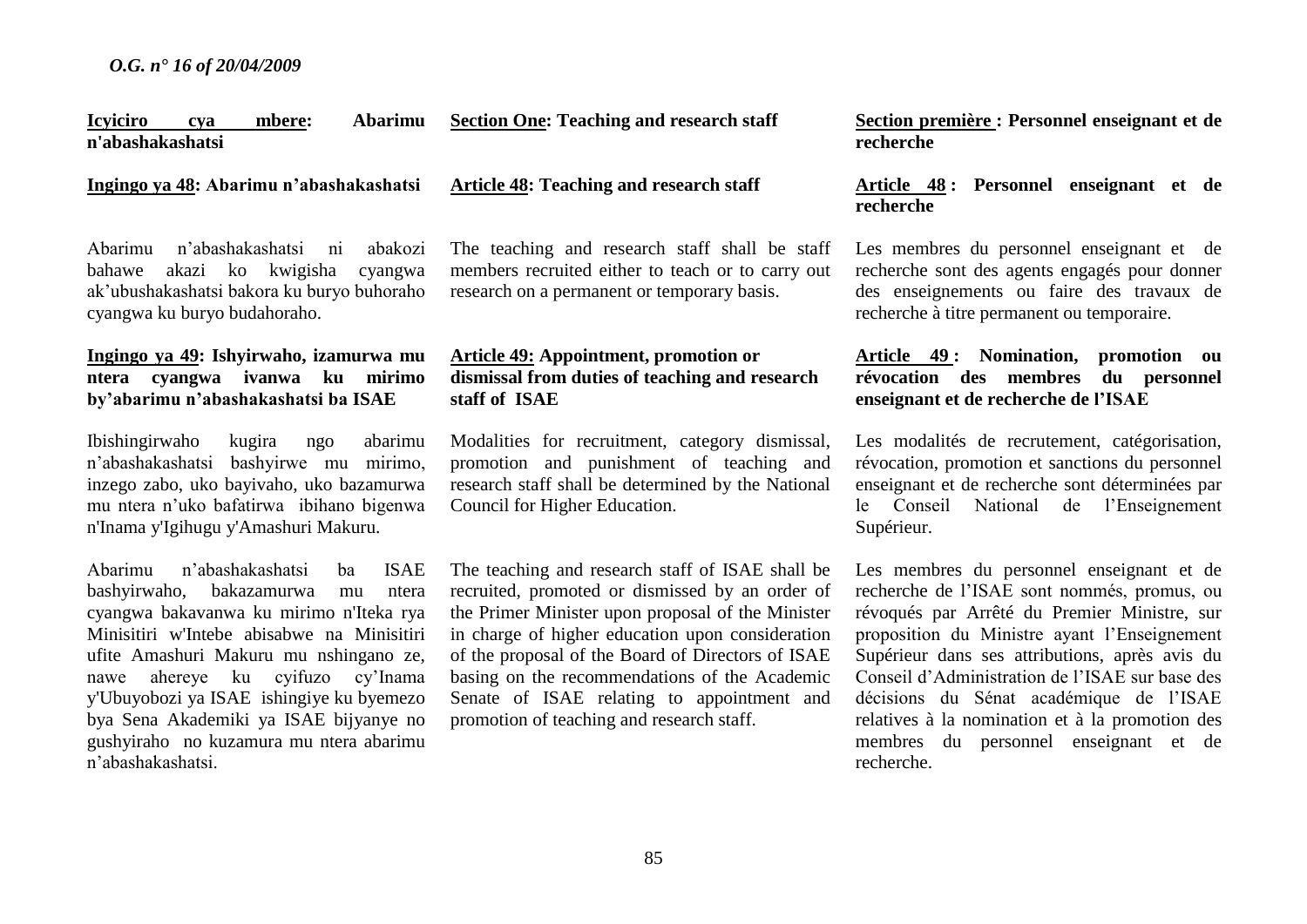#### **Ingingo ya 50: Inshingano z'abarimu n'abashakashatsi**

Abarimu n'abashakashatsi, hashingiwe ku murimo w'ibanze wa buri wese, bafite inshingano zikurikira :

- 1º kubahiriza amategeko agenga ISAE n'andi mategeko;
- 2º gutegura no gutanga inyigisho hagamijwe kugeza ku banyeshuri ubumenyi ku rwego rwateganyijwe;
- 3º gukurikirana no gufasha abanyeshuri mu myigire n'ubushakashatsi bakora;
- 4º gukora ubushakashatsi bushingiye kuri gahunda ziteganywa na ISAEkandi bugamije guteza imbere imyigishirize ya ISAE muri rusange n'iy'umwarimu by'umwihariko;
- 5º gukora ubushakashatsi bugamije guteza imbere ubumenyi, ikoranabuhanga no gukemura ibibazo by'abaturage;
- 6º kwita ku burere bw'abanyeshuri no kuba intangarugero mu myitwarire;
- 7º kugira uruhare mu bindi bikorwa bya ISAE bigamije guteza imbere abaturage;
- 8º kwitabira ibindi bikorwa bijyanye n'inshingano za ISAE.

## **Article 50 : Responsibilities of the teaching and research staff**

Members of the teaching and research staff shall have the following obligations depending on their respective individual main duties:

- 1° to respect the internal rules and regulations and other laws;
- 2° to design and offer teaching courses that are meant for providing students with the expected and appropriate knowledge and skills;
- 3° to supervise and support students in the education and research activities;
- 4° to carry out research which is based on the programs of ISAE by promoting academic quality in the ISAE in general, and building the teaching staff capacity in particular;
- 5° to carry out research meant to promote science and technology as well as to solve the problems the population is faced with;
- 6° to ensure the well bringing up of students and to be exemplary in conduct;
- 7° to participate in other activities of ISAE aimed at promoting the population;
- 8° to participate in other activities related to the responsibilities of ISAE.

## **Article 50: Attributions des membres du personnel enseignant et de recherche**

Les attributions des membres du personnel enseignant et de recherche, selon la tâche principale de chacun, sont les suivantes:

- 1° observer les lois et les règlements régissant ISAE;
- 2° préparer et dispenser les cours en vue de donner aux étudiants les connaissances conformes au programme prévu;
- 3° suivre et appuyer les étudiants dans leurs études et travaux de recherche;
- 4° effectuer des travaux de recherche basés sur le programme prévu par ISAE dans le cadre de la promotion de l'enseignement au sein de l'ISAE en général et de l'enseignant en particulier;
- 5° faire des recherches dans le cadre de la promotion de la science, de la technologie et de solution aux problèmes de la population;
- 6° veiller à l'éducation des étudiants et être exemplaire en matière de conduite;
- 7° participer aux autres activités de l'ISAE visant le développement de la population;
- 8° participer aux autres activités relatives à la mission de l'ISAE.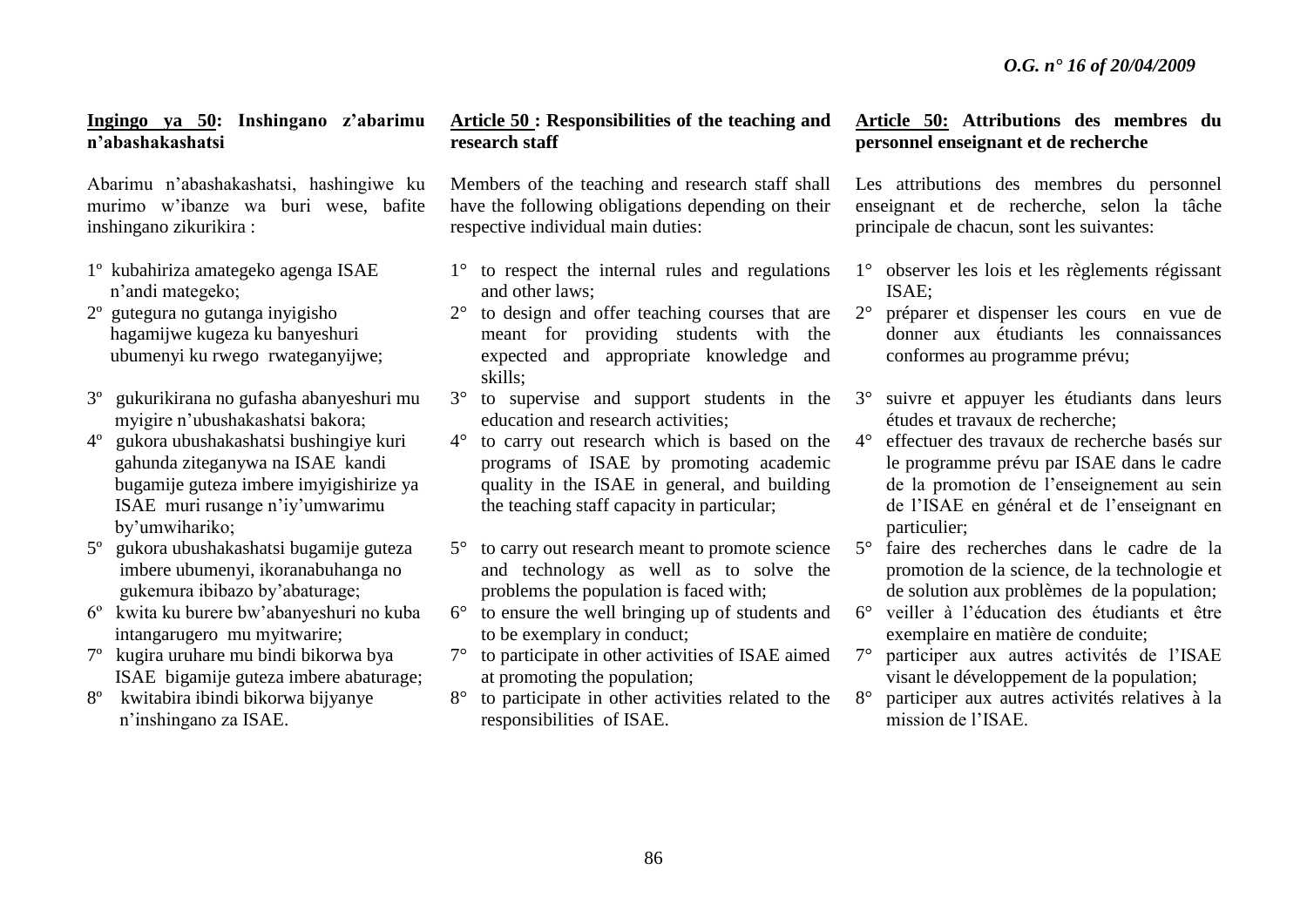| 51:<br>Uburenganzira<br>Ingingo<br>ya<br>bw'abarimu n'abashakashatsi                                                                                                                                                                                                                                                                                                         | Article 51: Rights of the teaching and research<br>staff                                                                                                                                                                                                                                                                                                                                                                           | Article 51: Droits du personnel enseignant et<br>de recherche                                                                                                                                                                                                                                                                                                                                                               |
|------------------------------------------------------------------------------------------------------------------------------------------------------------------------------------------------------------------------------------------------------------------------------------------------------------------------------------------------------------------------------|------------------------------------------------------------------------------------------------------------------------------------------------------------------------------------------------------------------------------------------------------------------------------------------------------------------------------------------------------------------------------------------------------------------------------------|-----------------------------------------------------------------------------------------------------------------------------------------------------------------------------------------------------------------------------------------------------------------------------------------------------------------------------------------------------------------------------------------------------------------------------|
| n'Abashakashatsi<br>Abarimu<br>bafite<br>uburenganzira bukurikira:                                                                                                                                                                                                                                                                                                           | The members of the teaching and research staff<br>shall enjoy the following rights:                                                                                                                                                                                                                                                                                                                                                | Les membres du personnel enseignant et de<br>recherche jouissent des droits suivants:                                                                                                                                                                                                                                                                                                                                       |
| 1º gutanga ibitekerezo n'ibyifuzo ku ireme<br>ry'inyigisho, imyigishirize,<br>ubushakashatsi n'uburere;<br>2º kugenerwa no guhabwa umushahara,<br>kuzamurwa mu ntera no kubona inyongera<br>zijyanye na byo hakurikijwe ibiteganywa<br>n'amategeko;<br>3 <sup>°</sup> kwongererwa ubumenyi n'ubushobozi mu<br>byo bashinzwe hakoreshejwe inyigisho<br>zitanga impamyabumenyi | 1° to offer their opinions and suggestions<br>concerning the quality of academic programs,<br>methodology, research and education;<br>to be accorded their salaries, promotions and<br>$2^{\circ}$<br>other related allowances, privileges<br>and<br>benefits in accordance with the Law;<br>to access to further education and training<br>$3^\circ$<br>programs meant to boost their knowledge and<br>strengthen their capacity; | donner des avis et suggestions sur la forme<br>$1^{\circ}$<br>et le système d'enseignement, de recherche<br>et d'éducation ;<br>$2^{\circ}$<br>percevoir les salaires, être promus en grade<br>et bénéficier des régularisations y relatives<br>prévues par la loi;<br>développer leurs connaissances et capacités<br>$3^\circ$<br>professionnelles au moyen de formations<br>sanctionnées par des diplômes et certificats, |
| n'impamyabushobozi n'amahugurwa ya<br>ngombwa;<br>4° gukora imirimo y'ubugishwanama<br>babyemerewe n'ubuyobozi bwa ISAE,<br>hashingiwe ku mategeko ngengamikorere<br>yayo;                                                                                                                                                                                                   | consultancy<br>$4^{\circ}$<br>render<br>services<br>upon<br>to<br>authorisation by the management of ISAE in<br>accordance with its internal rules and<br>regulations;                                                                                                                                                                                                                                                             | ainsi que d'autres formations adéquates ;<br>exercer des services de consultance sur<br>$4^{\circ}$<br>autorisation de l'administration de l'ISAE<br>conformément<br>règlement<br>d'ordre<br>au<br>intérieur ;                                                                                                                                                                                                              |
| 5° guhagarika imirimo yo kwigisha by'igihe<br>gito kugira ngo bakore ubushakashatsi<br>bufitiye ISAE n'Igihugu akamaro,<br>hakurikijwe amategeko ngengamikorere<br>ya ISAE.                                                                                                                                                                                                  | to suspend lectures for a given period in order<br>$5^{\circ}$<br>to carry out research activities which are of<br>interest to both ISAE and the country, in<br>accordance with its internal rules and<br>regulations of ISAE.                                                                                                                                                                                                     | suspendre, pour une courte période, le<br>$5^{\circ}$<br>travail d'enseignement en vue d'effectuer<br>des recherches dans l'intérêt de l'ISAE et du<br>pays conformément au règlement d'ordre<br>intérieur de l'ISAE.                                                                                                                                                                                                       |
|                                                                                                                                                                                                                                                                                                                                                                              |                                                                                                                                                                                                                                                                                                                                                                                                                                    |                                                                                                                                                                                                                                                                                                                                                                                                                             |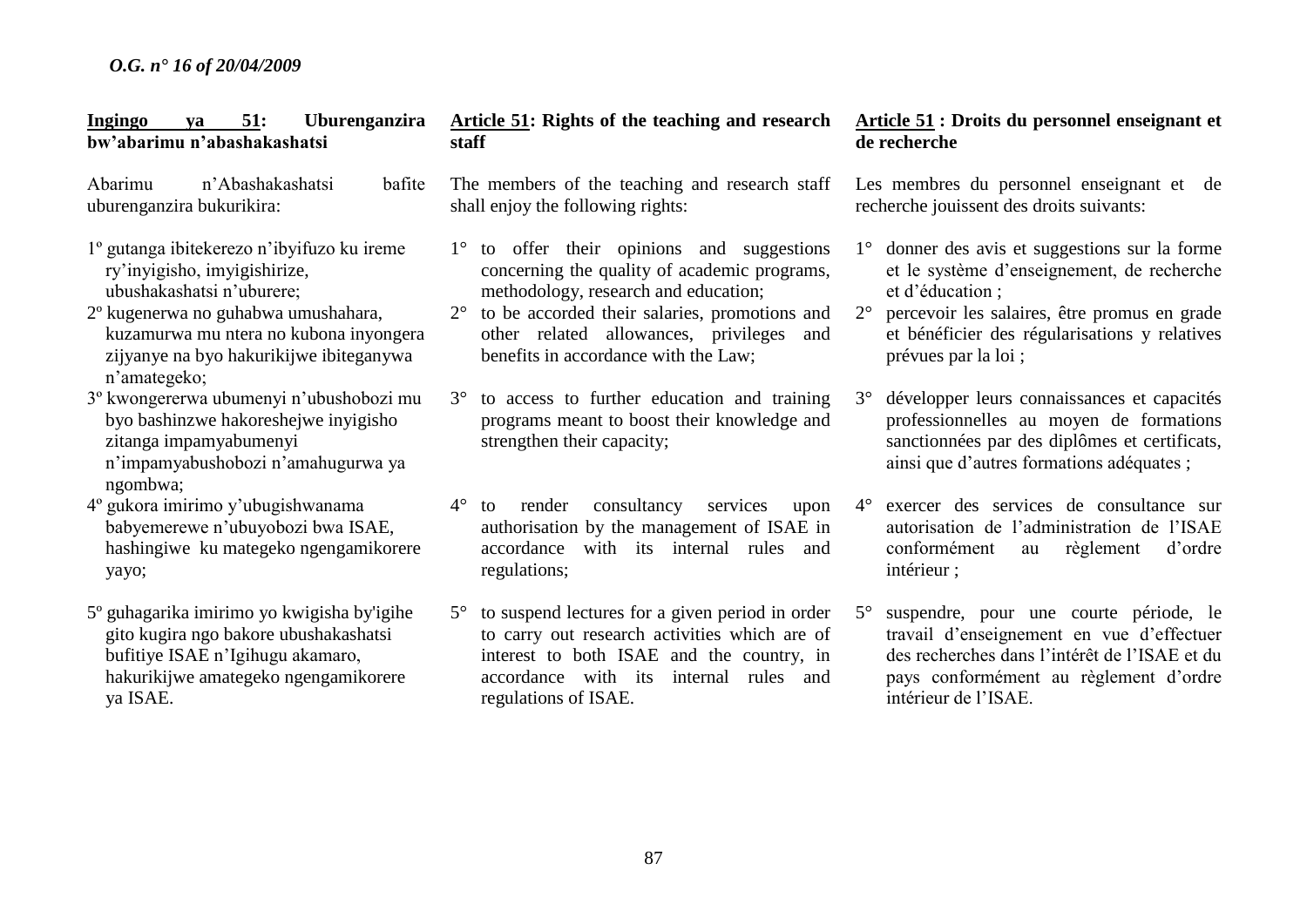**Icyiciro cya 2: Abakozi bo mu buyobozi na tekiniki n'abakozi bunganira**

#### **Ingingo ya 52: Abakozi bo mu buyobozi na tekiniki**

Abakozi bo mu buyobozi na tekiniki ni abakozi bafasha Inama Nshingwabikorwa kugera ku nshingano za ISAE.

#### **Ingingo ya 53: Abakozi bunganira**

Abakozi bunganira ni abakozi bakoreshwa na ISAEbatavugwa mu ngingo ya 48 n'iya 52 z'iri tegeko.

## **Ingingo ya 54: Uburenganzira n'inshingano by'abakozi bo mu buyobozi na tekiniki n'iby'abakozi bunganira**

Muri ISAE, uburenganzira n'inshingano by'abakozi bo mu buyobozi na tekiniki n'iby'abakozi bunganira bigengwa n'itegeko rishyiraho sitati rusange igenga abakozi ba Leta n'inzego z'imirimo ya Leta, itegeko rishyiraho amashuri makuru, amategeko agenga ISAE n'itegeko ngengamikorere ryayo.

**Section 2: Administrative, technical and support staff**

#### **Article 52: Administrative and technical staff**

The administrative and technical staff shall consist of employees who assist the Executive Council in achieving the mission of ISAE.

#### **Article 53: Support staff**

The support staff shall consist of employees of ISAE that are not referred to in Articles 48 and 52 of this Law.

**Article 54: Rights and responsibilities of the administrative and technical and support staff**

The rights and duties of the administrative, technical and support staff in ISAE shall be governed by the General Statutes for Rwanda Public Service, the Law governing higher education, the Law determining the organisation and the functioning of ISAE and its internal rules and regulations.

**Section 2: Personnel administratif et technique et du personnel d'appui**

#### **Article 52: Personnel administratif et technique**

Le personnel administratif et technique est le personnel qui assiste le Conseil Exécutif pour lui permettre de remplir la mission de l'ISAE.

#### **Article 53 : Personnel d'appui**

Le personnel d'appui est le personnel employé par ISAE, autre que celui mentionné aux articles 48 et 52 de la présente loi.

## **Article 54 : Droits et attributions du personnel administratif et technique et du personnel d'appui**

Au sein de l'ISAE les droits et attributions du personnel administratif et technique et du personnel d'appui sont régis par le Statut général de la fonction publique Rwandaise, la loi portant organisation et fonctionnement de l'enseignement supérieur, la loi instituant ISAE et le règlement d'ordre intérieur de l'ISAE.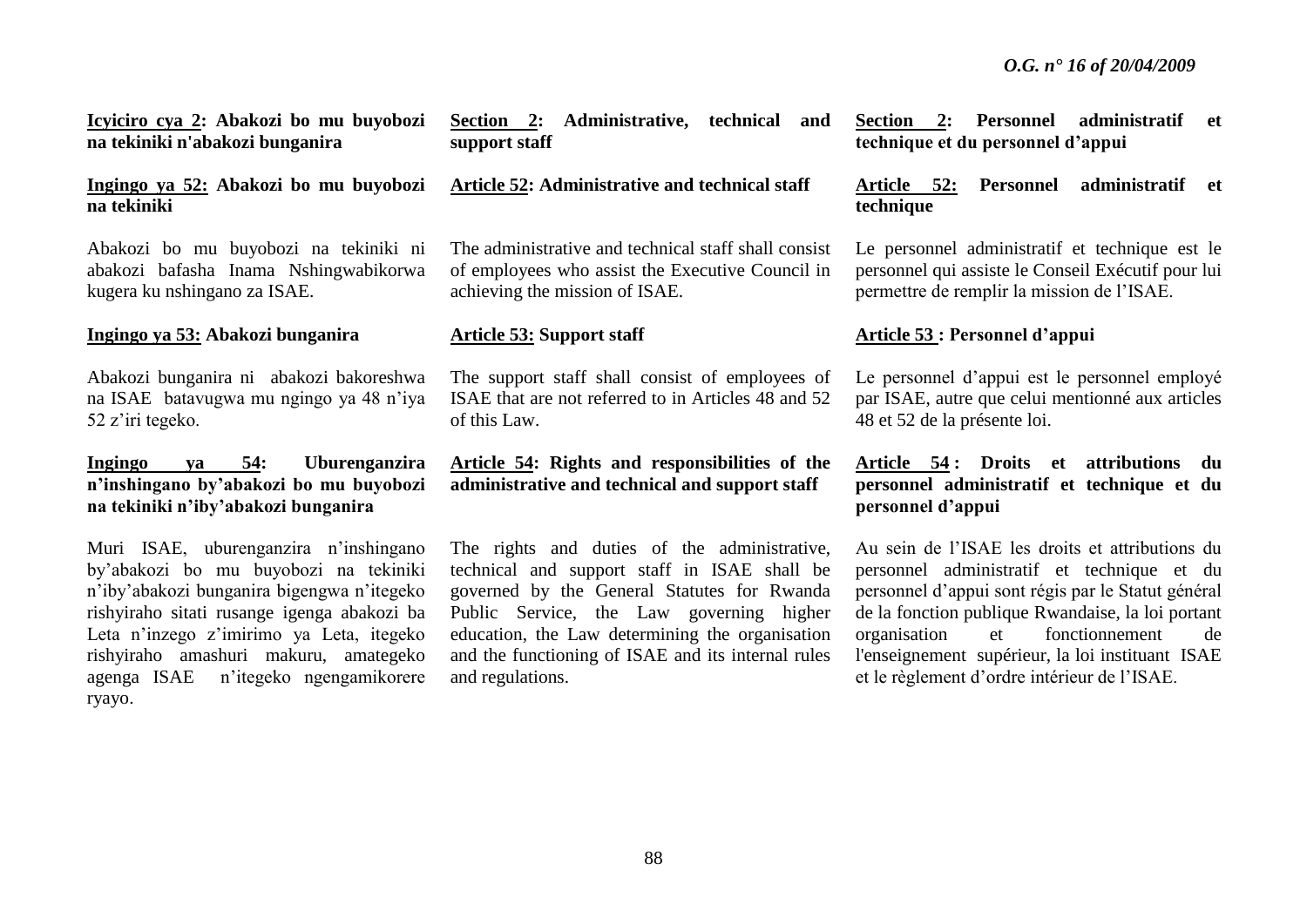## **Ingingo ya 55: Imikorere n'imikoranire y'abakozi bunganira**

Muri ISAE, imikorere n'imikoranire y'abakozi bavugwa mu ngingo ya 53 y'iri tegeko bigengwa n'itegeko rishyiraho<br>imiterere imitunganyirize n'imikorere imiterere, imitunganyirize y'amashuri makuru, itegeko rishyiraho ISAEn'amategeko ngengamikorere yayo.

#### **Icyiciro cya 3: Isuzumamikorere**

**Ingingo ya 56: Isuzumamikorere ry'abarimu n'abashakashatsi**

Abarimu n'Abashakashatsi bakorerwa buri mwaka n'igihe cyose bibaye ngombwa, isuzumamikorere hashingiwe ku ndangagaciro zigenwa n'Inama y'Igihugu y'Amashuri Makuru.

## **Ingingo ya 57: Inzego z'isuzumamikorere ry'abarimu n'abashakashatsi**

Isuzumamikorere ry'abarimu n'abashakashatsi rikorerwa ku rwego rw'agashami, urw'ishami n'urwa Sena Akademiki ya ISAE .

Umuyobozi w'agashami ku rwego rwa mbere, uw'ishami ku rwego rwa kabiri

#### **Article 55: Performance and relations between the supporting staff**

In ISAE, the performance and relations of staff mentioned in Article 53 of this Law shall be governed by the Law governing the organisation and functioning of Higher Education, the Law establishing ISAE and its internal rules and regulations.

#### **Section 3: Staff evaluation**

## **Article 56: Evaluation of teaching and research staff**

The evaluation of teachers and researchers shall be carried out annually and at any time it is considered necessary, basing on standards that are established by the National Council for Higher Education.

#### **Article 57: Evaluation organs of teaching and research staff**

The evaluation of the teaching and research staff shall be carried out at the departmental, faculty and at the ISAE Academic Senate level.

The Head of department, the Dean of faculty and the Chairperson of the Academic Senate of ISAE

## **Article 55 : Performance et relations entre le personnel d'appui**

La performance et les relations entre le personnel de l'ISAE visé à l'article 53 de la présente loi sont régies par la loi portant organisation et fonctionnement de l'enseignement supérieur, la loi portant création de l'ISAE ainsi que le règlement d'ordre intérieur de l'ISAE.

#### **Section 3 : Evaluation des performances**

## **Article 56 : Evaluation des performances du personnel enseignant et de recherche**

Le personnel enseignant et de recherche est évalué annuellement et chaque fois que de besoin sur base des critères fixés par le Conseil National de l'Enseignement Supérieur.

## **Article 57: Organes d'évaluation du personnel enseignant et de recherche**

Le personnel enseignant et de recherche est évalué au niveau du Département, de la Faculté et du Sénat académique de l'ISAE.

L'évaluation du personnel enseignant et de recherche est faite par le Chef de département au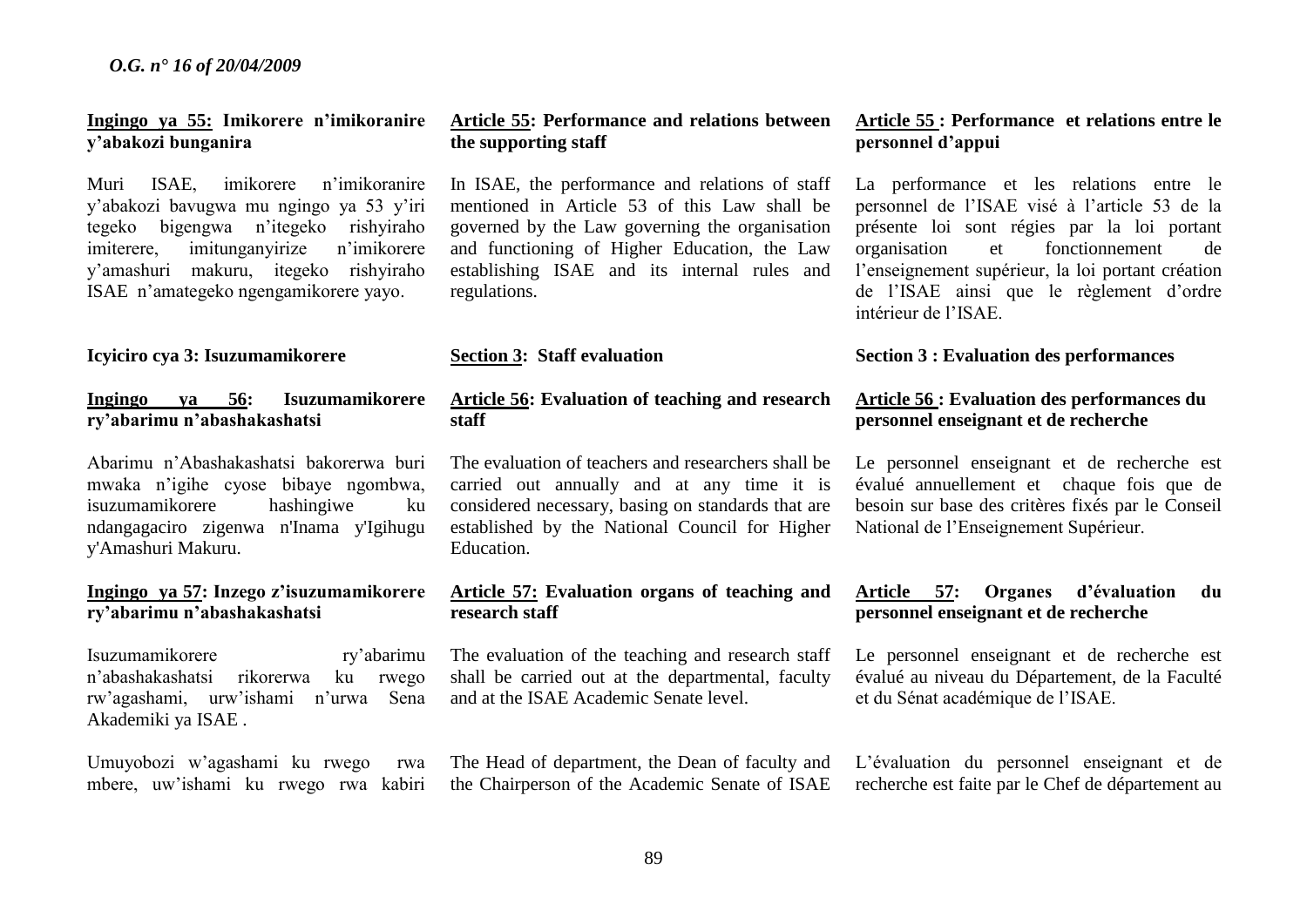n'uwa Sena Akademiki ku rwego rwa gatatu, ni bo bakora isuzumamikorere ry'abarimu n'abashakashatsi.

Abanyeshuri bagira uruhare mu isuzumamikorere mu buryo buteganywa n'amategeko ngengamikorere ya ISAE hashingiwe ku ndangagaciro zigenwa n'Inama y'Igihugu y'Amashuri Makuru.

Iyo isuzumamikorere rirangiye ku rwego rwa mbere, abarimu n'abashakashatsi bamenyeshwa imyanzuro ku isuzumamikorere ryabo mu gihe kitarenze iminsi umunani (8) kugira ngo bagire icyo babivugaho mu nyandiko, bibaye ngombwa, mu gihe kitarenze iminsi itatu (3) kuva babimenyeshejwe.

Inama y'Ubuyobozi ya ISAEni yo yemeza burundu imyanzuro yerekeye isuzumamikorere ry'abarimu n'abashakashatsi.

#### **Ingingo ya 58: Isuzumamikorere ry'abakozi ba ISAE batari abarimu cyangwa abashakashatsi**

Isuzumamikorere ry'abakozi ba ISAE batari abarimu cyangwa abashakashatsi rikorwa hashingiwe kuri sitati rusange igenga abakozi ba Leta n'inzego z'imirimo ya Leta,

shall evaluate the teaching and research staff at the first, second and third levels respectively.

The students shall participate in the evaluation process in conformity with the internal rules and regulations of ISAE, on the basis of the standards established by the National Council for Higher Education.

When the evaluation at the first level is finalised, the result shall be notified to the teaching and research staff member within a period not exceeding eight (8) days, for a written reaction thereon, where necessary, in not more than three (3) days of notification.

The Board of Directors of ISAE shall make a final decision as to the academic and research staff evaluation.

**Article 58: Evaluation of non-teaching and nonresearch staff of ISAE**

Evaluation of the non-teaching and non-research staff of ISAE shall be carried in accordance with the General Statutes for Rwanda Public Service, the Law governing public institutions, the Law premier degré, par le Doyen de faculté au deuxième degré et par le Président du Sénat académique de l'ISAE au troisième degré.

Les étudiants participent à l'évaluation conformément au règlement d'ordre intérieur de l'ISAE, sur base des critères fixés par le Conseil National de l'Enseignement Supérieur.

Les résultats de l'évaluation au premier degré sont notifiés au personnel enseignant et de recherche endéans huit (8) jours pour commentaires par écrit, si nécessaire, endéans trois (3) jours de la notification.

Le Conseil d'Administration de l'ISAE se prononce en dernier ressort sur l'évaluation du personnel enseignant et de recherche.

#### **Article 58 : Evaluation du personnel de l'ISAE qui n'est ni enseignant ni chercheur**

L'évaluation du personnel de l'ISAE qui n'est ni enseignant ni chercheur se fait conformément au Statut général de la fonction publique rwandaise, aux dispositions générales applicables aux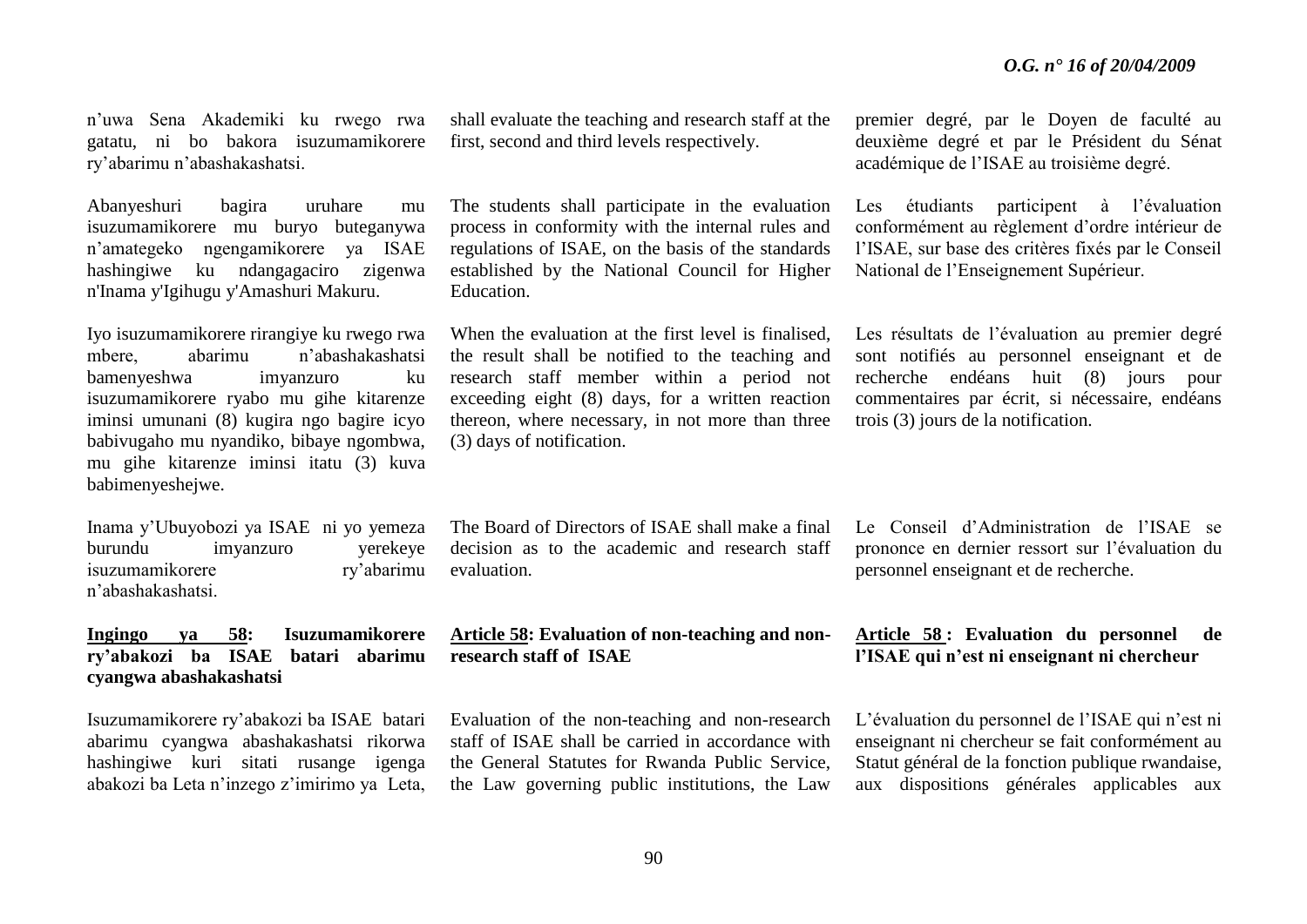amategeko agenga ibigo bya Leta, itegeko rishyiraho ISAE n'amategeko ngengamikorere ya ISAE.

## **UMUTWE WA IX: ABANYESHURI BA ISAE**

#### **Ingingo ya 59: Umunyeshuri wa ISAE**

Umunyeshuri wa ISAE ni umuntu wese wemerewe na ISAEgukurikirana inyigisho itanga mu rwego rwa gahunda zisanzwe cyangwa zihariye.

## **Ingingo ya 60: Ibyangombwa bisabwa kugira ngo umuntu yemererwe kwiga muri ISAE**

Hashingiwe ku ndangagaciro zigenwa n'Inama y'Igihugu y'Amashuri Makuru, Inama y'Ubuyobozi ya ISAE ni yo igena ibyangombwa bisabwa kugira ngo umuntu yemererwe kwiga muri ISAE.

#### **Ingingo ya 61: Inshingano n'uburenganzira by'umunyeshuri muri ISAE**

Inshingano n'uburenganzira by'umunyeshuri muri ISAE mu byerekeye inyigisho, uburere n'imibereho myiza, bigenwa n'amabwiriza rusange agenga inyigisho n'uburere

establishing ISAE and the internal rules and regulations of ISAE.

#### **CHAPTER IX: STUDENTS OF ISAE**

#### **Article 59: Student of ISAE**

A student of ISAE shall be any person admitted by ISAE to follow ordinary or special academic programs offered by ISAE.

**Article 60: Admission requirements of ISAE**

Basing on the standards established by the National Council for Higher Education, the Board of Directors of ISAE shall determine the admission requirements in ISAE.

**Article 61: Duties and rights of a student of ISAE**

The duties and rights of a student of ISAE in relation to academic matters, discipline and social welfare shall be determined by the general regulations on academic and educational matters établissements publics, à la loi portant création de l'ISAE et au règlement d'ordre intérieur de l'ISAE.

#### **CHAPITRE IX: ETUDIANTS DE L'ISAE**

#### **Article 59 : Etudiant de l'ISAE**

L'étudiant de l'ISAE est toute personne admise par l'ISAE pour suivre les études selon le programme ordinaire ou le programme spécial.

**Article 60 : Conditions d'admission à l'ISAE** 

Sur base de critères fixés par le Conseil National de l'Enseignement Supérieur, le Conseil d'Administration de l'ISAE détermine les conditions d'admission à l'ISAE.

#### **Article 61: Obligations et droits d'un étudiant de l'ISAE**

Les droits et les obligations de l'étudiant à l'ISAE relatifs à l'enseignement, à l'éducation et au bien-être sont définis par les réglements généraux régissant l'enseignement et l'éducation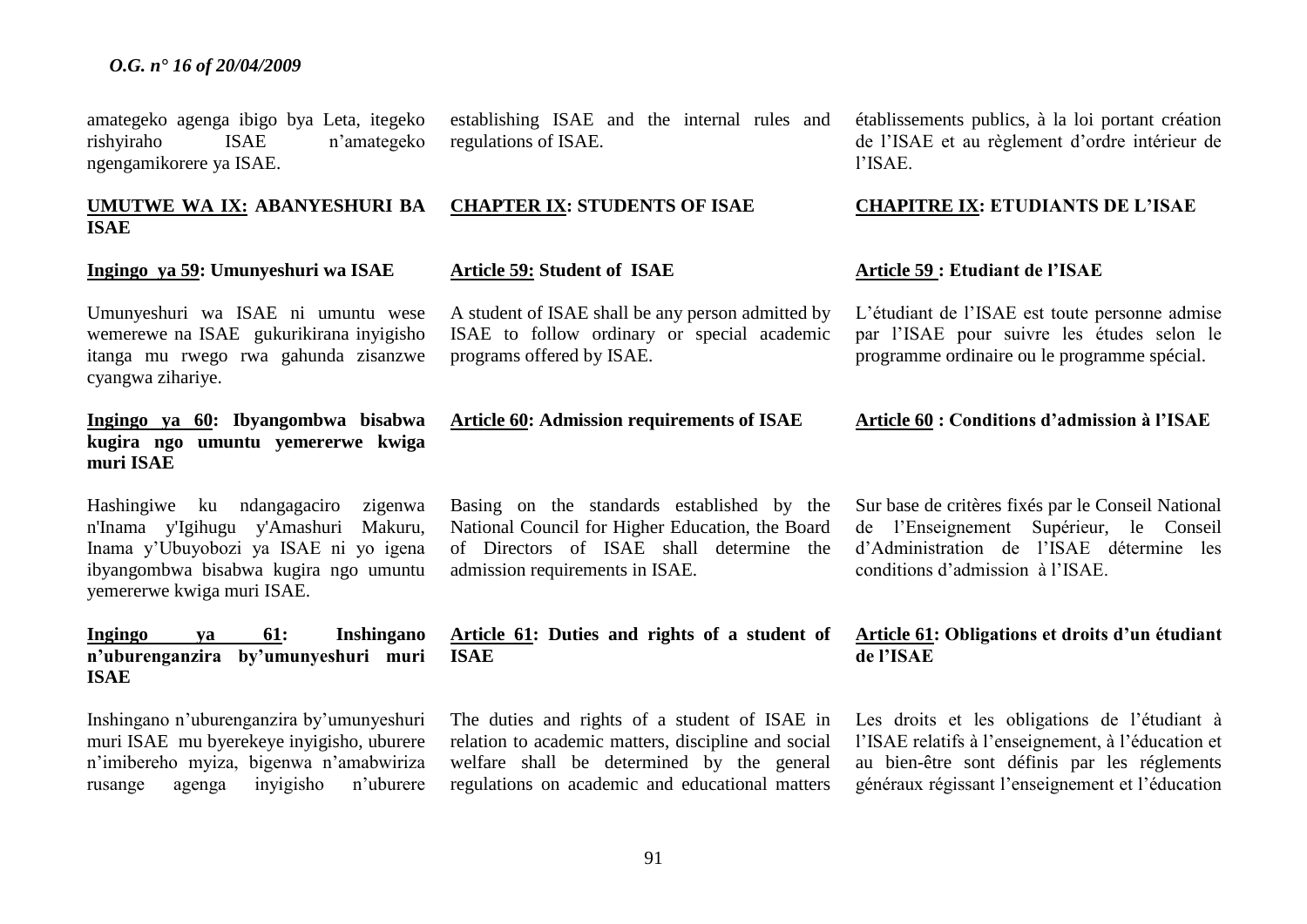n'agenga imibereho myiza y'abanyeshuri muri ISAE

#### **UMUTWE X: UMUTUNGO WA ISAE**

#### **Ingingo ya 62: Ibigize umutungo wa ISAE n'aho ukomoka**

Umutungo wa ISAE ugizwe n'ibintu byimukanwa n'ibitimukanwa.

Umutungo wa ISAE ukomoka aha hakurikira:

- 1º ingengo y'imari ya Leta;
- 2 º amafaranga yinjiye akomoka ku mirimo n'ibikorwa binyuranye bya ISAE;
- 3º amafaranga akomoka ku bushakashatsi n'ubugishwanama;
- 4 º amafaranga yishyurwa n'abanyeshuri;
- 5 º inkunga, impano n'indagano.

## **Ingingo ya 63: Iyemezwa n'icungwa ry'ingengo y'imari ya ISAE**

Ingengo y'imari ya ISAE yemezwa kandi igacungwa hakurikijwe amategeko abigenga.

## **Ingingo ya 64: Imikoreshereze, imicungire n'imigenzurire by'umutungo wa ISAE**

Imikoreshereze, imicungire n'imigenzurire

and as well as rules governing the students social welfare in ISAE.

#### **CHAPTER X: ASSETS OF ISAE**

**Article 62: Composition and source of assets of ISAE**

The assets of ISAE are comprised of movable and immovable assets.

The assets of ISAE comes from the following sources:

- 1 **º** State budget; 2 **º** revenues from various services of ISAE;
- 3 **º** funds from research and consultancy;
- 4 **º** fees paid by students; 5 **º** aid, donation and bequests.

#### **Article 63: Approval of the assets of ISAE**

The Budget of ISAE shall be approved and managed in accordance with relevant Laws.

#### **Article 64: Use, management and audit of the assets of ISAE**

The use, management and audit of the assets of

et ceux régissant le bien-être des étudiants à l'ISAE.

#### **CHAPITRE X: PATRIMOINE DE L'ISAE**

**Article 62: Composition et source du patrimoine de l'ISAE**

Le patrimoine de l'ISAE est composé de biens meubles et immeubles.

Le patrimoine de l'ISAE provient des sources suivantes :

- 1° les dotations budgétaires de l'Etat;
- 2° le produit des services et activités divers prestés par l'ISAE;
- 3° les revenus des services de recherche et de consultance ;
- 4° les frais payés par les étudiants;
- 5° les subventions, dons et legs.

#### **Article 63 : Adoption et gestion du budget de l'ISAE**

Le budget de l'ISAE est adopté et géré conformément aux dispositions légales en la matière.

## **Article 64: Utilisation, gestion et audit du patrimoine de l'ISAE**

L'utilisation, la gestion et l'audit du patrimoine de l'ISAE sont effectués conformément aux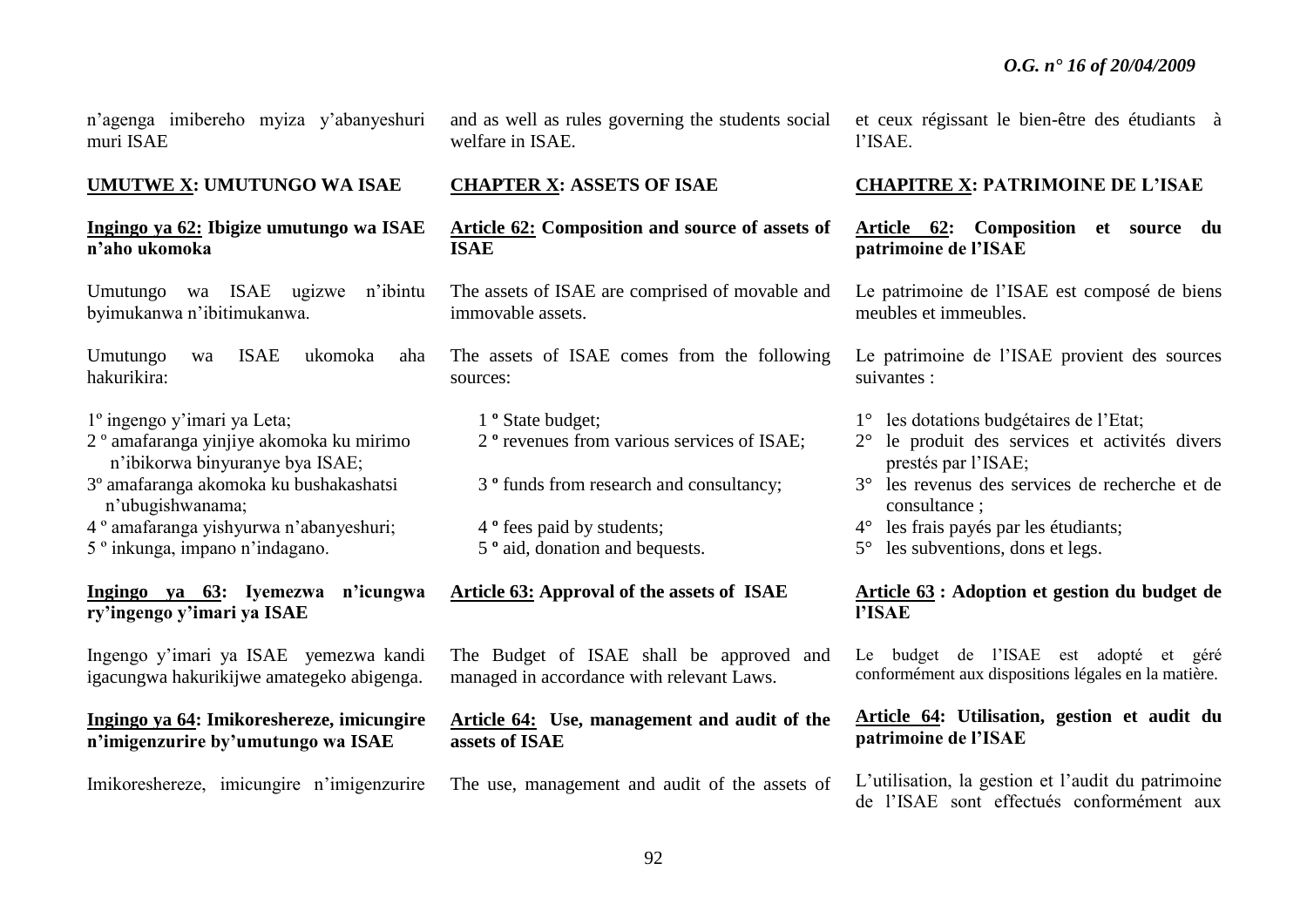by'umutungo wa ISAEbikorwa hakurikijwe amategeko abigenga. Ubugenzuzi bushinzwe igenzura rya buri munsi ry'imikoreshereze y'umutungo wa ISAEbuha raporo inama y'ubuyobozi bukagenera kopi umuyobozi wa ISAE.

## **Ingingo ya 65: Igihe raporo y'ubugenzuzi bw'imari igomba gushyikirizwa Minisitiri ufite amashuri makuru mu nshingano ze**

Raporo y'ubugenzuzi bwite bw'imari ishyikirizwa Minisitiri ufite amashuri makuru mu nshingano ze mu gihe kitarenze amezi atatu (3) kuva umwaka w'ibaruramari ukurikira uwagenzuwe utangiye.

## **Ingingo ya 66: Ishora ry'imari ya ISAE mu mishinga ibyara inyungu**

Inama y'Ubuyobozi ya ISAEigena uburyo bwo gushora imari yayo mu mishinga ibyara inyungu hakurikijwe ibiteganywa n'amategeko.

ISAE shall be carried out in accordance with relevant Laws. The service responsible for the daily auditing of the use of the assets of ISAE shall submit a report to the Board of Directors and reserve a copy to the Rector of ISAE

**Article 65: Period of submission of an audit report to the Minister in charge of Higher learning Education**

The auditing report shall be submitted to the Minister in charge of higher learning education not later than three (3) months of the beginning of the new financial year.

## **Article 66: ISAE investments in income generating projects**

ISAE Board of Directors shall determine the modalities of investing in income generating projects in consideration of provisions of the Law.

dispositions légales en la matière. Le service d'audit interne de l'ISAE transmet son rapport au Conseil d'Administration et réserve copie au Recteur de l'ISAE.

**Article 65 : Délai de soumission du rapport d'audit des finances au Ministre ayant l'enseignement supérieur dans ses attributions**

Le rapport d'audit des finances est soumis au Ministre ayant l'enseignement supérieur dans ses attributions endéans trois (3) mois à compter du début de l'exercice financier suivant.

## **Article 66: Investissement des fonds de l'ISAE dans des projets générateurs de revenus**

Le Conseil d'Administration de l'ISAE définit les modalités d'investissement des fonds de l'ISAE dans des projets générateurs de revenus conformément à la loi.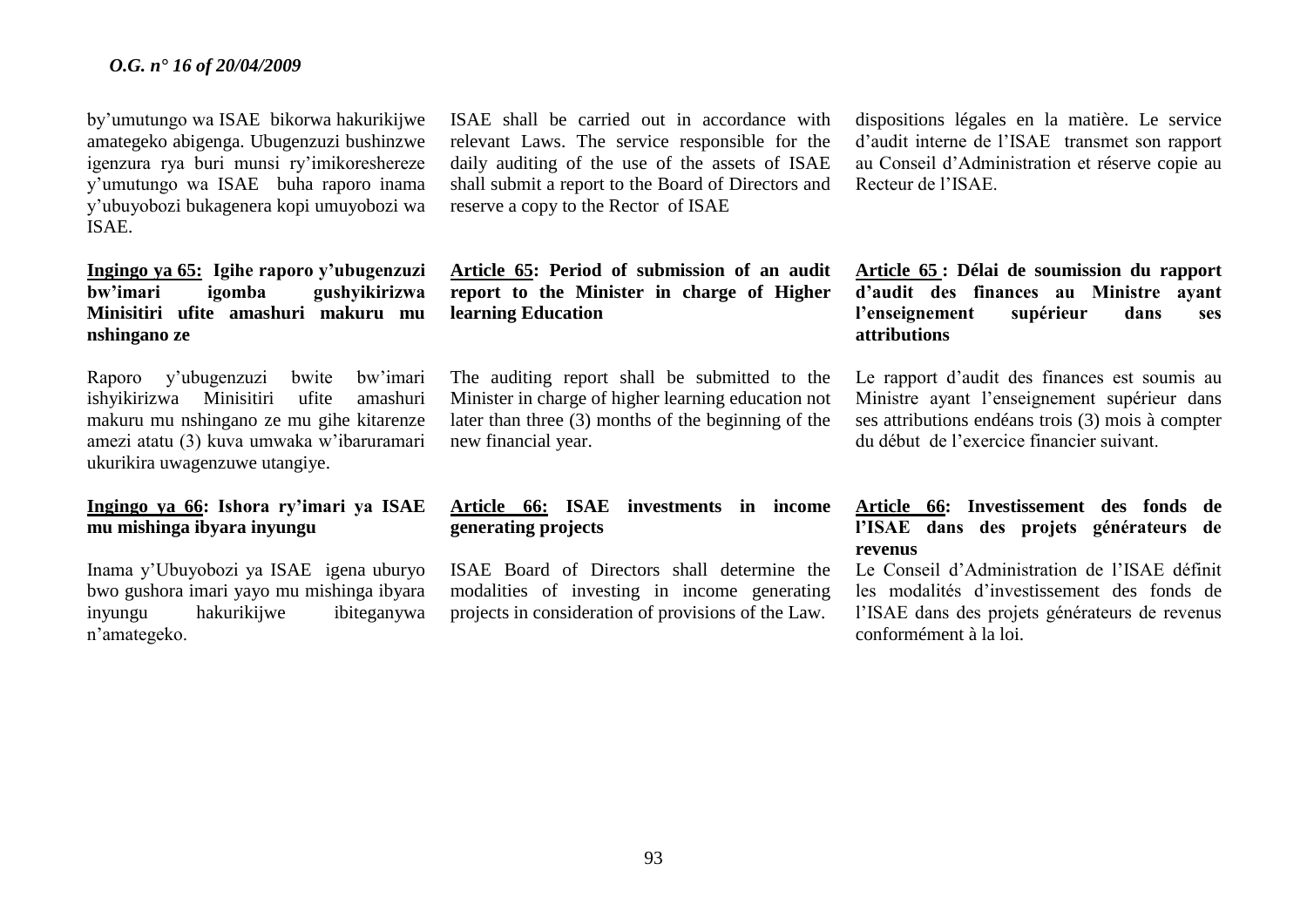#### **UMUTWE WA XI: INGINGO ZINYURANYE, IZ'INZIBACYUHO N'IZISOZA CHAPTER XI: MISCELLANEOUS, TRANSITIONAL AND FINAL PROVISIONS CHAPITRE XI : DISPOSITIONS DIVERSES, TRANSITOIRES ET FINALES**

## **Ingingo ya 67: Perezida w'icyubahiro wa ISAE**

Minisitiri ufite Amashuri Makuru mu nshingano ze ni we Perezida w'icyubahiro wa ISAE.

Ayobora imihango yo gutangiza umwaka wa ISAE. Ayobora kandi imihango yo gutanga impamyabumenyi muri ISAE. Icyakora iyo adahari asimburwa na Perezida w'Inama y'Ubuyobozi wa ISAE.

## **Ingingo ya 68: Uburenganzira bw'abakozi n'abanyeshuri ba ISAE mu gushinga amashyirahamwe muri ISAE**

Abakozi n'abanyeshuri ba ISAE bemerewe gushinga amashyirahamwe muri ISAEmu gihe bitanyuranyije n'amategeko.

## **Ingingo ya 69: Ivanwaho ry'ingingo zinyuranyije n'iri tegeko**

Ingingo zose z'amategeko abanziriza iri kandi zinyuranyije na ryo zivanyweho.

#### **Article 67: President of Honor of ISAE**

The Minister in charge of Higher Education is the President of honor of ISAE.

He/she shall preside over the academic year opening ceremonies. He/she shall also preside over graduation ceremonies in ISAE. In case the Minister is absent, the President of the Board of Directors shall replace him/her.

## **Article 68: Rights of staff and students of ISAE to form associations**

The staff members and students of ISAE shall be free to form associations in ISAE in case it is not contrary to the Law.

**Article 69: Repealing of inconsistent provisions** 

All prior legal provisions contrary to this Law are hereby repealed.

## **Article 67: Président d'Honneur de l'ISAE**

Le Ministre ayant l'Enseignement Supérieur dans ses attributions est le Président d'honneur de l'ISAE.

Il préside à la cérémonie d'ouverture de l'année académique de l'ISAE. Il dirige aussi les cérémonies de collation de grades à l'ISAE. Toutefois, en cas d'absence ou d'empêchement, il est remplacé par le Président du Conseil d'Administration de l'ISAE.

## **Article 68: Droit de formation des associations au sein de l'ISAE par le personnel et les étudiants**

Le personnel et les étudiants de l'ISAE ont le droit de former au sein de l'ISAE des associations pour autant que celles-ci ne sont pas contraires à la loi.

#### **Article 69: Disposition Abrogatoire**

Toutes les dispositions légales antérieures contraires à la présente loi sont abrogées.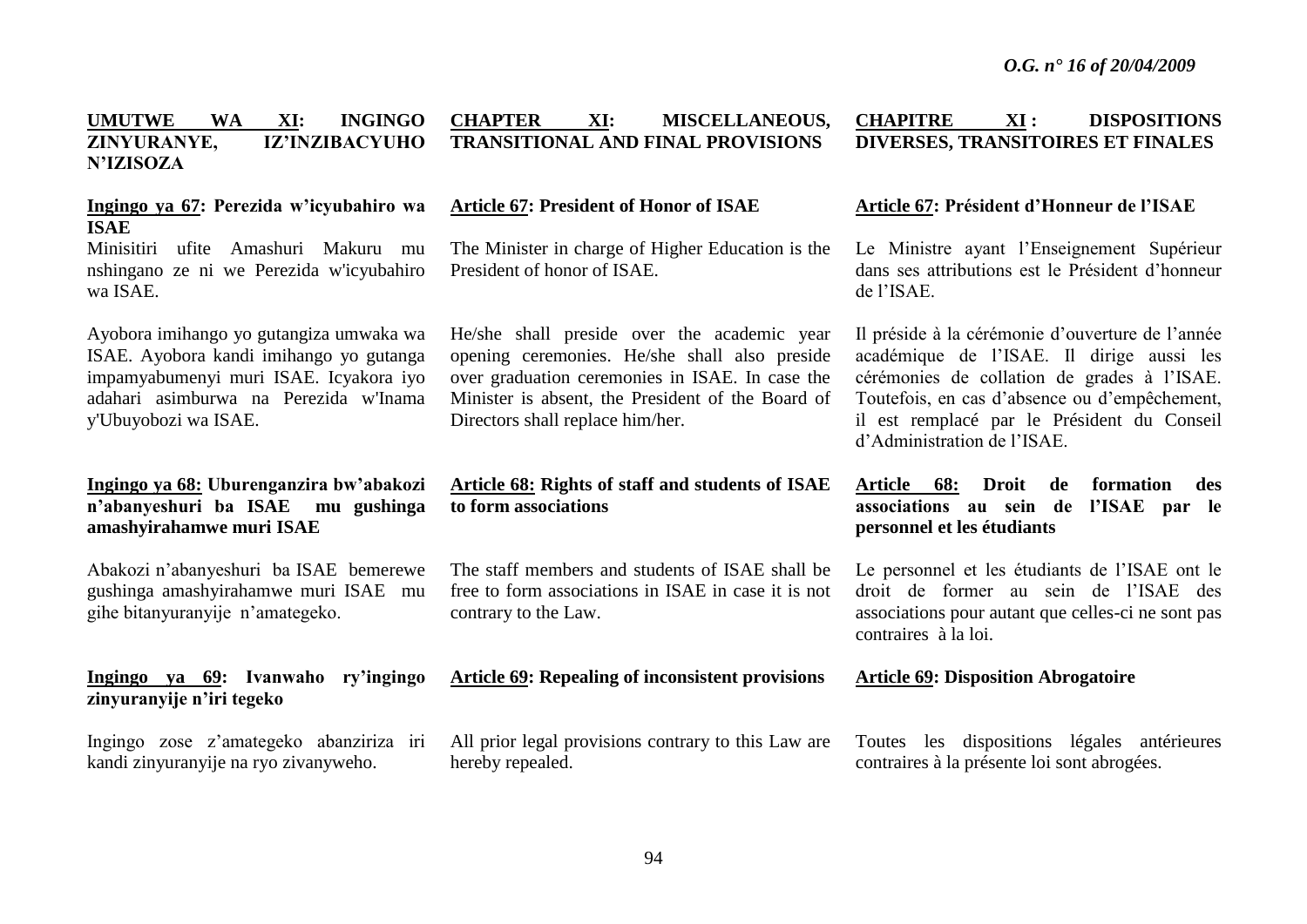| Ingingo ya 70: Igihe iri tegeko ritangira<br>gukurikizwa | <b>Article 70: Commencement</b>                     | Article 70 : Entrée en vigueur de la loi         |
|----------------------------------------------------------|-----------------------------------------------------|--------------------------------------------------|
| Iri tegeko ritangira gukurikizwa ku munsi                | This Law shall come into force on the date of its   | La présente loi entre en vigueur le jour de sa   |
| ritangarijweho mu Igazeti ya Leta ya                     | publication in the Official Gazette of the Republic | publication au Journal Officiel de la République |
| Repubulika y'u Rwanda.                                   | of Rwanda.                                          | du Rwanda.                                       |
| Kigali, kuwa 09/09/2008                                  | Kigali, on 09/09/2008                               | Kigali, le 09/09/2008                            |
| Perezida wa Repubulika                                   | The President of the Republic                       | Le Président de la République                    |
| <b>KAGAME Paul</b>                                       | <b>KAGAME Paul</b>                                  | <b>KAGAME Paul</b>                               |
| $(s\acute{e})$                                           | $(s\acute{e})$                                      | $(s\acute{e})$                                   |
| Minisitiri w'Intebe                                      | <b>The Prime Minister</b>                           | <b>Le Premier Ministre</b>                       |
| <b>MAKUZA Bernard</b>                                    | <b>MAKUZA Bernard</b>                               | <b>MAKUZA Bernard</b>                            |
| $(s\acute{e})$                                           | $(s\acute{e})$                                      | $(s\acute{e})$                                   |
| Bibonywe kandi bishyizweho Ikirango cya<br>Repubulika:   | Seen and sealed with the Seal of the Republic:      | Vu et scellé du Sceau de la République:          |
| Minisitiri w'Ubutabera / Intumwa Nkuru<br>ya Leta        | The Minister of Justice / Attorney General          | Le Ministre de la Justice / Garde des Sceaux     |
| <b>KARUGARAMA Tharcisse</b>                              | <b>KARUGARAMA Tharcisse</b>                         | <b>KARUGARAMA Tharcisse</b>                      |
| $(s\acute{e})$                                           | $(s\acute{e})$                                      | $(s\acute{e})$                                   |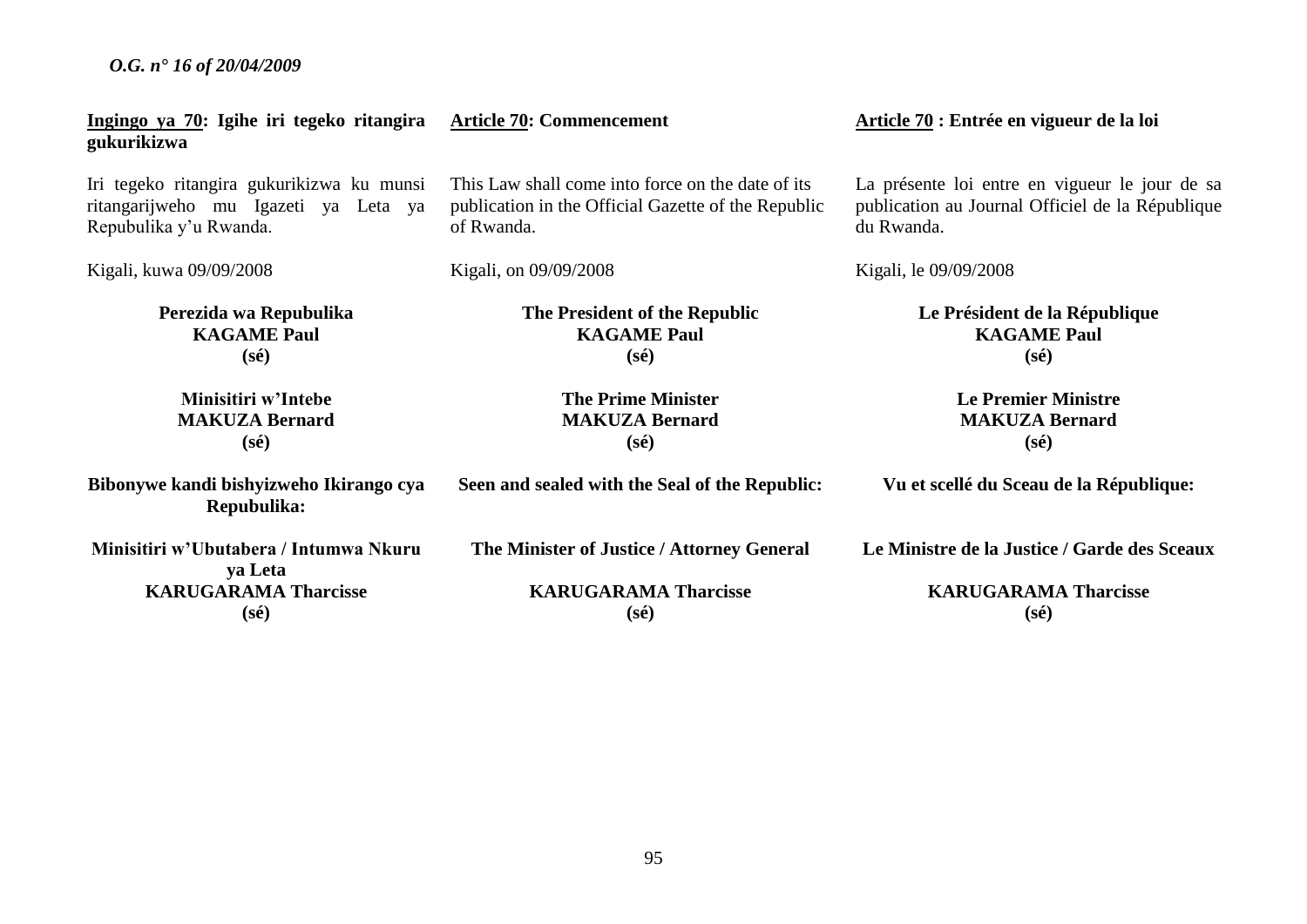| ITEKA RYA PEREZIDA N° 65/01 RYO<br>KUWA 31/12/2008 RISESA INAMA<br>NJYANAMA Y'AKARERE | <b>PRESIDENTIAL ORDER Nº 65/01 OF</b><br><b>DISOLVING</b><br>31/12/2008<br><b>THE</b><br><b>DISTRICT COUNCIL</b> | ARRETE PRESIDENTIEL Nº 65/01 DU<br>31/12/2008 PORTANT DISSOLUTION<br>D'UN CONSEIL DE DISTRICT |
|---------------------------------------------------------------------------------------|------------------------------------------------------------------------------------------------------------------|-----------------------------------------------------------------------------------------------|
| <b>ISHAKIRO</b>                                                                       | <b>TABLE OF CONTENTS</b>                                                                                         | <b>TABLE DES MATIERES</b>                                                                     |
| Ingingo ya mbere: Icyo iteka rigamije                                                 | <b>Article One: Purpose of this Order</b>                                                                        | Article Premier : Objet du présent arrêté                                                     |
| Ingingo ya 2: Iseswa ry'Inama Njyanama<br>y'Akarere ka Nyabihu                        | Article 2: Dissolution of the District<br><b>Council of Nyabihu</b>                                              | Article 2: Dissolution du Conseil de<br>District de Nyabihu                                   |
| Ingingo ya 3: Abashinzwe kubahiriza iri<br>teka                                       | <b>Article 3:</b> Authorities responsible for<br>the implementation of this Order                                | Article 3: Autorités chargées<br>de<br>l'exécution du présent arrêté.                         |
| Ingingo ya 4: Ivanwaho ry'ingingo<br>zinyuranyije n'iri teka                          | Article 4: Repealing of inconsistent<br>provisions                                                               | <b>Article 4 : Disposition abrogatoire</b>                                                    |
| Ingingo ya 5: Igihe iteka ritangira<br>gukurikizwa                                    | <b>Article 5: Commencement</b>                                                                                   | Article 5 : Entrée en vigueur                                                                 |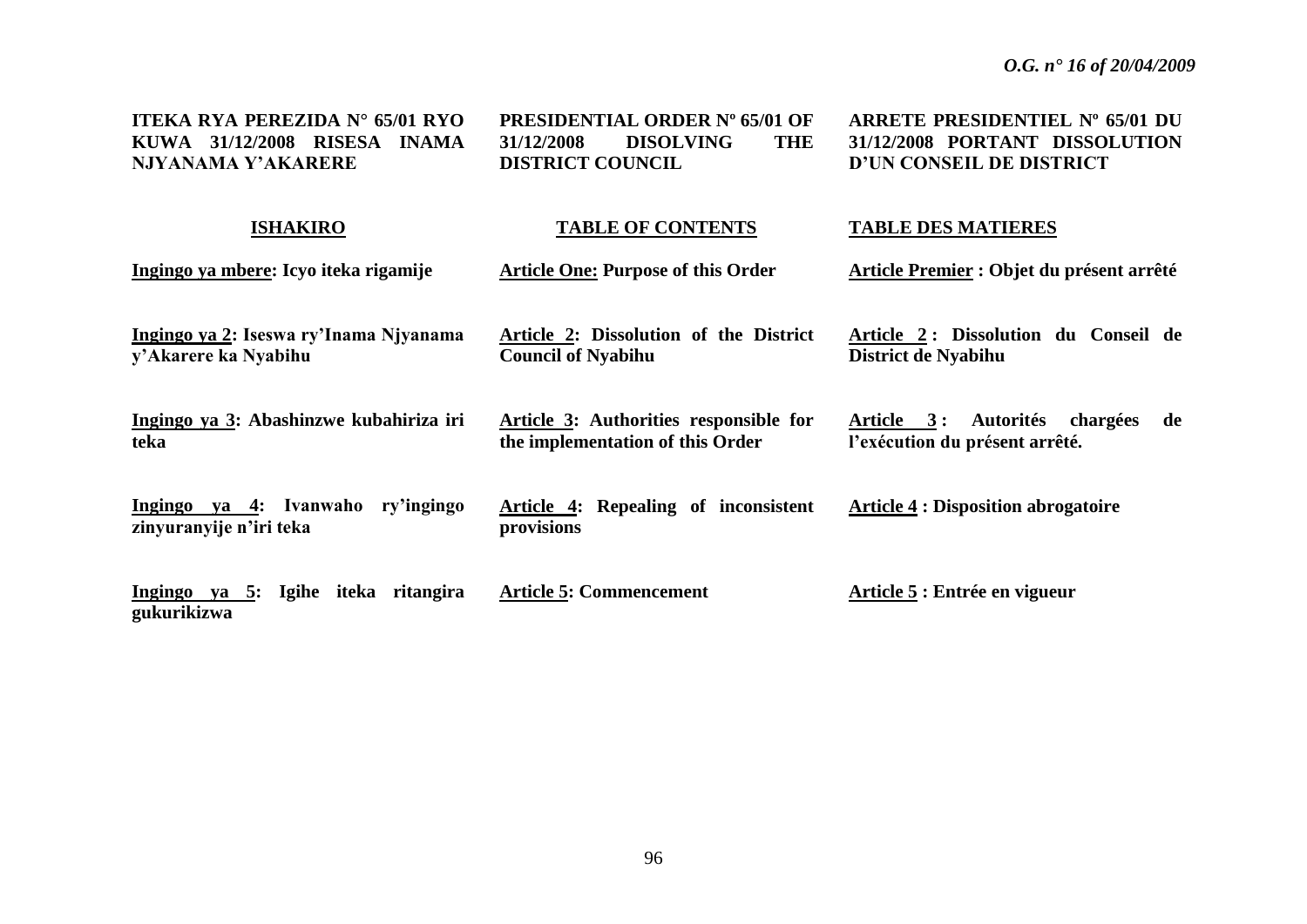**ITEKA RYA PEREZIDA N° 65/01 RYO KUWA 31/12/2008 RISESA INAMA NJYANAMA Y'AKARERE**

## **Twebwe, KAGAME Paul, Perezida wa Repubulika;**

Dushingiye ku Itegeko Nshinga rya Repubulika y'u Rwanda ryo ku wa 04 Kamena 2003 nk'uko ryavuguruwe kugeza ubu, cyane cyane mu ngingo zaryo, iya 112, iya 120, iya 121 n'iya 201 ;

Dushingiye ku Itegeko n° 08/2006 ryo ku wa 24/02/2006 rigena imiterere, imitunganyirize n'imikorere y'Akarere cyane cyane mu ngingo yaryo ya 49;

Bisabwe na Minisitiri w'Ubutegetsi bw'Igihugu;

Inama y'Abaminisitiri yateranye ku wa 31/10/2008 imaze kubisuzuma no kubyemeza;

## **PRESIDENTIAL ORDER Nº 65/01 OF 31/12/2008 DISOLVING THE DISTRICT COUNCIL**

## **We, Paul KAGAME, President of the Republic;**

Pursuant to the Constitution of the Republic of Rwanda of 04 June 2003 as amended to date, especially in Articles 112, 120, 121, and 201;

Pursuant to Law n° 08/2006 of 24/02/2006 determining the organisation and functioning of the District, especially in Article 49;

On proposal by the Minister of Local Government;

After consideration and approval by the Cabinet in its session of 31/10/2008

**ARRETE PRESIDENTIEL Nº 65/01 DU 31/12/2008 PORTANT DISSOLUTION D'UN CONSEIL DE DISTRICT**

## **Nous, KAGAME Paul, Président de la République ;**

Vu la Constitution de la République du Rwanda du 04 juin 2003, telle que révisée à ce jour spécialement en ses articles 112, 120, 121 et 201 ;

Vu la Loi nº 08/2006 du 24/02/2006 portant organisation et fonctionnement du District, spécialement en son article 49 ;

Sur proposition du Ministre de l'Administration Locale;

Après examen et adoption par le Conseil des Ministres en sa séance du 31/10/2008;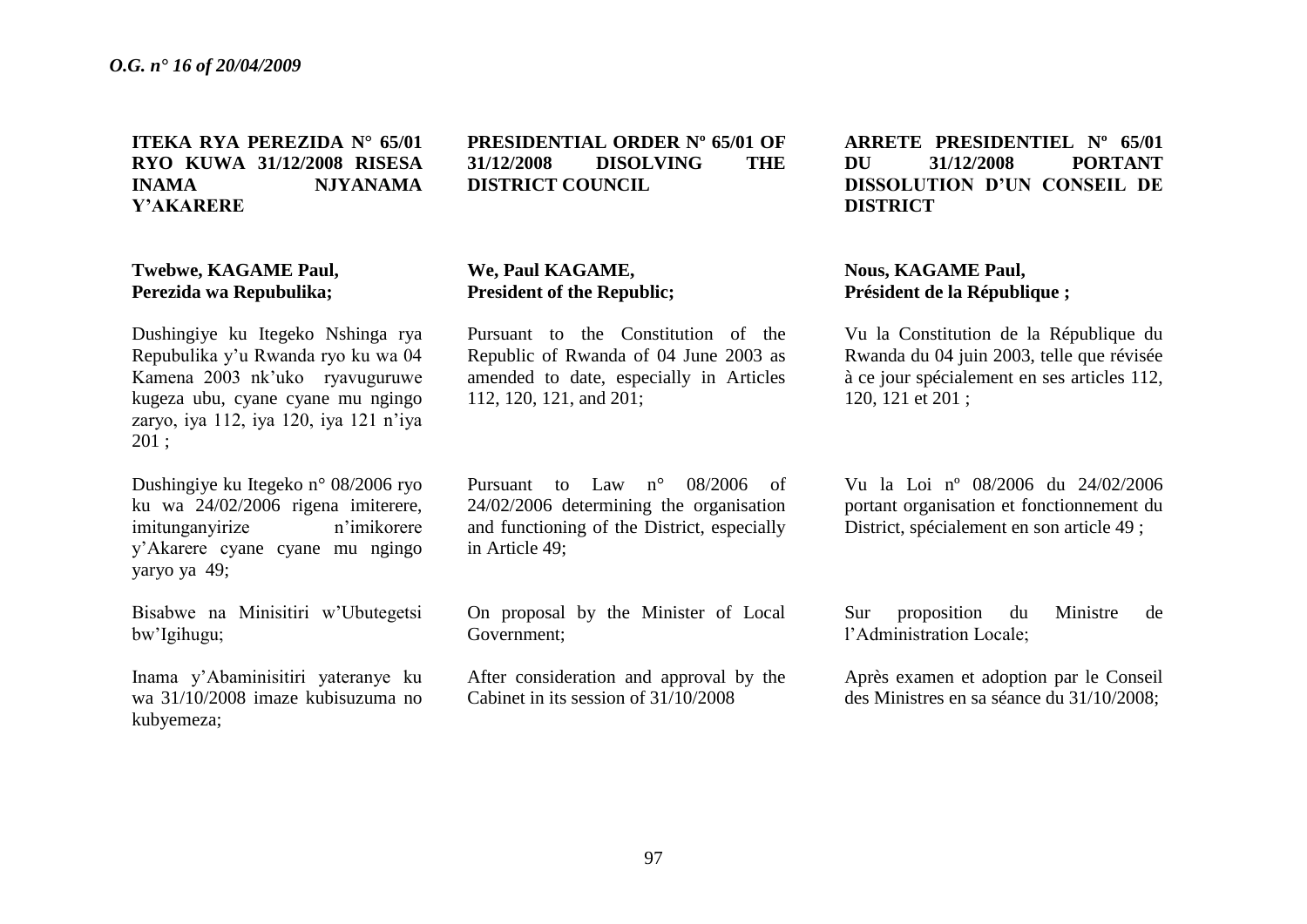#### **TWATEGETSE KANDI DUTEGETSE:**

## **Ingingo ya mbere: Icyo iteka rigamije**

Iri teka risesa Inama Njyanama y'Akarere ka Nyabihu.

#### **Ingingo ya 2: Iseswa ry'Inama Njyanama y'Akarere ka Nyabihu**

Ku nyungu z'abaturage b'Akarere ka Nyabihu, Inama Njyanama y'Akarere ka Nyabihu irasheshwe ku mpamvu z'uko itagishoboye kuzuza inshingano zayo.

#### **Ingingo ya 3: Abashinzwe kubahiriza iri teka**

Minisitiri w'Intebe na Minisitiri w'Ubutegetsi bw'Igihugu basabwe kubahiriza iri teka.

## **Ingingo ya 4: Ivanwaho ry'ingingo zinyuranyije n'iri teka**

Ingingo zose z'amateka abanziriza iri kandi zinyuranyije na ryo zivanyweho

## **HAVE ORDERED AND HEREBY ORDER:**

#### **Article One: Purpose of this Order**

This Order dissolves the District Council of Nyabihu District.

## **Article 2: Dissolution of the District Council of Nyabihu**

For the interests of the population of Nyabihu District, the District Council of Nyabihu District is hereby dissolved as it can no longer fulfil its responsibilities.

## **Article 3: Authorities responsible for the implementation of this Order**

The Prime Minister and the Minister of Local Government are entrusted with the implementing of this Order.

## **Article 4: Repealing of inconsistent provisions**

All prior provisions contrary to this Order are hereby repealed.

#### **AVONS ARRETE ET ARRETONS :**

**Article Premier : Objet du présent arrêté**

Le présent arrêté porte dissolution du Conseil de District de Nyabihu.

## **Article 2 : Dissolution du Conseil de District de Nyabihu**

Pour les intérêts de la population du District de Nyabihu, le Conseil de District de Nyabuhu est dissout pour non accomplissement de ses responsabilités.

## **Article 3 : Autorités chargées de l'exécution du présent Arrêté.**

Le Premier Ministre et le Ministre de l'Administration locale sont chargés de l'exécution du présent arrêté.

#### **Article 4 : Disposition abrogatoire**

Toutes les dispositions antérieures contraires au présent arrêté sont abrogées.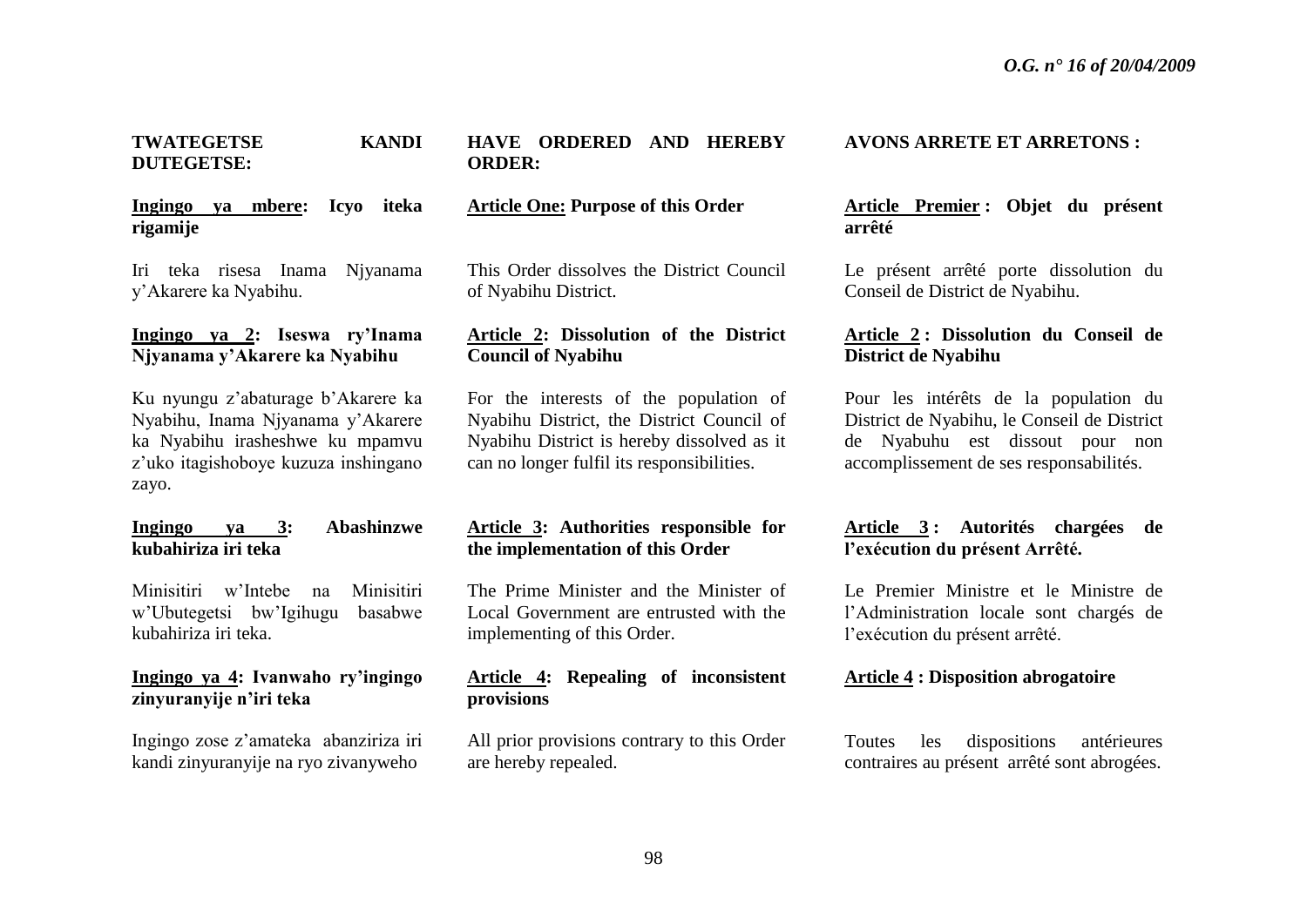**Ingingo ya 5: Igihe iteka ritangira gukurikizwa**

Iri teka ritangira gukurikizwa ku munsi ritangarijweho mu Igazeti ya Leta ya Repubulika y'u Rwanda.

Kigali, kuwa 31/12/2008

**Perezida wa Repubulika KAGAME Paul**  $(s<sub>ef</sub>)$ 

> **Minisitiri w'Intebe MAKUZA Bernard**  $(s\acute{e})$

**Minisitiri w'Ubutegetsi bw'Igihugu MUSONI Protais** (sé)

**Bibonywe kandi bishyizweho Ikirango cya Repubulika:**

**Minisitiri w'Ubutabera/Intumwa Nkuru ya Leta KARUGARAMA Tharcisse** (sé)

#### **Article 5: Commencement**

This Order shall come into force on the date of its publication in the Official Gazette of the Republic of Rwanda.

Kigali, on 31/12/2008

**The President of the Republic KAGAME Paul** (sé)

> **The Prime Minister MAKUZA Bernard** (sé)

**The Minister of Local Government MUSONI Protais**  $(sé)$ 

**Seen and sealed with the Seal of the Republic:**

**The Minister of Justice/ Attorney General**

**KARUGARAMA Tharcisse** (sé)

**Article 5 : Entrée en vigueur**

Le présent arrêté entre en vigueur le jour de sa publication au Journal Officiel de la République du Rwanda.

Fait à Kigali, le 31/12/2008

**Le Président de la République KAGAME Paul**  $(s<sub>ef</sub>)$ 

> **Le Premier Ministre MAKUZA Bernard** (sé)

**Le Ministre de l'Administration Locale MUSONI Protais**  $(sé)$ 

**Vu et scellé du Sceau de la République :**

**Le Ministre de la Justice/Garde des Sceaux**

> **KARUGARAMA Tharcisse** (sé)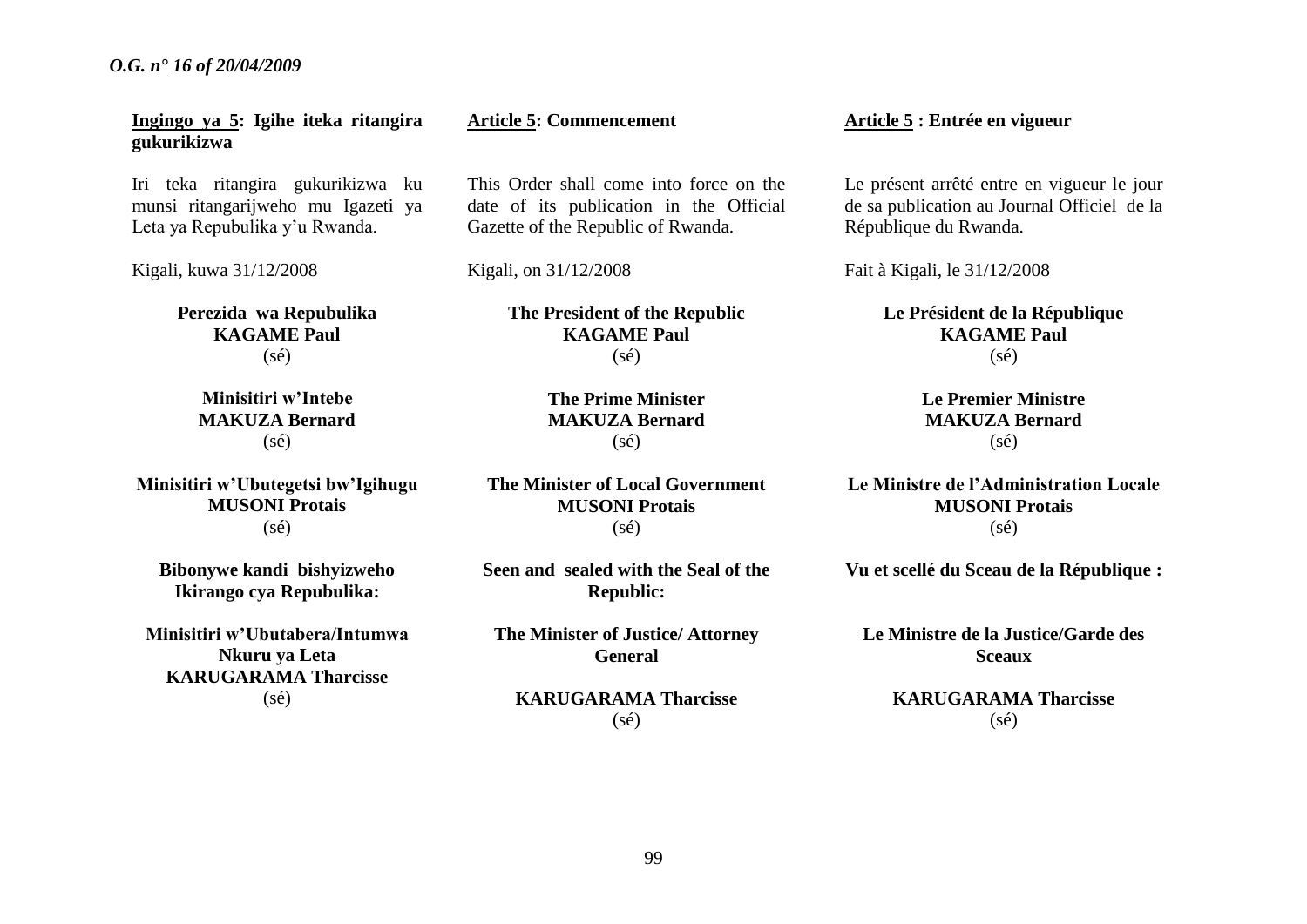**ITEKA RYA PEREZIDA N° 66/01 PRESIDETIAL ORDER N° 66/01 Of ARRETE PRESIDENTIEL N° 66/01 DU RYO KUWA 31/12/2008 RISHYIRAHO ABAHAGARARIYE PEREZIDA WA REPRESENTATIVES OF THE REPUBULIKA MU KARERE KA PRESIDENT OF THE REPUBLIC IN REPUBLIQUE DANS LE DISTRICT DE NYABIHU. APPOINTING NYABIHU DISTRICT 31/12/2008 PORTANT NOMINATION DES REPRESENTANTS DU PRESIDENT DE LA NYABIHU**

## **ISHAKIRO**

#### **TABLE OF CONTENTS**

#### **TABLE DES MATIERES**

- **Ingingo ya mbere: Icyo iteka rigamije Article One: Purpose of this Order Article premier : Objet de l'arrêté**
- **Ingingo ya 2: Abahagarariye Perezida wa Repubulika mu Karere ka Nyabihu Article 2: Representatives of the President Article 2 : Les répresentants du Président de la of the Republic in Nyabihu District Répubulique dans le District de Nyabihu**

**Ingingo ya 3: Igihe bazamara Article 3: Term of office Article 3 : Durée de la nomination**

**Ingingo ya 4: Abashinzwe kubahiriza iri Article 4: Authorities responsible for the teka implementation of this Order Article 4 : Autorités chargées de l'exécution du présent arrêté**

**Ingingo ya 5: Ivanwaho ry'ingingo zinyuranyije n'iri teka Article 5: Repealing of inconsistent Article 5 : Disposition abrogatoire provisions** 

**Article 6 : Entrée en vigueur** 

**Ingingo ya 6 : Igihe iteka ritangira gukurikizwa Article 6: Commencement**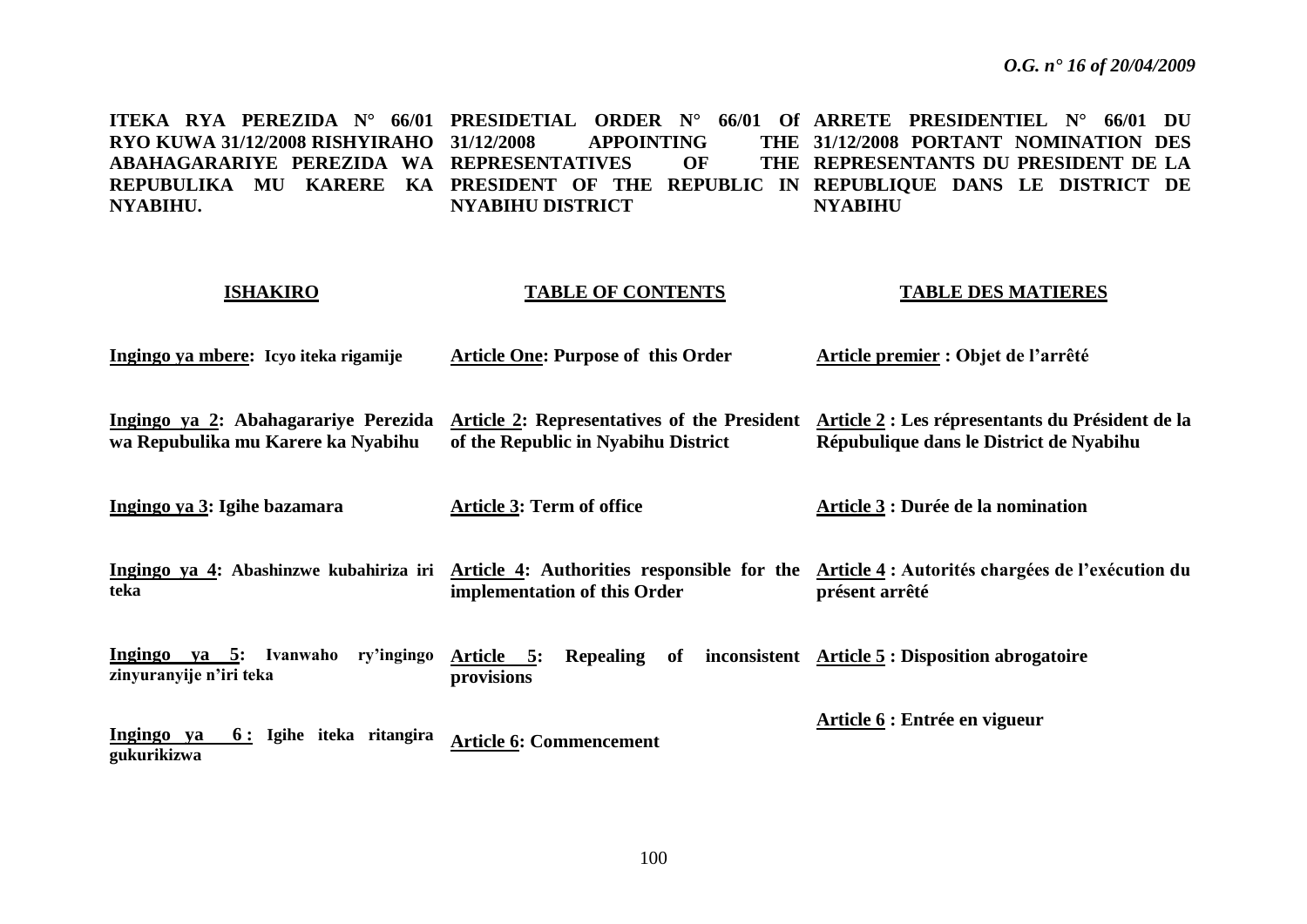**ITEKA RYA PEREZIDA N° 66/01 PRESIDETIAL ORDER N° 66/01 Of ARRETE PRESIDENTIEL N° 66/01 DU RYO KUWA 31/12/2008 RISHYIRAHO ABAHAGARARIYE PEREZIDA WA REPRESENTATIVES OF THE REPUBULIKA MU KARERE KA PRESIDENT OF THE REPUBLIC IN REPUBLIQUE DANS LE DISTRICT DE NYABIHU. APPOINTING NYABIHU DISTRICT 31/12/2008 PORTANT NOMINATION DES REPRESENTANTS DU PRESIDENT DE LA NYABIHU**

| <b>Twebwe, KAGAME Paul,</b><br>Perezida wa Repubulika;                                             | We, KAGAME Paul,<br><b>President of the Republic;</b>                                                                             | <b>Nous KAGAME Paul,</b><br>Président de la Republique;                                                                                                                                                                                                                                                                                                                                                   |
|----------------------------------------------------------------------------------------------------|-----------------------------------------------------------------------------------------------------------------------------------|-----------------------------------------------------------------------------------------------------------------------------------------------------------------------------------------------------------------------------------------------------------------------------------------------------------------------------------------------------------------------------------------------------------|
| kugeza ubu, cyane cyane mu ngingo zaryo 201;<br>iya 112, iya 113, iya120, iya 121 n'iya<br>$201$ ; |                                                                                                                                   | Ashingiye ku Itegeko Nshinga rya Pursuant to the Constitution of the Republic of Vu la Constitution de la République du Rwanda<br>Repubulika y'u Rwanda ryo ku wa 04 Rwanda of 04 June 2003, as amended to date, du 4 juin 2003, telle que révisée à ce jour,<br>Kamena 2003, nk'uko ryavuguruwe especially in Articles 112, 113, 120, 121 and spécialement en ses articles 112, 113, 120, 121 et<br>201: |
| 24/02/2006<br>wa<br>cyane cyane mu ngingo yaryo ya 50;                                             | imitunganyirize n'imikorere y'Akarere functioning of the District especially in Article spécialement en son article 50;<br>$50$ ; | Ashingiye ku Itegeko n° 08/2006 ryo ku Pursuant to Law n° 08/2006 of 24/02/2006 Vu la Loi n° 08/2006 du 24/02/2006 portant<br>rigena imiterere, determining the structure, organization and organisation et fonctionnement du District,                                                                                                                                                                   |
| bw'Igihugu;<br>31/10/2008<br>imaze<br>kubyemeza;                                                   | Government;<br>kubisuzuma no Cabinet in its session of $31/10/2008$                                                               | Bisabwe na Minisitiri w'Ubutegetsi On proposal by the Minister of Local Sur-proposition du Ministre de l'Administration<br>Locale<br>Inama y'Abaminisitiri yateranye ku wa After consideration and approval by the Après examen et adoption par le Conseil des<br>Ministres en sa séance du 31/10/2008                                                                                                    |

**TWATEGETSE KANDI DUTEGETSE: HAVE ODERED AND HEREBY ORDER:**

**AVONS ARRETE ET ARRETONS:**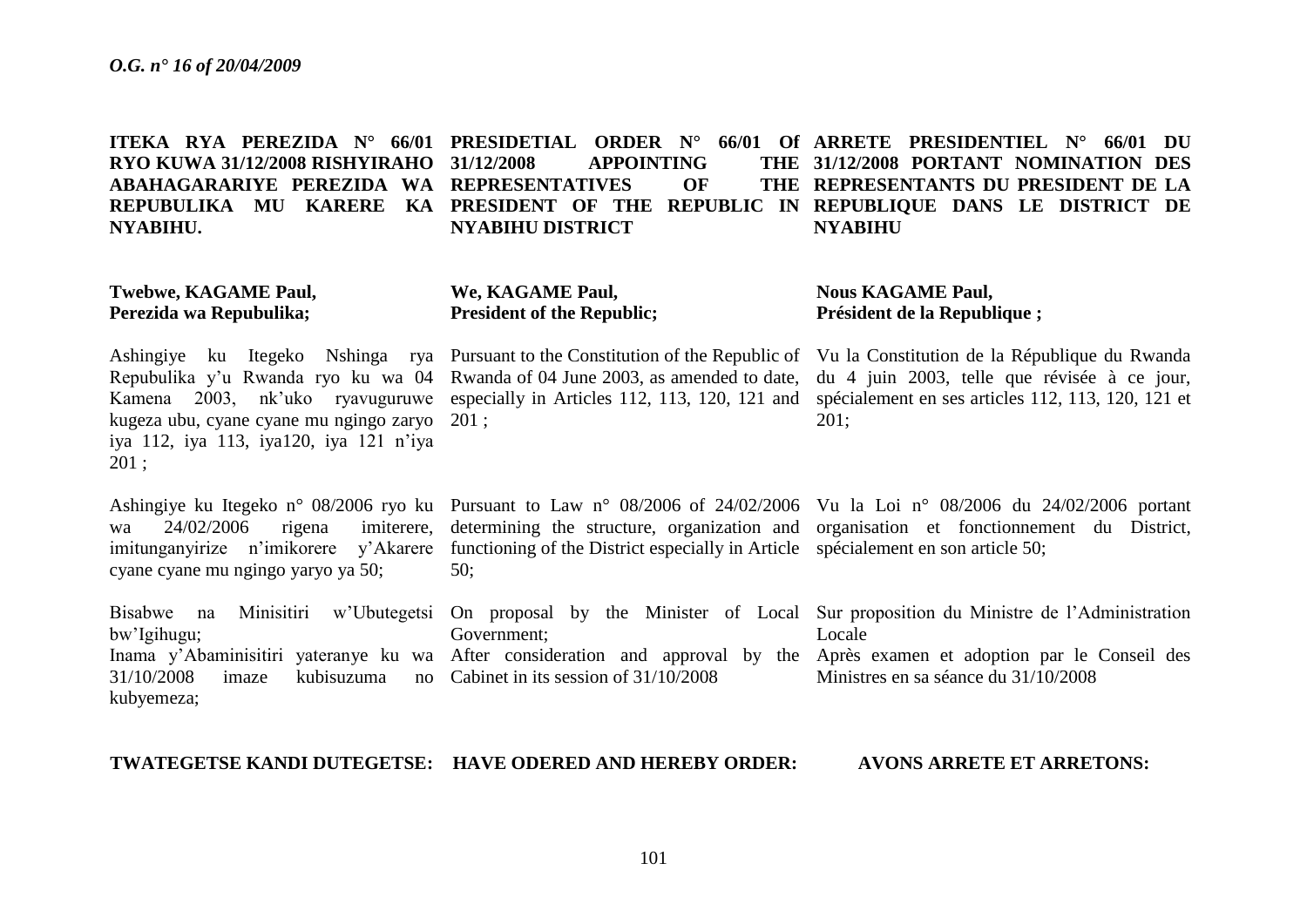| Ingingo ya mbere: Icyo iteka rigamije                                                                                                                                        | <b>Article One: Purpose of this Order</b>                                                                                                                  | Article premier : Objet de l'arrêté                                                                                                                                                       |
|------------------------------------------------------------------------------------------------------------------------------------------------------------------------------|------------------------------------------------------------------------------------------------------------------------------------------------------------|-------------------------------------------------------------------------------------------------------------------------------------------------------------------------------------------|
| Iri teka rishyiraho abahagarariye Perezida<br>wa Repubulika mu Karere ka Nyabihu.                                                                                            | This Order appoints the representatives of the<br>President of the Republic in Nyabihu District                                                            | Le présent Arrêté porte<br>nomination<br>des<br>Représentants du Président de la République dans<br>le District de Nyabihu.                                                               |
| Ingingo ya 2: Abahagarariye Perezida<br>wa Repubulika mu Karere ka Nyabihu                                                                                                   | Article 2: Representatives of the President<br>of the Republic in Nyabihu District                                                                         | Article 2 : Les répresentants du Président de la<br>Répubulique dans le District de Nyabihu                                                                                               |
| Aba bakurikira bagizwe abahagarariye<br>Perezida wa Repubulika mu Karere ka<br>Nyabihu:                                                                                      | The appointed representatives of the President<br>of the Republic in Nyabihu District are the<br>following:                                                | Sont nommées répresentants du Président de la<br>Repubulique dans le District de Nyabihu:                                                                                                 |
| <b>NDAGIJIMANA</b><br>1. Bwana<br>Jean<br>Damascène, Umuyobozi<br><b>UKOBUKEYE</b><br>2. Bwana<br>Franck,<br>Umuyobozi Wungirije                                             | 3. Mr NDAGIJIMANA Jean Damascène,<br>Mayor<br>4. Mr <b>UKOBUKEYE</b><br>Vice<br><b>Franck,</b><br>Mayor.                                                   | 1. Monsieur<br><b>NDAGIJIMANA</b><br>Jean<br>Damascène: Maire<br><b>UKOBUKEYE</b><br><b>Franck</b><br>2. Monsieur<br>Vice -Maire                                                          |
| Ingingo ya 3: Igihe bazamara                                                                                                                                                 | <b>Article 3: Term of office</b>                                                                                                                           | Article 3 : Durée de la nomination                                                                                                                                                        |
| Abahagarariye Perezida wa Repubulika mu<br>Karere ka Nyabihu bazakora iyi mirimo<br>bashinzwe kugeza igihe hatorewe abagize<br>Inama Njyanama nshya y'Akarere ka<br>Nyabihu. | The representatives of the President of the<br>Republic accomplish the assigned duties till<br>the new District council of Nyabihu District is<br>elected. | Les répresentants du Président de la République<br>dans le District de Nyabihu, assument leurs<br>fonctions jusqu'à l'élection des nouveaux<br>membres du Conseil de District de Nyabihu. |
| Ingingo ya 4: Abashinzwe kubahiriza iri<br>teka                                                                                                                              | Article 4: Authorities responsible for the<br>implementation of this Order                                                                                 | Article 4 : Autorités chargées de l'exécution du<br>présent arrêté                                                                                                                        |
| Minisitiri<br>w'Intebe,<br>Minisitiri<br>w'Ubutegetsi<br>bw'Igihugu,<br>Minisitiri                                                                                           | The Prime Minister, the Minister of Local Le<br>Government, the Minister of Finance and l'Administration                                                   | Ministre<br>Premier<br>Ministre,<br>le<br>de<br>Ministre<br>Locale,<br>le<br>des                                                                                                          |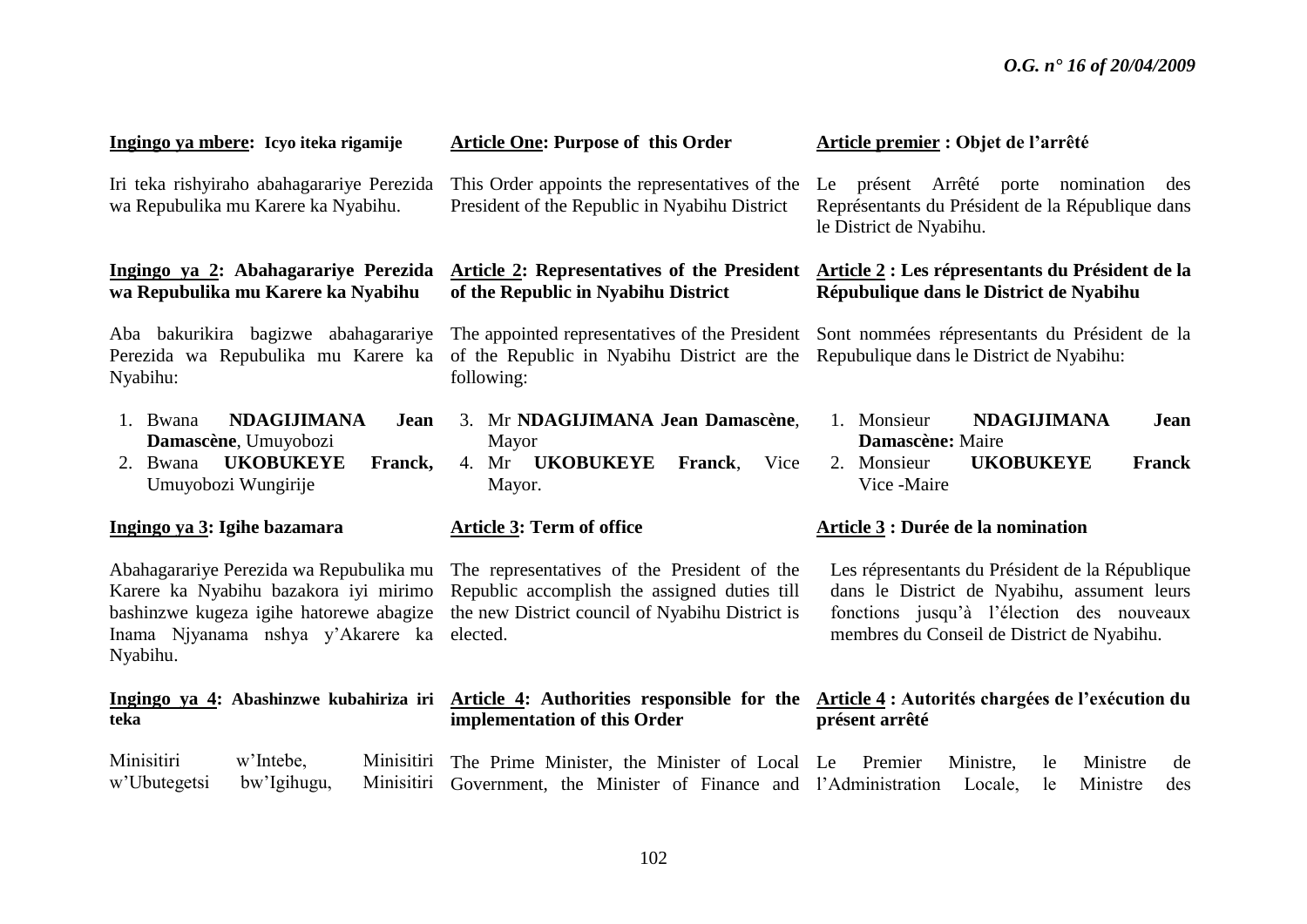| w'Abakozi ba Leta n'Umurimo basabwe<br>kubahiriza iri teka.                                                                                             | implementation of this Order.                                         | w'Imari n'Igenamigambi na Minisitiri Economic Planning and the Minister of Public Finances et de la Planification Locale et le<br>Service and Labour are entrusted with the Ministre de la Fonction Publique et du Travail<br>sont chargés de l'exécution du présent arrêté.                              |
|---------------------------------------------------------------------------------------------------------------------------------------------------------|-----------------------------------------------------------------------|-----------------------------------------------------------------------------------------------------------------------------------------------------------------------------------------------------------------------------------------------------------------------------------------------------------|
| Ingingo ya 5: Ivanwaho ry'ingingo<br>zinyuranyije n'iri teka                                                                                            | Article 5:<br>provisions                                              | Repealing of inconsistent <u>Article 5</u> : Disposition abrogatoire                                                                                                                                                                                                                                      |
| Ingingo zose z'amateka abanziriza iri<br>kandi zinyuranyije naryo zivanyweho.                                                                           | hereby repealed.                                                      | All prior provisions contrary to this Order are Toutes les dispositions antérieures contraires au<br>présent arrêté sont abrogées.                                                                                                                                                                        |
| Ingingo ya<br>6: Igihe iteka ritangira<br>gukurikizwa                                                                                                   | <b>Article 6: Commencement</b>                                        | Article 6 : Entree en vigueur                                                                                                                                                                                                                                                                             |
| Iri teka ritangira gukurikizwa ku munsi<br>ritangarijweho mu Igazeti ya Leta ya<br>Repubulika y'u Rwanda. Agaciro karyo<br>gahera taliki ya 31/10/2008. | 31/10/2008.                                                           | This Order shall come into force on the date of Le présent arrêté entre en vigueur le jour de sa<br>its publication in the Official Gazette of the publication au Journal Officiel de la République<br>Republic of Rwanda. It takes effect as of du Rwanda. Il sort ses effets à partir du<br>31/10/2008. |
| Kigali, kuwa 31/12/2008                                                                                                                                 | Kigali, on 31/12/2008                                                 | Kigali, le 31/12/2008                                                                                                                                                                                                                                                                                     |
| Perezida wa Repubulika<br><b>KAGAME Paul</b><br>$(s\acute{e})$                                                                                          | The President of the Republic<br><b>KAGAME Paul</b><br>$(s\acute{e})$ | Le Président de la République<br><b>KAGAME Paul</b><br>$(s\acute{e})$                                                                                                                                                                                                                                     |
| Minisitiri w'Intebe<br><b>MAKUZA Bernard</b><br>$(s\acute{e})$                                                                                          | The Prime Minister<br><b>MAKUZA Bernard</b><br>$(s\acute{e})$         | Le Premier Ministre<br><b>MAKUZA Bernard</b><br>$(s\acute{e})$                                                                                                                                                                                                                                            |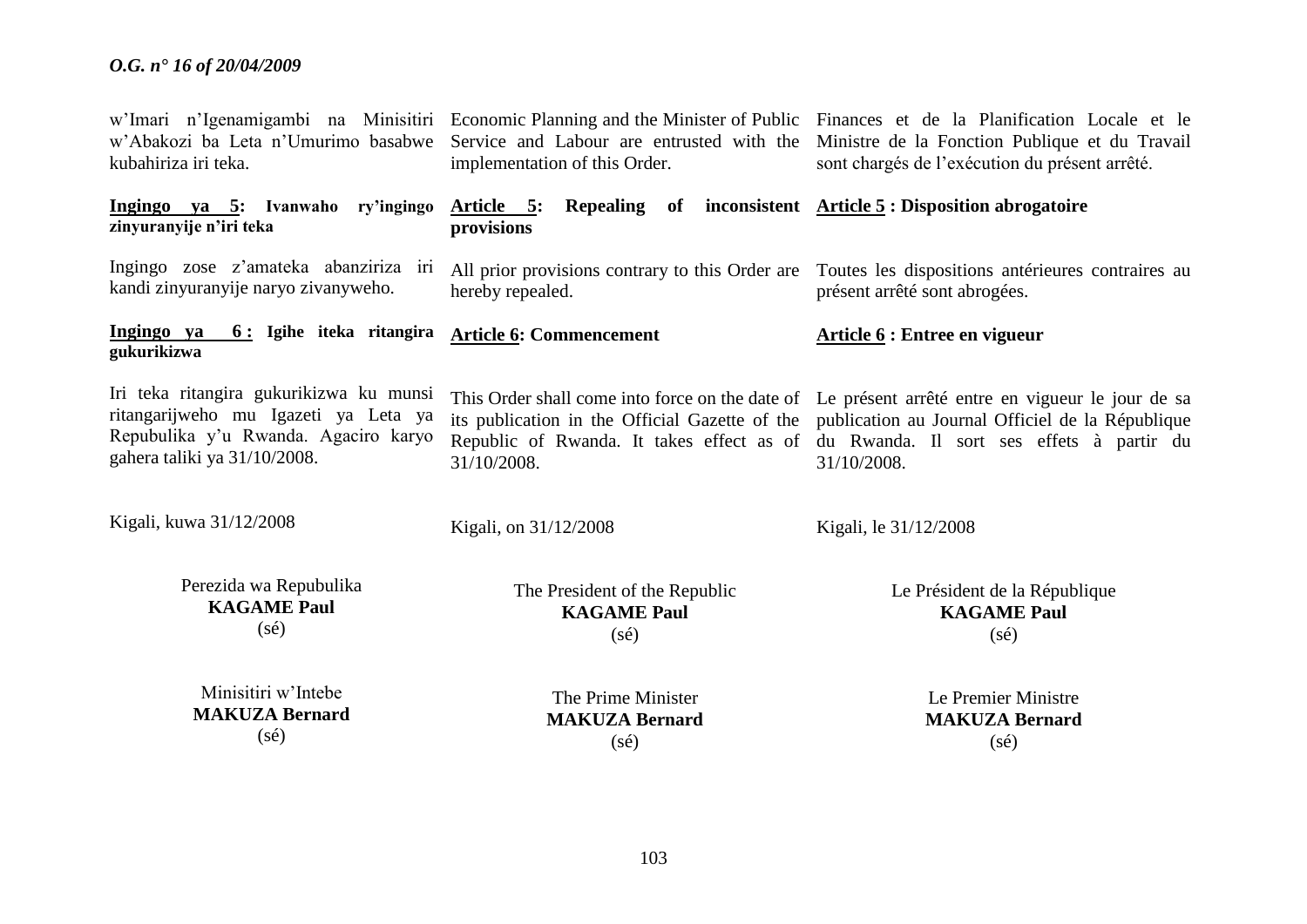| Minisitiri w'Ubutegetsi bw'Igihugu                                         | The Minister of Local Government,                                                         | Le Ministre de l'Administration Locale                                                                 |
|----------------------------------------------------------------------------|-------------------------------------------------------------------------------------------|--------------------------------------------------------------------------------------------------------|
| <b>MUSONI Protais</b>                                                      | <b>MUSONI Protais</b>                                                                     | <b>MUSONI Protais</b>                                                                                  |
| $(s\acute{e})$                                                             | $(s\acute{e})$                                                                            | $(s\acute{e})$                                                                                         |
| Minisitiri w'Imari n'Igenamigambi<br><b>MUSONI James</b><br>$(s\acute{e})$ | The Minister of Finance and Economic<br>Planning<br><b>MUSONI James</b><br>$(s\acute{e})$ | Le Ministre des Finances et de la Planification<br>Economique<br><b>MUSONI James</b><br>$(s\acute{e})$ |
| Minisitiri w'Abakozi ba Leta n'Umurimo                                     | The Minister of Public Service and Labour.                                                | Le Ministre de la Fonction Publique et du Travail                                                      |
| <b>MUREKEZI Anasthase</b>                                                  | <b>MUREKEZI Anasthase</b>                                                                 | <b>MUREKEZI Anasthase</b>                                                                              |
| $(s\acute{e})$                                                             | $(s\acute{e})$                                                                            | $(s\acute{e})$                                                                                         |
| Bibonywe kandi bishyizweho Ikirango<br>cya Repubulika:                     | Seen and sealed with the Seal of the<br><b>Republic:</b>                                  | Vu et scellé du Sceau de la République:                                                                |
| Minisitiri w'Ubutabera/Intumwa Nkuru ya<br>Leta                            | The Minister of Justice / Attorney General                                                | Le Ministre de la Justice/Garde des Sceaux                                                             |
| <b>KARUGARAMA Tharcisse</b>                                                | <b>KARUGARAMA Tharcisse</b>                                                               | <b>KARUGARAMA Tharcisse</b>                                                                            |
| $(s\acute{e})$                                                             | $(s\acute{e})$                                                                            | $(s\acute{e})$                                                                                         |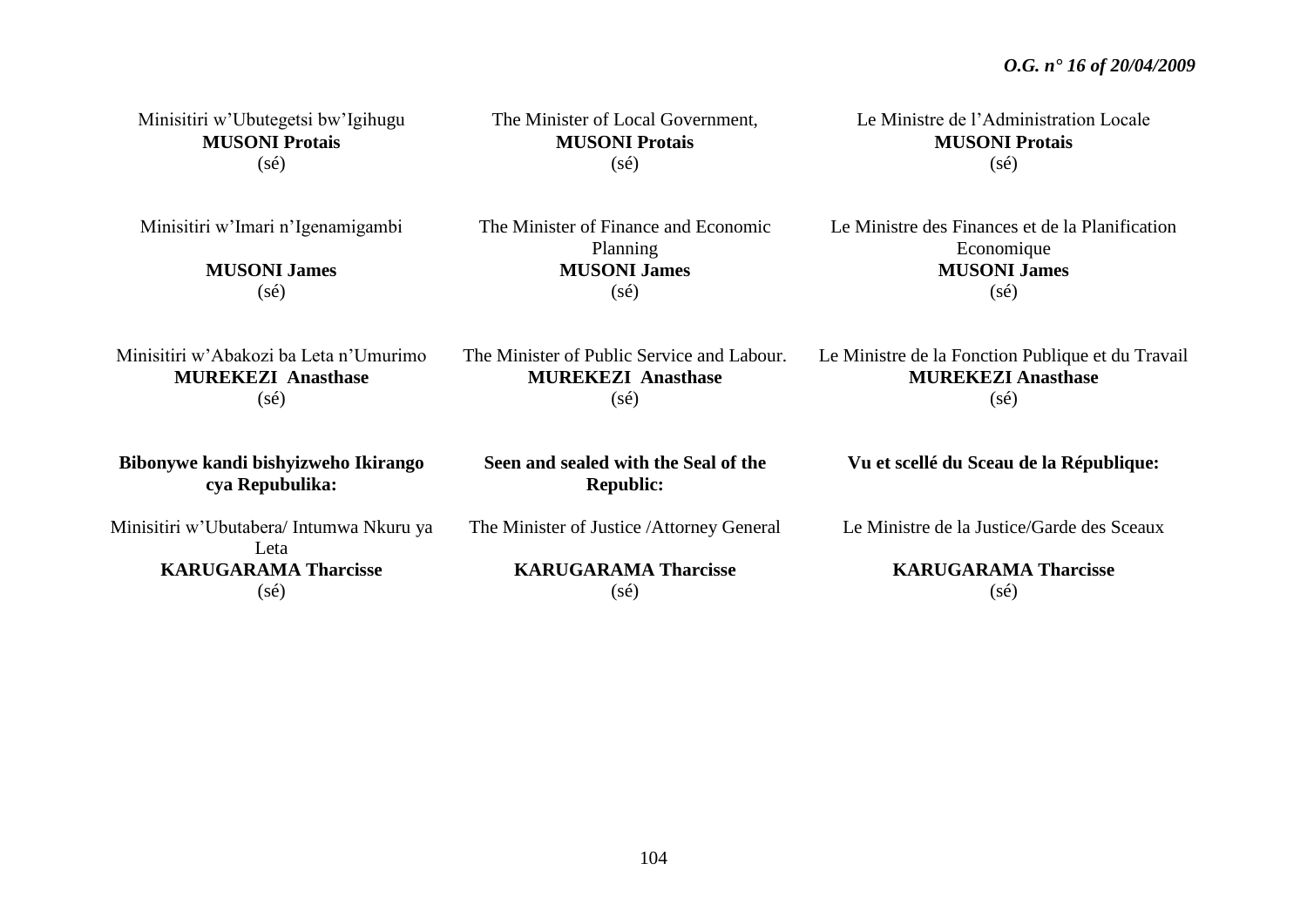**ITEKA RYA PEREZIDA N° 67/01 RYO PRESIDENTIAL ORDER N° 67/01 OF ARRETE PRESIDENTIEL N° 67/01 DU KUWA 31/12/2008 RYINJIZA 31/12/2008 INTEGRATING A MILITARY 31/12/2008 PORTANT INTEGRATION UMUSIRIKARE WO MU NGABO OF RWANDA DEFENCE FORCES IN Z'IGIHUGU MURI POLISI Y'IGIHUGU RWANDA NATIONAL POLICE MILITAIRE DES FORCES RWANDAISES DE DEFENSE AU SEIN DE LA POLICE NATIONALE**

#### **ISHAKIRO TABLE OF CONTENTS TABLE DES MATIERES**

**Ingingo ya mbere: Umusirikare winjijwe Article One: Military integrated in Rwanda muri Polisi y'Igihugu National Police Premier:** Militaire **intégré au sein de la Police Nationale**

Ingingo ya 2 : Abashinzwe kubahiriza iri Article 2: Authorities responsible for the Article 2 : Autorités chargées de l'exécution **teka implementation of this Order du présent arrêté**

**Ingingo ya 3: Ivanwaho ry'ingingo zinyuranyije n'iri teka Article 3: Repealing of inconsistent Article 3 : Disposition abrogatoire provisions** 

**Ingingo ya 4 : Igihe iteka ritangira Article 4: Commencement gukurikizwa Article 4 : Entrée en vigueur**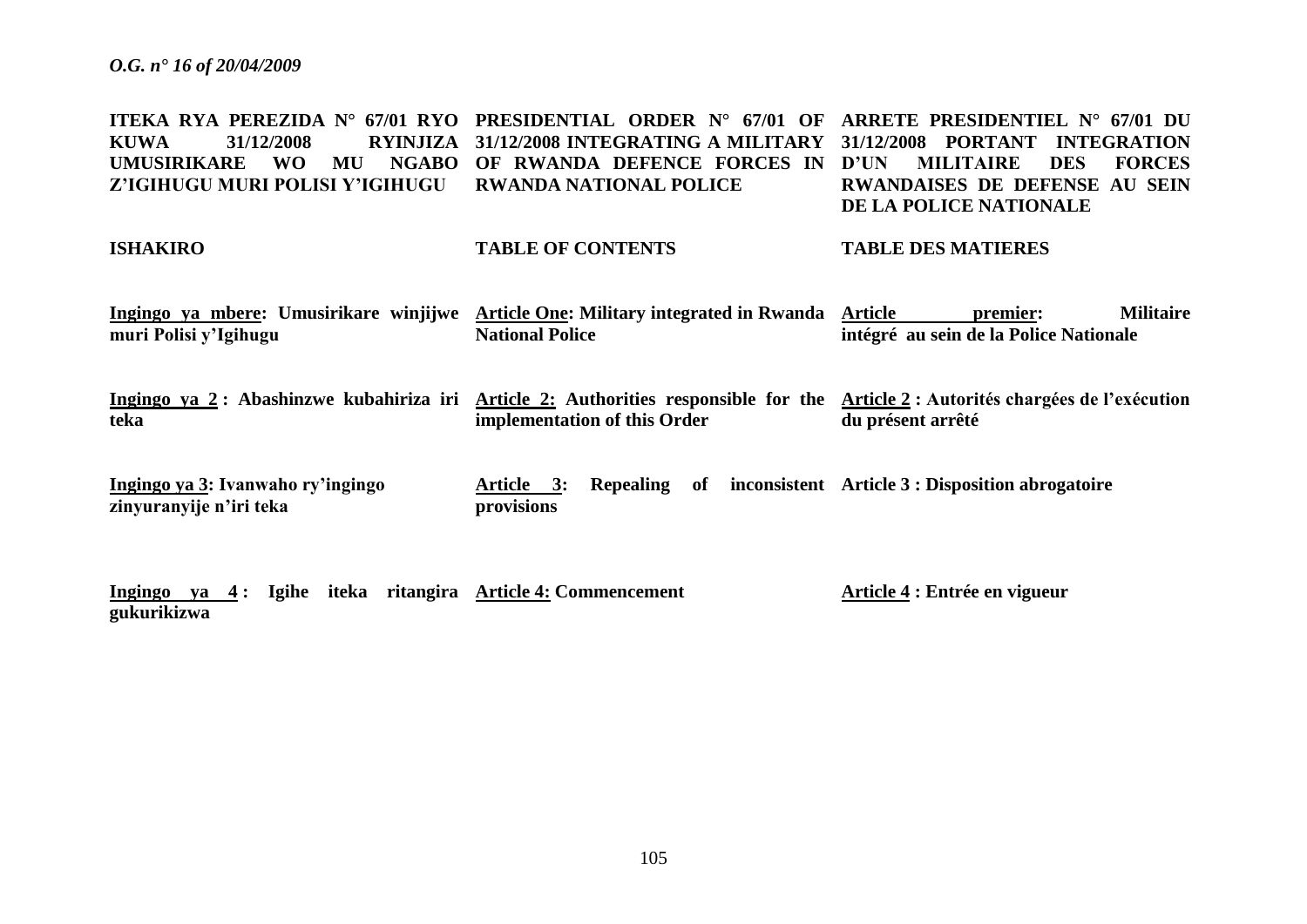| 31/12/2008<br><b>RYINJIZA</b><br><b>KUWA</b><br><b>UMUSIRIKARE</b><br><b>NGABO</b><br><b>WO</b><br>MU<br>Z'IGIHUGU MURI POLISI Y'IGIHUGU                                                                         | 31/12/2008 INTEGRATING A MILITARY<br>OF RWANDA DEFENCE FORCES IN<br><b>RWANDA NATIONAL POLICE</b>                                                                              | 31/12/2008 PORTANT INTEGRATION<br><b>FORCES</b><br>D'UN<br><b>MILITAIRE</b><br><b>DES</b><br><b>RWANDAISES DE DEFENSE AU SEIN</b><br>DE LA POLICE NATIONALE                                     |
|------------------------------------------------------------------------------------------------------------------------------------------------------------------------------------------------------------------|--------------------------------------------------------------------------------------------------------------------------------------------------------------------------------|-------------------------------------------------------------------------------------------------------------------------------------------------------------------------------------------------|
| <b>Twebwe, KAGAME Paul,</b><br>Perezida wa Repubulika,                                                                                                                                                           | We, KAGAME Paul,<br>President of the Republic,                                                                                                                                 | <b>Nous, KAGAME Paul,</b><br>Président de la République,                                                                                                                                        |
| Dushingiye<br>ku Itegeko<br>Nshinga<br>rya<br>Repubulika y'u Rwanda ryo kuwa 04 Kamena<br>2003, nk'uko ryavuguruwe kugeza ubu, cyane<br>cyane mu ngingo zaryo, iya 112, iya 121 n'iya<br>201;                    | Pursuant to the Constitution of the Republic of<br>Rwanda of 04 June 2003, as amended to date,<br>especially in Articles 112, 121 and 201;                                     | Vu la Constitution de la République du<br>Rwanda du 04 juin 2003, telle que révisée à ce<br>jour, spécialement en ses articles 112, 121 et<br>201;                                              |
| Dushingiye ku Itegeko n° 22/2002 ryo ku wa<br>08//07/2002 rishyiraho Sitati Rusange igenga<br>Abakozi ba Leta n'Inzego z'Imirimo ya Leta<br>cyane cyane mu ngingo yaryo ya mbere;                                | Pursuant to Law $N^{\circ}$ 22/2002 of 09/07/2002<br>establishing the General Statutes for Rwanda<br>Public Service, especially in Article One;                                | Vu la Loi Nº 22/2002 du 09/07/2002 portant<br>Statut Général de la Fonction Publique<br>Rwandaise, spécialement en son article<br>premier;                                                      |
| Dushingiye ku Iteka rya Perezida n° 72/01 ryo<br>ku wa 08/07/2002 rishyiraho Amategeko<br>Rusange y'Abasirikare nk'uko ryahinduwe<br>kandi ryujujwe kugeza ubu, cyane cyane mu<br>ngingo zaryo, iya 29 n'iya 30; | Pursuant to Law $N^{\circ}$ 72/01 of 08/07/2002<br>establishing the Army General Statutes, as<br>modified and complemented<br>to<br>date,<br>especially in Articles 29 and 30; | Vu l'Arrêté Présidentiel<br>$n^{\circ}$ 72/01<br>du<br>08/07/2002 portant Statut Général<br>des<br>Militaires, tel que modifié et complété à ce<br>jour, spécialement en ses articles 29 et 30; |
| Bisabwe na Minisitiri w'Ingabo;                                                                                                                                                                                  | On proposal by the Minister of Defense;                                                                                                                                        | Sur proposition du Ministre de la Défense;                                                                                                                                                      |
| Inama y'Abaminisitiri yateranye ku wa<br>14/11/2008 imaze kurisuzuma no kuryemeza;                                                                                                                               | After consideration and approval by the<br>Cabinet in its cession of 14/11/2008;                                                                                               | Après examen et adoption par le Conseil des<br>Ministres, en sa séance du 14/11/2008;                                                                                                           |

**ITEKA RYA PEREZIDA N° 67/01 RYO PRESIDENTIAL ORDER N° 67/01 OF ARRETE PRESIDENTIEL N° 67/01 DU**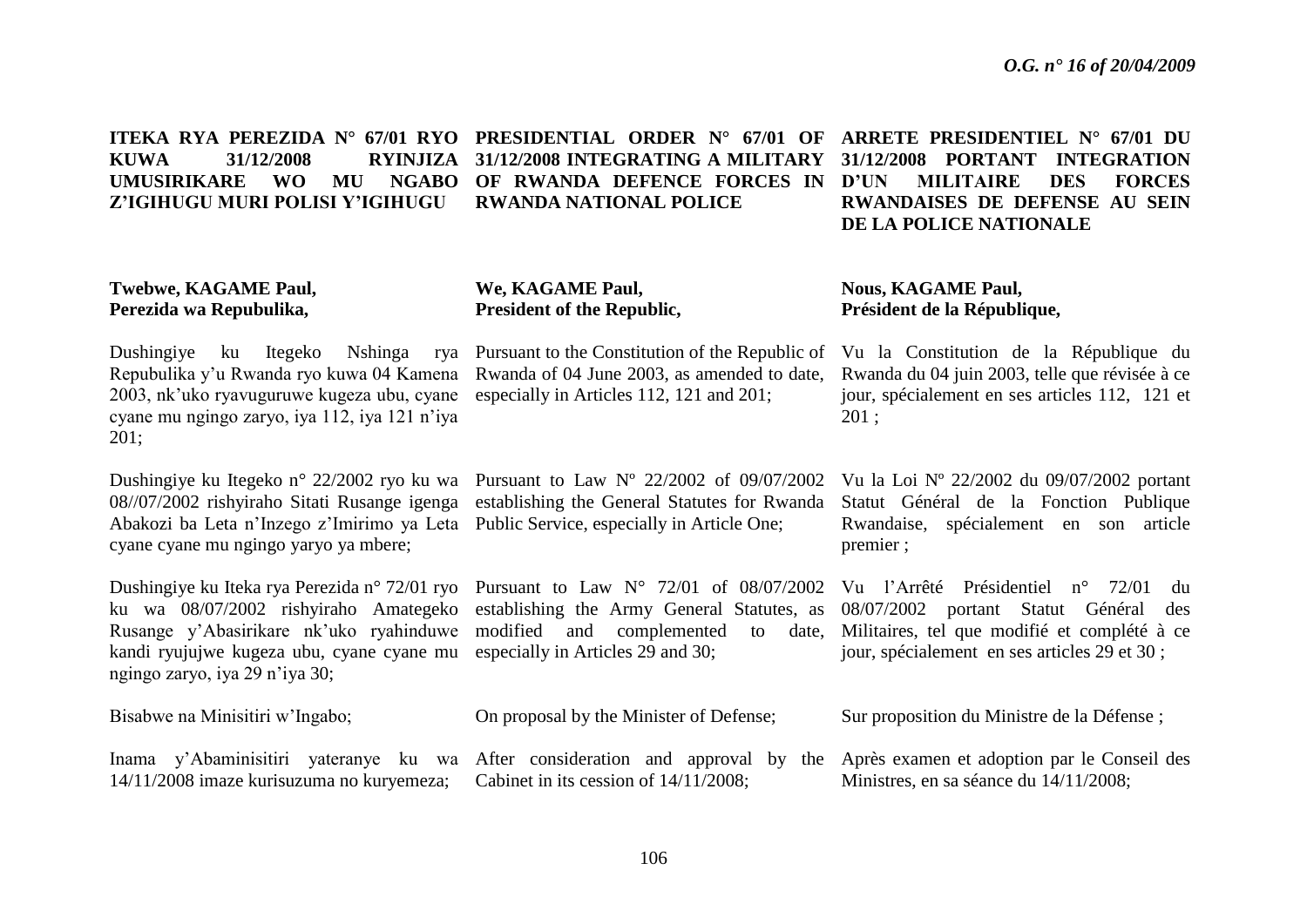| TWATEGETSE KANDI DUTEGETSE:                                                                                                    | <b>HAVE</b><br><b>ORDERED</b><br><b>AND</b><br><b>ORDER:</b>                                                                                                                                                                                                                                                                   | <b>HEREBY AVONS ARRETE ET ARRETONS:</b>                                                                                                                                                                                                            |
|--------------------------------------------------------------------------------------------------------------------------------|--------------------------------------------------------------------------------------------------------------------------------------------------------------------------------------------------------------------------------------------------------------------------------------------------------------------------------|----------------------------------------------------------------------------------------------------------------------------------------------------------------------------------------------------------------------------------------------------|
| muri Polisi y'Igihugu                                                                                                          | Ingingo ya mbere : Umusirikare winjijwe Article One: Military integrated in Rwanda Article premier: Militaire intégré au sein de<br><b>National Police</b>                                                                                                                                                                     | la Police Nationale                                                                                                                                                                                                                                |
| Umuyobozi<br>Polisi<br>y'Igihugu.<br>Agizwe<br>w'Ubugenzacyaha muri Polisi y'Igihugu Director<br>of Police".                   | Major Christophe BIZIMUNGU yinjijwe muri Major Christophe BIZIMUNGU is integrated<br>in Rwanda National Police. He is appointed<br>of<br>Criminal<br>Investigations<br>kandi ahawe ipeti rya "Assistant Commission Department in Rwanda National Police and<br>promoted to<br>the rank of Assistant<br>Commissioner of Police. | Major Christophe BIZIMUNGU est intégré au<br>sein de la Police Nationale. Il est nommé<br>Directeur du Département des Investigations<br>Criminelles au sein de la Police Nationale et<br>promu au grade d'« Assistant Commissioner<br>of Police » |
| teka                                                                                                                           | Ingingo ya 2: Abashinzwe kubahiriza iri Article 2: Authorities responsible for the Article<br>implementation of this Order                                                                                                                                                                                                     | <b>Autorités</b><br>2:<br>chargées<br>de<br>l'exécution du présent arrêté                                                                                                                                                                          |
| Minisitiri w'Intebe, Minisitiri w'Ingabo na<br>Minisitiri<br>w'Umutekano<br>Gihugu,<br>mu<br>bashinzwe kubahiriza iri teka.    | The Prime Minister, the Minister of Defense Le Premier Ministre, le Ministre de la Défense<br>entrusted with the implementation of this chargés de l'exécution du présent arrêté.<br>Order.                                                                                                                                    | and the Minister of Internal Security are et le Ministre de la Sécurité Intérieure sont                                                                                                                                                            |
| Ingingo ya 3: Ivanwaho ry'ingingo<br>zinyuranye n'iri teka                                                                     | Article 3: Repealing<br>of<br>provisions                                                                                                                                                                                                                                                                                       | inconsistent $\overline{\text{Article 3 :}}$ Disposition abrogatoire                                                                                                                                                                               |
| Ingingo zose z'amateka abanziriza iri kandi All prior provisions contrary to this Order are<br>zinyuranyije na ryo zivanyweho. | hereby repealed.                                                                                                                                                                                                                                                                                                               | Toutes les dispositions antérieures contraires<br>au présent arrêté sont abrogées.                                                                                                                                                                 |
| Ingingo ya 4: Igihe iri teka ritangira Article 4: Commencement<br>gukurikizwa                                                  |                                                                                                                                                                                                                                                                                                                                | Article 4 : Entrée en vigueur                                                                                                                                                                                                                      |

Iri teka ritangira gukurikizwa ku munsi This Order shall come into force on the date Le présent arrêté entre en vigueur le jour de sa ritangarijweho mu Igazeti ya Leta ya of its publication in the Official Gazette of the publication au Journal Officiel de la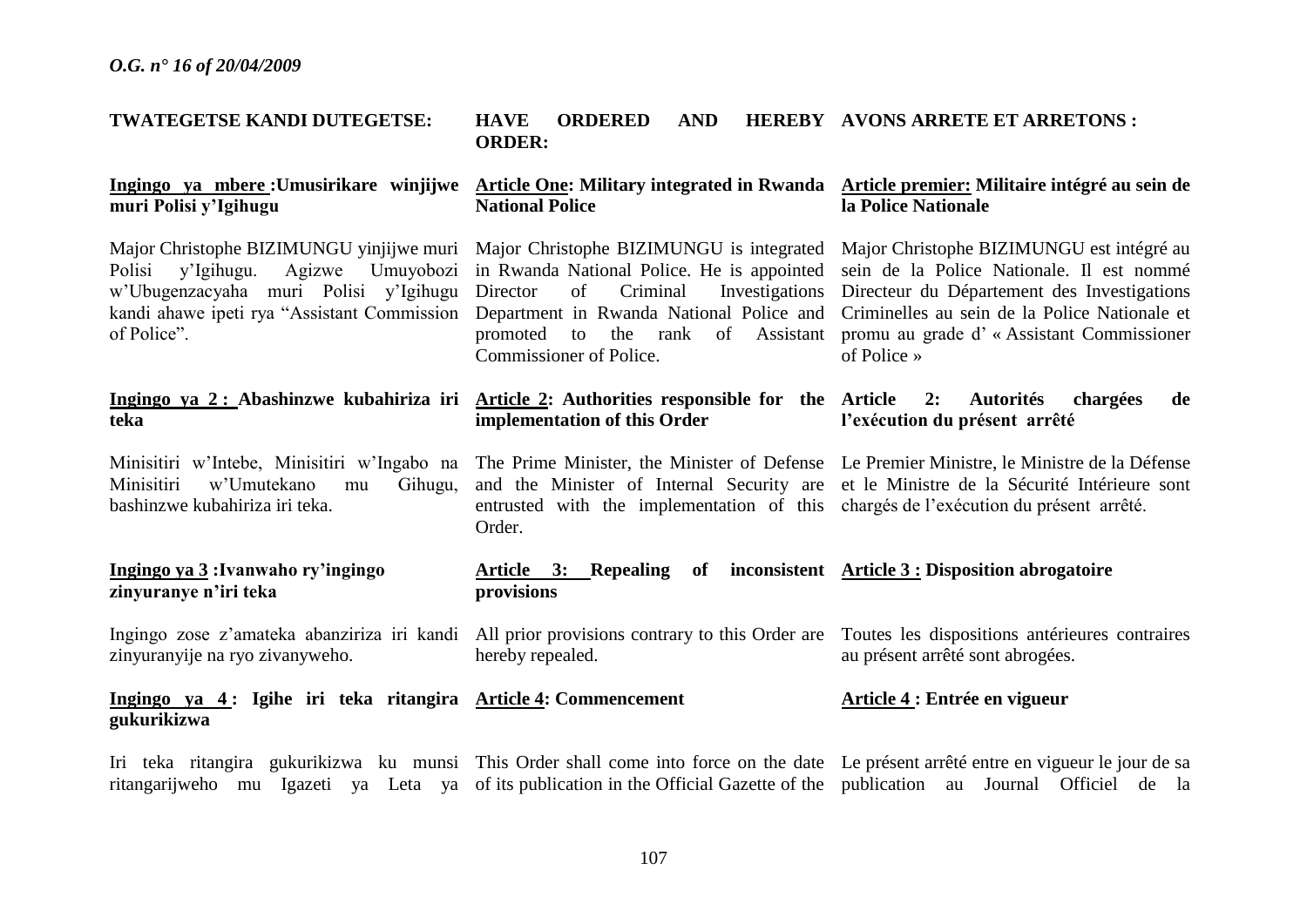gahera ku wa 14/11/2008.

Repubulika y'u Rwanda. Agaciro karyo Republic of Rwanda. It takes effect as of République du Rwanda. Il sort ses effets à 14/11/2008.

> **The President of the Republic KAGAME Paul (sé)**

> > **The Prime Minister MAKUZA Bernard (sé)**

**The Minister of Defense Général GATSINZI Marcel (sé)**

Kigali, kuwa 31/12/2008

Kigali, on 31/12/2008

**Perezida wa Repubulika KAGAME Paul (sé)**

> **Minisitiri w'Intebe MAKUZA Bernard (sé)**

**Minisitiri w'Ingabo Général GATSINZI Marcel (sé)**

**Minisitiri w'Umutekano mu Gihugu Sheikh HARERIMANA Mussa Fazil (sé)**

**The Minister of Internal Security Sheikh HARERIMANA Mussa Fazil (sé)**

Kigali, le 31/12/2008

partir du 14/11/2008.

**Le Président de la République KAGAME Paul (sé)**

> **Le Premier Ministre MAKUZA Bernard (sé)**

**Le Ministre de la Défense Général GATSINZI Marcel (sé)**

**Le Ministre de la Sécurité Intérieure Sheikh HARERIMANA Mussa Fazil (sé)**

**Vu et scellé du Sceau de la République :**

**Bibonywe kandi bishyizweho Ikirango cya Repubulika :**

**Minisitiri w'Ubutabera / Intumwa Nkuru ya Leta KARUGARAMA Tharcisse (sé)**

**Seen and sealed with the Seal of the** 

**The Minister of Justice / Attorney General**

**KARUGARAMATharcisse (sé)**

**Republic:**

**Le Ministre de la Justice / Garde des Sceaux KARUGARAMA Tharcisse (sé)**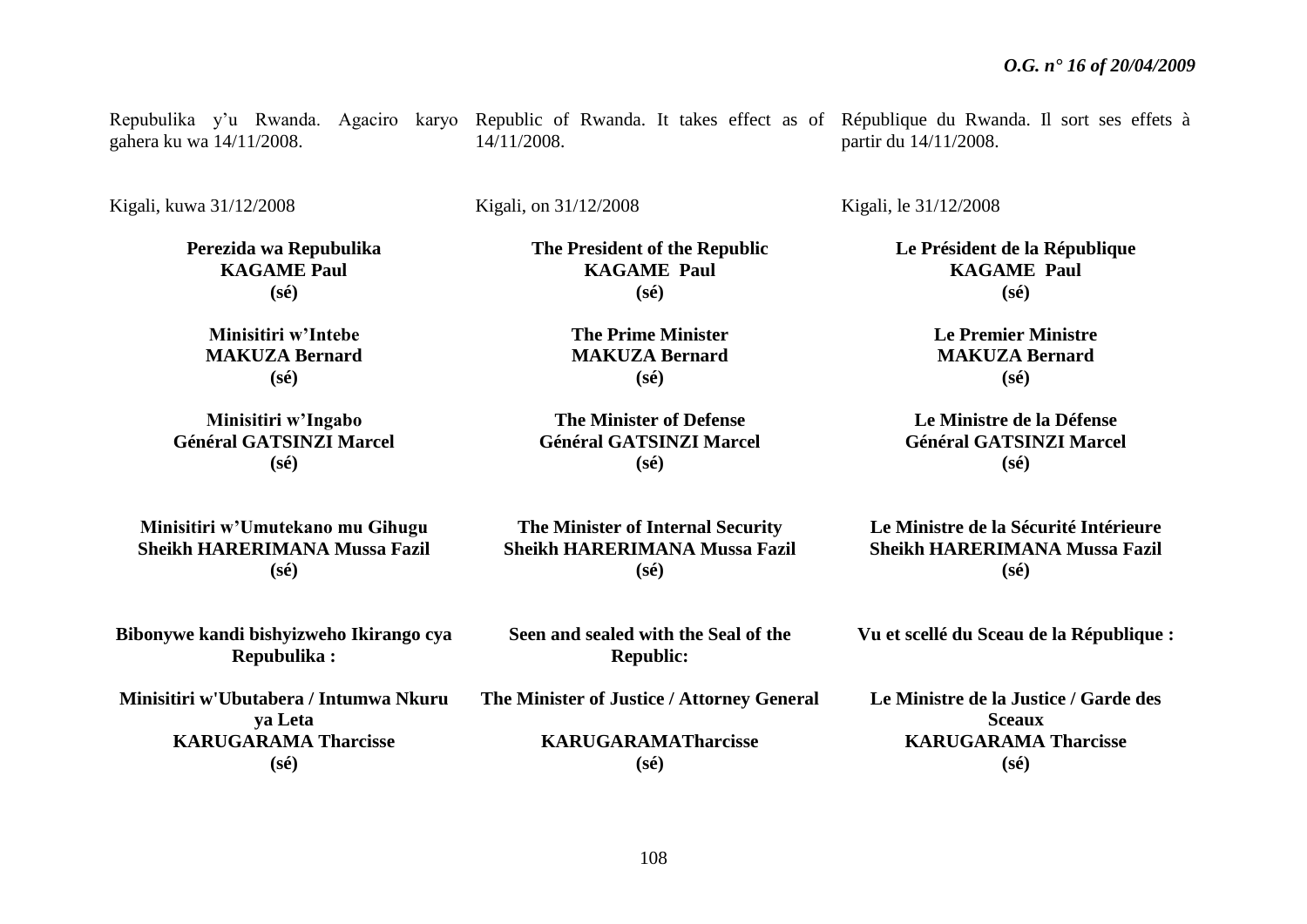| ITEKA RYA PEREZIDA Nº 07/01 RYO<br>KUWA 31/03/2009 RYEMEZA KANDI<br><b>RIHAMYA</b><br><b>BURUNDU</b><br><b>AMASEZERANO</b><br><b>MPUZAMAHANGA</b><br>YO<br><b>KURWANYA</b><br>IBYONGERAMBARAGA BIBUJIJWE<br><b>MU MIKINO</b> | PRESIDENTIAL ORDER Nº 07/01 OF<br>31/03/2009<br><b>RATIFYING</b><br><b>INTERNATIONAL</b><br><b>CONVENTION</b><br><b>AGAINST DOPING IN SPORTS</b> | ARRETE PRESIDENTIEL Nº 07/01 DU<br>31/03/2009 PORTANT RATIFICATION<br><b>CONVENTION</b><br>DE<br>LA<br><b>CONTRE</b><br><b>INTERNATIONALE</b><br>LE<br>DOPAGE DANS LE SPORT |
|------------------------------------------------------------------------------------------------------------------------------------------------------------------------------------------------------------------------------|--------------------------------------------------------------------------------------------------------------------------------------------------|-----------------------------------------------------------------------------------------------------------------------------------------------------------------------------|
| <b>ISHAKIRO</b>                                                                                                                                                                                                              | <b>TABLE OF THE CONTENTS</b>                                                                                                                     | <b>TABLE DES MATIERES</b>                                                                                                                                                   |
| Ingingo ya mbere: Iyemezwa ry'aya<br>masezerano                                                                                                                                                                              | <b>Ratification</b><br>Article One:<br>of<br>the<br><b>Convention</b>                                                                            | Article premier: Ratification de<br>- la<br><b>Convention</b>                                                                                                               |
| Ingingo ya 2 : Abashinzwe gushyira mu<br>bikorwa iri teka                                                                                                                                                                    | Article 2: Athorities responsible for the<br>implementation of this Order                                                                        | Article 2: Autorités chargées<br>de<br>l'exécution du présent arrêté                                                                                                        |
| Ingingo ya 3: Ivanwaho ry'ingingo<br>zinyuranyije n'iri teka                                                                                                                                                                 | Article 3: Repealing of inconsistent Article 3: Disposition abrogatoire<br>provisions                                                            |                                                                                                                                                                             |
| Ingingo ya 4: Igihe iteka ritangira<br>gukurikizwa                                                                                                                                                                           | <b>Article 4: Commencement</b>                                                                                                                   | Article 4 : Entrée en vigueur                                                                                                                                               |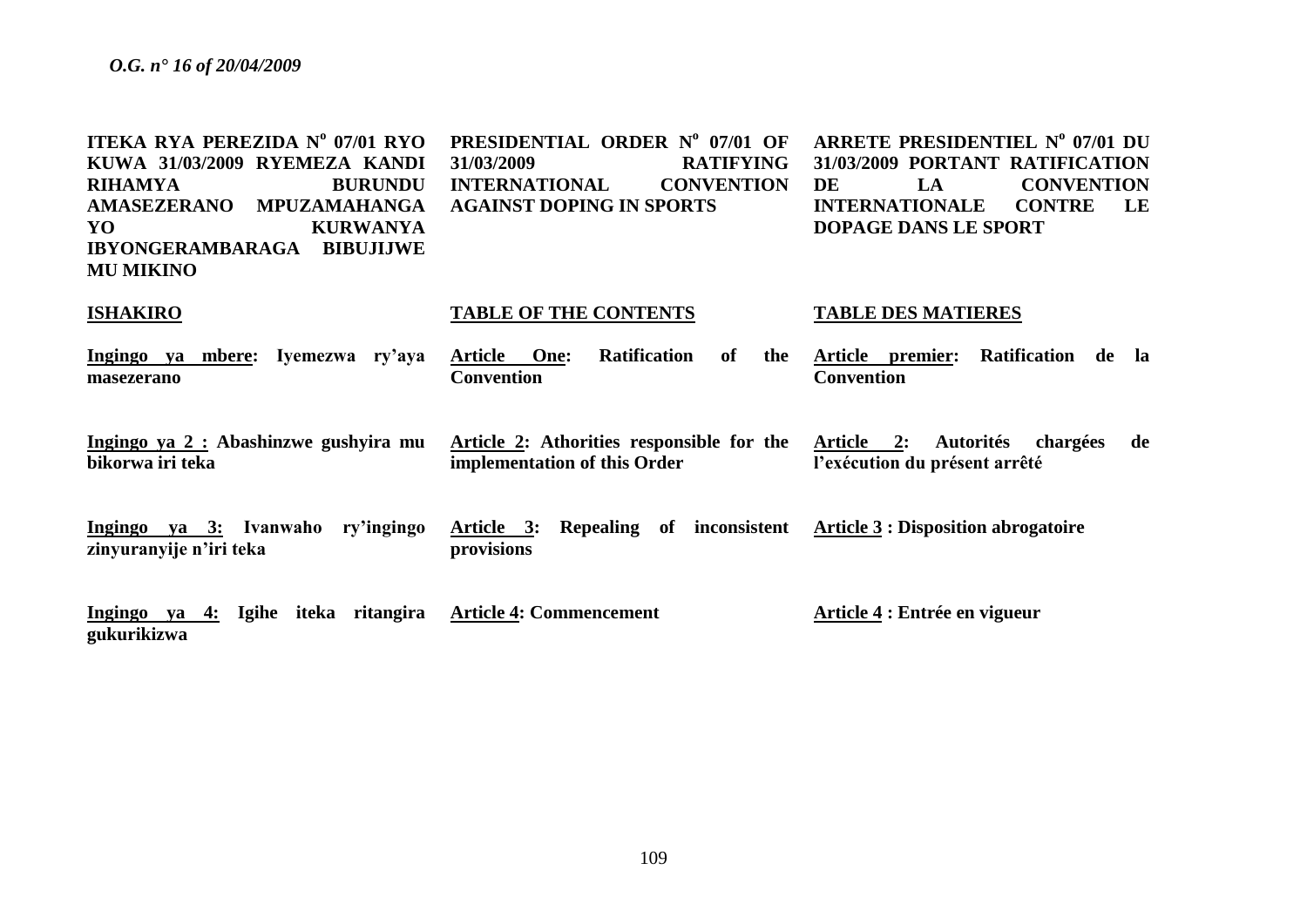**ITEKA RYA PEREZIDA N<sup>o</sup> 07/01 RYO KUWA 31/03/2009 RYEMEZA KANDI RIHAMYA BURUNDU AMASEZERANO MPUZAMAHANGA YO KURWANYA IBYONGERAMBARAGA BIBUJIJWE MU MIKINO** 

**Twebwe, KAGAME Paul, Perezida wa Repubulika ;**

Dushingiye ku Itegeko Nshinga rya Repubulika y'u Rwanda ryo kuwa 04 Kamena 2003 nk'uko ryavuguruwe kugeza ubu, cyane cyane mu ngingo zaryo iya 98, 112, 189, 190 n'iya 201;

Tumaze kubona Amasezerano mpuzamahanga yo kurwanya ibyongerambaraga bibujijwe mu mikino yemejwe tariki ya 19 Ukwakira 2005, i Paris n'Inama rusange y'Ishami ry'Umuryango w'Abibumbye ryita ku Burezi, Ubumenyi n'Umuco (UNESCO);

Tubisabwe na Minisitiri w'Ububanyi n'Amahanga n'Ubutwererane;

Inama y'Abaminisitiri yateranye kuwa 10 Ukwakira 2007 imaze kubisuzuma no kubyemeza;

**PRESIDENTIAL ORDER N<sup>o</sup> 07/01 OF 31/03/2009 RATIFYING INTERNATIONAL CONVENTION AGAINST DOPING IN SPORTS** 

**We, KAGAME Paul, President of the Republic ;**

Pursuant to the Constitution of the Republic of Rwanda of 04 June 2003 as amended to date, especially in Articles 98, 112, 189, 190 and 201;

Pursuant to the International Convention against Doping in Sport adopted in Paris, on the 19 October 2005, by the General Conference of the United Nations Educational, Scientific and Culture Organization (UNESCO) ;

On proposal by the Minister of Foreign Affairs and Cooperation;

After consideration and approval by the Cabinet in its session of 10 October 2007;

**ARRETE PRESIDENTIEL N<sup>o</sup> 07/01 DU 31/03/2009 PORTANT RATIFICATION DE LA CONVENTION INTERNATIONALE CONTRE LE DOPAGE DANS LE SPORT** 

## **Nous, KAGAME Paul, Président de la Republique ;**

Vu la Constitution de la République du Rwanda du0 4 juin 2003 telle que révisée à ce jour, spécialement en ses articles 98, 112, 189, 190 et 201;

Vu la Convention Internationale contre le Dopage dans le Sport adoptée à Paris le 19 Octobre 2005 lors de la Conférence Générale de l'Organisation des Nations Unies Pour l'Education, la Science et la Culture (UNESCO) ;

Sur proposition du Ministre des Affaires Etrangères et de la Coopération;

Après examen et adoption par le Conseil des Ministres en sa séance du 10 octobre 2007;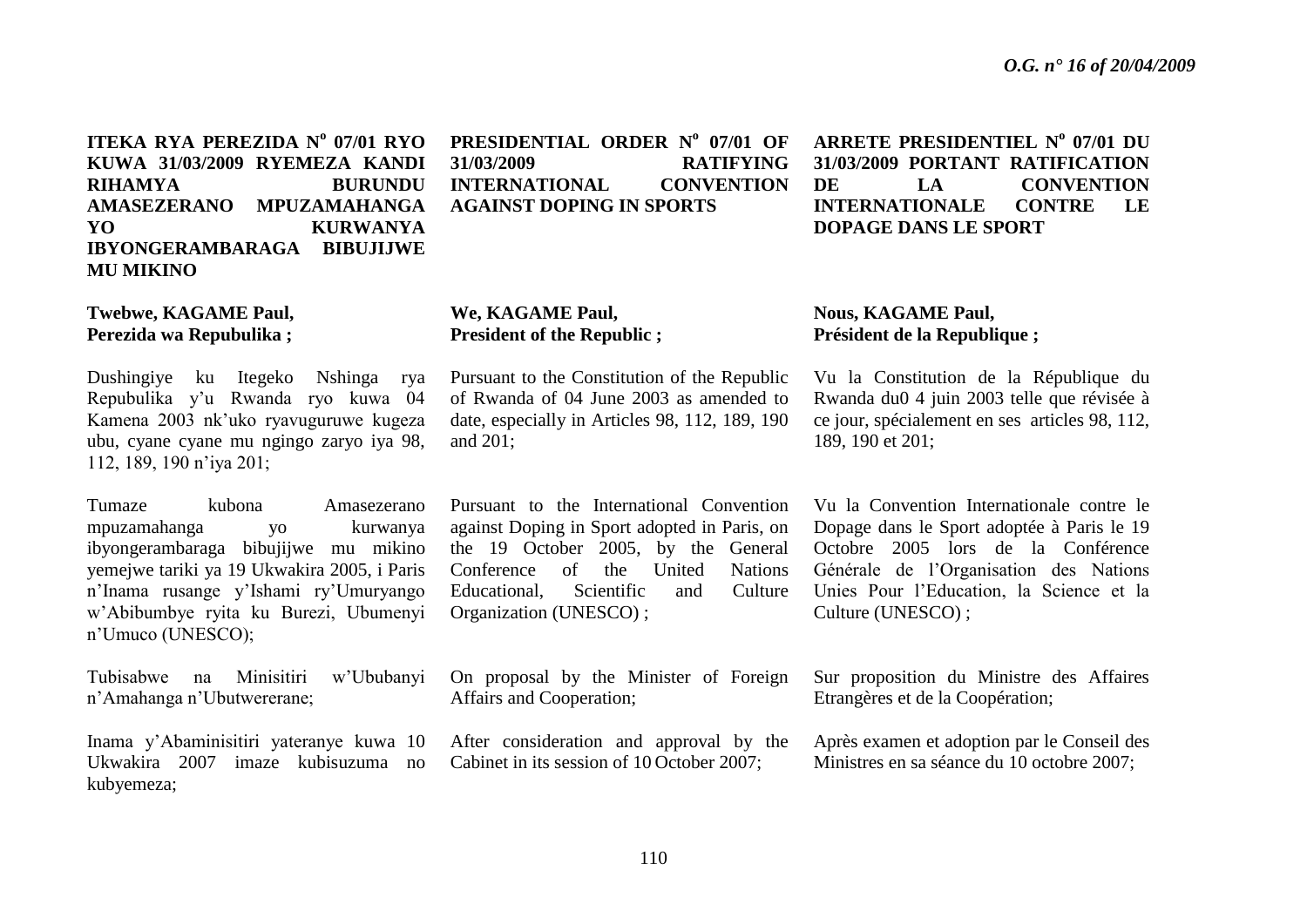## **TWATEGETSE KANDI DUTEGETSE:**

**Ingingo ya mbere: Iyemezwa ry'aya masezerano**

Amasezerano mpuzamahanga yo kurwanya ibyongerambaraga bibujijwe mu mikino yemejwe tariki ya 19 Ukwakira 2005, i Paris n'Inama rusange y'Ishami ry'Umuryango w'Abibumbye ryita ku Bumenyi n'Ubushakashatsi (UNESCO) yemejwe burundu kandi atangiye gukurikizwa mu ngingo zayo zose.

# **Ingingo ya 2 : Abashinzwe gushyira mu bikorwa iri teka**

Minisitiri w'Intebe, Minisitiri w'Ububanyi n'Amahanga n'Ubutwererane, Minisitiri wa Siporo n'Umuco na Minisitiri w'Ubuzima basabwe kubahiriza iri teka.

# **Ingingo ya 3: Ivanwaho ry'ingingo zinyuranyije n'iri teka**

Ingingo zose z'amateka abanziriza iri kandi zinyuranyije naryo zivanyweho.

#### **HAVE ORDERED AND HEREBY ORDER: AVONS ARRETE ET ARRETONS:**

**Article One: Ratification of the Convention**

The International Convention against Doping in Sport adopted in Paris, on the 19 October 2005, by the General Conference of the United Nations Educational, Scientific and Culture Organization (UNESCO) is hereby ratified and becomes fully effective.

# **Article 2: Athorities responsible for the implementation of this Order**

The Prime Minister, the Minister of Foreign Affairs and Cooperation, the Minister of Sports and Culture and the Minister of Health are entrusted with the Implementation of this Order.

## **Article 3: Repealing of incontestent provisions**

All prior provisions contrary to this Order are hereby repealed.

## **Article premier: Ratification de la Convention**

La Convention Internationale contre le Dopage dans le Sport adoptée à Paris le 19 Octobre 2005 lors de la Conférence Générale de l'Organisation des Nations Unies Pour l'Education, la Science et la Culture (UNESCO) est ratifiée et sort son plein et entier effet.

# **Article 2: Autorités chargées de l'exécution ddu présent arrêté**

Le Premier Ministre, le Ministre des Affaires Etrangères et de la Coopération, le Ministre des Sports et de la Culture et le Ministre de la Santé sont chargés de l'exécution du présent arrêté.

## **Article 3 : Disposition abrogatoire**

Toutes les dispositions antérieures contraires au présent arrêté sont abrogées.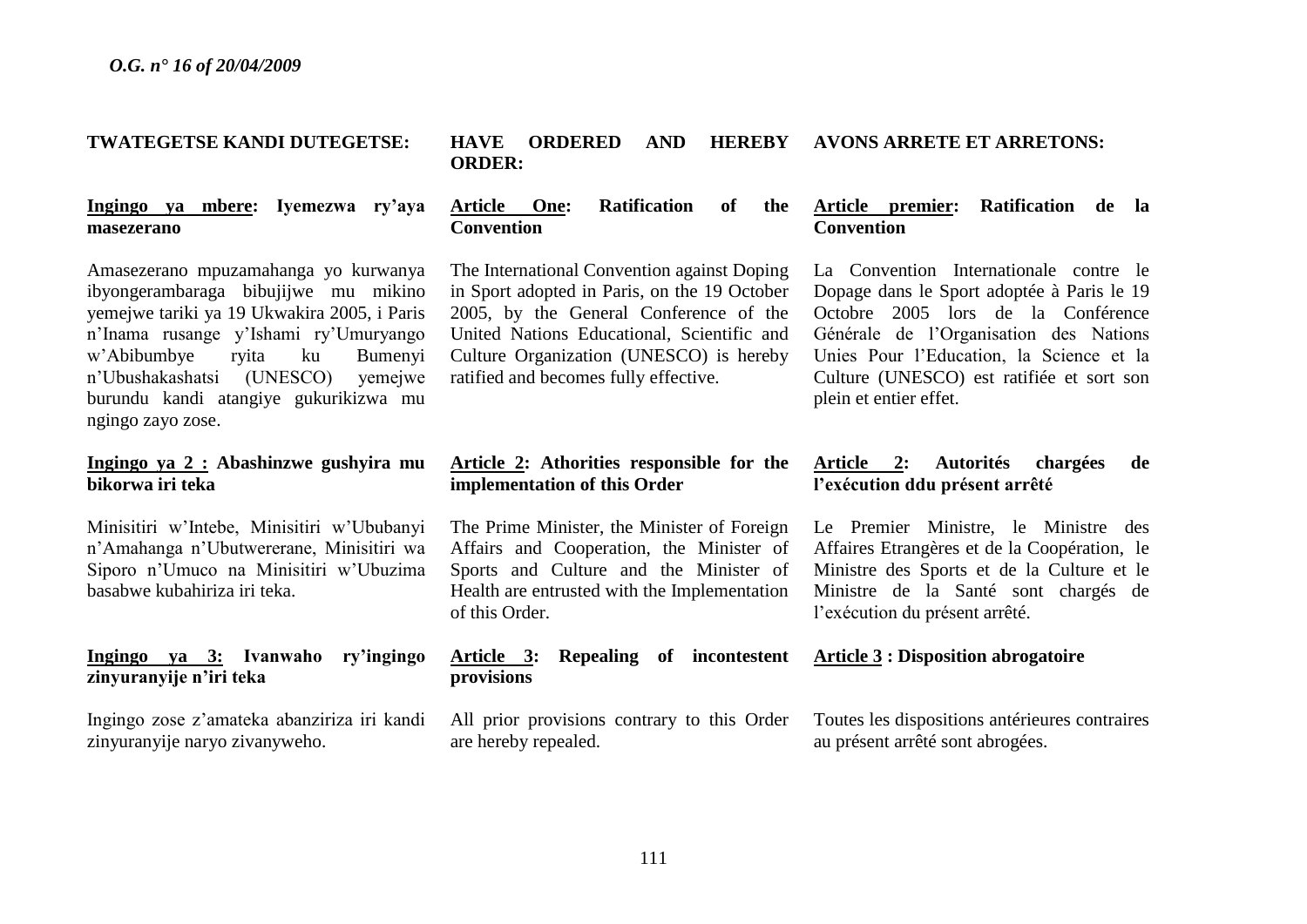| Ingingo ya 4: Igihe iteka ritangira<br>gukurikizwa | <b>Article 4: Commencement</b>                | Article 4 : Entrée en vigueur                 |
|----------------------------------------------------|-----------------------------------------------|-----------------------------------------------|
| Iri teka ritangira gukurikizwa ku munsi            | This Order shall come into force on the date  | Le présent arrêté entre en vigueur le jour de |
| ritangarijweho mu Igazeti ya Leta ya               | of its publication in the Official Gazette of | sa publication au Journal Officiel de la      |
| Repubulika y'u Rwanda.                             | the Republic of Rwanda.                       | République du Rwanda.                         |
| Kigali, kuwa 31/03/2009                            | Kigali, on 31/03/2009                         | Kigali, le 31/03/2009                         |
| Perezida wa Repubulika                             | The President of the Republic                 | Le Président de la République                 |
| <b>KAGAME Paul</b>                                 | <b>KAGAME Paul</b>                            | <b>KAGAME Paul</b>                            |
| $(s\acute{e})$                                     | $(s\acute{e})$                                | $(s\acute{e})$                                |
| Minisitiri w'Intebe                                | <b>The Prime Minister</b>                     | <b>Le Premier Ministre</b>                    |
| <b>MAKUZA Bernard</b>                              | <b>MAKUZA Bernard</b>                         | <b>MAKUZA Bernard</b>                         |
| $(s\acute{e})$                                     | $(s\acute{e})$                                | $(s\acute{e})$                                |
| Minisitiri w'Ububanyi n'Amahanga                   | The Minister of Foreign Affairs and           | Le Ministre des Affaires Etrangères et de     |

**n'Ubutwererane MUSEMINALI Rosemary (sé)**

**The Minister of Foreign Affairs and Cooperation MUSEMINALI Rosemary (sé)**

**Le Ministre des Affaires Etrangères et de la Coopération MUSEMINALI Rosemary (sé)**